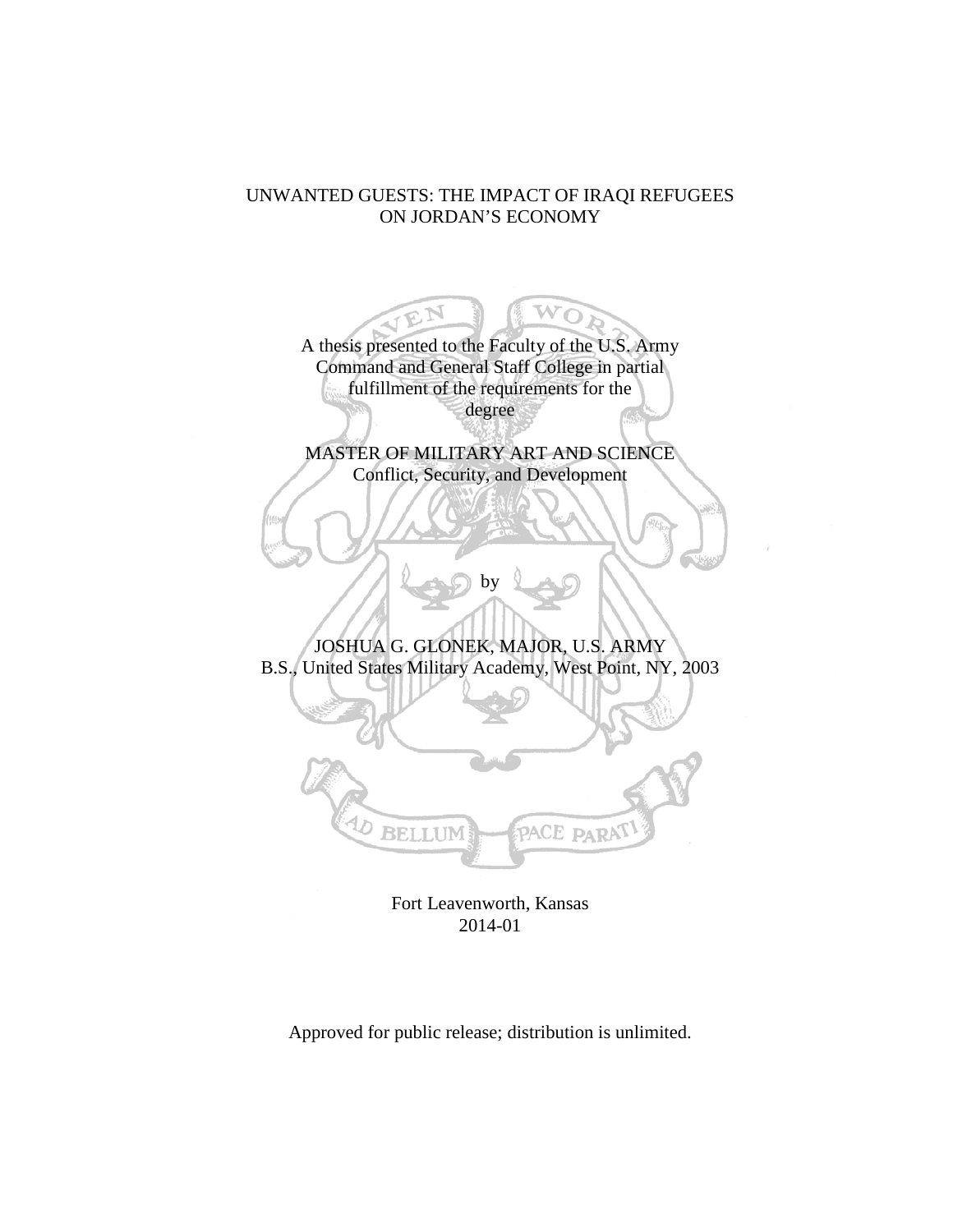| <b>REPORT DOCUMENTATION PAGE</b>                                                                                                                                                                                                                                                                                                                                                                                                                                                                                                                                                                                                                                                                                                                                                                                                                                                                                                                                                                                                                                                                                                                                  |                   |                                      | Form Approved                             |                                                                                                                                                                                                                                                                                                                                                                                                                                                                                                                                                                                                                                                                                                                                                                                                                                                                                                   |  |
|-------------------------------------------------------------------------------------------------------------------------------------------------------------------------------------------------------------------------------------------------------------------------------------------------------------------------------------------------------------------------------------------------------------------------------------------------------------------------------------------------------------------------------------------------------------------------------------------------------------------------------------------------------------------------------------------------------------------------------------------------------------------------------------------------------------------------------------------------------------------------------------------------------------------------------------------------------------------------------------------------------------------------------------------------------------------------------------------------------------------------------------------------------------------|-------------------|--------------------------------------|-------------------------------------------|---------------------------------------------------------------------------------------------------------------------------------------------------------------------------------------------------------------------------------------------------------------------------------------------------------------------------------------------------------------------------------------------------------------------------------------------------------------------------------------------------------------------------------------------------------------------------------------------------------------------------------------------------------------------------------------------------------------------------------------------------------------------------------------------------------------------------------------------------------------------------------------------------|--|
|                                                                                                                                                                                                                                                                                                                                                                                                                                                                                                                                                                                                                                                                                                                                                                                                                                                                                                                                                                                                                                                                                                                                                                   | OMB No. 0704-0188 |                                      |                                           |                                                                                                                                                                                                                                                                                                                                                                                                                                                                                                                                                                                                                                                                                                                                                                                                                                                                                                   |  |
| number. PLEASE DO NOT RETURN YOUR FORM TO THE ABOVE ADDRESS.                                                                                                                                                                                                                                                                                                                                                                                                                                                                                                                                                                                                                                                                                                                                                                                                                                                                                                                                                                                                                                                                                                      |                   |                                      |                                           | Public reporting burden for this collection of information is estimated to average 1 hour per response, including the time for reviewing instructions, searching existing data<br>sources, gathering and maintaining the data needed, and completing and reviewing this collection of information. Send comments regarding this burden estimate or any other<br>aspect of this collection of information, including suggestions for reducing this burden to Department of Defense, Washington Headquarters Services, Directorate for<br>Information Operations and Reports (0704-0188), 1215 Jefferson Davis Highway, Suite 1204, Arlington, VA 22202-4302. Respondents should be aware that notwithstanding<br>any other provision of law, no person shall be subject to any penalty for failing to comply with a collection of information if it does not display a currently valid OMB control |  |
| 1. REPORT DATE (DD-MM-YYYY)                                                                                                                                                                                                                                                                                                                                                                                                                                                                                                                                                                                                                                                                                                                                                                                                                                                                                                                                                                                                                                                                                                                                       |                   | 2. REPORT TYPE                       |                                           | 3. DATES COVERED (From - To)                                                                                                                                                                                                                                                                                                                                                                                                                                                                                                                                                                                                                                                                                                                                                                                                                                                                      |  |
| 13-06-2014                                                                                                                                                                                                                                                                                                                                                                                                                                                                                                                                                                                                                                                                                                                                                                                                                                                                                                                                                                                                                                                                                                                                                        |                   | Master's Thesis                      |                                           | AUG 2013 - JUN 2014                                                                                                                                                                                                                                                                                                                                                                                                                                                                                                                                                                                                                                                                                                                                                                                                                                                                               |  |
| <b>4. TITLE AND SUBTITLE</b>                                                                                                                                                                                                                                                                                                                                                                                                                                                                                                                                                                                                                                                                                                                                                                                                                                                                                                                                                                                                                                                                                                                                      |                   |                                      |                                           | <b>5a. CONTRACT NUMBER</b>                                                                                                                                                                                                                                                                                                                                                                                                                                                                                                                                                                                                                                                                                                                                                                                                                                                                        |  |
| Unwanted Guests: The Impact of Iraqi Refugees on Jordan's<br>Economy                                                                                                                                                                                                                                                                                                                                                                                                                                                                                                                                                                                                                                                                                                                                                                                                                                                                                                                                                                                                                                                                                              |                   |                                      | <b>5b. GRANT NUMBER</b>                   |                                                                                                                                                                                                                                                                                                                                                                                                                                                                                                                                                                                                                                                                                                                                                                                                                                                                                                   |  |
|                                                                                                                                                                                                                                                                                                                                                                                                                                                                                                                                                                                                                                                                                                                                                                                                                                                                                                                                                                                                                                                                                                                                                                   |                   |                                      |                                           | <b>5c. PROGRAM ELEMENT NUMBER</b>                                                                                                                                                                                                                                                                                                                                                                                                                                                                                                                                                                                                                                                                                                                                                                                                                                                                 |  |
| 6. AUTHOR(S)                                                                                                                                                                                                                                                                                                                                                                                                                                                                                                                                                                                                                                                                                                                                                                                                                                                                                                                                                                                                                                                                                                                                                      |                   |                                      |                                           | <b>5d. PROJECT NUMBER</b>                                                                                                                                                                                                                                                                                                                                                                                                                                                                                                                                                                                                                                                                                                                                                                                                                                                                         |  |
| MAJ Joshua G. Glonek                                                                                                                                                                                                                                                                                                                                                                                                                                                                                                                                                                                                                                                                                                                                                                                                                                                                                                                                                                                                                                                                                                                                              |                   |                                      | <b>5e. TASK NUMBER</b>                    |                                                                                                                                                                                                                                                                                                                                                                                                                                                                                                                                                                                                                                                                                                                                                                                                                                                                                                   |  |
|                                                                                                                                                                                                                                                                                                                                                                                                                                                                                                                                                                                                                                                                                                                                                                                                                                                                                                                                                                                                                                                                                                                                                                   |                   |                                      |                                           | <b>5f. WORK UNIT NUMBER</b>                                                                                                                                                                                                                                                                                                                                                                                                                                                                                                                                                                                                                                                                                                                                                                                                                                                                       |  |
| 7. PERFORMING ORGANIZATION NAME(S) AND ADDRESS(ES)<br>U.S. Army Command and General Staff College<br><b>ATTN: ATZL-SWD-GD</b><br>Fort Leavenworth, KS 66027-2301                                                                                                                                                                                                                                                                                                                                                                                                                                                                                                                                                                                                                                                                                                                                                                                                                                                                                                                                                                                                  |                   |                                      | 8. PERFORMING ORG REPORT<br><b>NUMBER</b> |                                                                                                                                                                                                                                                                                                                                                                                                                                                                                                                                                                                                                                                                                                                                                                                                                                                                                                   |  |
|                                                                                                                                                                                                                                                                                                                                                                                                                                                                                                                                                                                                                                                                                                                                                                                                                                                                                                                                                                                                                                                                                                                                                                   |                   |                                      |                                           | <b>10. SPONSOR/MONITOR'S</b>                                                                                                                                                                                                                                                                                                                                                                                                                                                                                                                                                                                                                                                                                                                                                                                                                                                                      |  |
| 9. SPONSORING / MONITORING AGENCY NAME(S) AND ADDRESS(ES)                                                                                                                                                                                                                                                                                                                                                                                                                                                                                                                                                                                                                                                                                                                                                                                                                                                                                                                                                                                                                                                                                                         |                   |                                      |                                           | <b>ACRONYM(S)</b>                                                                                                                                                                                                                                                                                                                                                                                                                                                                                                                                                                                                                                                                                                                                                                                                                                                                                 |  |
|                                                                                                                                                                                                                                                                                                                                                                                                                                                                                                                                                                                                                                                                                                                                                                                                                                                                                                                                                                                                                                                                                                                                                                   |                   |                                      |                                           | <b>11. SPONSOR/MONITOR'S REPORT</b><br><b>NUMBER(S)</b>                                                                                                                                                                                                                                                                                                                                                                                                                                                                                                                                                                                                                                                                                                                                                                                                                                           |  |
| <b>12. DISTRIBUTION / AVAILABILITY STATEMENT</b><br>Approved for Public Release; Distribution is Unlimited                                                                                                                                                                                                                                                                                                                                                                                                                                                                                                                                                                                                                                                                                                                                                                                                                                                                                                                                                                                                                                                        |                   |                                      |                                           |                                                                                                                                                                                                                                                                                                                                                                                                                                                                                                                                                                                                                                                                                                                                                                                                                                                                                                   |  |
| <b>13. SUPPLEMENTARY NOTES</b>                                                                                                                                                                                                                                                                                                                                                                                                                                                                                                                                                                                                                                                                                                                                                                                                                                                                                                                                                                                                                                                                                                                                    |                   |                                      |                                           |                                                                                                                                                                                                                                                                                                                                                                                                                                                                                                                                                                                                                                                                                                                                                                                                                                                                                                   |  |
| <b>14. ABSTRACT</b><br>As a byproduct of the war in Iraq, half a million displaced Iraqis migrated to neighboring Jordan. What<br>impact did these refugees have on Jordan's economy? A dominant narrative shared by the international<br>community generally assumes that refugees impose great costs on hosting nations. Despite an<br>abundance of anecdotal claims that the Iraqi refugees were a massive burden on Jordan's economy,<br>there is a lack of empirical evidence to support this assertion. Using a quasi-experimental research<br>design that exploits the variation in refugee presence across Jordan, I find that although the Iraqi<br>refugees had a small negative impact across a number of economic measures, the commonly held<br>criticisms are far overstated. Furthermore, I argue that some of the policies Jordan implemented to<br>mitigate the effect of the refugees were counterproductive, eliminating some potentially positive<br>impacts. The results of this study add to a growing body of evidence that shows how local integration<br>refugee policies can be of benefit to both the refugees and the hosting nations |                   |                                      |                                           |                                                                                                                                                                                                                                                                                                                                                                                                                                                                                                                                                                                                                                                                                                                                                                                                                                                                                                   |  |
| <b>15. SUBJECT TERMS</b><br>Refugees, Iraq, Jordan, Economy                                                                                                                                                                                                                                                                                                                                                                                                                                                                                                                                                                                                                                                                                                                                                                                                                                                                                                                                                                                                                                                                                                       |                   |                                      |                                           |                                                                                                                                                                                                                                                                                                                                                                                                                                                                                                                                                                                                                                                                                                                                                                                                                                                                                                   |  |
| <b>16. SECURITY CLASSIFICATION OF:</b>                                                                                                                                                                                                                                                                                                                                                                                                                                                                                                                                                                                                                                                                                                                                                                                                                                                                                                                                                                                                                                                                                                                            |                   | <b>17. LIMITATION</b><br>OF ABSTRACT | 18. NUMBER<br>OF PAGES                    | 19a. NAME OF RESPONSIBLE PERSON                                                                                                                                                                                                                                                                                                                                                                                                                                                                                                                                                                                                                                                                                                                                                                                                                                                                   |  |
| a. REPORT<br>b. ABSTRACT                                                                                                                                                                                                                                                                                                                                                                                                                                                                                                                                                                                                                                                                                                                                                                                                                                                                                                                                                                                                                                                                                                                                          | c. THIS PAGE      |                                      |                                           | 19b. PHONE NUMBER (include area code)                                                                                                                                                                                                                                                                                                                                                                                                                                                                                                                                                                                                                                                                                                                                                                                                                                                             |  |
| (U)<br>(U)                                                                                                                                                                                                                                                                                                                                                                                                                                                                                                                                                                                                                                                                                                                                                                                                                                                                                                                                                                                                                                                                                                                                                        | (U)               | (U)                                  | 102                                       | Standard Form 208 (Pov. 8-08)                                                                                                                                                                                                                                                                                                                                                                                                                                                                                                                                                                                                                                                                                                                                                                                                                                                                     |  |

**Standard Form 298 (Rev. 8-98) Prescribed by ANSI Std. Z39.18**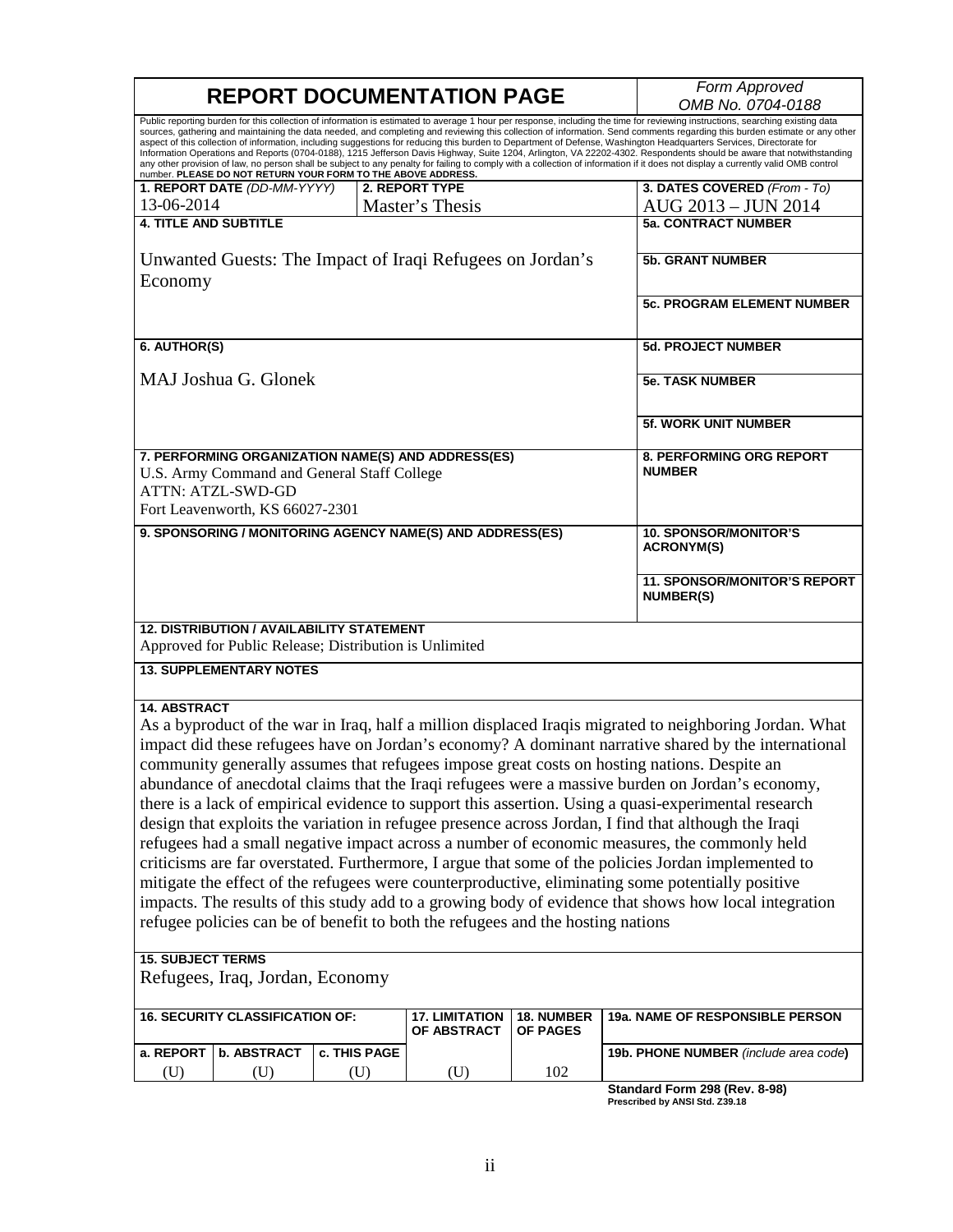## MASTER OF MILITARY ART AND SCIENCE

#### THESIS APPROVAL PAGE

Name of Candidate: MAJ Joshua G. Glonek

Thesis Title: Unwanted Guests: The Impact of Iraqi Refugees on Jordan's Economy

Approved by:

, Thesis Committee Chair David A. Anderson, DBA

Member Jonathan M. Williams, M.A.

, Member Justin E. Kidd, M.S.

Accepted this 13th day of June 2014 by:

, Director, Graduate Degree Programs Robert F. Baumann, Ph.D.

The opinions and conclusions expressed herein are those of the student author and do not necessarily represent the views of the U.S. Army Command and General Staff College or any other governmental agency. (References to this study should include the foregoing statement.)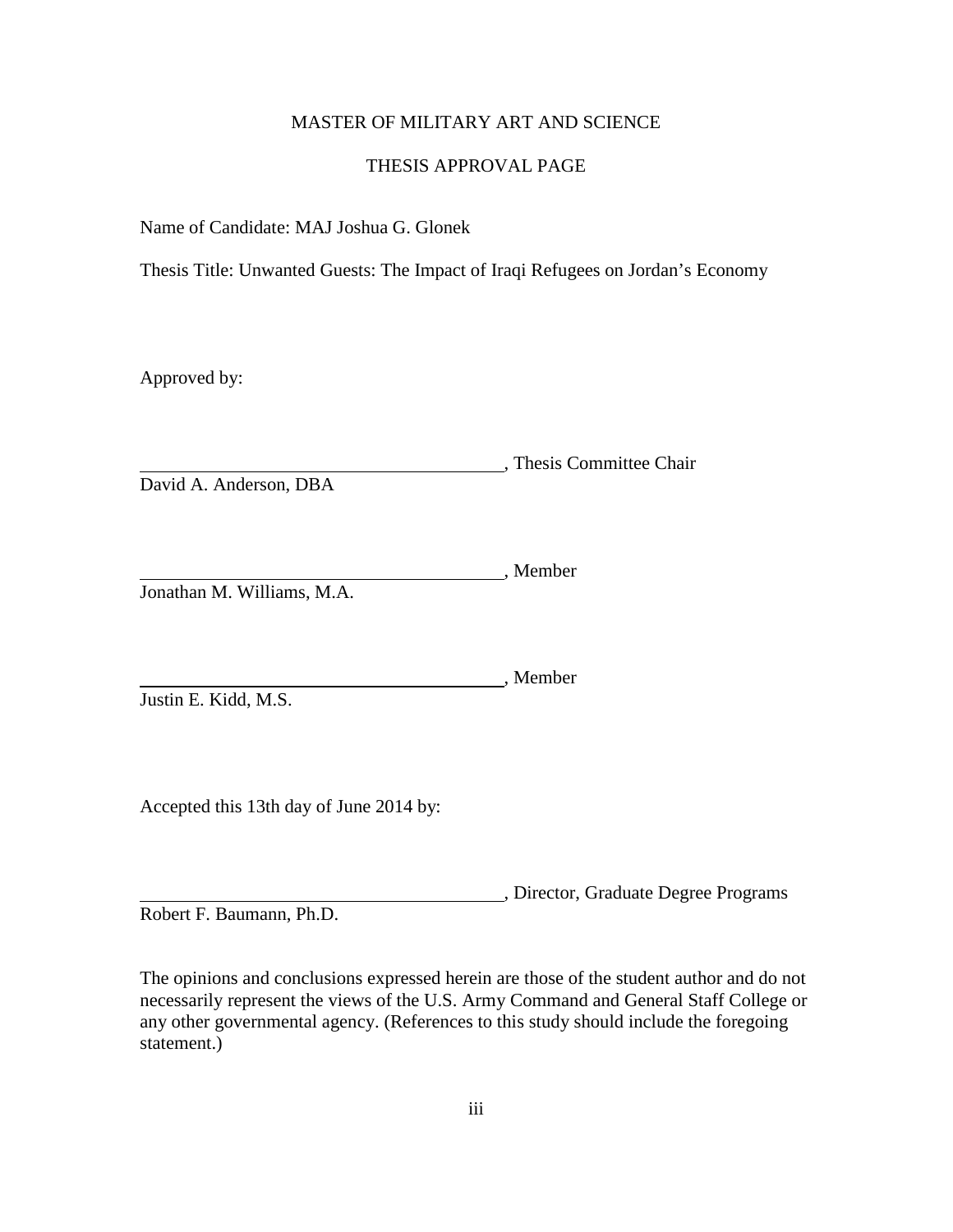## ABSTRACT

## UNWANTED GUESTS: THE IMPACT OF IRAQI REFUGEES ON JORDAN'S ECONOMY, by Joshua G. Glonek, 102 pages.

As a byproduct of the war in Iraq, half a million displaced Iraqis migrated to neighboring Jordan. What impact did these refugees have on Jordan's economy? A dominant narrative shared by the international community generally assumes that refugees impose great costs on hosting nations. Despite an abundance of anecdotal claims that the Iraqi refugees were a massive burden on Jordan's economy, there is a lack of empirical evidence to support this assertion. Using a quasi-experimental research design that exploits the variation in refugee presence across Jordan, I find that although the Iraqi refugees had a small negative impact across a number of economic measures, the commonly held criticisms are far overstated. Furthermore, I argue that some of the policies Jordan implemented to mitigate the effect of the refugees were counterproductive, eliminating some potentially positive impacts. The results of this study add to a growing body of evidence that shows how local integration refugee policies can be of benefit to both the refugees and the hosting nations.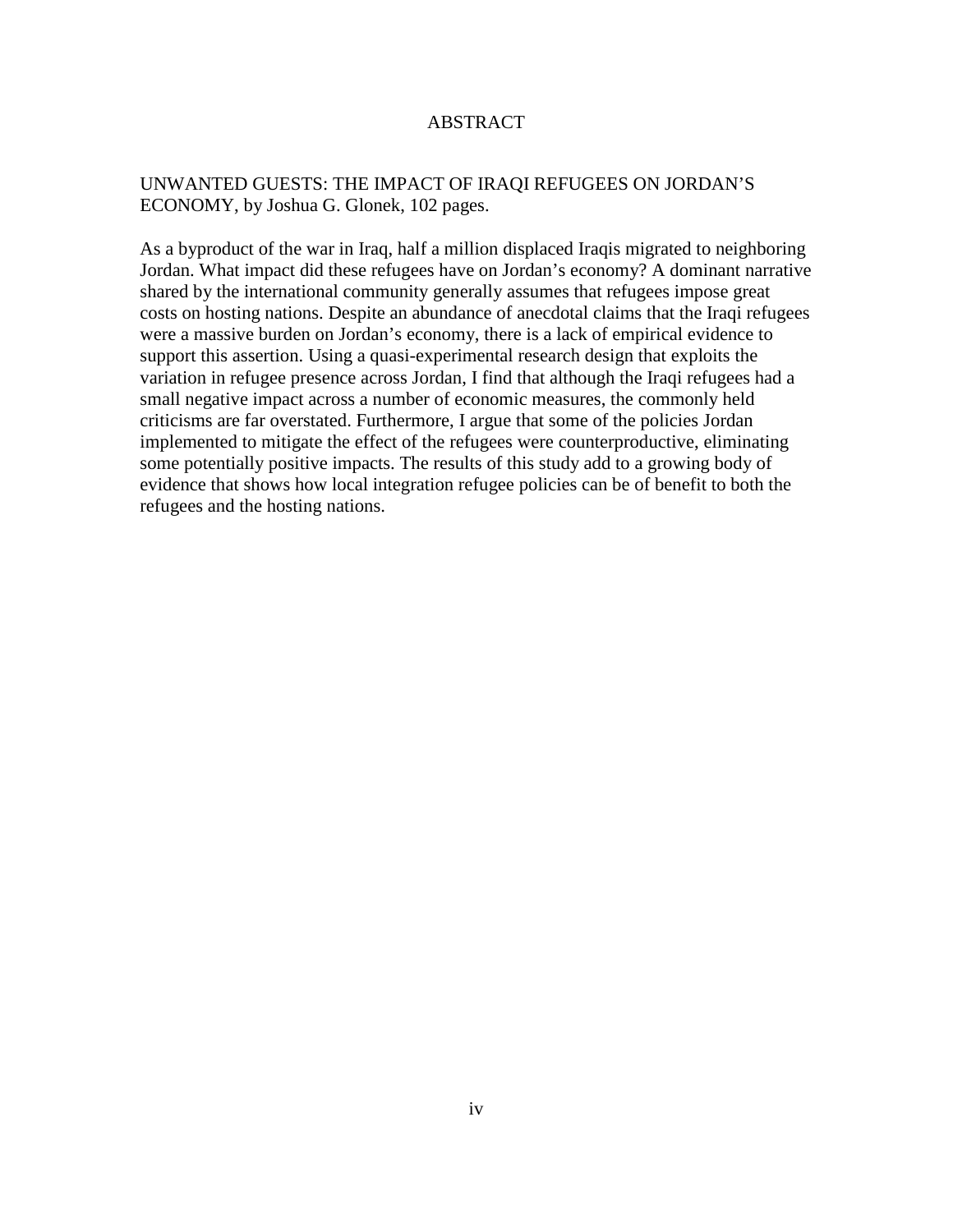## ACKNOWLEDGMENTS

I would like to thank Dr. Dave Anderson for serving as my chair and assisting me in this project, as well as Jonathan Williams and Justin Kidd for providing valuable input throughout this process. I also thank LTC Celestino Perez for offering input that has greatly improved the paper. My family has been tremendously supportive throughout the course of this work and the project could not have been completed without them.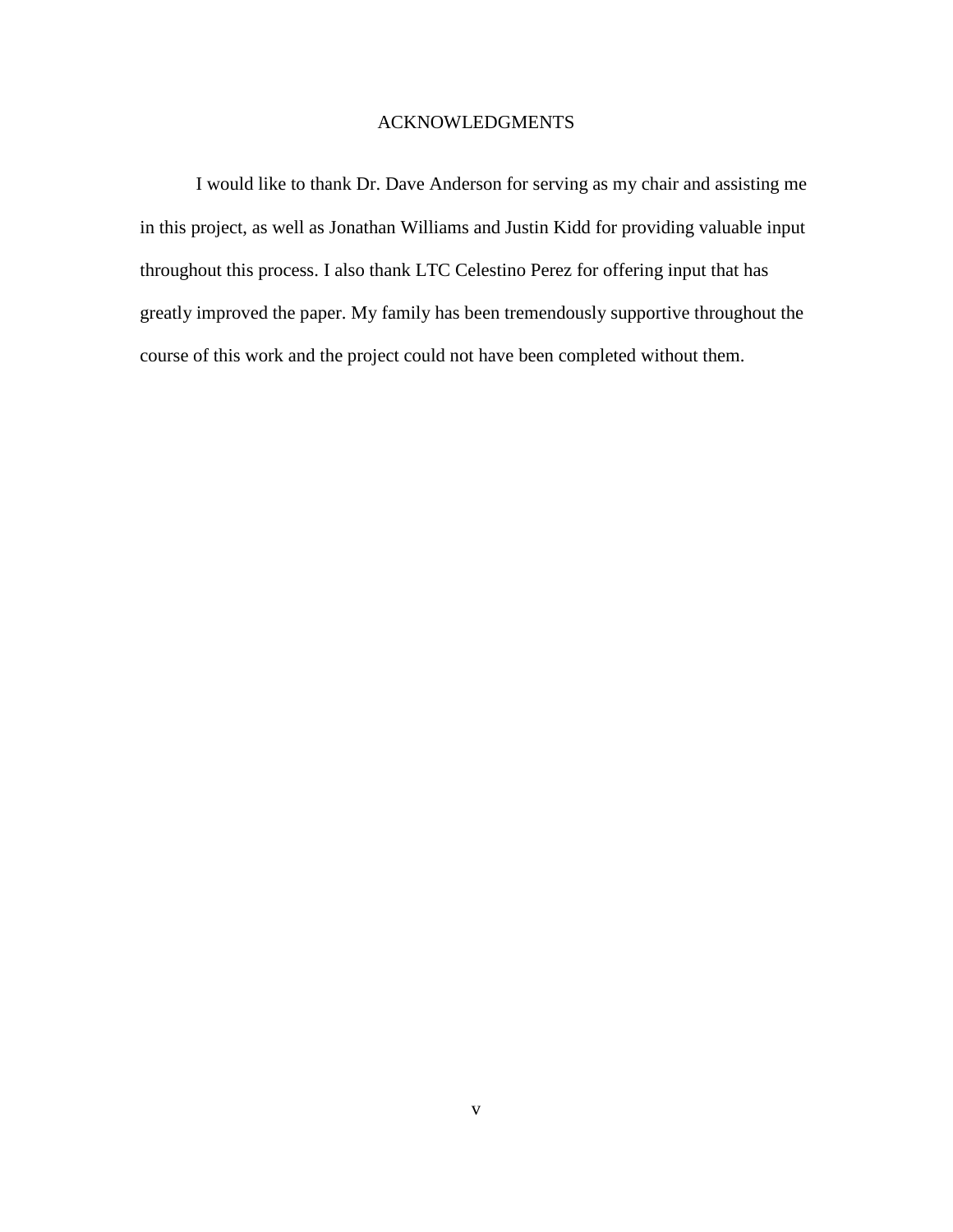## **TABLE OF CONTENTS**

|                                                                                  | Page |
|----------------------------------------------------------------------------------|------|
| MASTER OF MILITARY ART AND SCIENCE THESIS APPROVAL PAGE  iii                     |      |
|                                                                                  |      |
|                                                                                  |      |
|                                                                                  |      |
|                                                                                  |      |
|                                                                                  |      |
|                                                                                  |      |
|                                                                                  |      |
|                                                                                  |      |
|                                                                                  |      |
|                                                                                  |      |
|                                                                                  |      |
|                                                                                  |      |
| Studies that Estimate the Socio-Economic Impacts of Refugees on Host Nations  14 |      |
|                                                                                  |      |
|                                                                                  |      |
|                                                                                  |      |
|                                                                                  |      |
|                                                                                  |      |
|                                                                                  |      |
|                                                                                  |      |
|                                                                                  |      |
|                                                                                  |      |
|                                                                                  |      |
|                                                                                  |      |
|                                                                                  |      |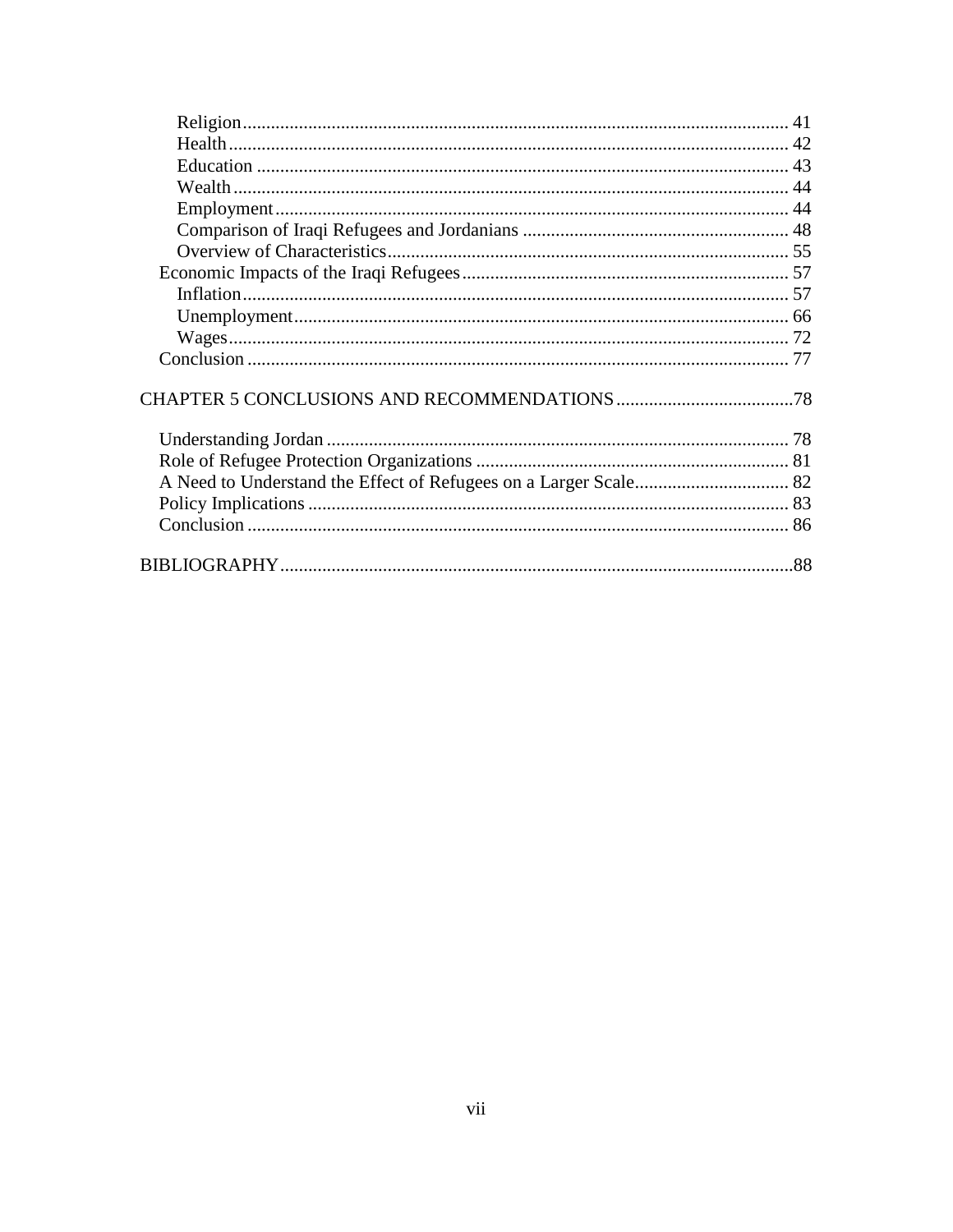## ACRONYMS

| <b>HEIS</b>  | Household Expenditure and Income Survey       |
|--------------|-----------------------------------------------|
| <b>JLMPS</b> | Jordan Labor Market Panel Survey              |
| <b>UNHCR</b> | United Nations High Commissioner for Refugees |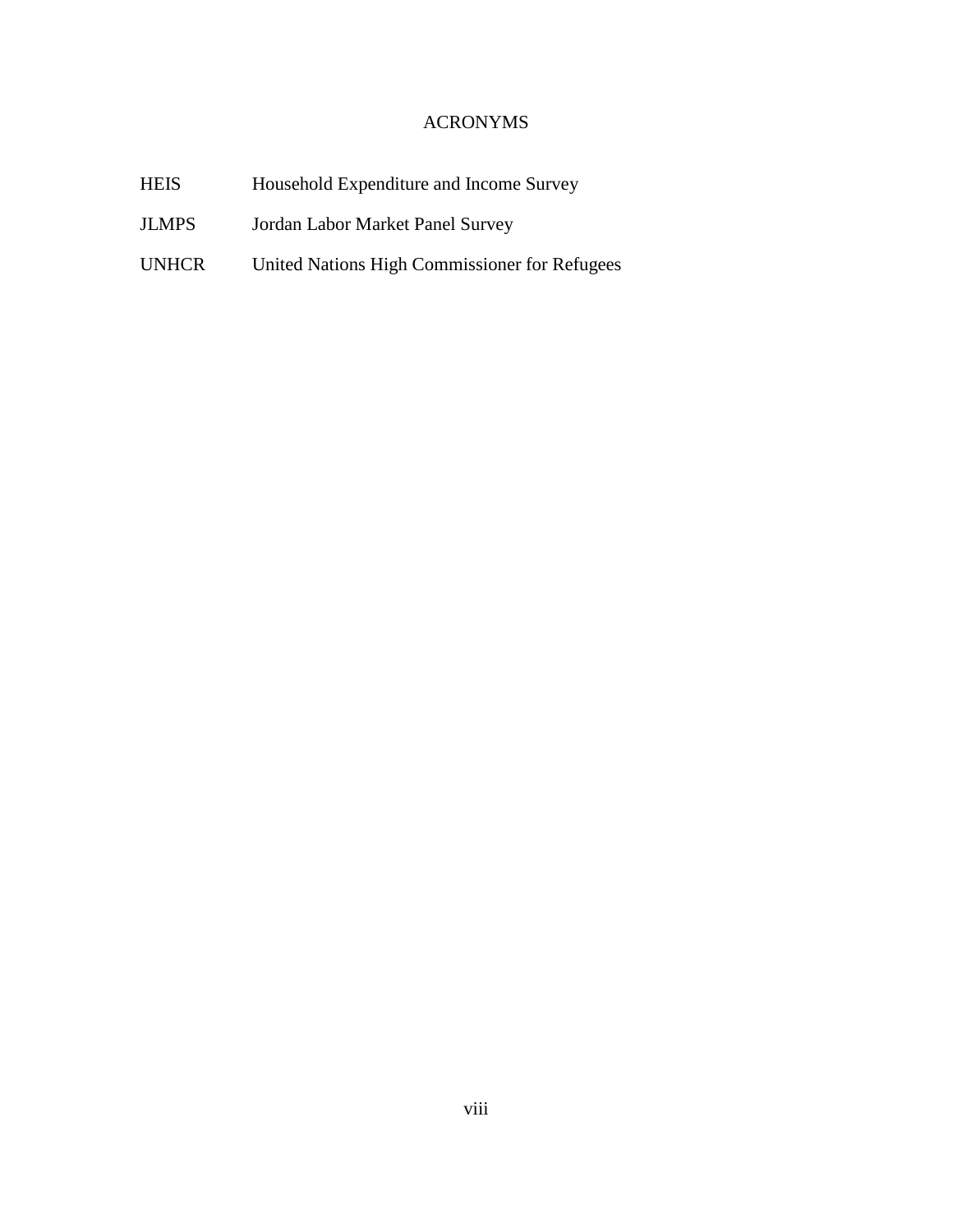## ILLUSTRATIONS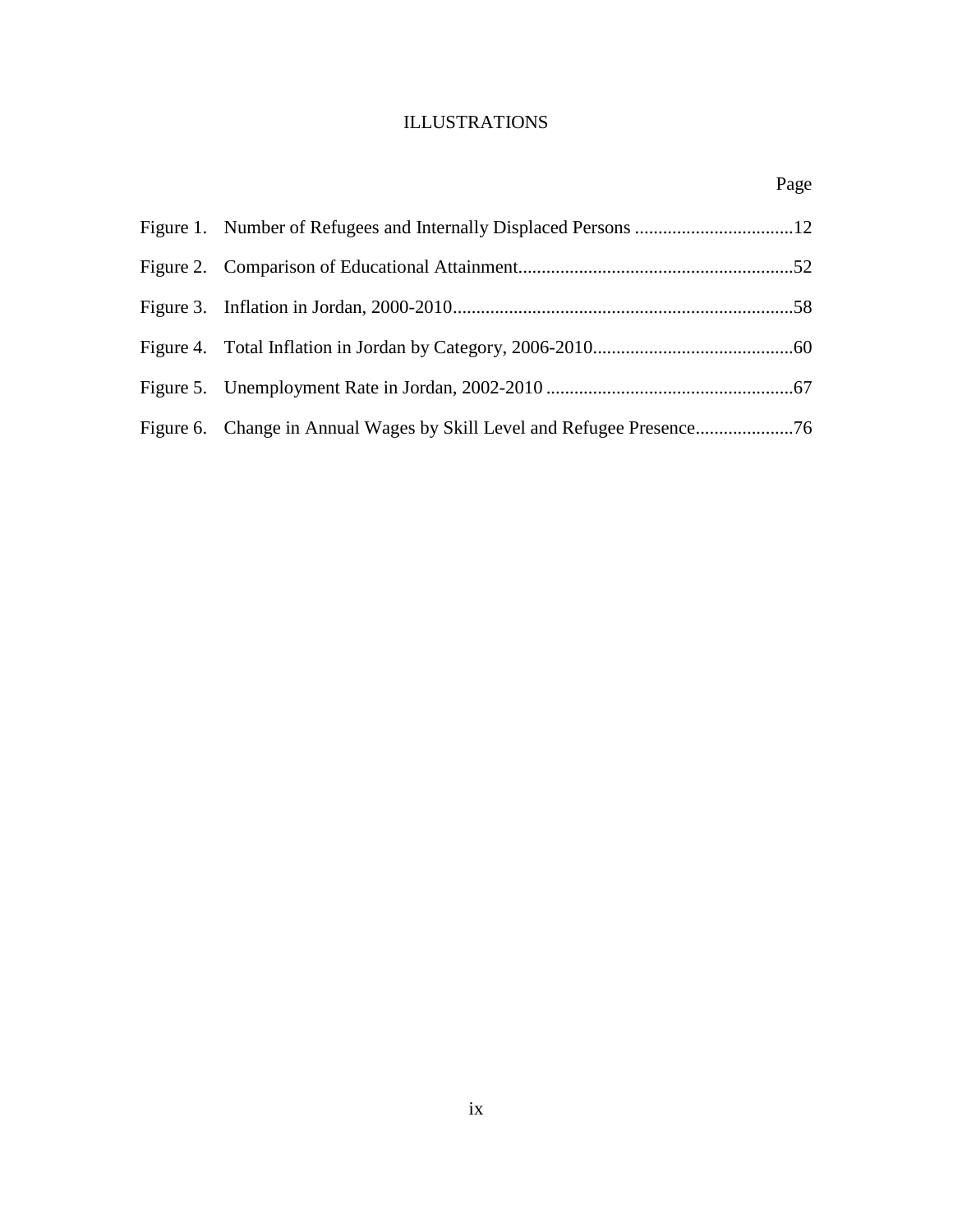# TABLES

|          |                                                                       | Page |
|----------|-----------------------------------------------------------------------|------|
| Table 1. |                                                                       |      |
|          |                                                                       |      |
| Table 3. | Estimated Effect of Iraqi Refugees on Spending in Jordan, 2006-201064 |      |
| Table 4. |                                                                       |      |
| Table 5. |                                                                       |      |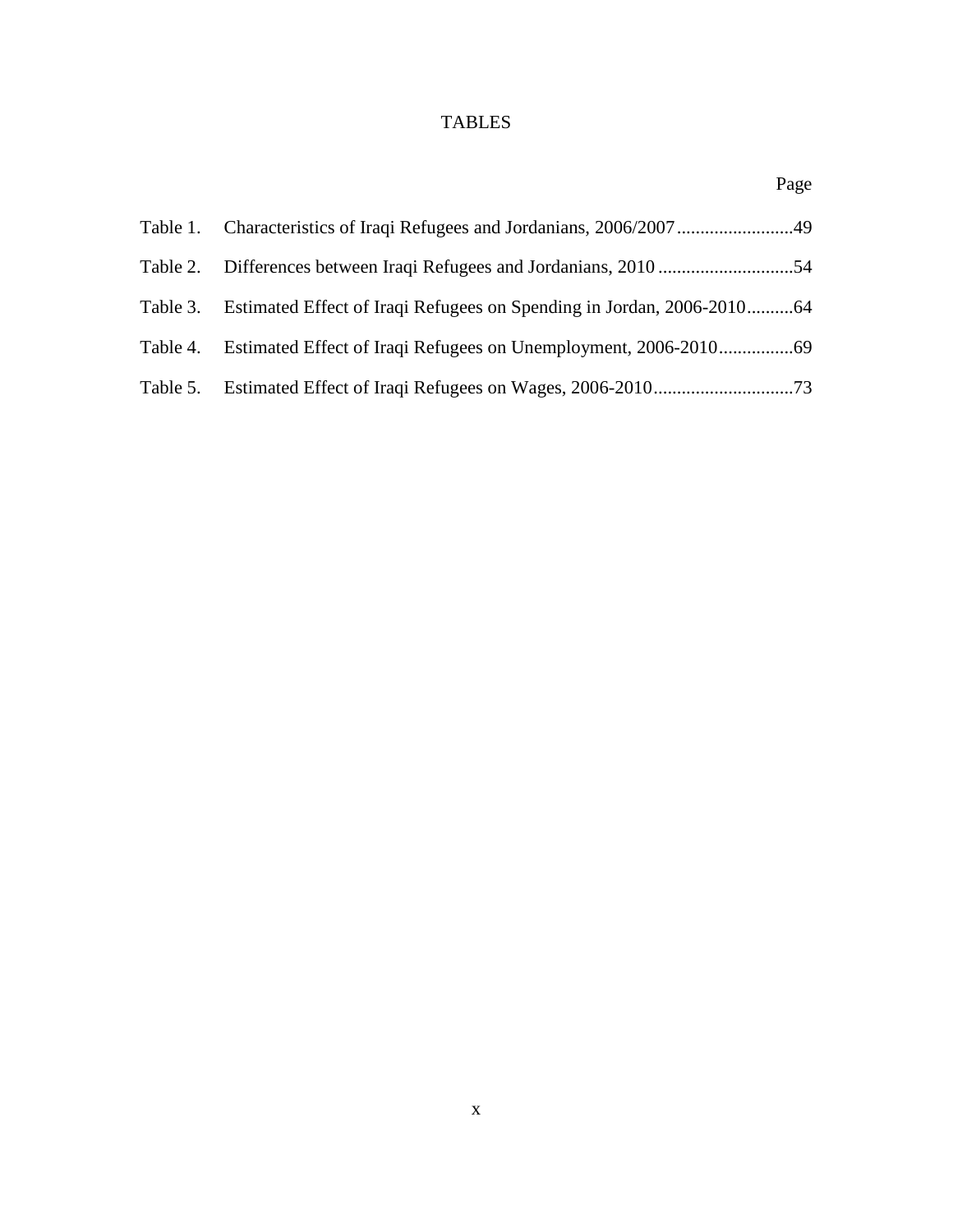#### CHAPTER 1

#### **INTRODUCTION**

#### Refugees as Catalysts of Conflict

As a byproduct of armed conflict around the world, millions of people have been displaced from their homes and subjected to forced migration across international borders where they become refugees. Military forces frequently interact with displaced persons on the battlefield and often commit resources to assist in their care and protection. Recent wars in Iraq, Afghanistan, Sudan, and the Democratic Republic of the Congo, among others, have led to the migration of large populations into neighboring states. In most refugee situations the potential for conflict to spill over into neighboring countries is high, particularly in underdeveloped regions of the world. A wide body of research has argued that refugee migrations can exacerbate conflict by provoking hostilities both within and between states.<sup>[1](#page-10-0)</sup> When this occurs, states become less secure and regional instability is increased.

There are numerous explanations that describe how refugees contribute to the extension of violence. Some are political in nature, arguing that refugees sometimes make up exiled groups that are willing to fight to achieve their aggressive goals, which often

<span id="page-10-0"></span><sup>&</sup>lt;sup>1</sup>See, for instance, Idean Salehyan, "The Externalities of Civil Strife: Refugees as a Source of International Conflict," *American Journal of Political Science* 52, no. 4 (2008): 787-801; Jeff Crisp, "A State of Insecurity: The Political Economy of Violence in Kenya's Refugee Camps," *African Affairs* 99 (2000): 601-32; Sarah Lischer, "Collateral Damage: Humanitarian Assistance as a Cause of Conflict," *International Security* 28, no. 1 (2003): 79-109; Adrian Martin, "Environmental Conflict between Refugee and Host Communities," *Journal of Peace Research* 42, no. 3 (2005): 329-346; Idean Salehyan and Kristian Gleditsch, "Refugees and the Spread of Civil War," *International Organization* 60, no. 2 (2006): 335-366; Myron Weiner, "Security, Stability, and International Migration," *International Security* 17, no. 3 (1992-1993): 91-126.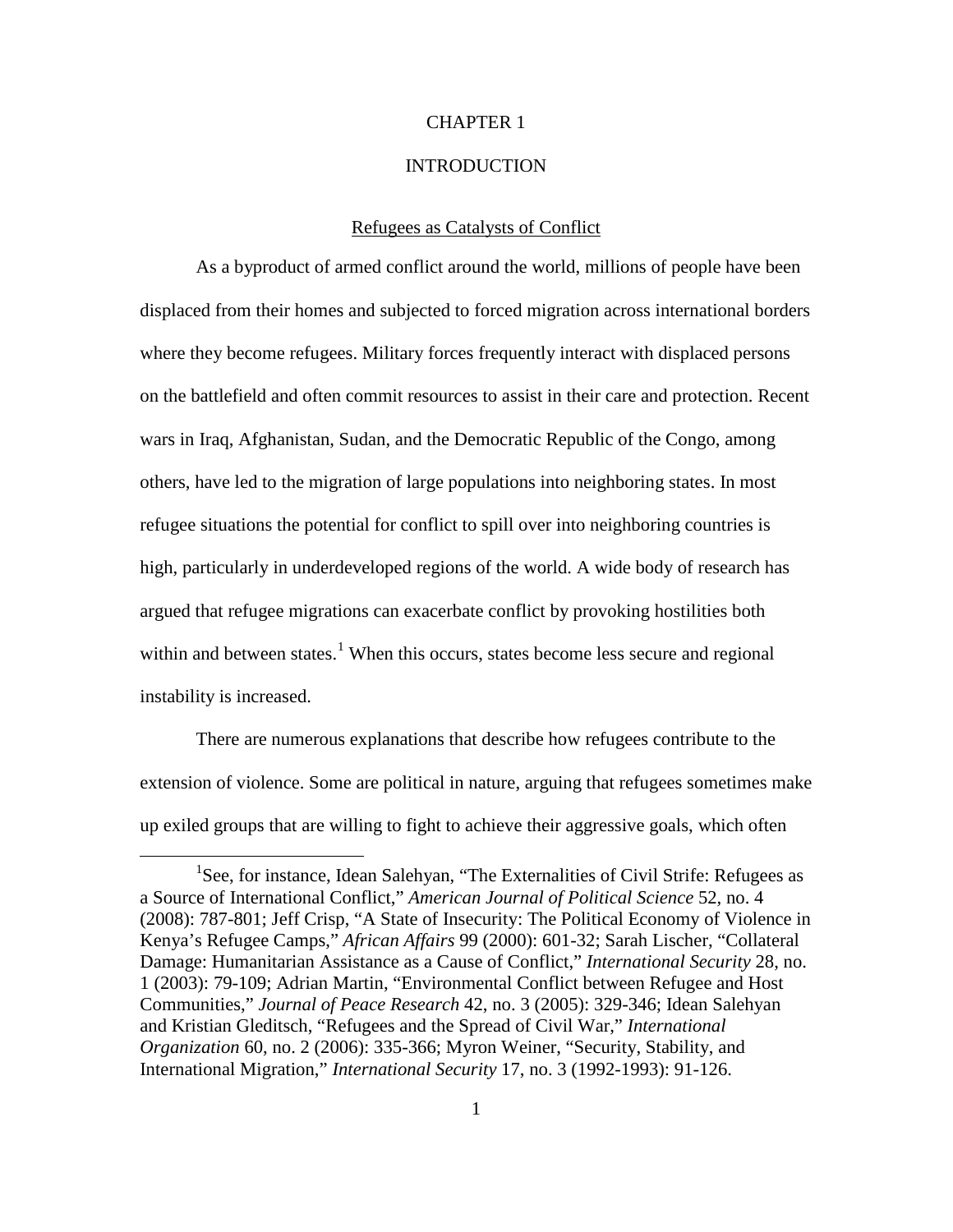include a radical change in the government of the sending state.<sup>[2](#page-11-0)</sup> In other cases, refugees who have experienced persecution create politically cohesive groups that lend themselves to military activity.<sup>[3](#page-11-1)</sup> Economic explanations argue that competition over scarce resources arises between refugees and locals. Due to a lack of opportunity for refugees in camps, this competition often escalates into armed conflict, as the refugees' opportunity cost of engaging in violence is relatively low.<sup>[4](#page-11-2)</sup> Humanitarian assistance is frequently used as a way to alleviate some of these problems; however, the system in which relief agencies operate is wrought with unintended consequences and the relief efforts often exacerbate the conflict.<sup>[5](#page-11-3)</sup> Other explanations of refugee causes of violence focus on how the refugees' identities can lead to conflict. Militant organizations, who often take sanctuary in refugee camps, exploit the frequent lawlessness inside the camps by engendering a message of purpose and belonging among those who join the rebels.<sup>[6](#page-11-4)</sup> Ethnic differences between refugees and other groups are another commonly cited contributor to the violence.

Militant organizations often use refugee populations as a base of support from which to conduct attacks. This creates tremendous difficulty for military and security forces who attempt to deny these groups a sanctuary. As militant groups traverse back and forth across state lines, nations must expend additional resources policing their

<span id="page-11-2"></span><span id="page-11-1"></span><span id="page-11-0"></span><sup>2</sup> Sarah Lischer, *Dangerous Sanctuaries: Refugee Camps, Civil War, and the Dilemmas of Humanitarian Aid* (Ithaca, NY: Cornell University Press, 2005), 24.

 $3$ Ibid.

<sup>&</sup>lt;sup>4</sup>Salehyan and Gleditsch, "Refugees and the Spread of Civil War," 342.

<span id="page-11-3"></span><sup>&</sup>lt;sup>5</sup>Lischer, "Collateral Damage," 82.

<span id="page-11-4"></span><sup>&</sup>lt;sup>6</sup>Salehyan, "The Externalities of Civil Strife," 791.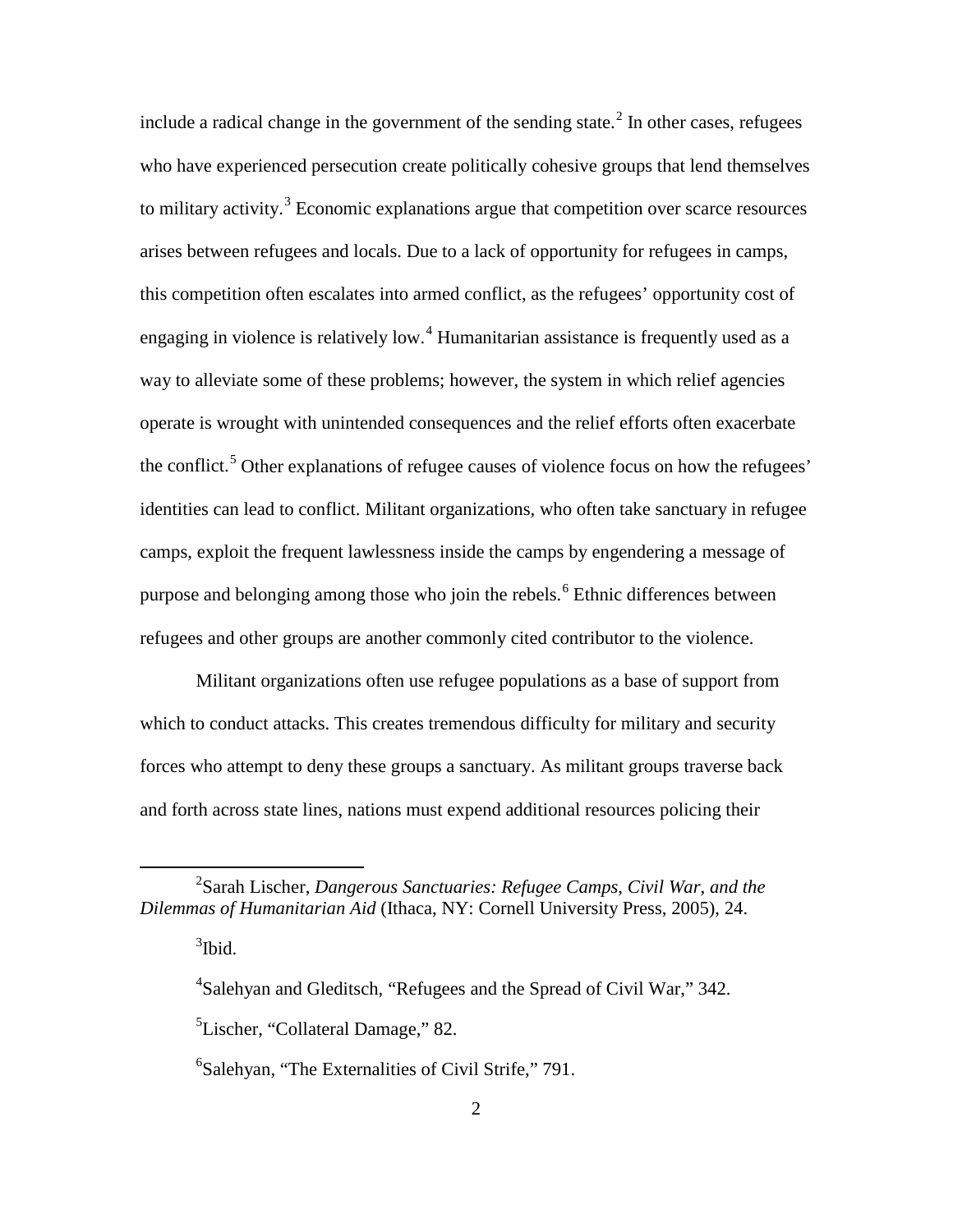borders. The inability to completely control access into and out of the state prolongs conflict as security forces are often unwilling to pursue their opponents across national borders because of a reluctance to violate their neighbor's sovereignty. When states do decide to conduct cross-border attacks, refugee-hosting nations become exposed to undesired conflict and the risk of international war grows. This was the case during the 1994-96 refugee conflict in the eastern Congo (then Zaire), where militant leaders established training bases adjacent to the Rwandan Hutu refugee camps, stockpiling weapons and recruiting and training refugee fighters to conduct cross-border attacks against the Tutsi-led regime in Rwanda.<sup>[7](#page-12-0)</sup> Because refugees are often isolated in remote parts of the host country where state control is sometimes absent, it is easy for militant leaders to gain access to the refugees. For the fighters who wish to perpetuate these crossborder raids, refugee camps provide a shield against attack, a pool of recruits, and a valuable source for food and medicine.<sup>[8](#page-12-1)</sup>

To mitigate many of these problems, states must facilitate an environment that separates the refugees from the potential sources of violence. This has proven difficult to accomplish because many refugee-receiving nations have been reluctant to explore alternative refugee policies. Rather than develop long-term solutions to refugee problems, most policies are devised as a short-term fix to care for the refugees until the conflict ceases and they can return to their home countries. The United Nations High Commissioner for Refugees (UNHCR), the leading refugee agency in the world, proposes repatriation as their main goal. Although this goal is laudable, it is often

<span id="page-12-1"></span> ${}^{8}$ Ibid., 2.

<span id="page-12-0"></span><sup>7</sup> Lischer, *Dangerous Sanctuaries*, 1.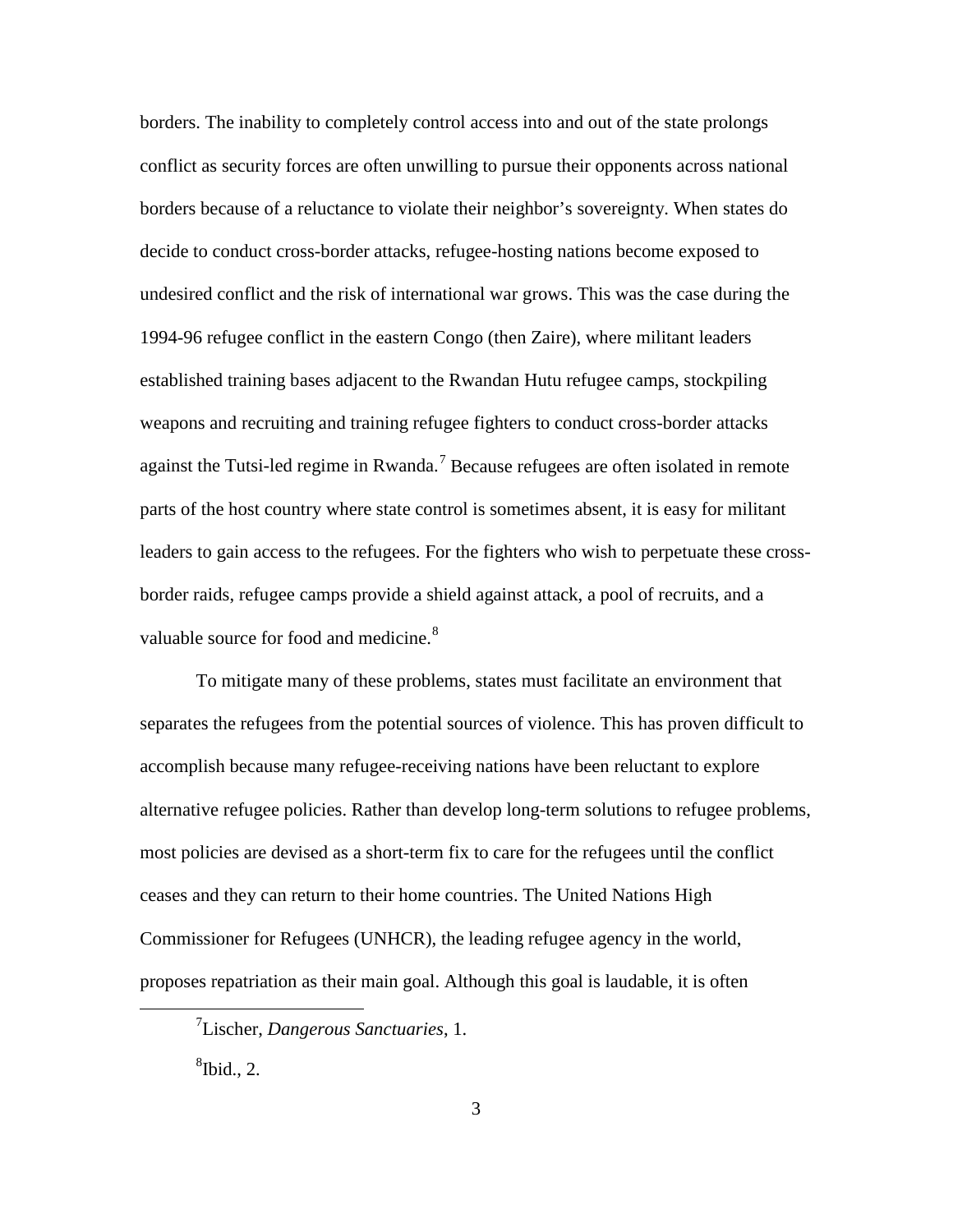unrealistic. Most of the major refugee situations in recent history have come as a result of protracted conflicts where refugees have lived in host countries for over ten years.<sup>[9](#page-13-0)</sup> This often makes the refugee population vulnerable to militant and criminal elements for an extended period of time.

#### Local Integration

While many state refugee policies are based on the idea that it is easiest to control refugees by placing them in camps, some nations have pursued a different course in handling refugees. Instead of housing refugees in camps, a policy of local integration has been implemented where refugees have been allowed to settle amongst existing communities.<sup>[10](#page-13-1)</sup> The strategy of local integration has been promoted as a durable solution by the UNHCR. This process of local integration refers to the granting of full and permanent asylum, membership, and residency status by the host government.<sup>[11](#page-13-2)</sup> Refugees who are locally integrated have the right to own property, seek employment, obtain education, and fall under the protection of the host nation.

If the commonly stated mechanisms that describe how refugee populations contribute to local or regional conflict are correct, then facilitating the settlement of refugees among existing communities may, in some cases, assuage these forces. The

<span id="page-13-0"></span><sup>&</sup>lt;sup>9</sup>Karen Jacobsen, "The Forgotten Solution: Local Integration for Refugees in Developing Countries" (Working Paper No. 45, New Issues in Refugee Research, July 2001), 1, http://www.unhcr.org/3b7d24059.html (accessed 17 January 2014).

<span id="page-13-2"></span><span id="page-13-1"></span><sup>&</sup>lt;sup>10</sup>See Alexandra Fielden, "Local Integration: an Under-reported Solution to Protracted Refugee Situations" (Research Paper No. 158, June 2008), http://www.unhcr.org/486cc99f2.html (accessed 7 March 2014), for a discussion of numerous countries that have pursued local integration initiatives.

<sup>&</sup>lt;sup>11</sup>Jacobsen, "The Forgotten Solution," 1.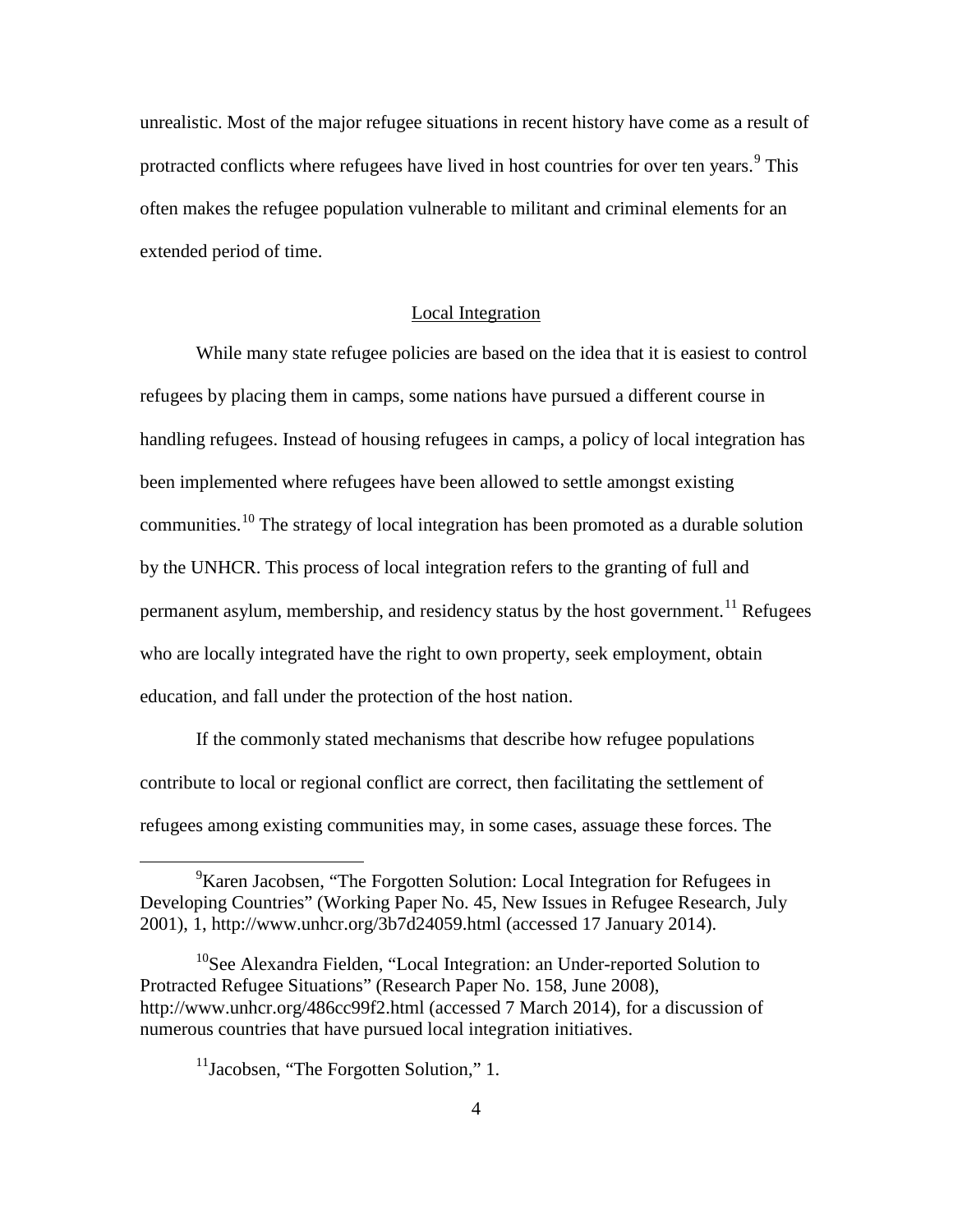political motivations for perpetuating violence can be reduced by providing refugee groups representation in local affairs. The economic incentives to join militant groups can be offset by the opportunity for refugees to seek employment and own property. The sway of identity based arguments are less influential when refugees are accepted into local communities. The dispersion of the refugee population can make it difficult for rebels to recruit large numbers of new fighters. The absence of camps can deny the armed groups a sanctuary from which to plan and conduct attacks.

Why then is local integration not more commonly practiced? Although it is not widely promoted, local integration is fully compatible with international law and contains historical precedent. Refugee law was first established at the 1951 Geneva Convention when twenty-six countries signed on to the United Nations Convention relating to the Status of Refugees which provided certain protections for refugees. Although local integration was not specifically mentioned in the Convention, Article 34 charges states with integrating refugees into their societies stating, "The Contracting States shall as far as possible facilitate the assimilation and naturalization of refugees. They shall in particular make every effort to expedite naturalization proceedings and to reduce as far as possible the charges and costs of such proceedings."[12](#page-14-0) Not only were the adopters of this agreement concerned with providing for the basic care of refugees, the language of Article 34 demonstrates a desire to find a long-term solution by naturalizing refugees into the host nation. More recently the UNHCR executive committee recognized the potential of local integration as an enduring solution. Conclusion No. 104 (LVI) published in 2005

<span id="page-14-0"></span><sup>12</sup>UNHCR, *Convention and Protocol Relating to the Status of Refugees* (Geneva: UN Refugee Agency, 2010), 30, http://www.unhcr.org/3b66c2aa10.html (accessed 2 November 2013).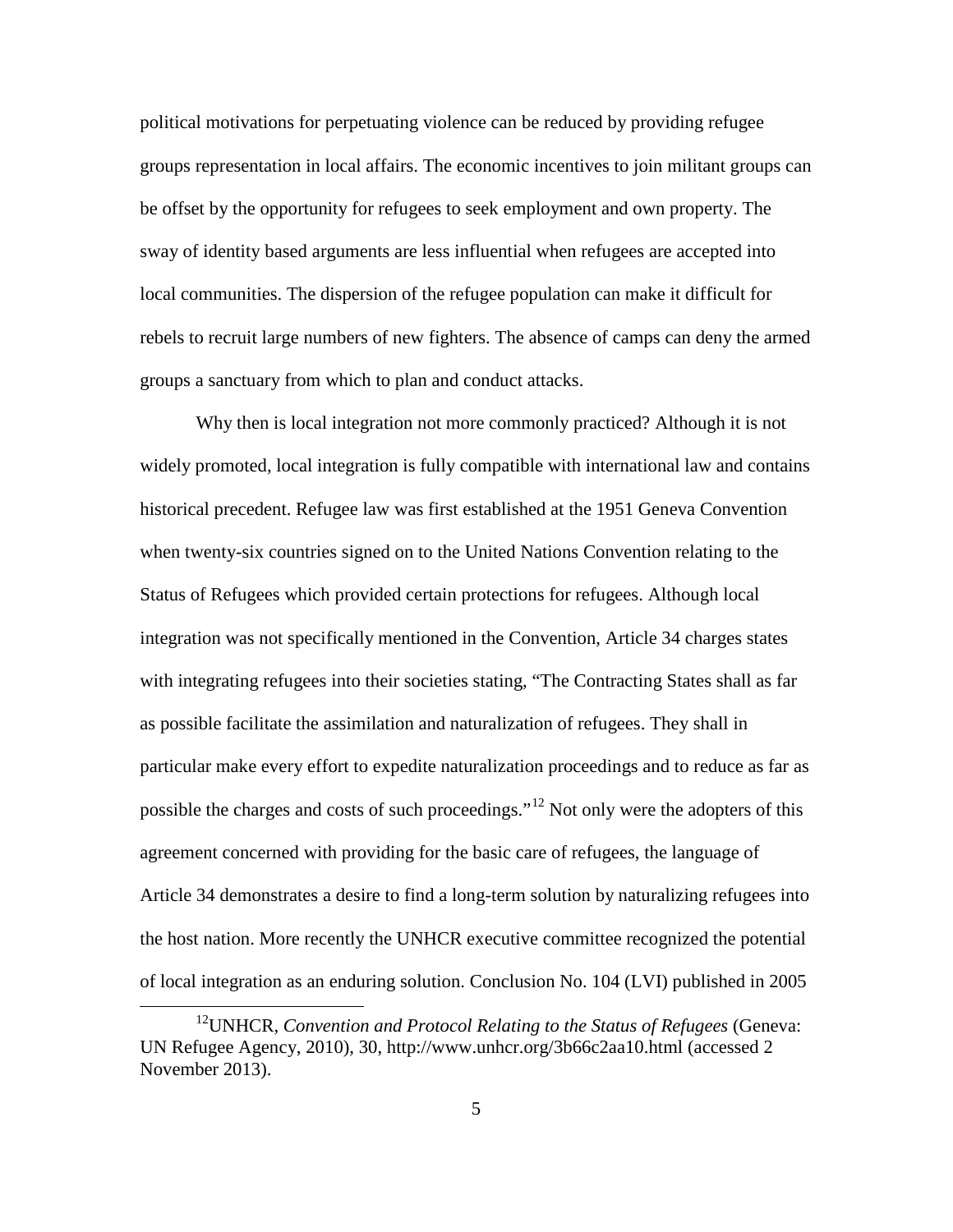recognizes the "positive contributions, including economic benefits, which refugees who integrate locally or who are allowed to become self-reliant could make to host countries and communities."<sup>[13](#page-15-0)</sup> The committee also recognized that allowing refugees to integrate locally must be done in a way that protects the viability of the local communities affected by the presence of refugees in order to minimize any adverse effects. To do this, nations must understand the potential impacts that hosting refugees will have on their society.

It is this understanding of the effects that refugee populations have on host nations that is the primary reason why local integration is frequently rejected as a policy. The dominant narrative that exists among the international community is that refugees impose severe social, economic, and environmental costs on host nations. For example, the government of Tanzania, which hosts a significant refugee population, has stated, "the refugee problem seems to have no end . . . it is a threat to host governments–a reality which needs the appreciation of the world community."<sup>[14](#page-15-1)</sup> Similarly, a Pakistani official stated that Afghan refugees had become a "back-breaking economic burden" that Pakistan should not have to bear alone.<sup>[15](#page-15-2)</sup> More recently, the Turkish government, dealing with a swell of Syrian refugees, demanded "the international community should not only provide assistance to foot the bill, but they need to step up and open their countries to

<span id="page-15-0"></span><sup>&</sup>lt;sup>13</sup> UNHCR, "Conclusion on Local Integration," UN Refugee Agency, no. 104 (LVI), October 2005, http://www.unhcr.org/4357a91b2.html (accessed 20 October 2013).

<span id="page-15-1"></span><sup>&</sup>lt;sup>14</sup>Melissa Phillips, "The Role and Impact of Humanitarian Assets in Refugeehosting Countries" (Working Paper No. 84, March 2003), 1, http://www.unhcr.org/ 3e71f7fc4.html (accessed 20 October 2103).

<span id="page-15-2"></span><sup>&</sup>lt;sup>15</sup>"Pakistan: Afghan refugees an economic burden, official says," *IRIN*, 14 November 2000, http://www.irinnews.org/fr/report/17497/pakistan-afghan-refugees-aneconomic-burden-official-says (accessed 24 February 2014).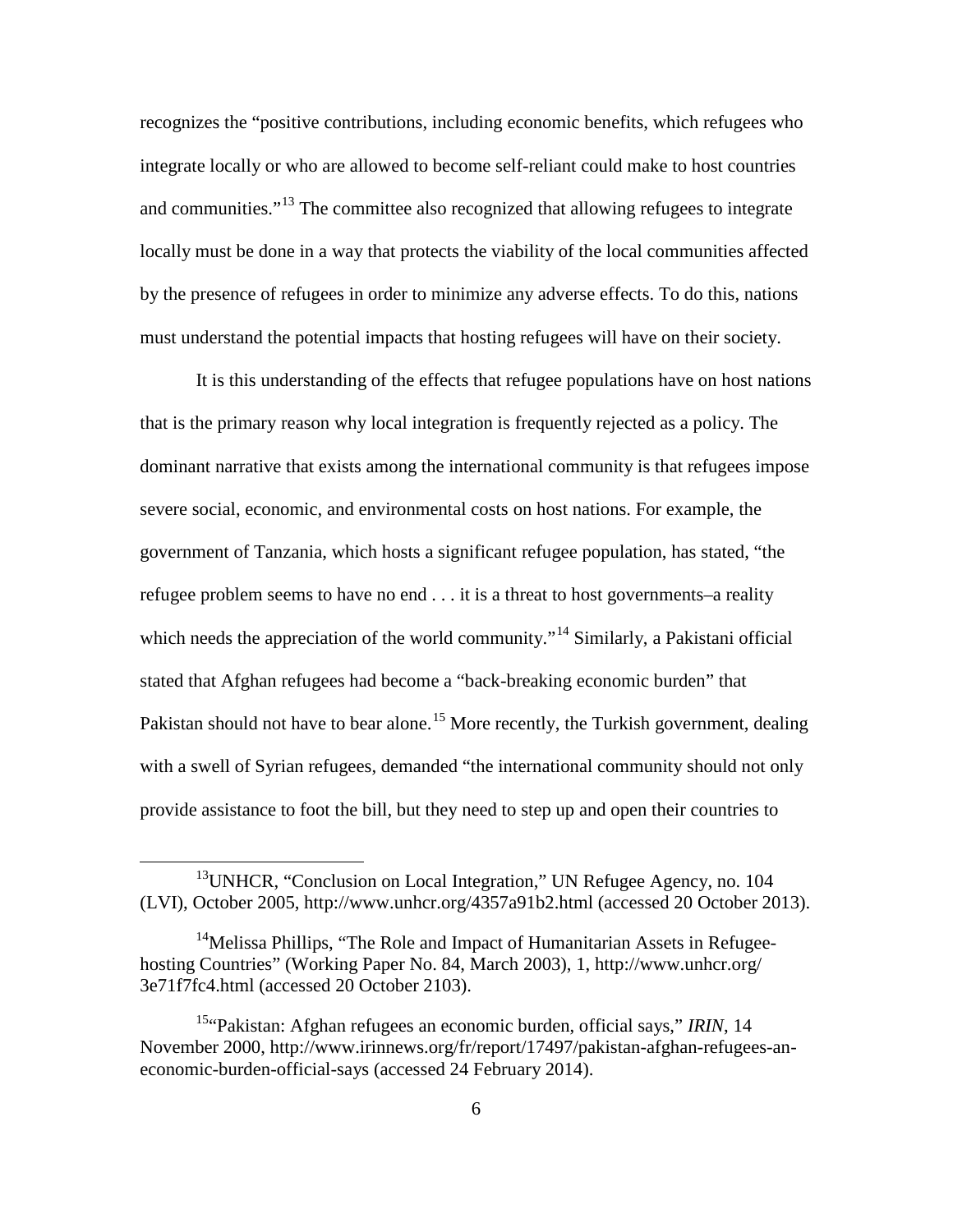these refugees."<sup>[16](#page-16-0)</sup> As a result of these common sentiments, many states believe that the best way to minimize the costs imposed by refugees is to house them in camps where the host nation can maximize its control over the refugees until they can either be repatriated to their native country or, much less frequently, resettled in a third country. While it is certainly the case that refugees do impose costs on host nations, it is not clear that longterm housing of refugees in camps is desirable to a policy of local integration. A considerable lack of empirical evidence prevents policymakers from truly understanding how the integration of refugees into local economies affects host nations.

### Iraqi Refugees in Jordan

This paper seeks to help fill this void by analyzing the case of Iraqi refugees in Jordan. In 2006 after the onset of major sectarian violence in Iraq, upwards of 500,000 Iraqis crossed over the border into neighboring Jordan. Although Jordan did not adopt a formal policy of local integration towards Iraqi refugees, the Iraqis were initially welcomed into the country and were free to settle at their place of choosing. The vast majority of Iraqis took up residence in two main governorates, concentrated in urban areas in and around the capital city of Amman. Over the course of the next four years, despite a number of policy shifts by the Jordanian government, the size of the Iraqi refugee population remained relatively constant. The economic conditions in the country fluctuated, however, and the Iraqis were blamed for causing higher prices, greater

<span id="page-16-0"></span><sup>&</sup>lt;sup>16</sup>Kevin Sullivan, "Turkey looks for international aid, and countries to host refugees, in Syrian crisis," *Washington Post*, 15 May 2013, http://www.washingtonpost. com/world/middle\_east/turkey-looks-for-international-aid-and countries-to-hostrefugees-in-syrian-crisis/2013/05/15/02c92392-bcb5-11e2-97d4-a479289a31f9\_ story.html (accessed 17 March 2014).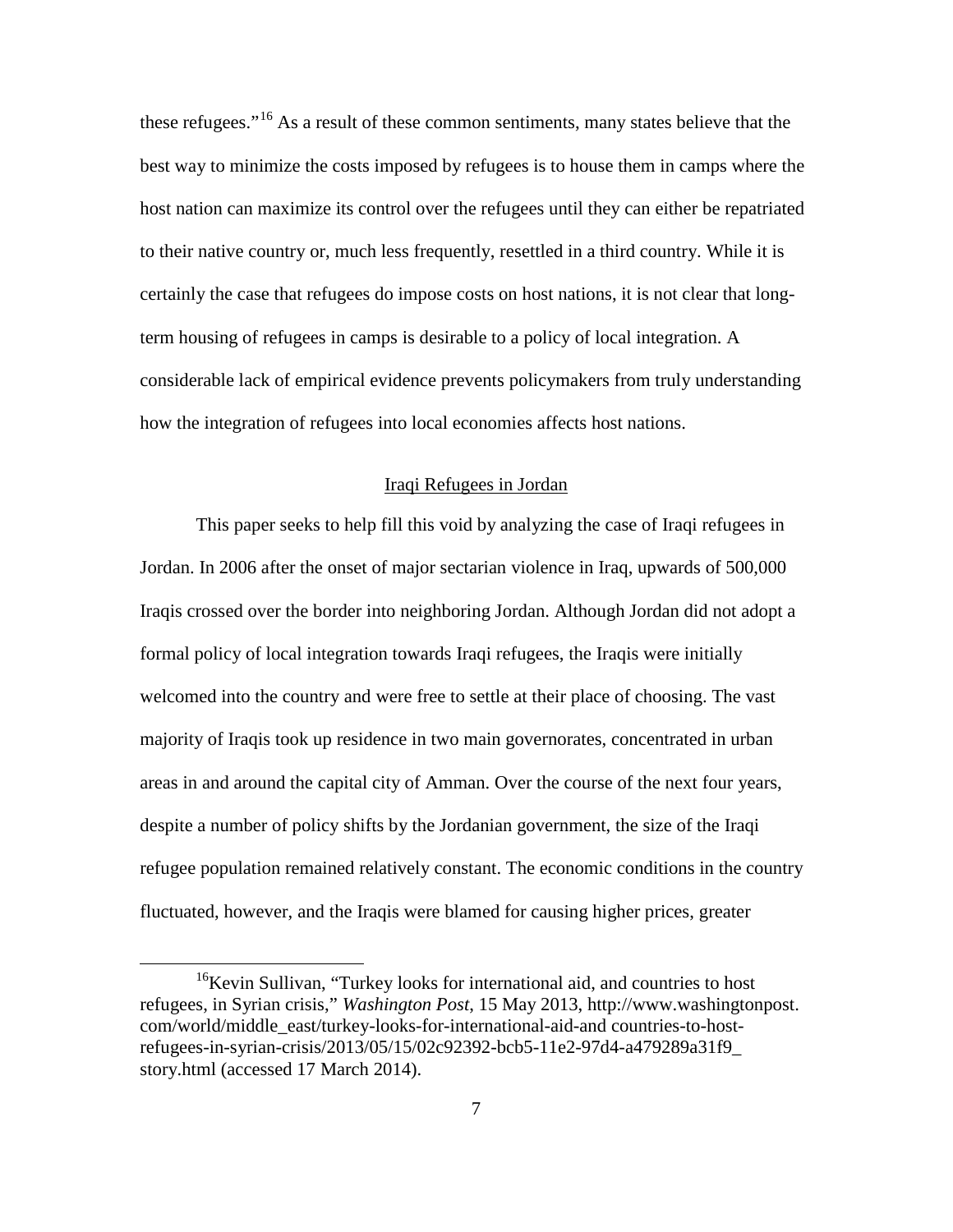unemployment, and lower wages. Consistent with the dominant narrative, the Iraqi refugees were seen as imposing huge costs on Jordan's economy.

In this paper, I show that contrary to the popular perception espoused by the Jordanian government and accepted by the international community, the Iraqi refugees were not the sole or even the primary cause of Jordan's economic worsening. Although the refugees did partially contribute to the increases in prices and unemployment, along with a decrease in the wages of low-skilled workers, there were a number of other external factors that occurred concurrent with the presence of the Iraqis that had negative consequences for Jordan's economy. Furthermore, I argue that some of the policies Jordan implemented to mitigate the effect of the refugees were counterproductive, eliminating some potentially positive impacts. Government restrictions on the residency and employment of Iraqis limited their productive potential to the detriment of Jordan's economy.

Given that, in some cases, a strategy of local integration of refugees has the ability to mitigate many of the sources of conflict that arise when refugees are consolidated into camps awaiting repatriation, it is essential to understand how host nations fare under these policies. Local integration, which may be desirable under certain conditions, is rarely formally practiced because of the dominant narrative, which assumes that refugees who integrate with existing communities become a great burden on host nations. But, if this narrative is wrong, refugee policies in many instances may be suboptimal. Only through a thorough analysis of the cases where refugees have settled in local communities can their impacts be fully understood. The case of the Iraqi refugees in Jordan is one such instance where an understanding of the true effects of the refugees can

8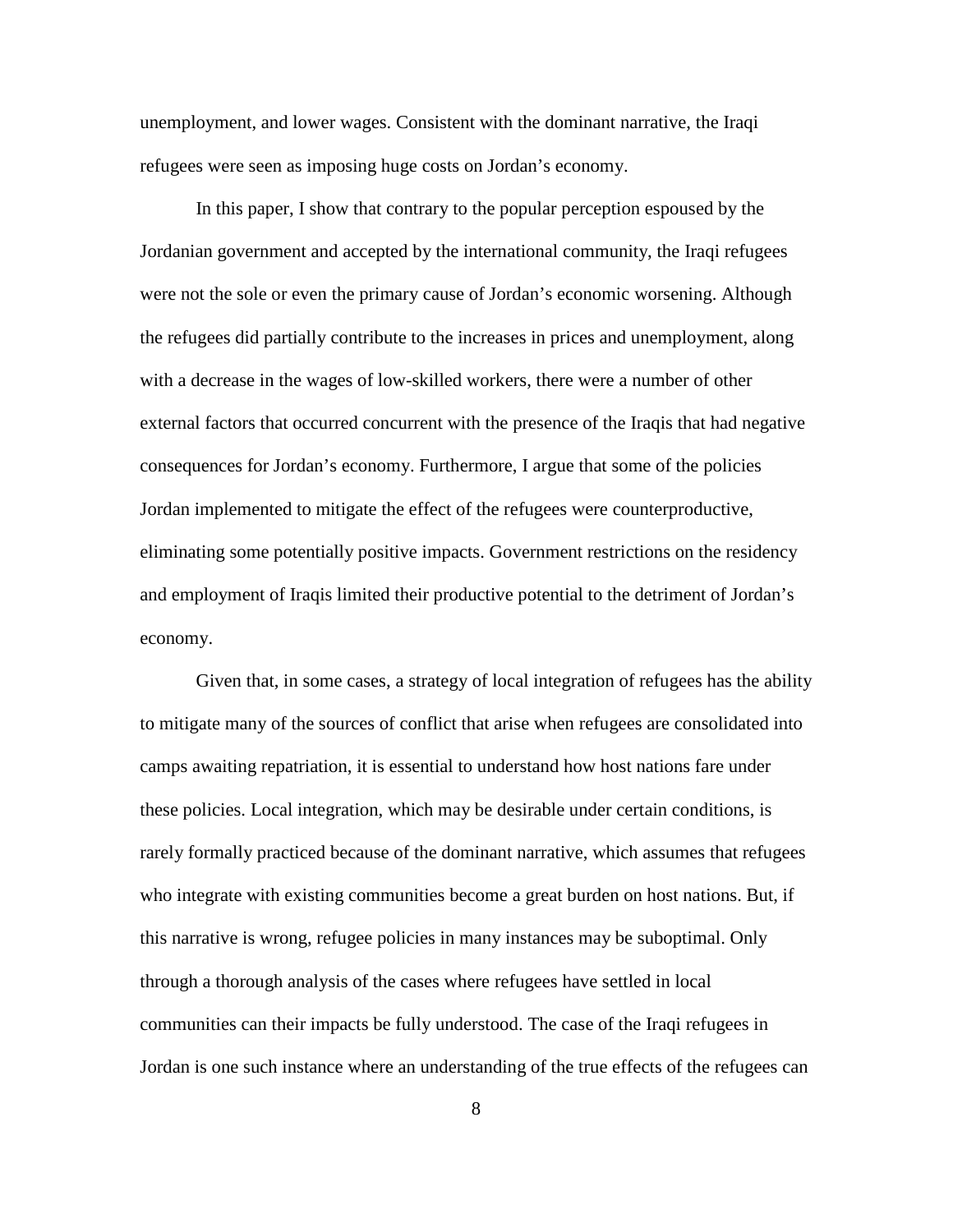help hosting states, the international community, and refugee protection organizations better devise policies that are in the best interest of both the hosting nation and the refugee population.

#### Definitions

Local integration as a durable solution is best defined by the following three dimensions: first, it is a legal process, whereby refugees are granted a wide range of rights in the host state; second, it is an economic process of establishing sustainable livelihoods to attain a growing degree of self-reliance and achieve a standard of living comparable to the host community; third, it is a social process of adaptation and acceptance that enables the refugees to contribute to the social life of the host country and live without fear of discrimination.<sup>[17](#page-18-0)</sup> Local integration in its pure form was not practiced in Jordan. Different instances of local integration around the world grant refugees varying degrees of legal rights, economic opportunities, and social acceptance. As I discuss local integration throughout this paper, I am not only referring to cases that meet the strict definition, but also to instances where refugees have settled outside of camps and been given the opportunity to freely interact with the local population.

The 1951 Convention defines a refugee as any person who "owing to a wellfounded fear of being persecuted for reasons of race, religion, nationality, membership of a particular social group, or political opinion, is outside the country of his nationality and is unable, or owing to such fear, is unwilling to avail himself of the protection of that

<span id="page-18-0"></span><sup>&</sup>lt;sup>17</sup>Jeff Crisp, "The Local Integration and Local Settlement of Refugees: A Conceptual and Historical Analysis" (Working Paper No. 102, April 2004), 1, http://www.unhcr.org/407d3b762.html (accessed 2 March 2014).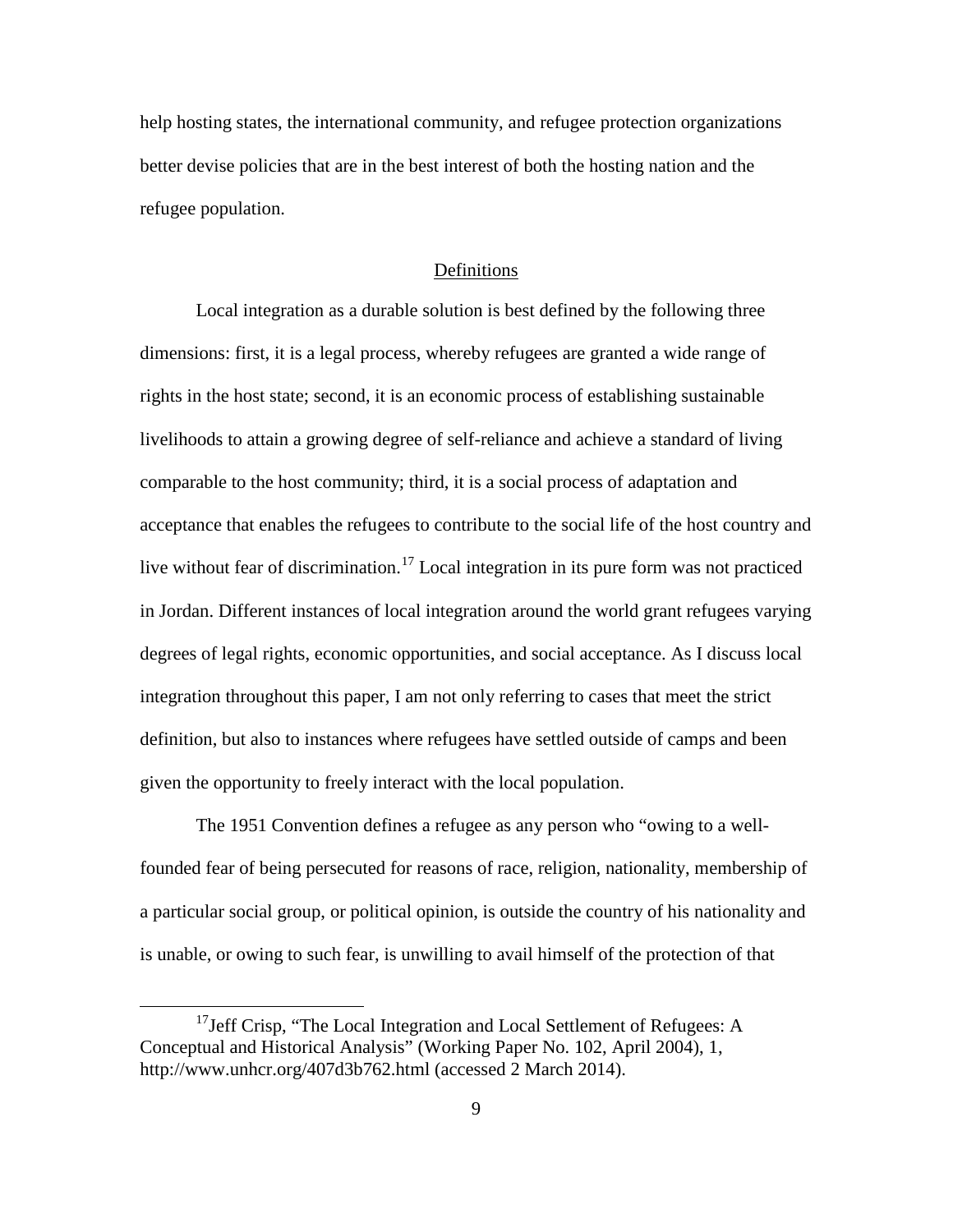country."[18](#page-19-0) Often times, large-scale influxes of persons into a state "on the basis of readily apparent, objective circumstances in the country of origin giving rise to exodus", leads to a classification of *prima facie* refugees.<sup>[19](#page-19-1)</sup> This designation is meant to ensure that displaced persons are admitted to safety and protected from refoulement in the event that refugee status is not able to be determined on an individual basis. Throughout the course of this paper I use the term "refugee" to describe all Iraqis who entered Jordan during the time period analyzed.

#### Scope

The impact of refugees on host nations is wide-ranging and consists of social, political, economic, environmental, and cultural dimensions. While each of these aspects should be considered when formulating refugee policy, I restrict my analysis to the economic effects as they are often the primary argument used against local integration. Specifically, I assess the refugees' impact on three main economic measures: inflation, wages, and the unemployment rate. The time period of my analysis spans from 2006, when the vast majority of refugees arrived, to 2010. I conclude my analysis in 2010 because in 2011 the Syrian Civil War began, resulting in its own refugee crisis, where Jordan once again became a hosting nation. Any analysis done after 2010 would potentially conflate the impact of the Iraqi refugees with that of the Syrian refugees.

<sup>18</sup>UNHCR, *Convention and Protocol Relating to the Status of Refugees*, 14.

<span id="page-19-1"></span><span id="page-19-0"></span><sup>&</sup>lt;sup>19</sup>Bonaventure Rutinwa, "Prima Facie Status and Refugee Protection" (Working Paper No. 69, New Issues in Refugee Research, October 2002), 1, http://www.unhcr.org/ 3db9636c4.pdf (accessed 2 March 2014).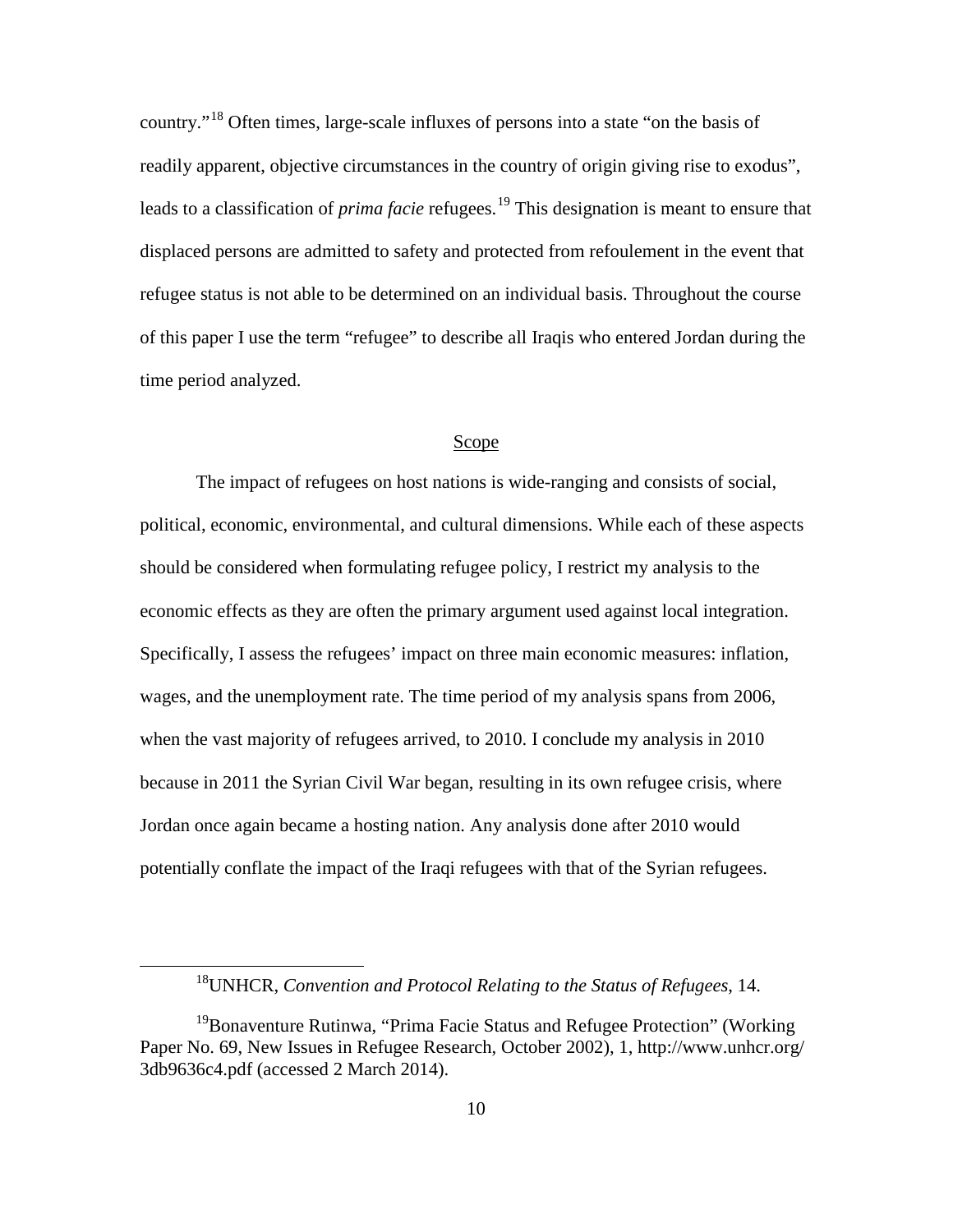Each refugee situation is unique and the effects of local integration policies will vary depending on the specifics of each situation. The aim of this research is to estimate that impact of the Iraqi refugees on Jordan's economy. Other refugee situations that differ with respect to refugee and host population characteristics, as well as the condition of the host nation's economy, will produce varying results. Additionally, the results that I present should be interpreted as the impact of the refugees on Jordan's economy, conditional on the government policies that were enacted. Had these policies been more or less restrictive, the effects of the refugees would have been different. Although this research only provides an estimate of the impact of refugees in this one specific situation, the analysis of this case contributes to a better understanding of the implications of local integration refugee policies as they apply to other settings.

#### Conclusion

As violent conflict persists around the world, the number of refugees and internally displaced persons forced from their homes continues to grow. Figure 1 shows how the number of cases have increased considerably over the past several years, climbing to over 28 million in the year 2012. In response to this crisis, sound policies are needed to minimize the potential for conflict to spread as refugee populations migrate, as well as to mitigate the negative effects that refugees might have on their hosting nations. The next chapter will offer a review of the existing literature, revealing various interpretations of the effects that refugees have on host nations and showing the need for more empirical work in this area. Chapter 3 describes the data used and the methodology employed in the research. Chapter 4 discusses the findings of the study and demonstrates the inconsistencies of the dominant narrative that are revealed by my analysis. Chapter 5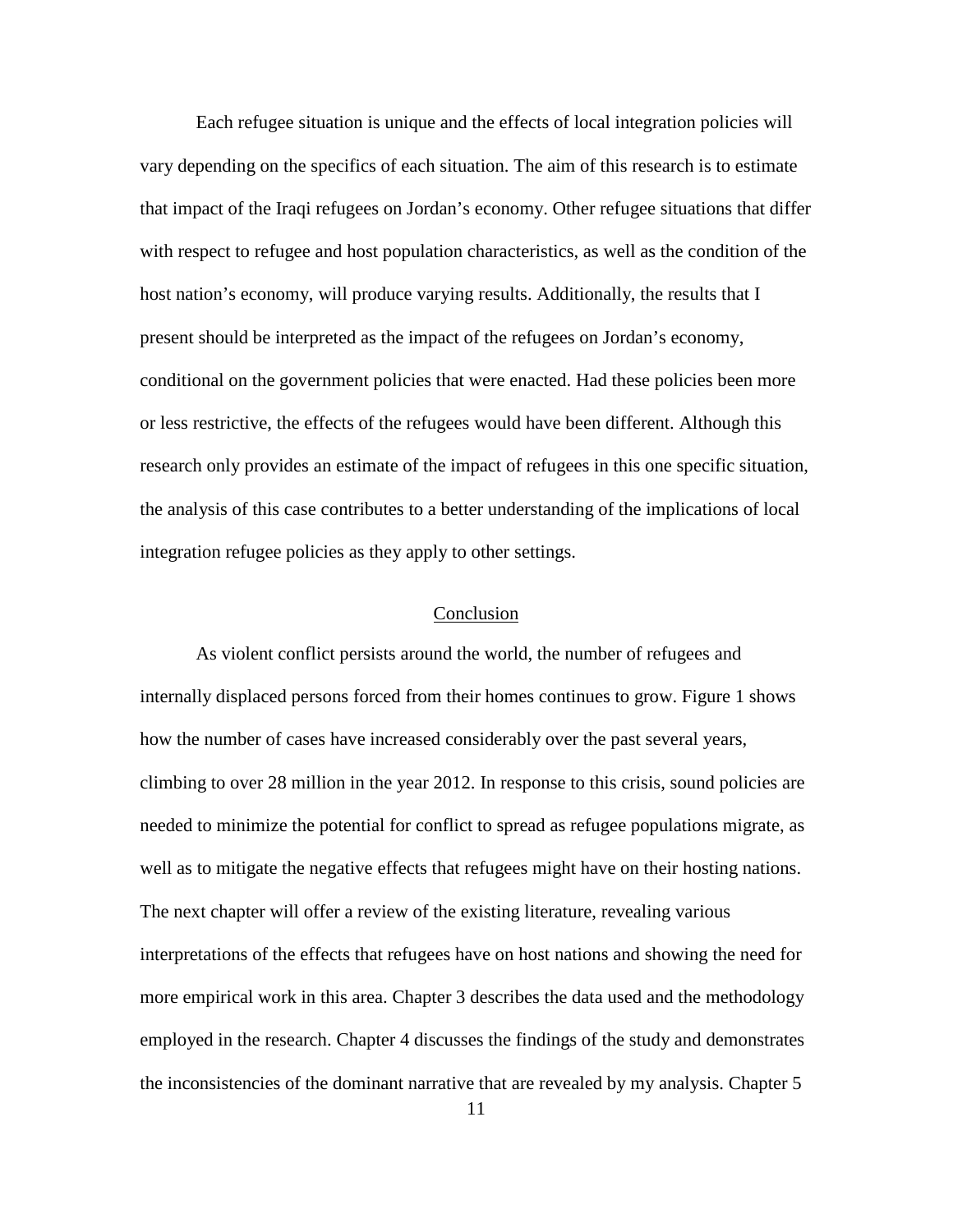describes the role that refugee-protection organizations play in influencing refugee policy, discusses the ongoing movement aimed at increasing the study of refugee effects on host nations, and outlines in more detail the policy implications of my research.



Figure 1. Number of Refugees and Internally Displaced Persons

*Source*: UNHCR, "Statistical Online Population Database," http://www.unhcr.org/pages/ 4a013eb06.html, (accessed 22 October 2013).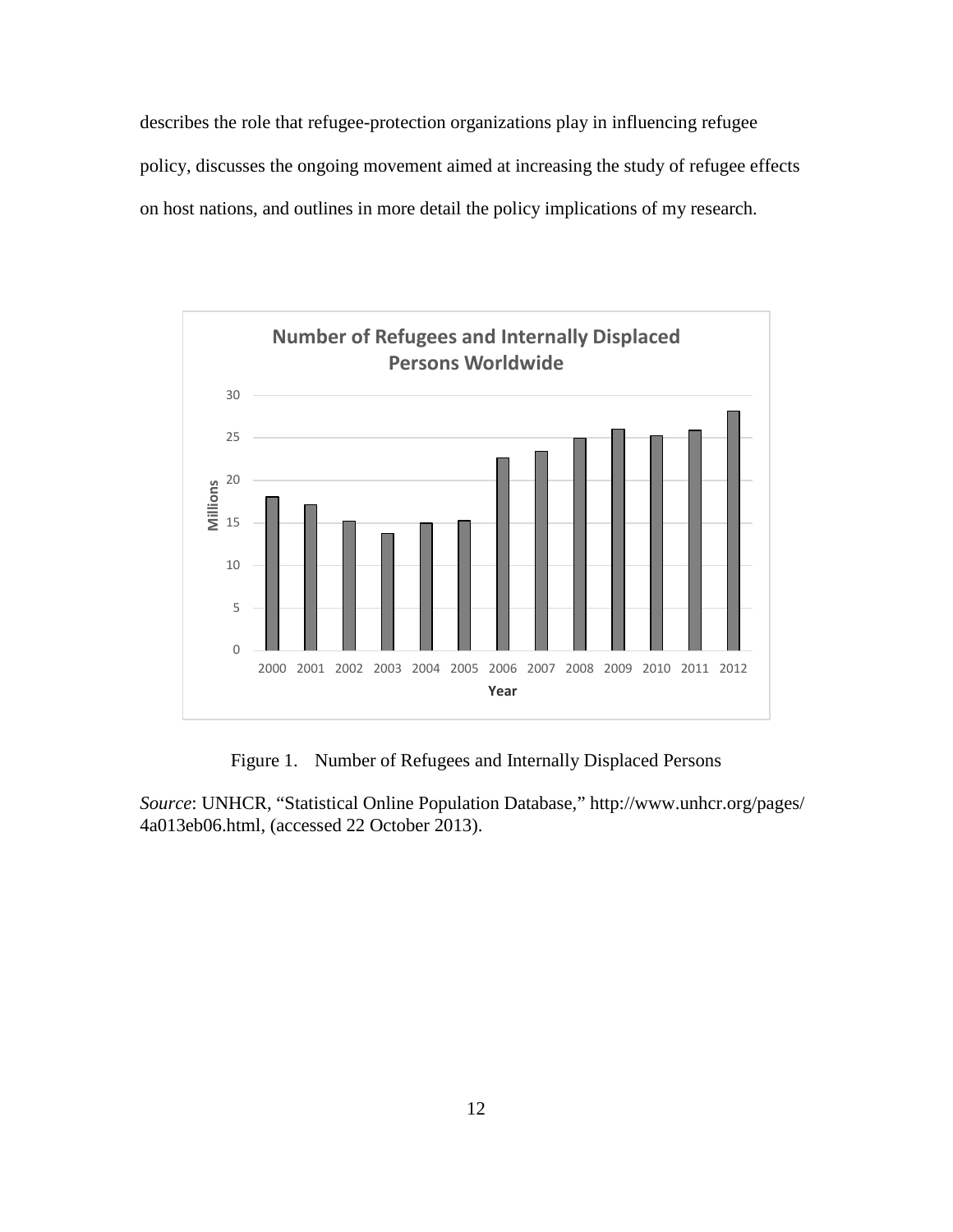#### CHAPTER 2

#### LITERATURE REVIEW

Over the past 20 years, a growing body of research has studied the impact of displaced populations on host nations. Due to its high concentration of forced displacement situations, sub-Saharan Africa has received much of the attention of researchers who study the effects of refugees on host populations. Although urban displacement has become more common around the world, most of this research focuses on forced displacement within rural areas. The sources of the literature that examine these cases include work from academics, practitioners, states, and intergovernmental- and non-governmental organizations. Although there are numerous conceptual analyses contained within this literature, relatively little work has drawn on empirical data to evaluate the social and economic impacts on host nations. Most of the research in this area is qualitative in nature and focuses on the experiences of refugees and the perceptions of local communities.

The work that examines the socio-economic effects of refugees on host nations contains mixed results. The following section outlines this literature which finds that refugees have both positive and negative impacts. Although my research is directed specifically at economic impacts, I include studies focused on other social aspects as well in order to supplement my analysis. In addition to this limited amount of work, I highlight some of the literature on immigration, which also looks to understand the effects of large-scale population migrations. An examination of these existing works will reveal that the socio-economic impacts of refugees on host nations are both theoretically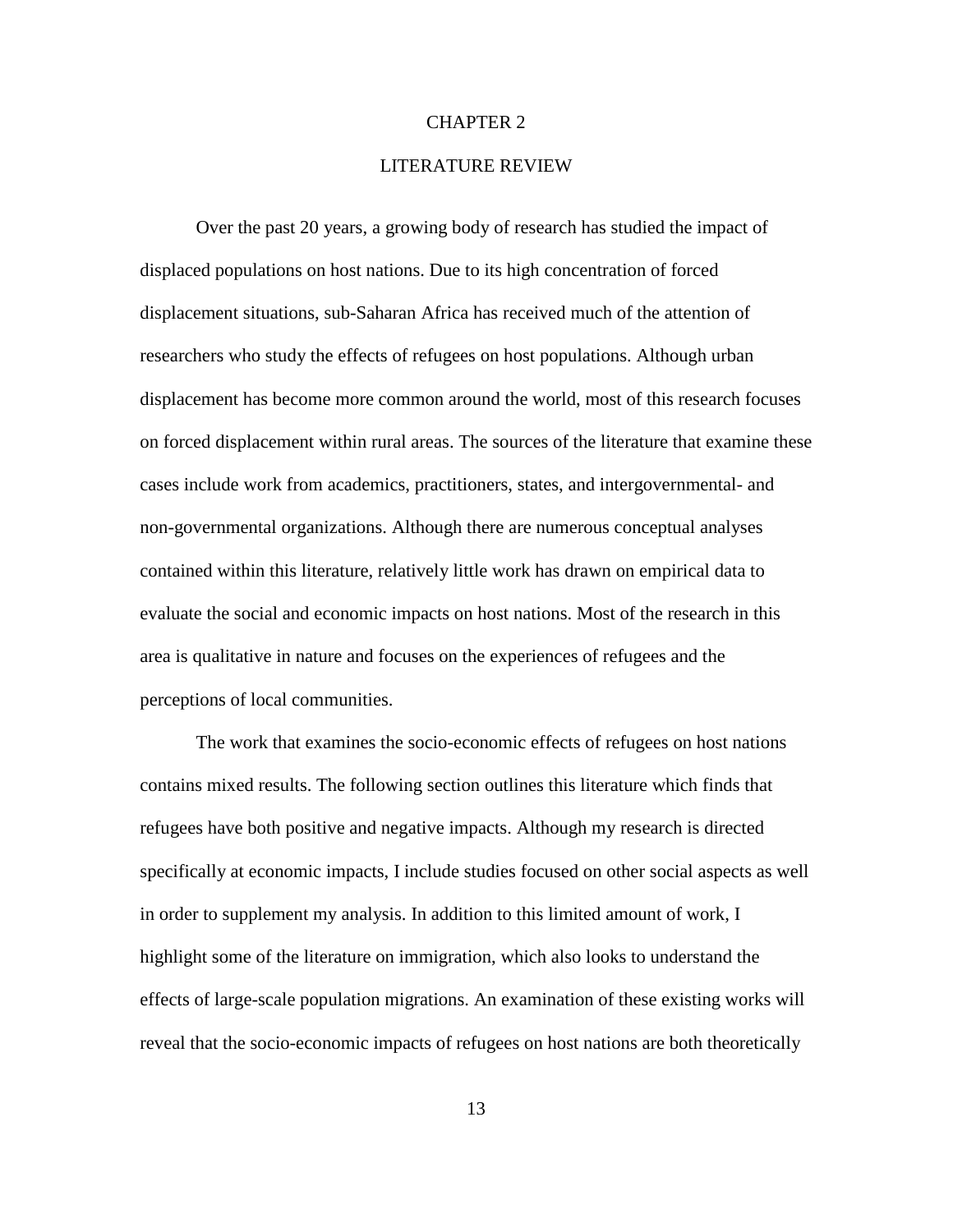ambiguous and empirically debated, demonstrating the need for additional research in this area.

### Studies that Estimate the Socio-Economic Impacts of Refugees on Host Nations

The continent of Africa has experienced almost continuous conflict in recent history, resulting in numerous incidents of forced displacement. Kenya is one such nation that has found itself hosting a significant long-term refugee population. Research on Kenya's refugee camps in Mombasa shows that the inability of refugees to find legal employment drove many into informal sectors of the economy, adversely impacting legal Kenyan businesses.<sup>[20](#page-23-0)</sup> Additional study of Kenya's Dadaab refugee camps finds that refugees who were willing to work for lower wages than locals, increased job competition and lowered native wages.<sup>[21](#page-23-1)</sup> Furthermore, conflict between locals and refugees occurred over grazing land and wood resources as the refugees contributed to the overuse of the limited natural resources surrounding the camps. $^{22}$  $^{22}$  $^{22}$ 

Other research has focused on how refugees affect the health and educational outcomes of the host nation population. One of the few empirical analyses on this topic examines the effects of hosting refugees on the outcomes of local children in Tanzania

<span id="page-23-0"></span><sup>&</sup>lt;sup>20</sup>Guglielmo Verdirame, "Human Rights and Refugees: The Case of Kenya," *Journal of Refugee Studies* 12, no. 1 (1999): 69.

<span id="page-23-1"></span><sup>&</sup>lt;sup>21</sup>Marc Montclos and Peter Kagwanja, "Refugee Camps or Cities? The Socio-Economic Dynamics of the Dadaab and Kakuma Camps in Northern Kenya," *Journal of Refugee Studies* 13, no. 2 (2000): 218.

<span id="page-23-2"></span> $22$ Peter Kirui and John Mwaruvie, "The Dilemma of Hosting Refugees: A Focus on the Insecurity in North-Eastern Kenya," *International Journal of Business and Social Science* 3, no. 8 (2012): 165.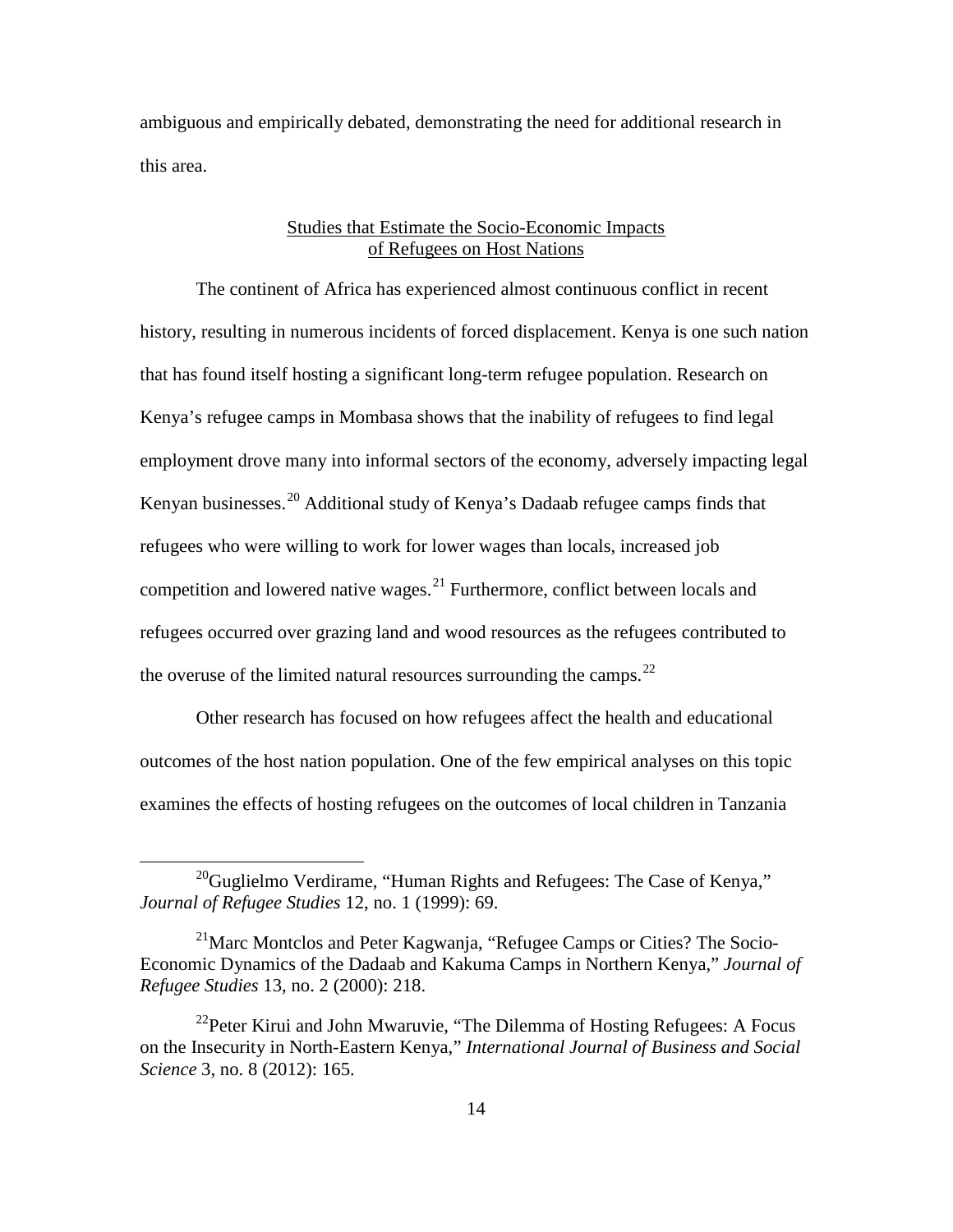following the Burundi and Rwandan genocides.<sup>[23](#page-24-0)</sup> Due to the natural geographic barriers that exist in northwest Tanzania, the refugees concentrated in certain regions of the country. By exploiting this variation in refugee presence, the author finds that childhood exposure to the mass influx of refugees reduced height in early adulthood, educational attainment, and literacy. A second empirical study concludes that refugee influxes cause negative health effects on the local population, showing that the presence of refugees led to an increase in malaria incidence.<sup>[24](#page-24-1)</sup> The authors estimate that for every  $1,000$  refugees that migrate to a country as a result of a civil-war, there is an increase of between 2,000 and 2,700 cases of malaria in the refugee-receiving nation.

In contrast to much of the literature that documents the harm that refugees impose on host nations, other works demonstrate the positive impacts that occur as a result of refugee influxes. Numerous such studies investigate the effects of refugee inflows from Burundi and Rwanda in 1993 and 1994 on host populations in western Tanzania. One study assesses the refugees' impact on food prices and household wealth in areas surrounding the refugees. The author finds that although there were increases in the prices of some food items, household assets generally increased leading to positive wealth effects on rural households located near the refugee camps.<sup>[25](#page-24-2)</sup> A second study also

<span id="page-24-0"></span> $^{23}$ Javier Baez, "Civil Wars beyond their Borders: The Human Capital and Health Consequences of Hosting Refugees," *Journal of Development Economics* 96, no. 2 (2011): 391-408.

<span id="page-24-1"></span> $^{24}$ Jose Montalvo and Marta Reynal-Querol, "Fighting against Malaria: Prevent Wars while Waiting for the 'Miraculous' Vaccine," *Review of Economics and Statistics* 89, no. 1 (2007): 165-177.

<span id="page-24-2"></span><sup>&</sup>lt;sup>25</sup> Jennifer Alix-Garcia and David Saah, "The Effect of Refugee Inflows on Host Communities: Evidence from Tanzania," *World Bank Economic Review* 24, no. 1 (2010): 148-70.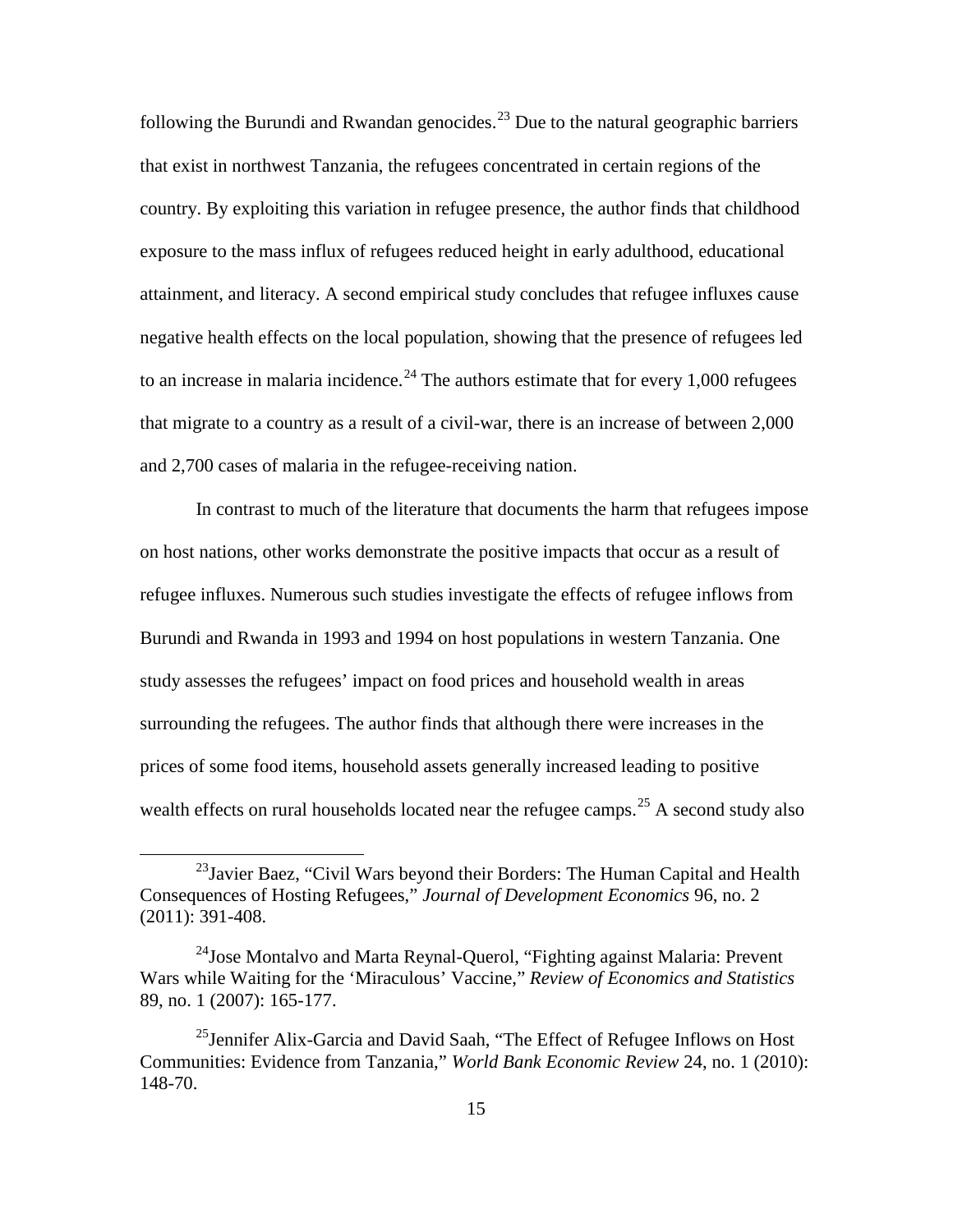finds that although prices rose in refugee-hosting areas, most local hosts did not suffer from the refugee presence.<sup>[26](#page-25-0)</sup> While some agricultural workers were adversely impacted by increased competition in the labor market, non-agricultural workers and self-employed farmers benefited from the increase in labor supply and saw positive net-benefits as a result of the refugees' presence. A third paper explores an additional mechanism through which local populations can benefit from the refugees' presence, showing how infrastructure improvements and aid brought by humanitarian organizations is spread throughout local communities. $27$  The UNHCR has also documented how local governments and communities in Tanzania have seen increased levels of government and bilateral donor support aimed at the development of local infrastructure, roads, transport and communications, water supplies, schools, and health care.<sup>[28](#page-25-2)</sup> Additionally, the increased demand for various goods and services enabled local businesses and farmers to increase and diversify their outputs, as well as provided considerable employment opportunities for Tanzanian nationals.

Other literature reveals that the effects that refugees have on host nations are distributed unevenly across the local population. One study that assesses the differential

<span id="page-25-0"></span><sup>&</sup>lt;sup>26</sup>Jean-Francois Maystadt and Philip Verwimp, "Winners and Losers Among a Refugee-Hosting Population" (Households in Conflict Network Working Paper No. 60 May 2009).

<span id="page-25-1"></span> $^{27}$ Loren Landau, "The Humanitarian Hangover: Transnationalization of Governmental Practice in Tanzania's Refugee-Populated Areas," *Refugee Survey Quarterly* 21, no. 1 (2002): 260-299.

<span id="page-25-2"></span> $^{28}$ UNHCR, "Economic and Social Impact of Refugee Populations on Host Developing Countries as well as other Countries," Executive Committee of the High Commissioner's Program, February 2004, http://www.unhcr.org/403dcdc64.html (accessed 3 November 2013).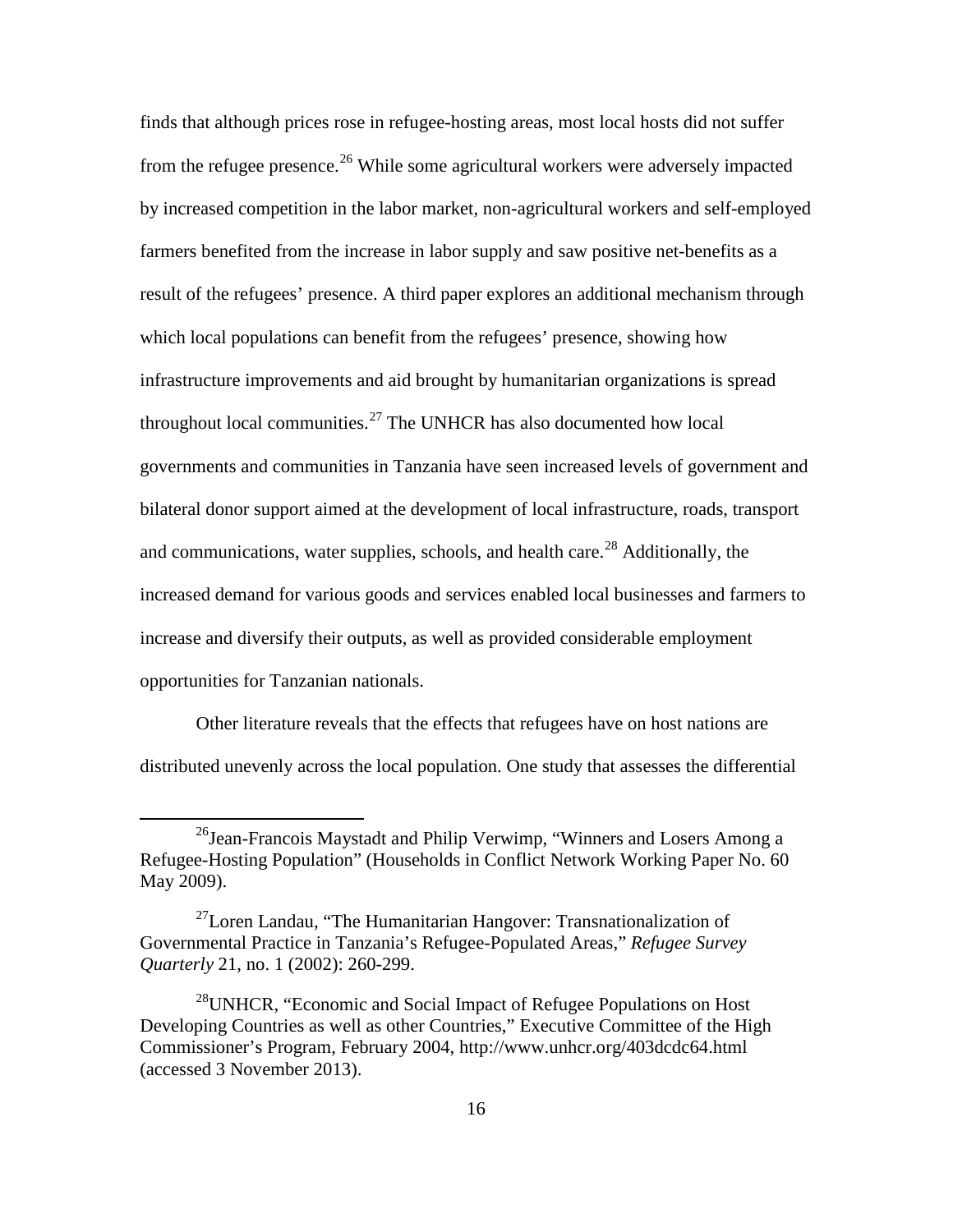impact by levels of wealth shows that in rural refugee-affected areas, the better-off and more visible hosts usually gain from the presence of refugees and from refugee programs.<sup>[29](#page-26-0)</sup> Other research finds that hosts who already had access to resources, education, or power were better poised to benefit from the refugee presence, while those who were already disadvantaged in the local socio-economic structure became even further marginalized.<sup>[30](#page-26-1)</sup> Generally, business and capital owners have the potential to profit from the refugees' consumption of goods and services in the local economy, which increases demand and drives up profits. In contrast, poorer hosts can lose from competition for food, work, wages, services, and common property resources as a result of the refugees' presence.

### Review of Immigration Literature

One area of research that does not focus specifically on refugees but investigates a similar phenomenon is the study of the effects of immigrant inflows on local populations. This area of study has produced a wide body of literature with varying results. Similar to an influx of refugees, large-scale immigration has the potential to affect economic conditions. But, unlike most refugee situations, immigrants are able to select where they settle and are generally not forced to leave their homes. Because they have greater freedom in choosing the location to which they settle, immigrants should only choose to

<span id="page-26-0"></span> $^{29}$ Robert Chambers, "Hidden Losers? The Impact of Rural Refugees and Refugee Programs on Poorer Hosts," *International Migration Review* 20, no. 2 (1986): 245-263.

<span id="page-26-1"></span> $30$ Beth Whitaker, "Refugees in Western Tanzania: The Distribution of Burdens and Benefits Among Local Hosts," *Journal of Refugee Studies* 15, no. 4 (2002): 355.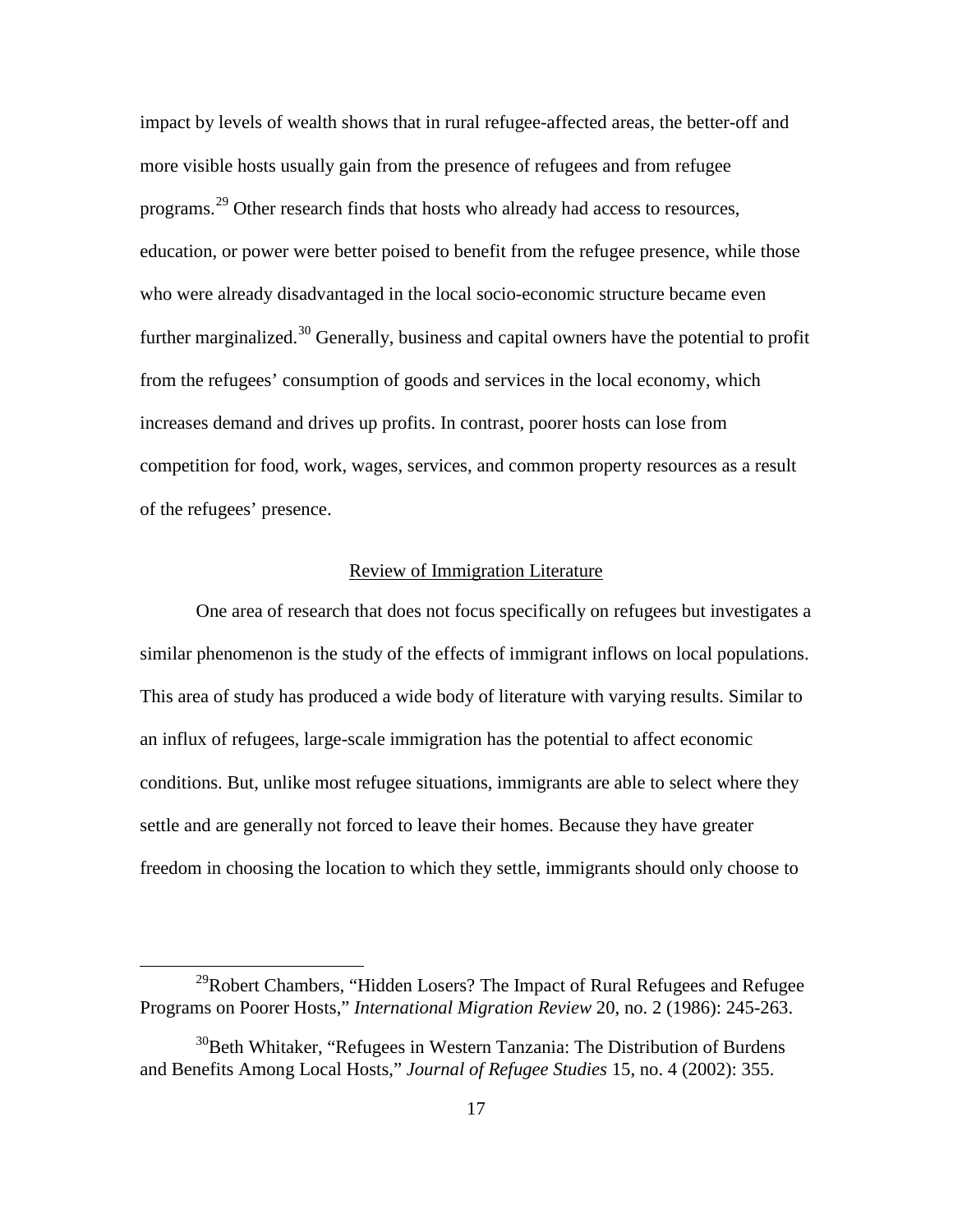leave their home country if they expect to become better off as a result of the move.<sup>[31](#page-27-0)</sup> This selection effect may temper the impact of immigrants if they choose to settle in areas with strong economies. Nonetheless, the mechanisms through which immigrants affect local economies are similar to the refugee context, as immigrants seek employment and consume local resources. Many of the same theoretical considerations apply to both cases.

Much of the empirical work that assesses the effects of immigration focuses on labor market outcomes. One of the major studies in this area describes the effect of the Mariel Boatlift of 1980 on the Miami labor market.<sup>[32](#page-27-1)</sup> By examining the changes in the Miami labor market relative to a selection of similar cities in the U.S. that were not exposed to the Mariel immigrants, the author finds that the influx of immigrants had virtually no effect on the wages or unemployment rates of less-skilled workers, even among Cubans who had immigrated earlier. A similar study examined the impact of an influx of immigrants from the Soviet Union into Israel between 1990 and 1994 concluding that the immigrants had no adverse impact on the labor market outcomes of native Israelis.<sup>[33](#page-27-2)</sup> One explanation for this may have been that immigrant and native workers complemented one another, allowing the immigrants to fill newly created jobs, as opposed to replacing existing native workers.

<span id="page-27-0"></span><sup>31</sup>George Borjas, "Economic Theory and International Migration," *International Migration Review* 23, no. 3 (1989): 461.

<span id="page-27-1"></span> $32^3$ David Card, "The Impact of the Mariel Boatlift on the Miami Labor Market," *Industrial and Labor Relations Review* 43, no. 2 (1990): 245-57.

<span id="page-27-2"></span> $33R$ achel Friedberg, "The Impact of Mass Migration on the Israeli Labor Market," *Quarterly Journal of Economics* 116, no. 4 (2001): 1373-1408.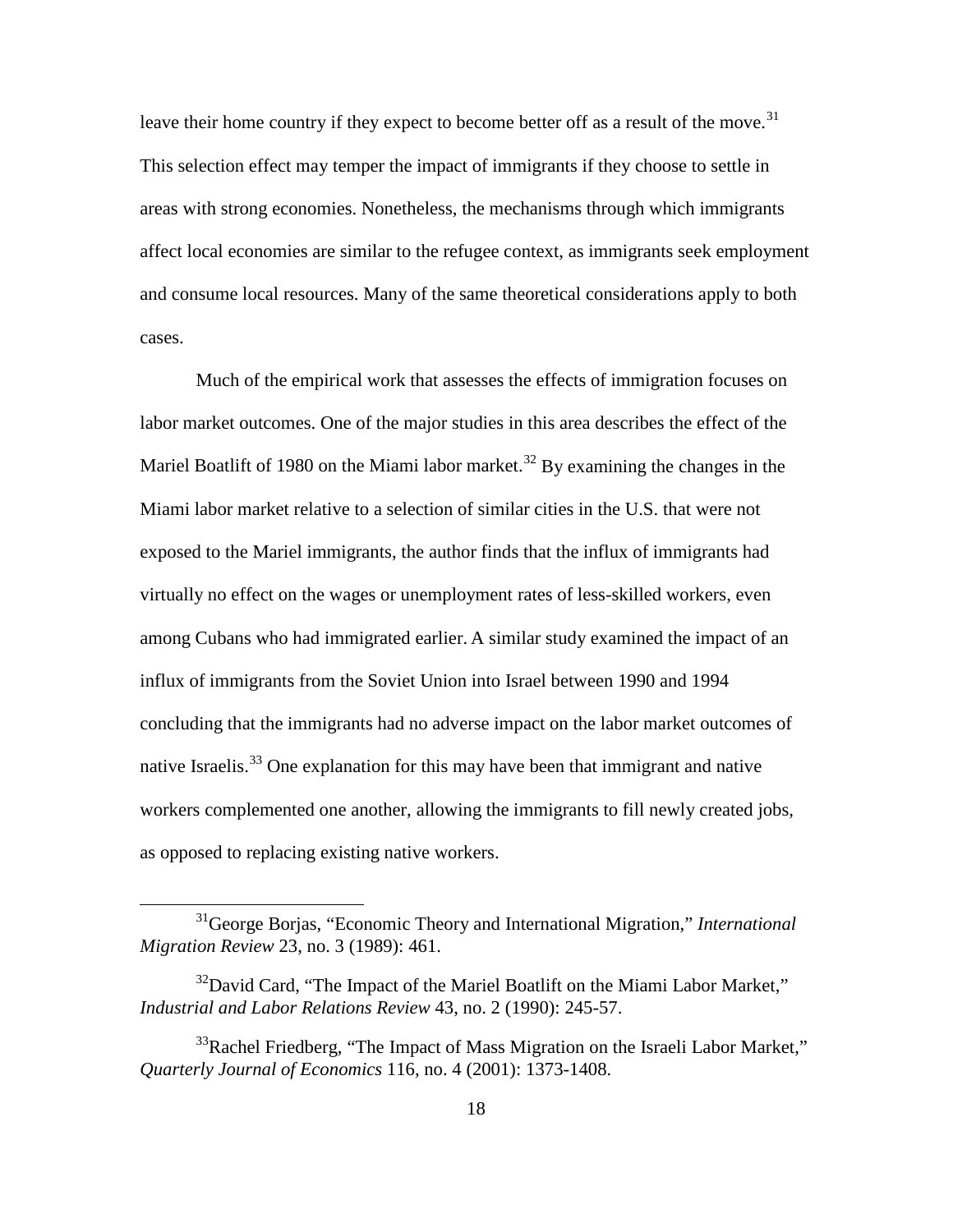In contrast to these findings, other empirical work has found that immigrants can have adverse impacts on labor market outcomes. An investigation of the extent of labor market competition among immigrants, minorities, and the native population in the United States shows that immigrants tend to be substitutes for some labor market groups and complements for others.<sup>[34](#page-28-0)</sup> The study finds that increases in immigrants have negligible effects on the earnings of native-born men, but do have a sizable impact on the earnings of other immigrants, estimating that an increase of 10 percent in the supply of immigrants reduces immigrant wages by about 10 percent. Other research on immigration in the United States that focuses on the effects on prices as well as wages finds that immigration does in fact reduce the wages of low-skilled workers, but also decreases the price of immigrant-intensive services such as house keeping and gardening.<sup>[35](#page-28-1)</sup> These results imply that low-skilled immigration benefits the native population by decreasing the non-traded goods components of the cost of living. The limited focus on the price of non-traded goods, however, leaves out the effects on the prices of traded goods, which could potentially rise. Once again, the literature shows that the relative substitutability of native and immigrant workers contributes to how local economies are affected by immigration.

The findings of these studies demonstrate that immigrants tend to hurt natives with similar levels of human capital and work experience. When immigrants enter economies that are relatively more advanced, the negative impacts tend to be borne by

<span id="page-28-0"></span> $34$ George Borjas, "Immigrants, Minorities, and Labor Market Competition," *Industrial and Labor Relations Review* 40, no. 3 (1987): 382-92.

<span id="page-28-1"></span><sup>&</sup>lt;sup>35</sup>Patricia Cortes, "The Effect of Low-Skilled Immigration on U.S. Prices: Evidence from CPI Data," *Journal of Political Economy* 116, no. 3 (2008): 381-422.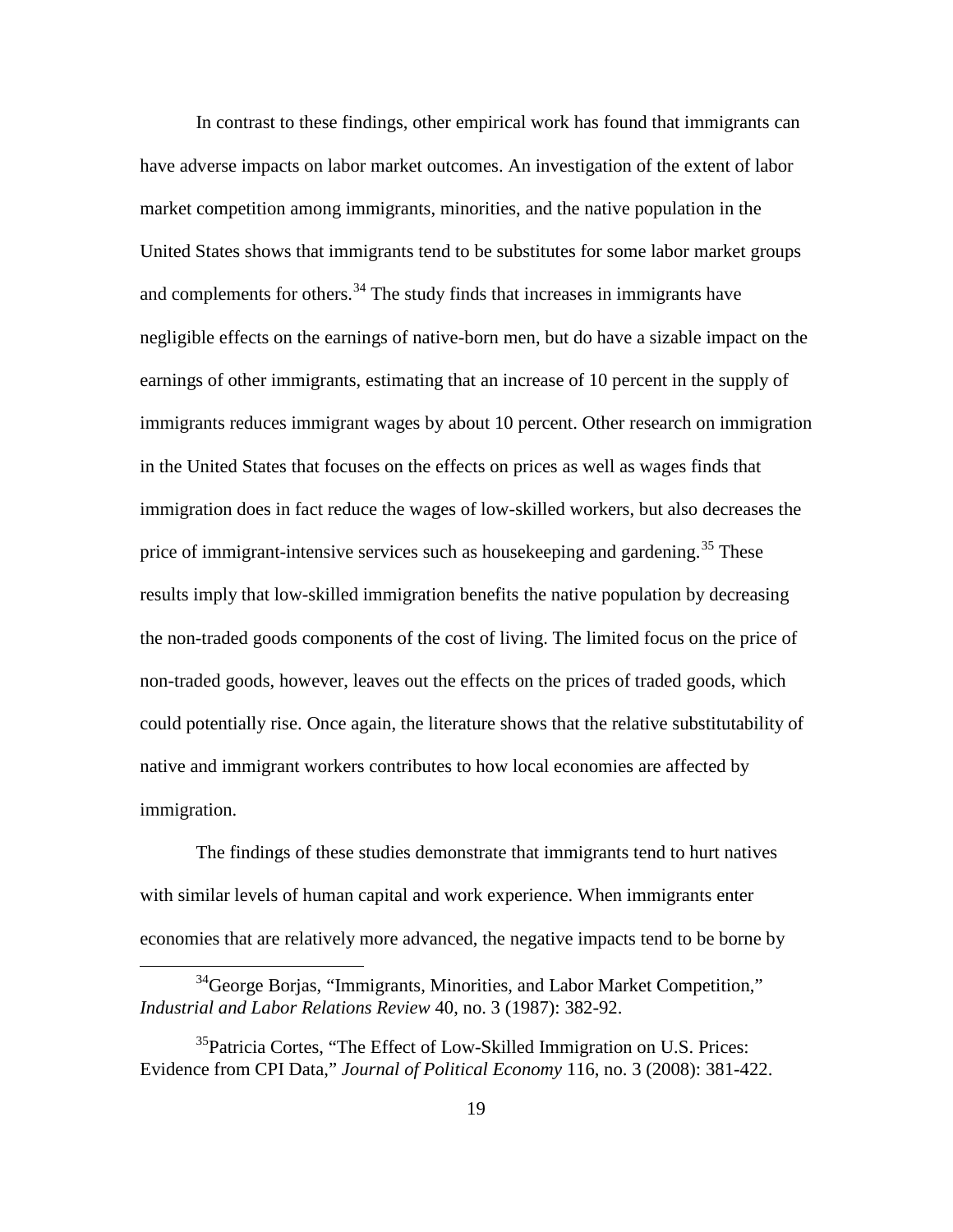previous generations of immigrants and other low-skilled workers. Similar results might be expected in cases of forced displacement, although most of the immigration literature focuses its analyses in countries with well-functioning markets, which is not the case in most areas that are dealing with refugee crises. In the context of many refugee situations, hosting nations are often similar in demographic characteristics and levels of economic development to refugee-sending nations. This is because refugees often move short distances across international borders to states that are similar in many respects. In these instances, refugees may be more easily substitutable with host nation workers, leading to different impacts on local labor markets. If refugees are considerably different from their hosts, however, the results may be similar to those that are found in the immigration literature.

#### Research Specific to Iraqi Refugees in Jordan

As is the case with most of the research on the effects of refugees on host nations, there is a lack of empirical analysis present in the work that studies the case of Iraqi refugees in Jordan. This is the first study to date that combines the data and research methodology that I use in order to produce a quantitative assessment of the impact of the Iraqi refugees on Jordan's economy. Only one other study, conducted by the Center for Strategic Studies at the University of Jordan, attempts to determine how the Iraqis in Jordan impacted the economy.<sup>[36](#page-29-0)</sup> This report evaluates the changes in inflation and growth, finding that the Iraqis have contributed far less to the increases in these measures

<span id="page-29-0"></span><sup>&</sup>lt;sup>36</sup>Ibrahim Saif and David DeBartolo, "The Iraq War's Impact on Growth and Inflation in Jordan" (Center for Strategic Studies, University of Jordan, 2007), http://www.carim.org/public/polsoctexts/PS2JOR028\_EN.pdf (accessed 11 March 2014).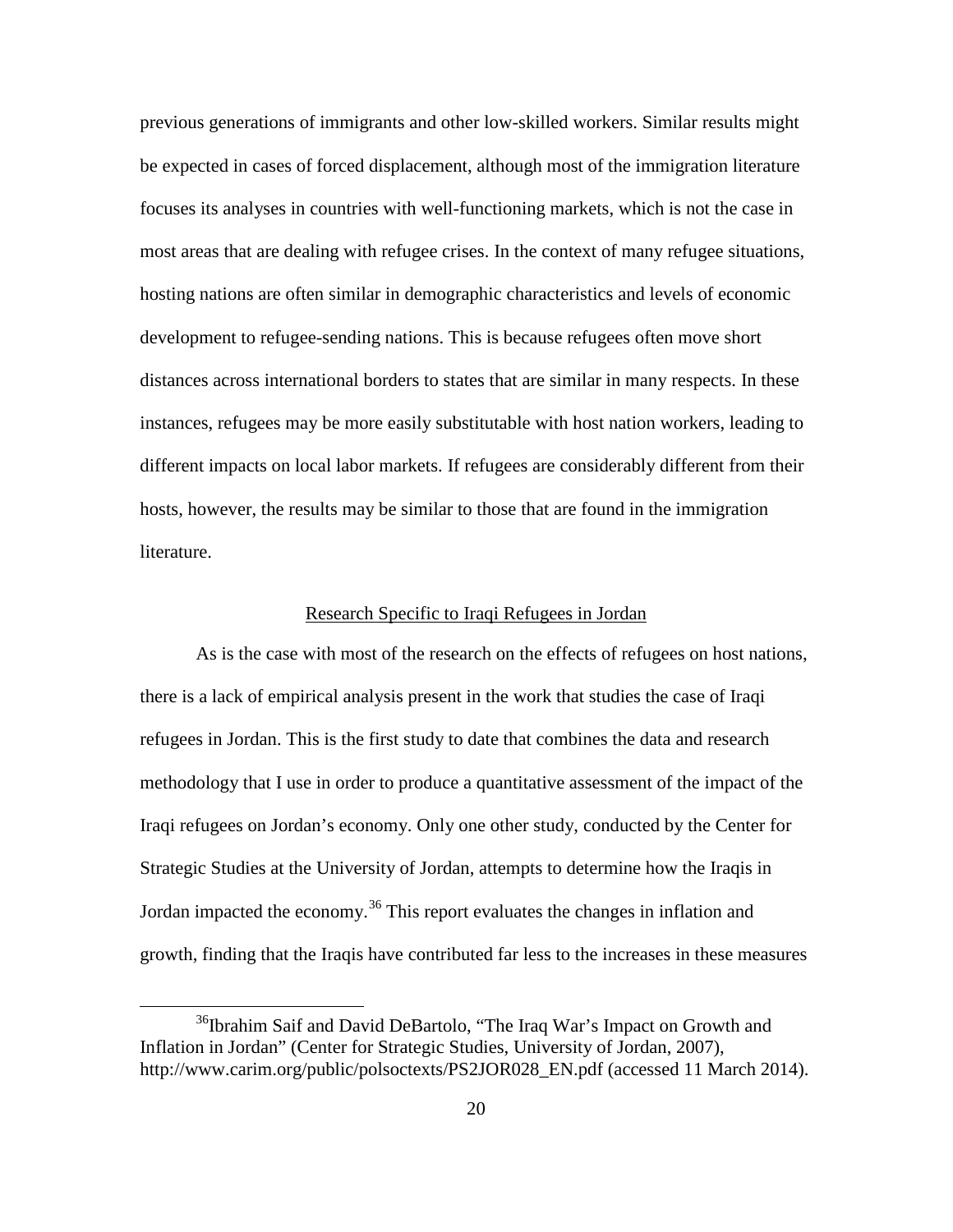than is often stated. This study varies greatly from my own in that the time period used ends in 2006, which is when my analysis begins. In fact, the paper does not refer to Iraqis in Jordan as "refugees" because it wasn't until 2006 that large amounts of Iraqis migrated into Jordan. My analysis builds upon this work by evaluating the time period that the refugee burden was thought to be the greatest. Numerous other qualitative papers and reports provide background information on Jordan's refugee situation and explore the experiences of the Iraqi refugees.<sup>[37](#page-30-0)</sup> By documenting the numerous policy changes that impacted the refugees, these studies help to develop the overall context of the Iraqi refugee situation, which informs an understanding of the quantitative results that I produce.

#### Conclusion

As is evident in the literature, there is no clear consensus as to the impact that refugees have on host nations. Although there is an abundance of refugee situations throughout the world, the lack of empirical data has made it difficult for researchers to

<span id="page-30-0"></span><sup>&</sup>lt;sup>37</sup>International Crisis Group, "Failed Responsibility: Iraqi Refugees in Syria, and Jordan and Lebanon" (Middle East Report No. 77, July 2008), http://www.aina.org/ reports/icgreport08.pdf (accessed 14 January 2014); Patricia Fagen, "Iraqi Refugees: Seeking Stability in Syria and Jordan" (Occasional Paper No. 1, Center for International and Regional Studies, 2007), http://www12.georgetown.edu/sfs/qatar/cirs/ PatriciaFagenCIRSOccasionalPaper2009.pdf (accessed 20 January 2014); Jeff Crisp et al., "Surviving in the City: A Review of UNHCR's Operation for Iraqi Refugees in Urban Areas of Jordan, Lebanon and Syria" (UNHCR, July 2009), http://www.unhcr. org/4a69ad639.html (accessed 14 January 2014); Victoria Mason, "The Im/mobilities of Iraqi Refugees in Jordan: Pan-Arabism, 'Hospitality' and the Figure of the 'Refugee'," *Mobilities* 6, no. 3 (2011): 353-373; Bill Frelick, "The Silent Treatment: Fleeing Iraq, Surviving in Jordan," *Human Rights Watch* 18, no. 10 (2006); Dawn Chatty and Nisrine Mansour, "Unlocking Protracted Displacement: An Iraqi Case Study," *Refugee Survey Quarterly* 30, no. 4 (2011): 50-83; Rochelle Davis, "Urban Refugees in Amman, Jordan" (Institute for the Study of International Migration, 2012), http://ccas.georgetown.edu/ document/1242773779568/Amman\_27NOV\_pages.pdf (accessed 11 February 2014).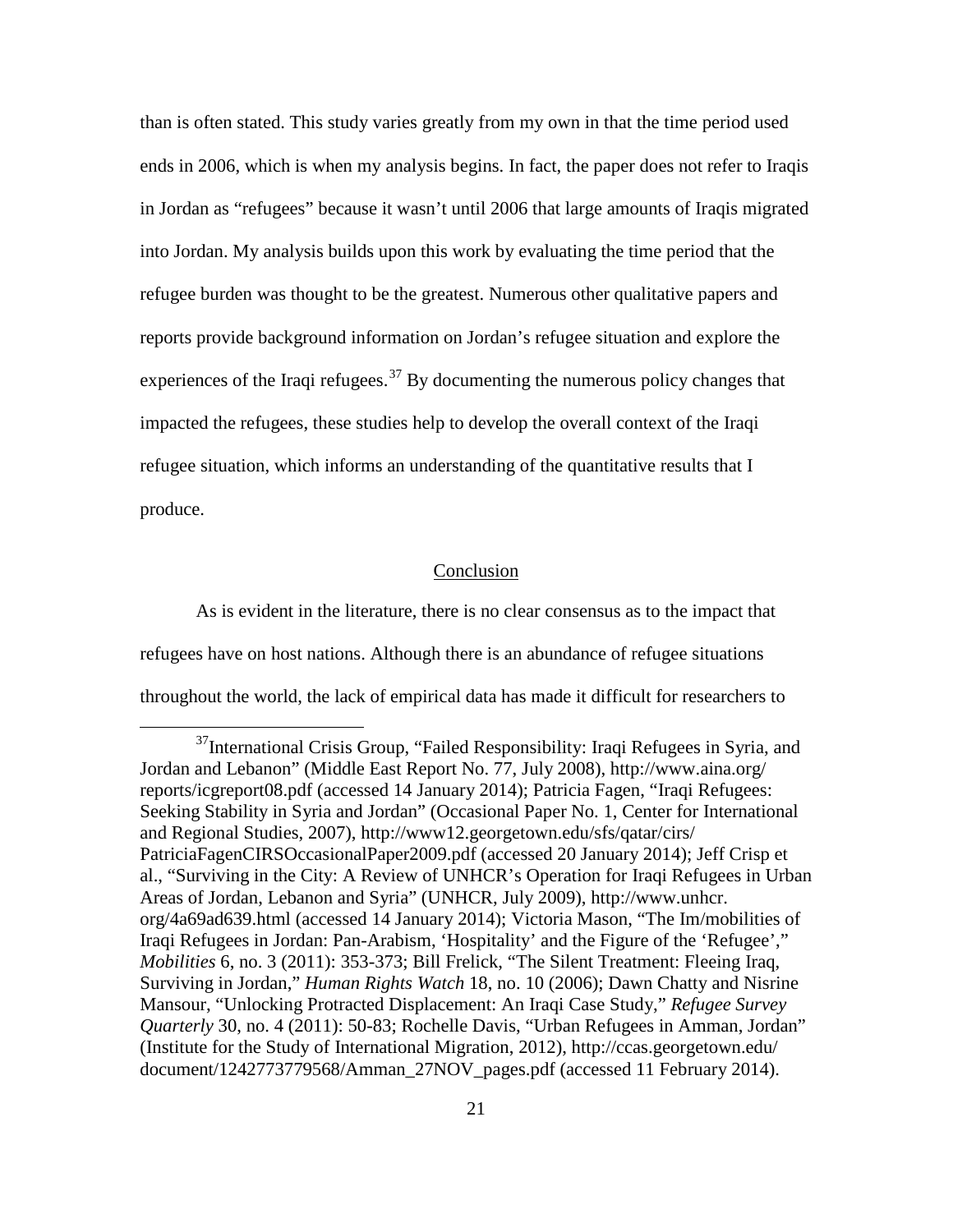analyze these occurrences, leading to a relatively small body of literature that examines how refugees affect the economic conditions of host nations. Because refugee influxes are similar in nature to immigration, the literature on this topic helps to provide some understanding of this problem, but because the motivations behind immigration are very different than those of forced migration, its relevance is limited. In order to determine what effect refugee populations have on hosting nations, further empirical research is needed to assess the numerous refugee cases around the world. More research is especially needed in those instances where refugees are not housed in camps, but are integrated among host nation populations. My analysis of the case of Iraqi refugees in Jordan will aid in filling this void in the literature and help to better inform refugee policy.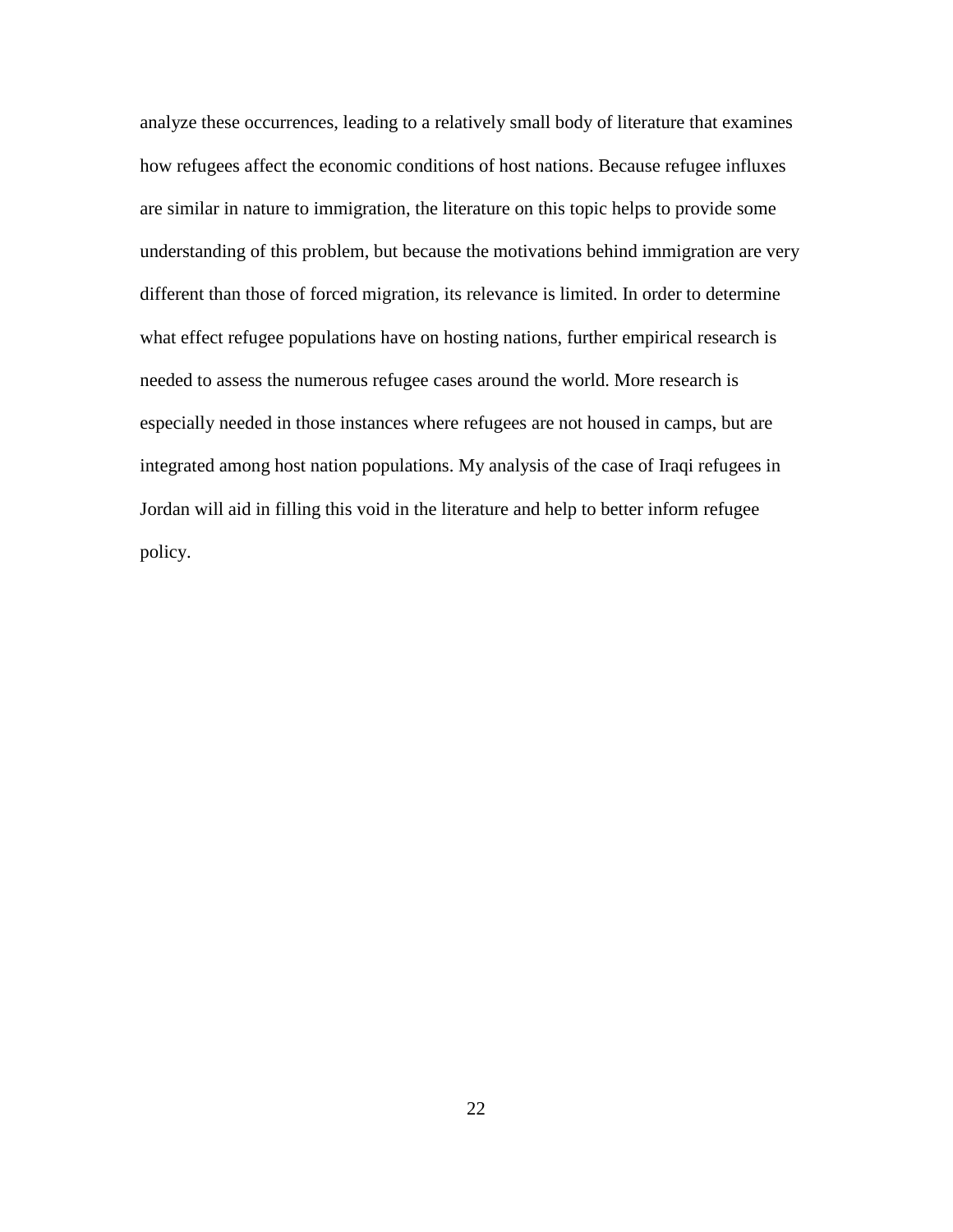#### CHAPTER 3

#### RESEARCH METHODOLOGY

Given the growing prevalence of forced displacement around the world, scholars, practitioners, and policymakers have increasingly recognized the importance of understanding the multifaceted impacts and costs that are born on host populations of refugee-receiving nations. Despite an abundance of theoretical and conceptual discussion of the importance of such measurement, the subject lacks systematic and rigorous methodologies and contains little quantitative economic analysis.<sup>[38](#page-32-0)</sup> Part of the reason for this shortage in analysis is that the necessary data requirements often do not exist. Refugee migrations frequently occur in parts of the world that are conflict-ridden, underdeveloped, and absent of statistical agencies that collect and compile data. The difficulty of accounting for refugee populations, especially those located outside of camps, makes data collection even more challenging.

In an idealized social science experiment constructed to determine the impact of refugees on host nations, a researcher would randomly assign varying numbers of refugees across different areas over time and assess the outcomes. Although this experiment is unrealistic for obvious reasons, sometimes events occur in the world in such a way that allows researchers to exploit them as if they were experimentally designed. The case of Iraqi refugees in Jordan is one such natural experiment. Because the vast majority of refugees were located in two particular Jordanian governorates, Amman and Zarqa, the effects of the refugees can be isolated from other parts of the

<span id="page-32-0"></span><sup>38</sup>Elena Fiddian-Qasmiyeh et al., *Assessing the Impacts and Costs of Forced Displacement: Volume I* (Refugee Studies Centre, University of Oxford, 2012), 6.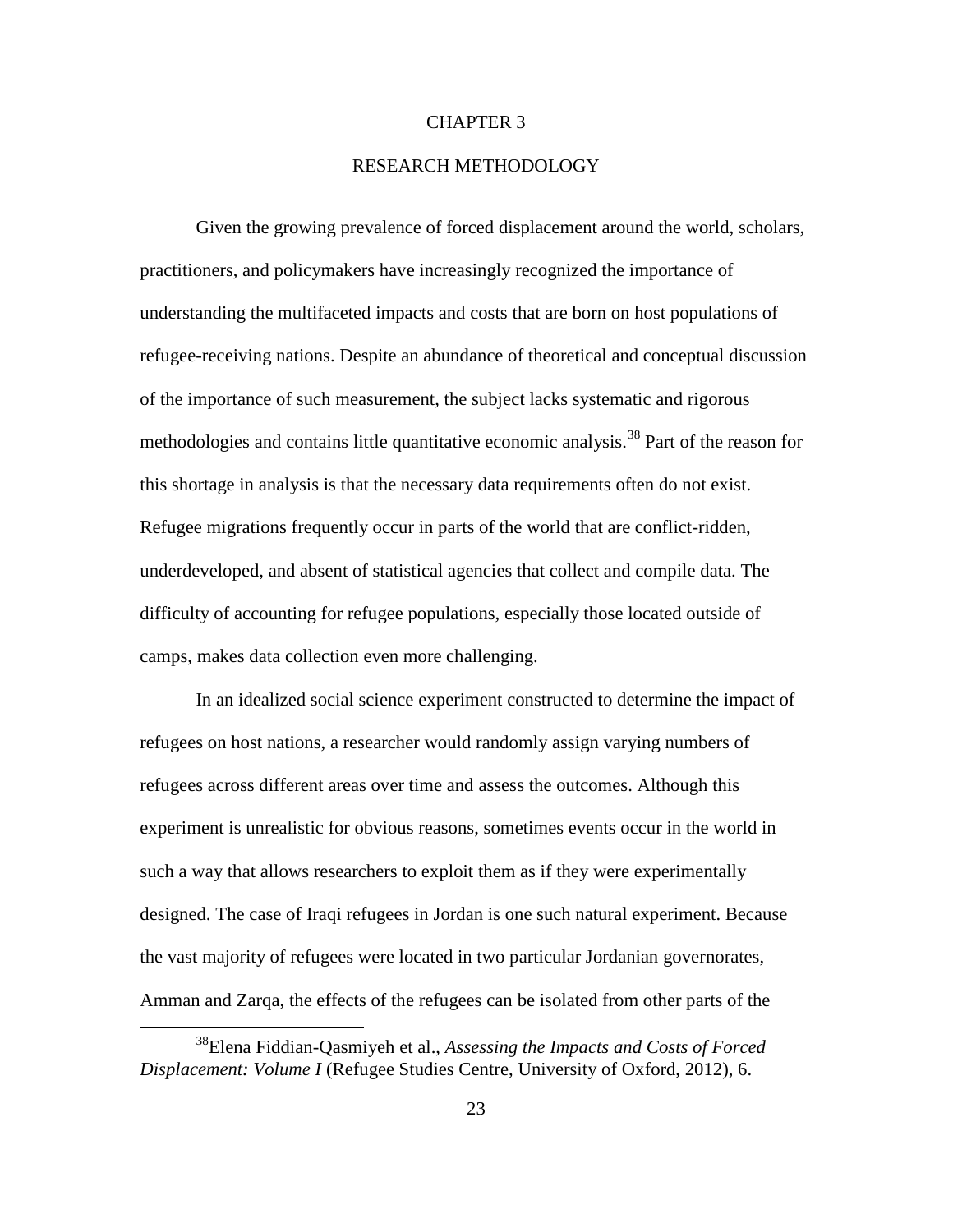country.<sup>[39](#page-33-0)</sup> Using this variation in the presence of refugees across Jordan, I construct a quasi-experimental research design that attempts to estimate the changes in Jordan's economy that were due solely to the presence of Iraqi refugees.

#### Data

The analysis that I conduct draws upon four secondary data sources that offer detailed information on both the Iraqi refugee population and the Jordanian population and economy. The first data source that I use is a collection of statistics created by the Norwegian Research Institute Fafo that was created in 2007. These data were collected via a stratified sampling design and provide information on the characteristics of the Iraqi refugee population in Jordan. The variables used from this survey include: gender, age, religion, health, education, wealth, employment, and type of dwelling. These variables are discussed in detail in the following chapter as well as listed in Table 1. The second data source is the Jordan Household Expenditure and Income Survey (HEIS) from both the years 2006 and 2010. These data sets provide a sample of the Jordanian population and include information on socio-economic measures and spending habits at both the household and individual level. The same descriptive variables used from the Fafo data are taken from these data as well. Expenditure data in the categories of food, clothing and footwear, electricity and gas, and housing rentals is also derived from this data set, as is data on wages. I primarily draw from the household-level data which contains over 5,000 observations. The two survey years were combined to make a pooled cross-section that is used to analyze changes in spending and wages across the period of interest.

<span id="page-33-0"></span> $39$ In the 2010 JLMPS, 97 percent of individuals who were of Iraqi nationality resided in the Amman and Zarqa governorates.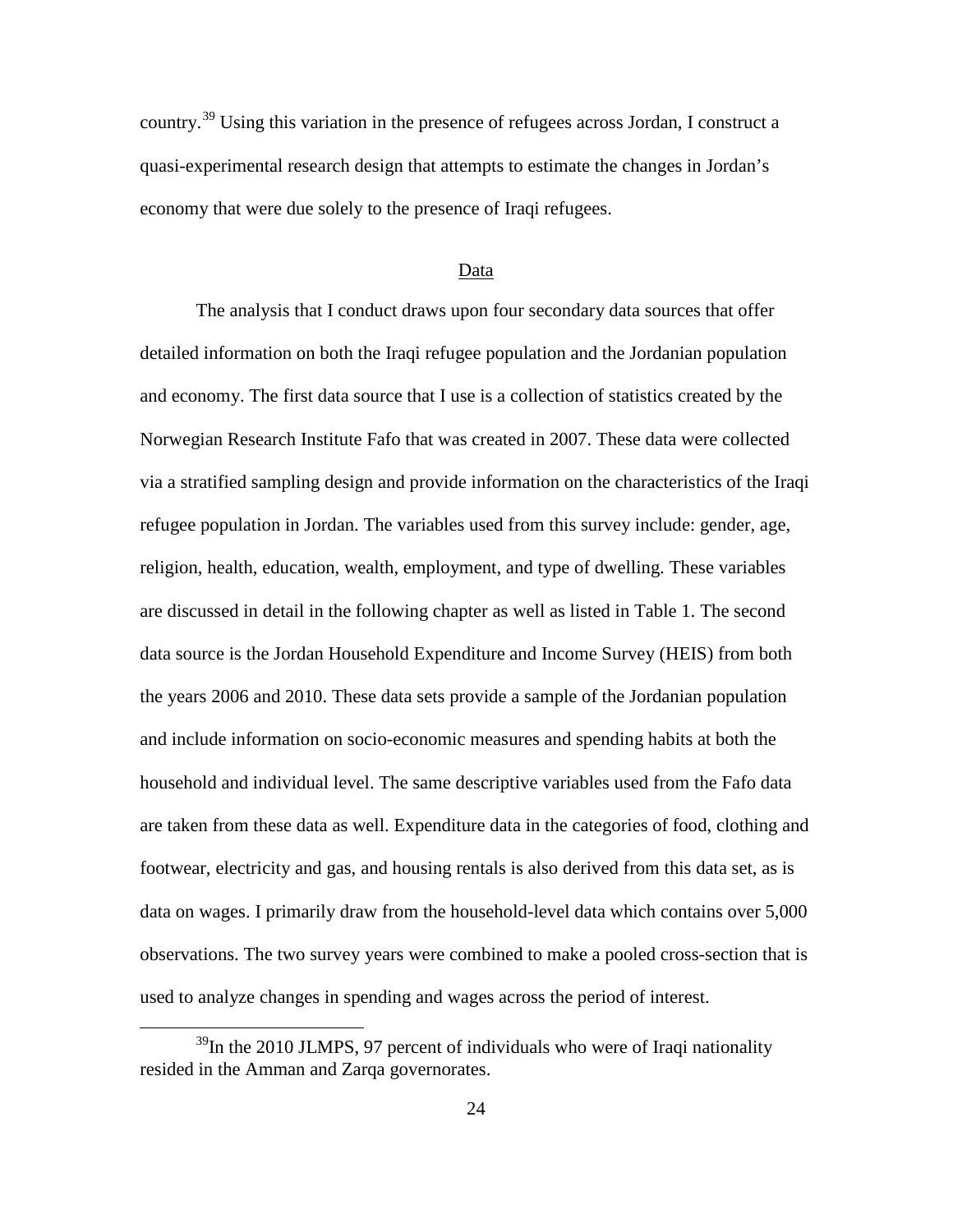The third data source I use is the Jordan Department of Statistics which provides governorate-level annual data on the number of employed and unemployed persons in the country. I draw on data between the years 2002 and 2010 in order to calculate the unemployment rate, which is used to assess the effect of Iraqi refugees on employment. The final data source is the Jordan Labor Market Panel Survey (JLMPS) of 2010. This survey contains over 25,000 observations and provides detailed data on the characteristics and labor market outcomes of persons residing in Jordan. Data on years of education, wealth, and monthly wages are used from this source, along with a variable that indicates if employment occurred in a formal or informal market.

#### Method

In order to estimate the effect that the Iraqi refugees had in Jordan, one might compare the economic conditions before and after the arrival of the refugees and attribute the changes to the refugees' presence. But, if anything else had changed over this period of time that affected the national economy, this simple estimate would be biased because it fails to account for these other variables. One solution might be to control for all of these additional changes in order to remove them from the estimate of the refugees, but this would require precise knowledge of the magnitude of all the confounding effects. Furthermore, there would likely be unobservable changes occurring across the economy that could further bias the results.

A better way to determine the true estimate of the effect of the Iraqi refugees would be to compare the changes in the areas that received refugees with the changes in areas that were absent of refugees. This allows any other variables that altered economic conditions across the country, both observable and unobservable, to be differenced out of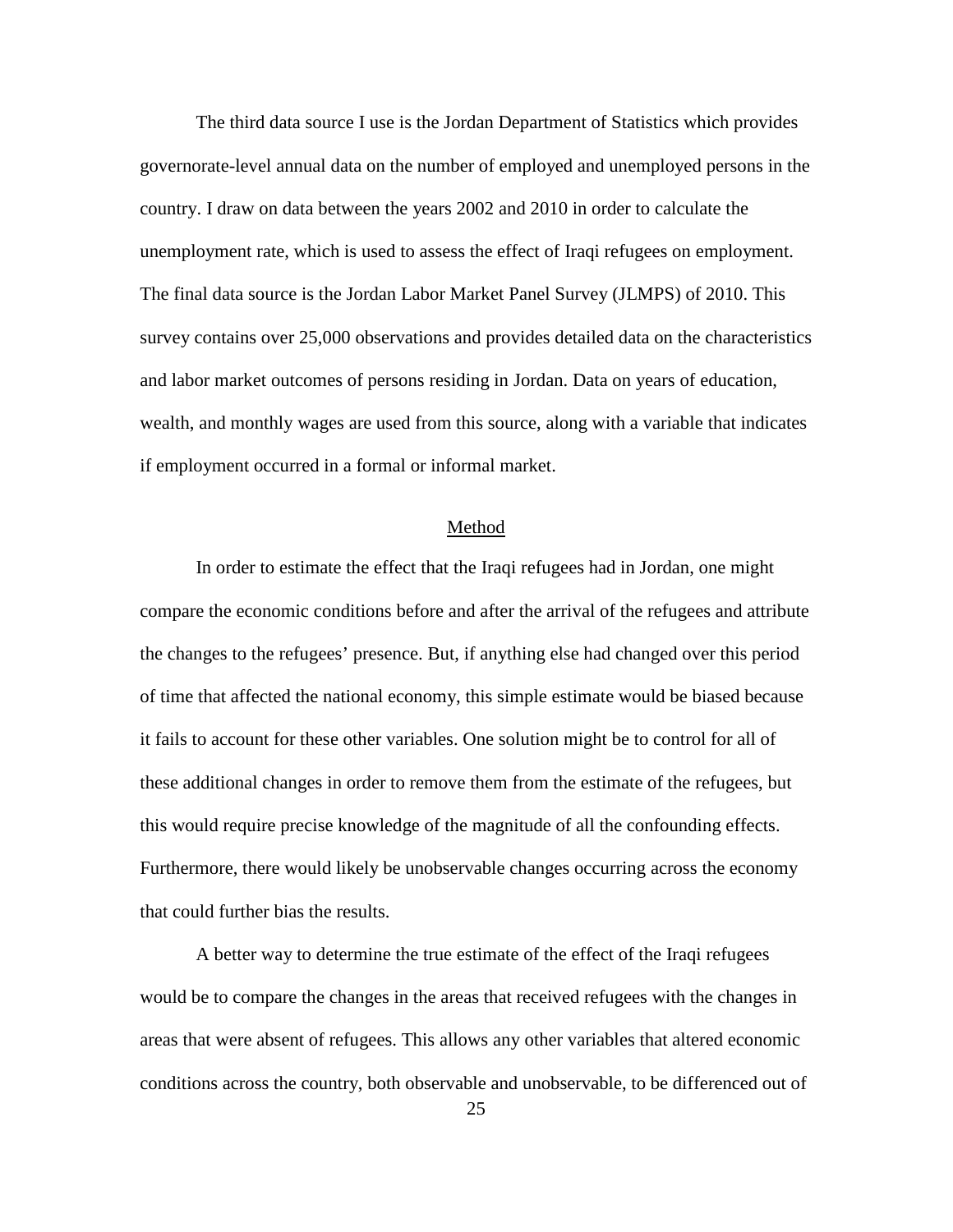the estimation. It also accounts for the variation in economic conditions across different parts of the country that remain constant over time. This technique, known as a difference-in-difference analysis, can be used to estimate the actual effects of the Iraqi refugees on Jordan's economy between the two time periods.

In order for this methodology to be valid for the purposes of this research, there are a number of assumptions that must be considered. One is that the data from the before-period must not be affected by the refugees. Using 2006 as the before-period in this analysis is necessary because the survey is only conducted on a quadrennial basis. At the same time that the 2006 data were being collected, Iraqi refugees were already entering into Jordan.<sup>[40](#page-35-0)</sup> If the impact of the refugees had been felt across the economy prior to the data being collected, then the results would be attenuated and biased towards not estimating an effect. Because the measures I estimate (inflation, unemployment, and wages) take some time to adjust, it is unlikely that using 2006 as the before-period would bias the results.

Another assumption of the model necessary to produce a valid estimate is that the shock that induced the movement of Iraqis into Jordan must be exogenous to the economic measures of interest. For example, if strong economic conditions in Amman led Iraqis to migrate to Jordan in order to find work, then any estimate of the effect of the Iraqis on the economy would be complicated by the fact that it was the economy that caused the movement of the Iraqis. But, since the migration of Iraqi refugees to Jordan was induced primarily by the violence and conflict inside of Iraq, not the conditions

<span id="page-35-0"></span> $^{40}$ Some Iraqis likely entered Jordan prior to 2006; however, for the purpose of my analysis I use data from the UNHCR on refugee population by year, which shows that the first major influx of Iraqi refugees in Jordan occurred in 2006.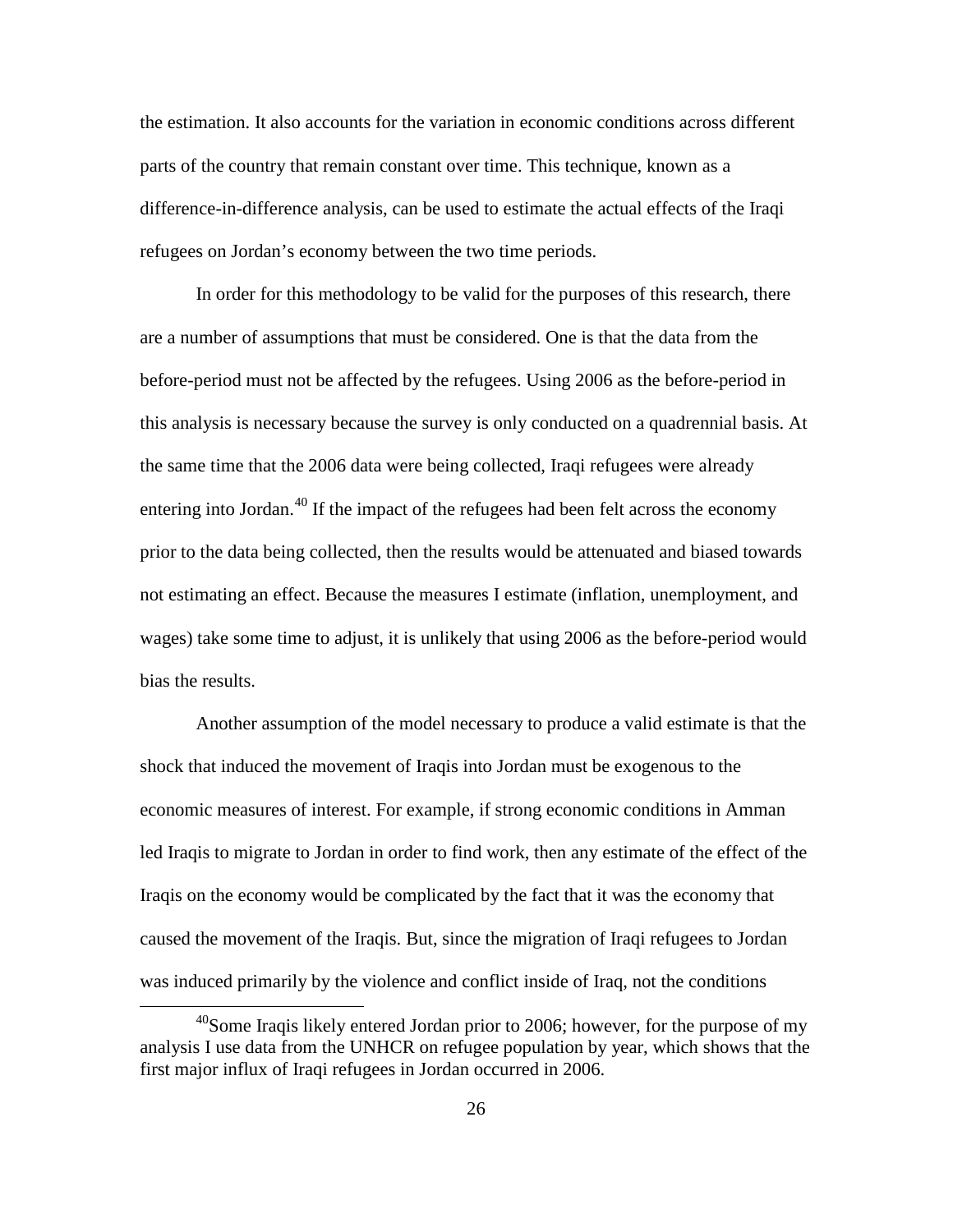inside of Jordan, the displacement shock does appear to be exogenously determined and independent of labor market conditions.

A third assumption of the difference-in-difference estimator is that in the absence of refugees, the governorates that hosted refugees would have seen the same changes in the measured outcomes as was seen in the non-refugee-hosting areas. In effect, the nonrefugee-hosting governorates serve as a control group that predicts the counter-factual outcomes that would have taken place in the refugee-hosting governorates. This requires that there are no governorate-specific changes that occur during the time period analyzed which affect the measured outcomes. For example, if an influx of foreign capital was received in the refugee-hosting governorates but was absent elsewhere in the country, then employment would differentially improve in the areas where the refugees were located for reasons unrelated to the refugees. The difference-in-difference estimate would then be biased and attribute the benefits brought by the foreign capital to the presence of the refugees. Although the counter-factual changes to the economy are by definition unknown, one way to determine if the treatment and control groups appear to be similar is to compare the pre-refugee trends between the two groups. As I will show in Chapter 4 through an analysis of unemployment rates, the pre-2006 trends are very similar between the refugee- and non-refugee-hosting governorates, lending credibility to this identification strategy and partially mitigating this concern.

## Conclusion

Although there is no perfect way to isolate the causal effect of the refugees on the economic outcomes that I measure in this natural setting, this methodology achieves a close approximation. Through a careful measurement of the changes in Jordan's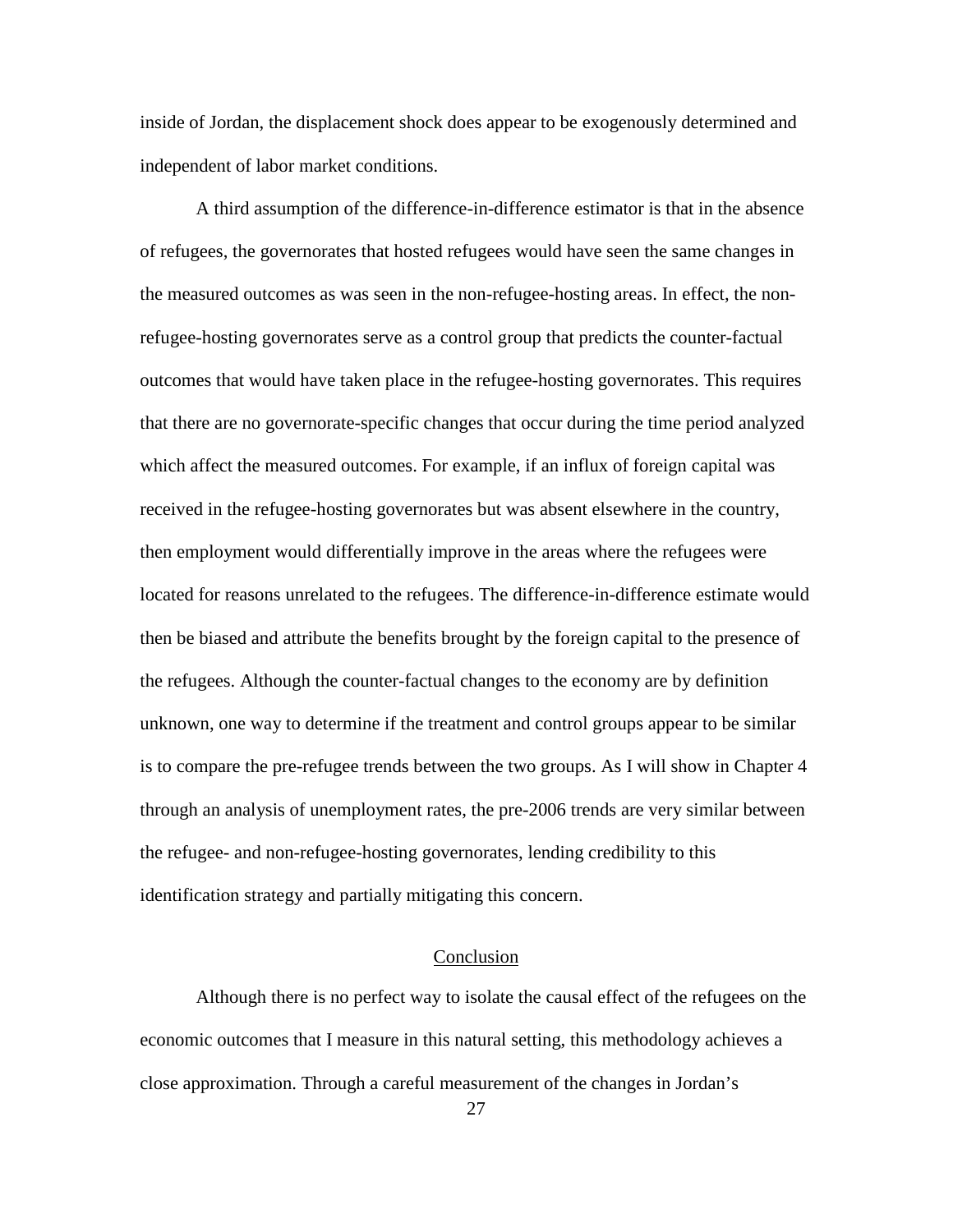economic conditions that occurred between 2006 and 2010, I provide a robust quantitative analysis of the effect of the Iraqi refugees in Jordan. This analysis, combined with a detailed description of the varying government policies that directly impacted the Iraqi refugees, will provide a comprehensive understanding of Jordan's overall experience with the refugees during this period. In the next chapter I exploit the data sets previously described to characterize the Iraqi refugee population and discuss the implications for Jordanian society. I then go on to estimate the effects that this population had on Jordan's economy, revealing that the dominant narrative does not tell the whole story.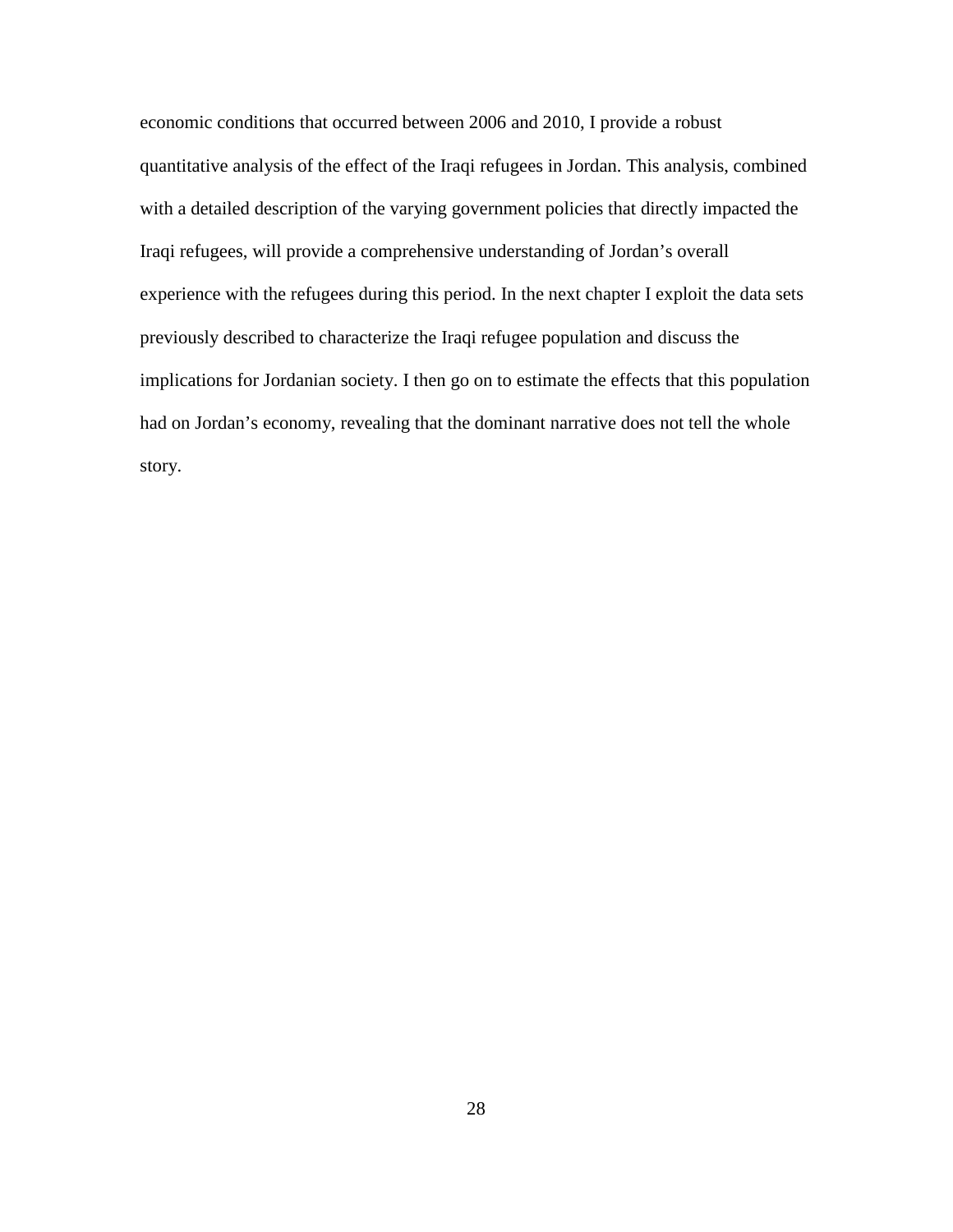### CHAPTER 4

### ANALYSIS AND DISCUSSION

This chapter provides an in-depth analysis of the impact of the Iraqi refugees in Jordan. I start by briefly describing Jordan's history with refugees, showing how their previous experiences have shaped their current cultural perceptions. I then outline Jordan's changing policy with respect to the Iraqis and describe the unintended consequences that the government's policies had on the refugee population. I next offer an analysis of the characteristics of the Iraqi refugees and provide a comparison with the Jordanian population. These characteristics, which were largely unknown to the Jordanian government, were vastly different than one might expect to observe in a typical refugee population. I go on to provide empirical estimates of the effects that the Iraqi refugees had on Jordan's economy. My analysis concentrates on three main economic measures that the refugees were criticized for adversely affecting: inflation, unemployment, and wages.

# Are Iraqis in Jordan Really Refugees?

From 2006 to 2010, upwards of a half of a million Iraqis migrated into neighboring Jordan. Although Jordan has been generally open to allowing Iraqis into the country, they have done so with caution. To start, Jordan is not a signatory to the 1951 United Nations Refugee Convention and does not have a domestic asylum regime.<sup>[41](#page-38-0)</sup> Despite this fact, Jordan has given refuge to an abundance of displaced persons over the course of its history, resulting in the highest ratio of refugees to total population of any

<span id="page-38-0"></span><sup>&</sup>lt;sup>41</sup>Mason, "The Im/mobilities of Iraqi Refugees in Jordan," 358.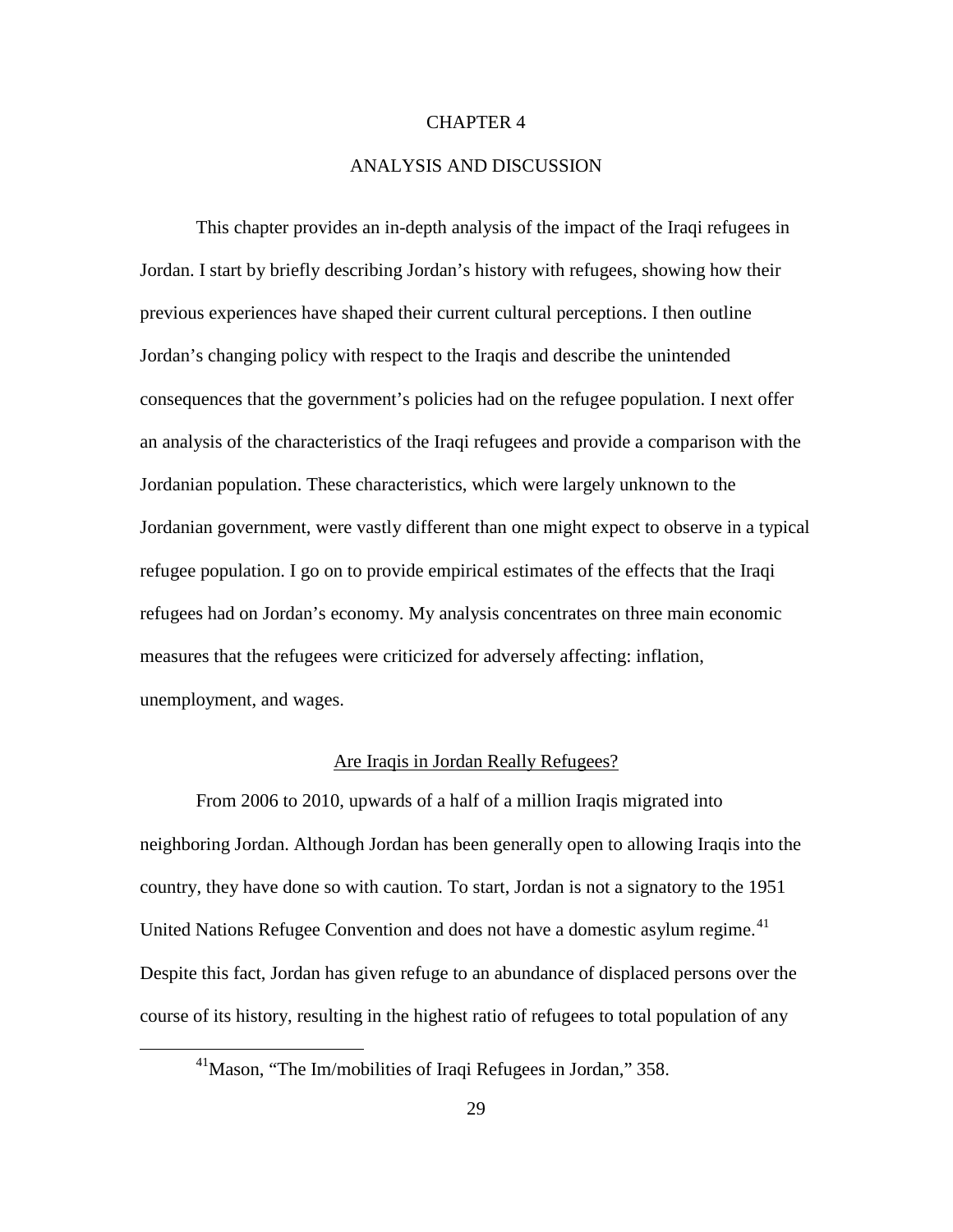country in the world.<sup>[42](#page-39-0)</sup> Jordan's most abundant source of migrants has come in the form of displaced Palestinians who entered the country following the 1948 Palestine war and the 1967 war with Israel and occupation of the West Bank. Jordan has granted the majority of these refugees citizenship, while the United Nations Relief and Works Agency maintains the Palestinian refugee camps, providing health and education services for the camps inhabitants.<sup>[43](#page-39-1)</sup> The Palestinian experience has deeply affected not only Jordan, but much of the Middle East, resulting in the term "refugee" becoming synonymous with individuals who have been denied national existence.

In 1998, Jordan and the UNHCR signed a Memorandum of Understanding authorizing the UNHCR to provide international protection to persons falling within its mandate in Jordan.<sup>[44](#page-39-2)</sup> This agreement affirms Jordan's commitment to the principle of non-refoulement, but does not require Jordan to abide by all of the requirements set forth in the 1951 Convention. Rather, the agreement allows the UNHCR to adjudicate refugee claims and seek third-country resettlement for recognized refugees. Despite the signing of this memorandum, the UNHCR remained uninvolved when the first wave of Iraqis began to spill across the Jordanian border. The inaction of the UNHCR was partly due to a lack of resources in Jordan, but also existed because the organization did not want to engage in a procedure that could result in Iraqis being returned to Iraq for failure to qualify as

<span id="page-39-0"></span><sup>42</sup>Geraldine Chatelard, "Jordan: A Refugee Haven" (Migration Policy Institute, August 2010), http://www.migrationpolicy.org/article/jordan-refugee-haven (accessed 6 January 2014).

<span id="page-39-2"></span><span id="page-39-1"></span><sup>&</sup>lt;sup>43</sup> Joseph Sassoon, *The Iraqi Refugees: The New Crisis in the Middle East* (New York: I. B. Tauris and Co., 2009), 33.

<sup>&</sup>lt;sup>44</sup>Mason, "The Im/mobilities of Iraqi Refugees in Jordan," 358.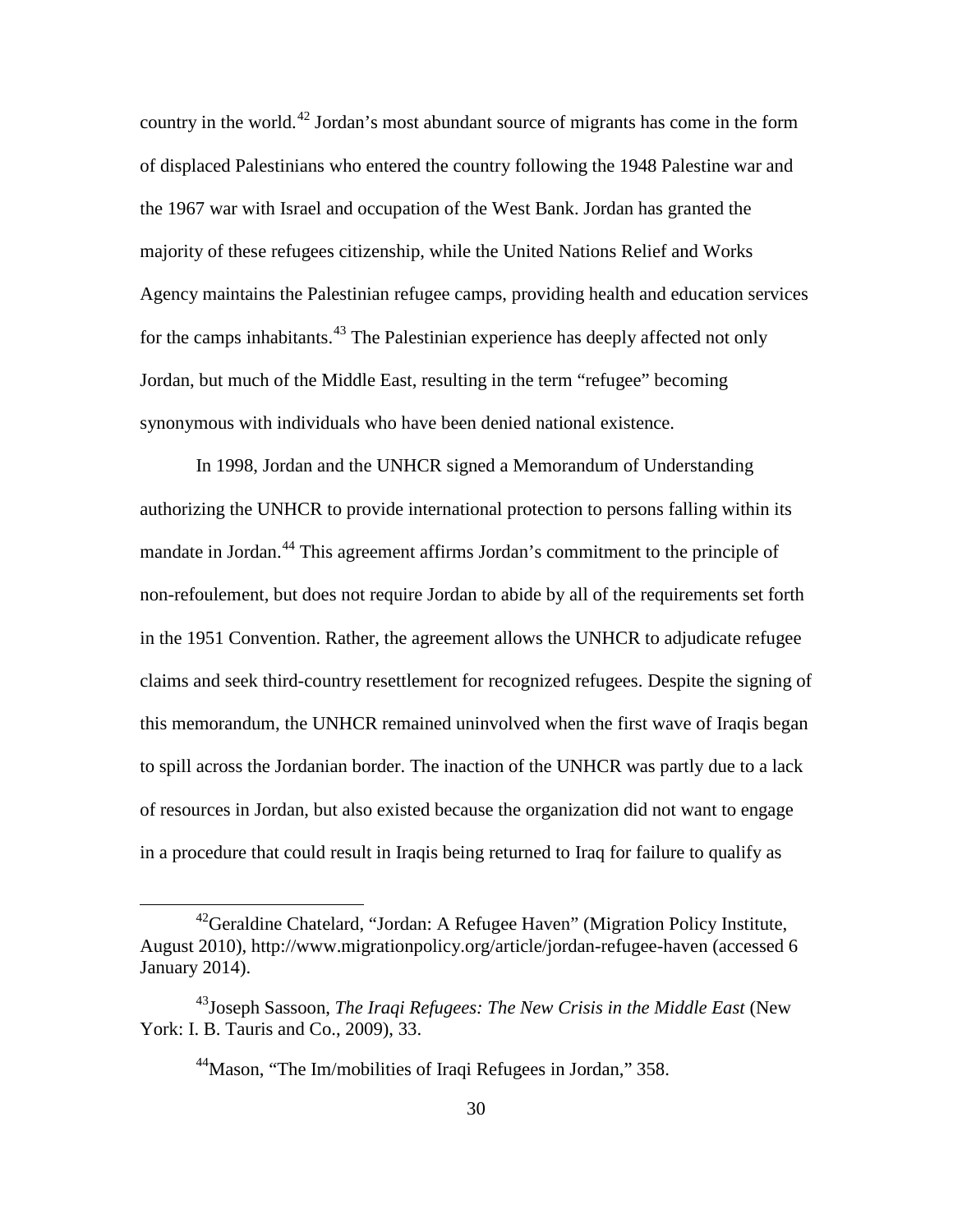refugees according to the narrow persecution standard in the Refugee Convention.<sup>[45](#page-40-0)</sup> As a result, most of the Iraqis that initially fled to Jordan received little assistance once they arrived.

The Government of Jordan was as equally reluctant to classify the Iraqis as "refugees". Jordan's unwillingness to do so was in part due to domestic concerns that the Iraqis' presence would destabilize Jordan's somewhat fragile political and economic institutions and because of a larger regional belief that doing so would amount to a statement of foreign policy that the Iraqi government was unable to protect its own citizens.<sup>[46](#page-40-1)</sup> Additionally, the UNHCR had identified that Jordan was concerned that, "future refugee populations, like the Iraqis, if accorded the rights set down in the 1951 Convention may too end up remaining on their soil indefinitely.<sup> $37$ </sup> By denying the Iraqis refugee status, Jordan hoped that their presence would only be temporary in nature. The Iraqis also disliked being referred to as "refugees", as they saw it as a term indicating failure and the need to seek support and help from others.<sup>[48](#page-40-3)</sup> As described above, alongside others in the region, Iraqis reserve the term "refugee" for Palestinian migrants

<sup>45</sup>Frelick, "The Silent Treatment," 6.

<span id="page-40-1"></span><span id="page-40-0"></span><sup>&</sup>lt;sup>46</sup>Geraldine Chatelard, Oroub El-Abed, and Kate Washington, "Protection, Mobility and Livelihood Challenges of Displaced Iraqis in Urban Settings in Jordan" (International Catholic Migration Commission, May 2009), 10, http://reliefweb.int/sites/ reliefweb.int/files/resources/751268C72BA0BCD0492575EE0018E0D8-Full\_Report.pdf (accessed 14 February 2014).

<span id="page-40-3"></span><span id="page-40-2"></span><sup>&</sup>lt;sup>47</sup>Anne Barnes, "Realizing Protection Space for Iraqi Refugees: UNHCR in Syria, Jordan and Lebanon" (Research Paper No. 167, January 2009), 16, http://www.unhcr.org/ 4981d3ab2.html (accessed 14 December 2013).

<sup>48</sup>Sassoon, *The Iraqi Refugees*, 3.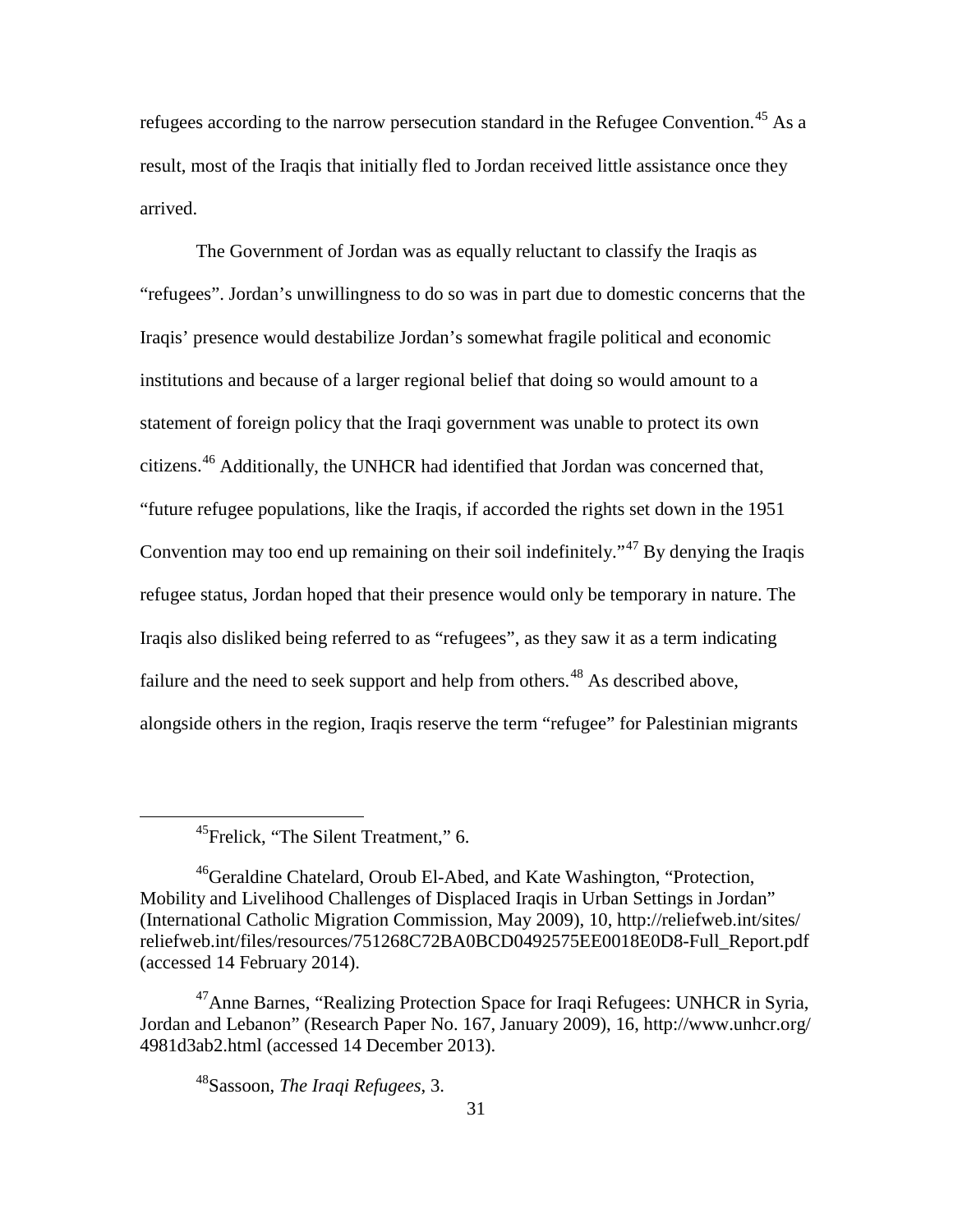and do not self-identify with the label.<sup>[49](#page-41-0)</sup> Many Iraqis also saw their stay in Jordan as temporary and hoped to return to Iraq once the violence subsided.<sup>[50](#page-41-1)</sup> The violence did not quickly diminish, however, and many Iraqis remained in Jordan much longer than anticipated.

The hesitation to label the Iraqis as "refugees" by both the Jordanian government and the Iraqis themselves is somewhat of a paradox. Although the Jordanian government feared that granting the Iraqis refugee status would require them to provide certain protections to the Iraqis, refusing to offer them these legal protections limited the ability and willingness of external governmental and non-governmental actors to offer support to both the refugees and the Jordanian government. Although Jordan reserved the right to refuse entry to Iraqis whom they deemed were a threat to the Kingdom's security, approximately half a million Iraqis resided in Jordan by the end of 2006. With such a large number of Iraqis in the county, the government could have greatly benefited from external aid. It wasn't until February of 2007 that the UNHCR announced that all Iraqis in Jordan would be considered as refugees on a *prima facie* basis, although even at that time UNCHR offices were still understaffed and unprepared to register and offer assistance to the refugees.[51](#page-41-2) Jordan subsequently refused to accept the *prima facie* 

 $^{49}$ Mason, "The Im/mobilities of Iraqi Refugees in Jordan," 360.

<span id="page-41-2"></span><span id="page-41-1"></span><span id="page-41-0"></span><sup>50</sup>Fafo, "Iraqis in Jordan 2007: Their Number and Characteristics," 42, http://www.fafo.no/ais/middeast/jordan/IJ.pdf (accessed 22 October 2013).

 $<sup>51</sup>$ Crisp et al., "Surviving in the City," 21.</sup>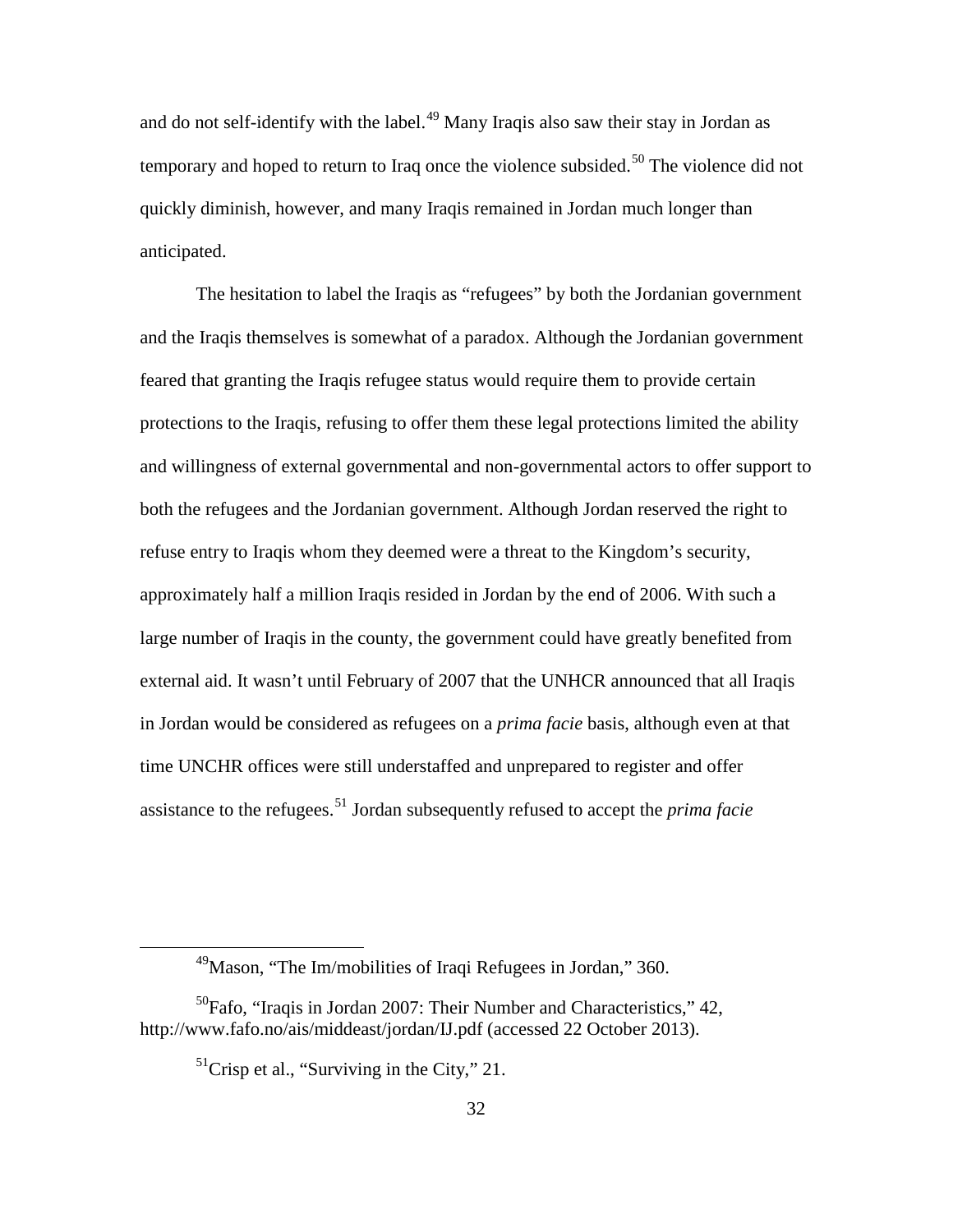designation stating that Iraqis registered with the UNHCR would be designated as asylum seekers.<sup>[52](#page-42-0)</sup>

The Iraqis on the other hand resisted the label mainly for cultural reasons. Unknown to many Iraqis, by not being legally identified as refugees they forwent some of the legal protections offered to them such as the right to work, as well as access to courts and primary education.<sup>[53](#page-42-1)</sup> Although the 1998 Memorandum of Understanding that Jordan signed with the UNHCR agreed that the principle of non-refoulement would be granted to refugees seeking asylum in Jordan, there were several instances where UNHCR refugee-card holders were returned to Iraq, possibly violating this agreement.<sup>[54](#page-42-2)</sup> The uncertainty as to the legal status of Iraqis in Jordan prevented most Iraqis from receiving some of the basic assistance that legally recognized refugees would typically be provided. While both the government of Jordan and the Iraqis had their own reasons for resisting the recognition of legal refugee status for the Iraqis, doing so denied both parties benefits that they otherwise would have received.

## Jordan's Policy Towards Iraqi Refugees

Iraqis who fled to Jordan after the onset of the Iraq war were received as "guests" of the Kingdom, meaning they were able to enter Jordan on a temporary visa which allowed them to stay for six months. This policy was consistent with the strong traditions of Arab hospitality and brotherhood, but reflected a widely-held concern among the

<span id="page-42-0"></span><sup>52</sup>Fagen, "Iraqi Refugees," 9.

<span id="page-42-2"></span><span id="page-42-1"></span><sup>53</sup>UNHCR, *Convention and Protocol Relating to the Status of Refugees*, 3. <sup>54</sup>Frelick, "The Silent Treatment," 24.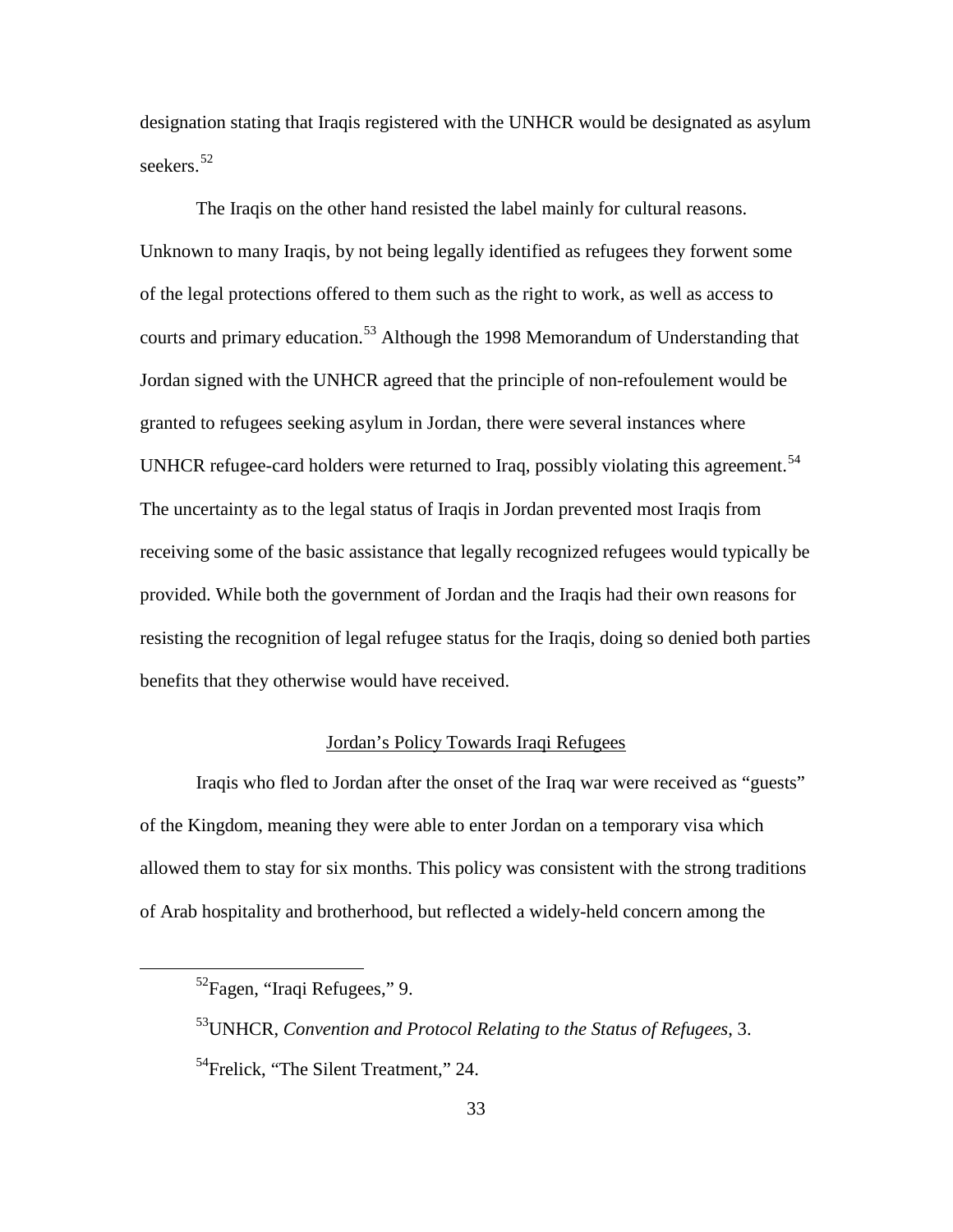Jordanian people that the acceptance of another large refugee population would strain the nation's political-demographic makeup, adding to the already 1.8 million Palestinians already living in the country.<sup>[55](#page-43-0)</sup> Expecting that the Iraqis would consume a number of public services, many Jordanians feared that an influx of refugees could overwhelm the existing systems. This "guest" status that was granted to the Iraqi refugees allowed for their temporary presence, but did not offer them any legal protection provided under the refugee convention and subjected them to a series of perceived risks and constraints, including the denial of return to Jordan for those who would like to visit Iraq in order to evaluate their possibilities for return.<sup>[56](#page-43-1)</sup>

Jordan's policy towards Iraqi refugees evolved over the course of the Iraq war. Initially, visas were relatively easy to obtain by Iraqis who sought temporary refuge in Jordan, but as the violence continued to increase in Iraq and the number of refugees fleeing to Jordan rose, the Jordanian government modified its policies. The November 2005 bombing of three hotels in Amman, for which al-Qaeda in Iraq claimed responsibility, showed that violence from the neighboring war could spill over the border. In 2006, in an effort to increase the security within Jordan, the border authority began to exclude single men between the ages of seventeen and thirty-five from entering the country.<sup>[57](#page-43-2)</sup> In 2007, tougher restrictions on allowing refugees to enter the country were enforced and a new passport was required in order for Iraqis to renew their residency

<sup>55</sup>Sassoon, *The Iraqi Refugees*, 52.

<span id="page-43-2"></span><span id="page-43-1"></span><span id="page-43-0"></span><sup>&</sup>lt;sup>56</sup>Chatelard, "Protection, Mobility and Livelihood Challenges of Displaced Iraqis in Urban Settings in Jordan," 11.

<sup>57</sup>Fagen, "Iraqi Refugees," 9.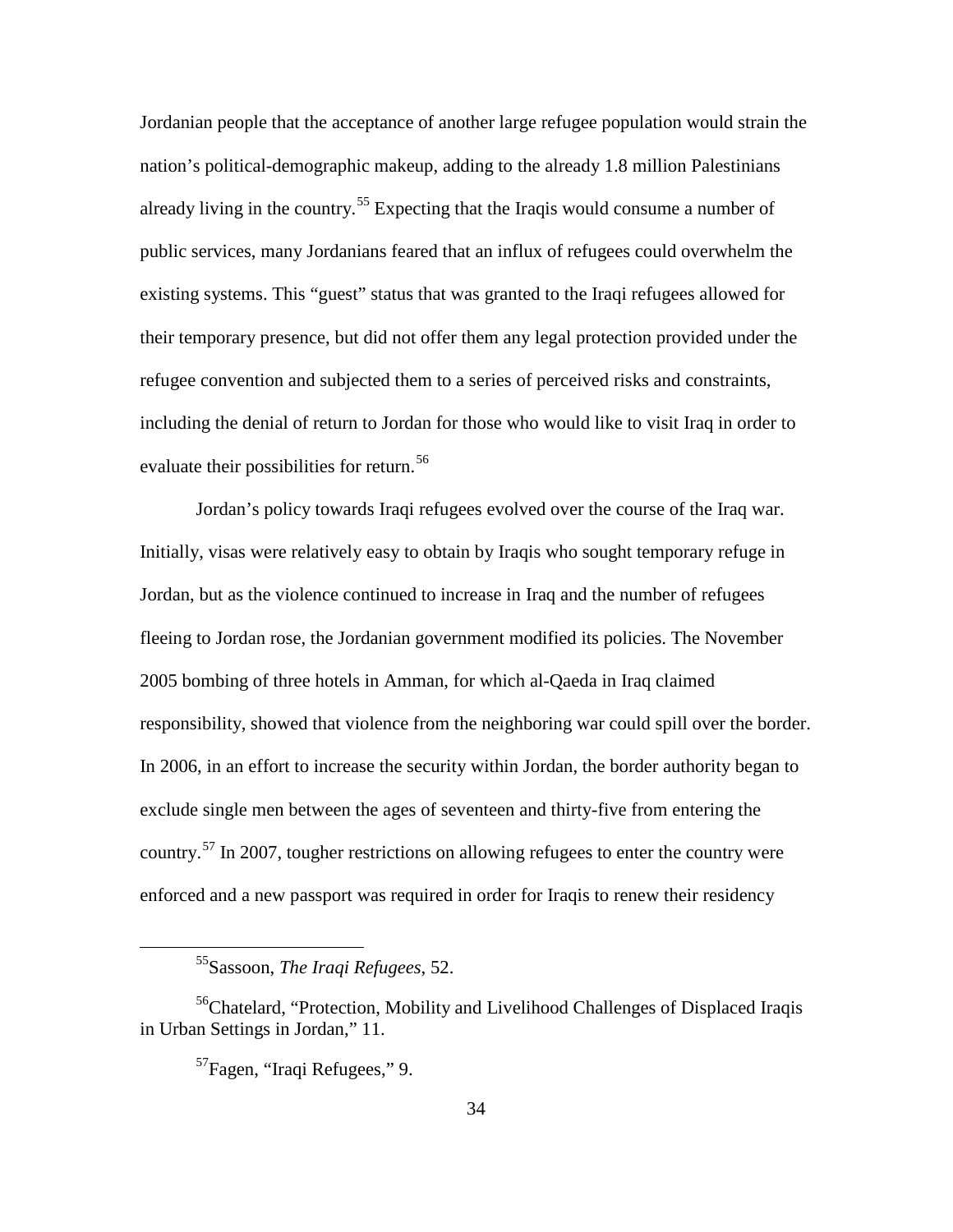permits.<sup>[58](#page-44-0)</sup> Additional restrictions were enacted in May of 2008 when advanced visa requirements were implemented which granted eligibility only to select categories of individuals. Among those allowed to enter Jordan were business people, government officials, students, those in need of medical treatment, and others who had an institutional guarantor in Jordan.[59](#page-44-1) Many Iraqis who entered prior to 2008, but did not fall under one of these categories, were unable to renew their visas, leaving their status in limbo and subjecting them to a fine of 1.5 Jordanian dinars per day of overstay. Despite the stringent language of the new law, Jordanian officials only deported Iraqi refugees back to Iraq if they posed a serious security concern to the state. Nonetheless, the uncertainty associated with this policy change created an incentive for refugees, who were no longer eligible to remain in Jordan but saw the option of returning home to Iraq as impractical, to avoid government discovery by abstaining from enrollment in refugee assistance programs. This caused great difficulty for the UNHCR, who in 2009 had only enrolled 55,000 of the  $450,000$  estimated Iraqi refugees in Jordan.<sup>[60](#page-44-2)</sup>

Some Iraqis who possessed high levels of financial and social capital were able to avoid finding themselves in this legal predicament. One way to do this was by acquiring a long-term residency permit which required an individual to invest substantial capital in a Jordanian bank account or in Jordanian real-estate. The initial amount of the deposit required to receive this permit was \$150,000, making this option unrealistic for the vast

<span id="page-44-2"></span><span id="page-44-1"></span><span id="page-44-0"></span><sup>58</sup>Chatelard, "Protection, Mobility and Livelihood Challenges of Displaced Iraqis in Urban Settings in Jordan," 14.

 $^{59}$ Ibid., 15.

 $60$ Ibid., 10.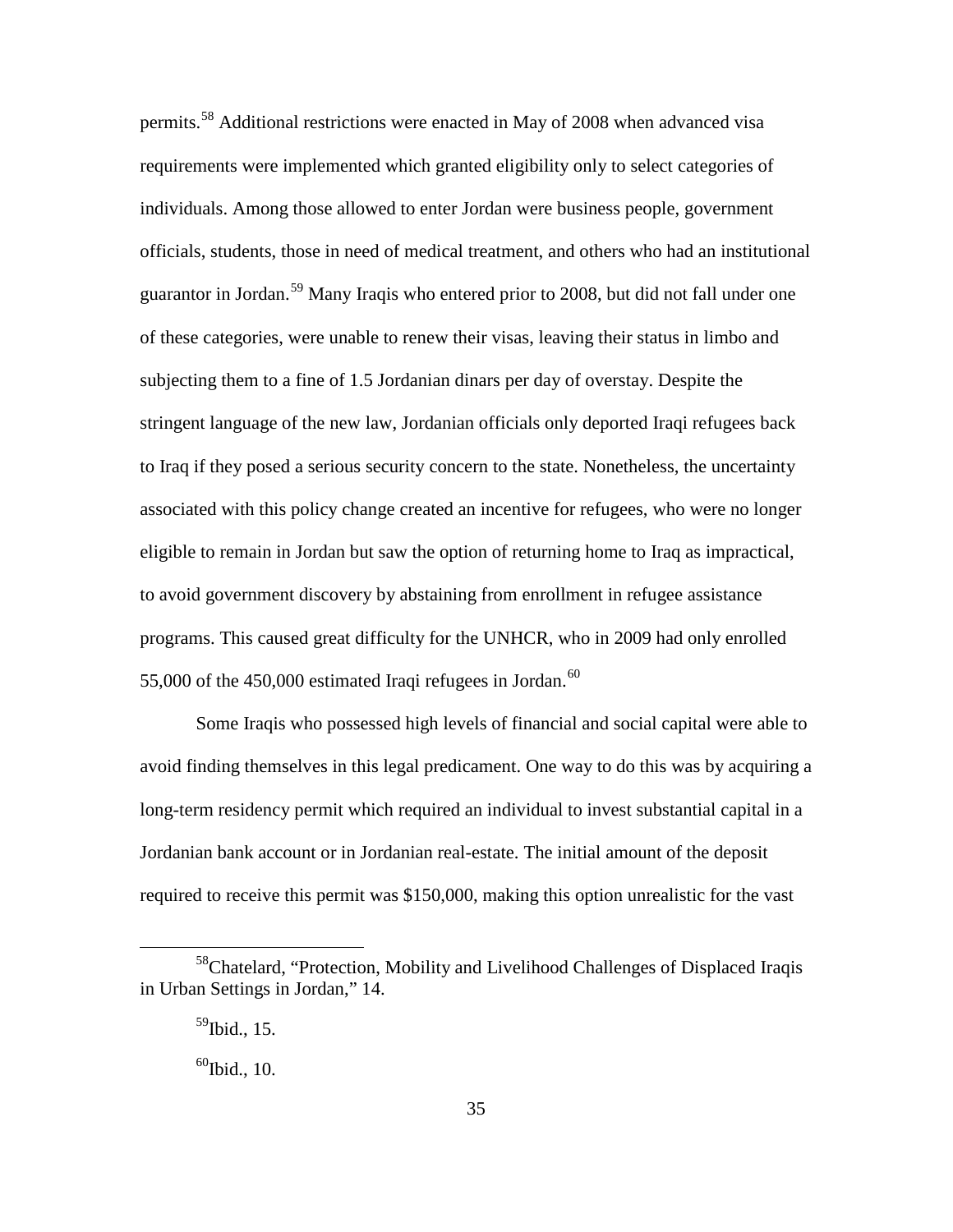majority of Iraqis.<sup>[61](#page-45-0)</sup> The other way for an Iraqi to secure long-term residency was to obtain a work contract. This required being connected to a Jordanian employer or official of importance and being able to demonstrate that the position could not have been filled by a Jordanian and that it would not take work away from Jordanian citizens.<sup>[62](#page-45-1)</sup> Only a limited number of refugees with high-level professional skills were able to successfully secure residency is this manner.

These shifts in policy over time were driven by both increased security concerns and the perceived negative impact that the Iraqi refugees were having on the Jordanian economy. One consequence of these changes was that the new rules left the vast majority of Iraqi refugees immobile. Prior to the increased restrictions, many Iraqi refugees were regularly crossing back into Iraq from Jordan in order to visit family and friends, check on property, sell belongings to earn income, and assess the situation to determine if it was safe enough to permanently return home.<sup>[63](#page-45-2)</sup> Refugees, who were now unable to renew their expired visas, were confronted with the likelihood of not being able to re-enter Jordan should they choose to leave the country. By limiting the mobility of Iraqi refugees, these restrictions made it less likely that the Iraqis could support themselves in Jordan or prepare to return to Iraq permanently.<sup>[64](#page-45-3)</sup> These policy changes which were meant to limit the impact that Iraqi refugees had on Jordanian society actually had the

<span id="page-45-0"></span> $<sup>61</sup>$ International Crisis Group, "Failed Responsibility," 9.</sup>

<span id="page-45-1"></span> $^{62}$ Mason, "The Im/mobilities of Iraqi Refugees in Jordan," 361.

<span id="page-45-2"></span> $^{63}$ Crisp, "Surviving in the City," 11.

<span id="page-45-3"></span><sup>&</sup>lt;sup>64</sup>Mason, "The Im/mobilities of Iraqi Refugees in Jordan," 363.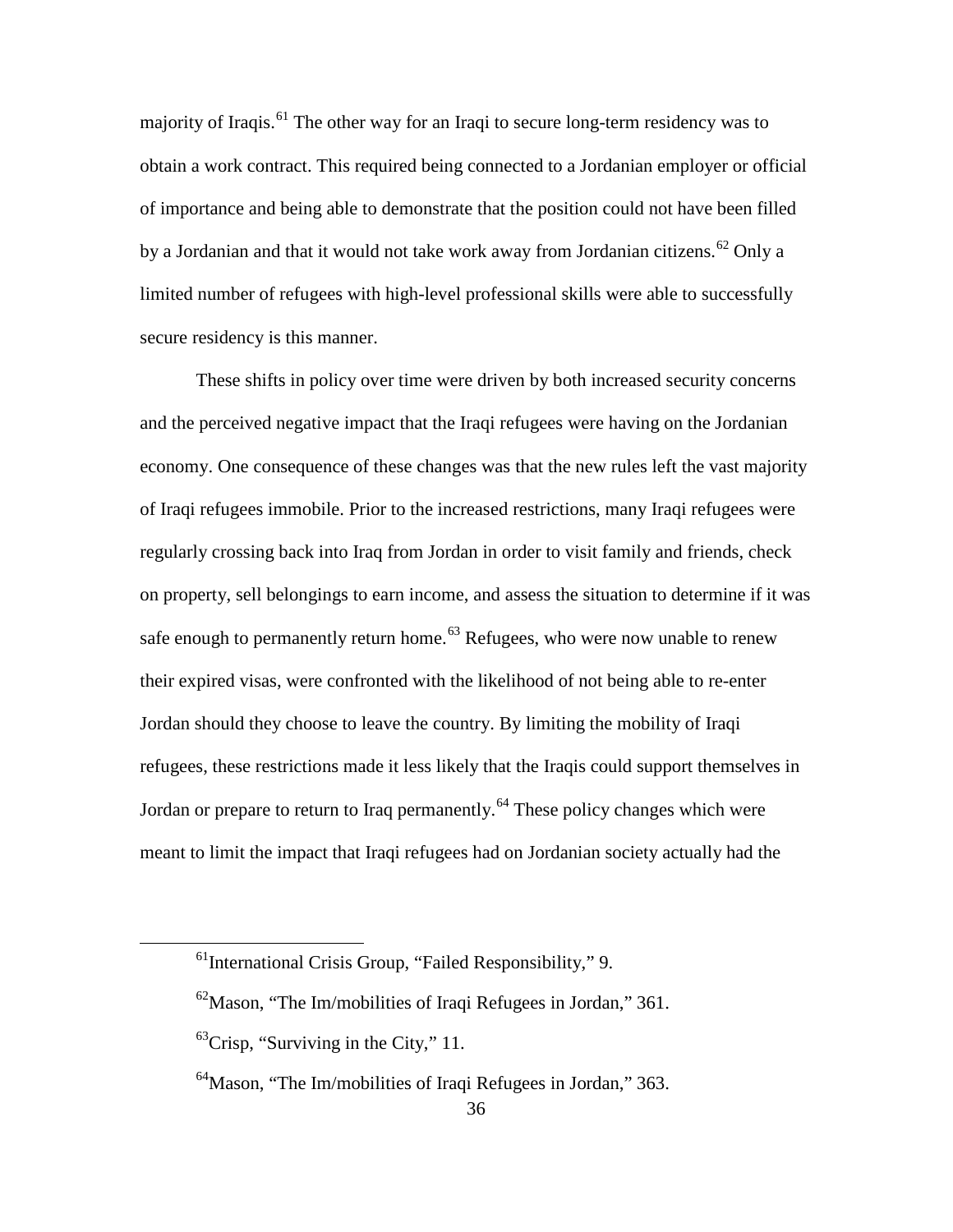unintended effect of increasing the vulnerabilities of many of the refugees who remained in the Kingdom.

The changing economic conditions that occurred in Jordan were also attributed to the presence of the Iraqi refugees. One of the major concerns was the sharp rise in prices that occurred in conjunction with the entrance of Iraqis into Jordan. The Jordanian government blamed the Iraqis for a significant rise in inflation that occurred in 2007.<sup>[65](#page-46-0)</sup> This negative sentiment towards the refugees was echoed by a non-governmental organization operating in Jordan, reporting that "the arrival of the Iraqi refugees in this landlocked nation of some 5 million people—more than half of whom are former Palestinian refugees—has caused prices to skyrocket, making the cost of living for the average Jordanian almost prohibitive."[66](#page-46-1) Jordanians were also concerned that Iraqi migrants would be willing to work for low wages, thus altering Jordan's labor market by reducing wages of Jordanian workers or taking jobs away from Jordanian citizens. Additionally, the rising cost of providing social services to the Iraqis was considered a burden on Jordanian taxpayers. In 2007, Jordan's Minister of Interior said that Iraqi refugees were costing his government \$1 billion a year.<sup>[67](#page-46-2)</sup> That same year, King Abdullah, speaking about the impact of Iraqi refugees, said "Jordan has provided them with all the facilities they need to lead a dignified life. But we fear at this point that we may witness a

<sup>&</sup>lt;sup>65</sup>International Crisis Group, "Failed Responsibility," 12.

<span id="page-46-1"></span><span id="page-46-0"></span><sup>66&</sup>quot;Influx of Iraqis to Jordan Strains Resources," *America*, 19 March 2007, http://web.b.ebscohost.com/ehost/pdfviewer/pdfviewer?vid=4&sid=31daf36c-e7b3-43fb-8b64-40707782c7ae%40sessionmgr111&hid=124 (accessed 12 March 2014).

<span id="page-46-2"></span><sup>67</sup>Andrew Harper, "Iraq's Refugees: Ignored and Unwanted," *International Review of the Red Cross* 90, no. 869 (2008): 177, http://www.icrc.org/eng/assets/files/ other/irrc-869\_harper.pdf (accessed 28 November 2013).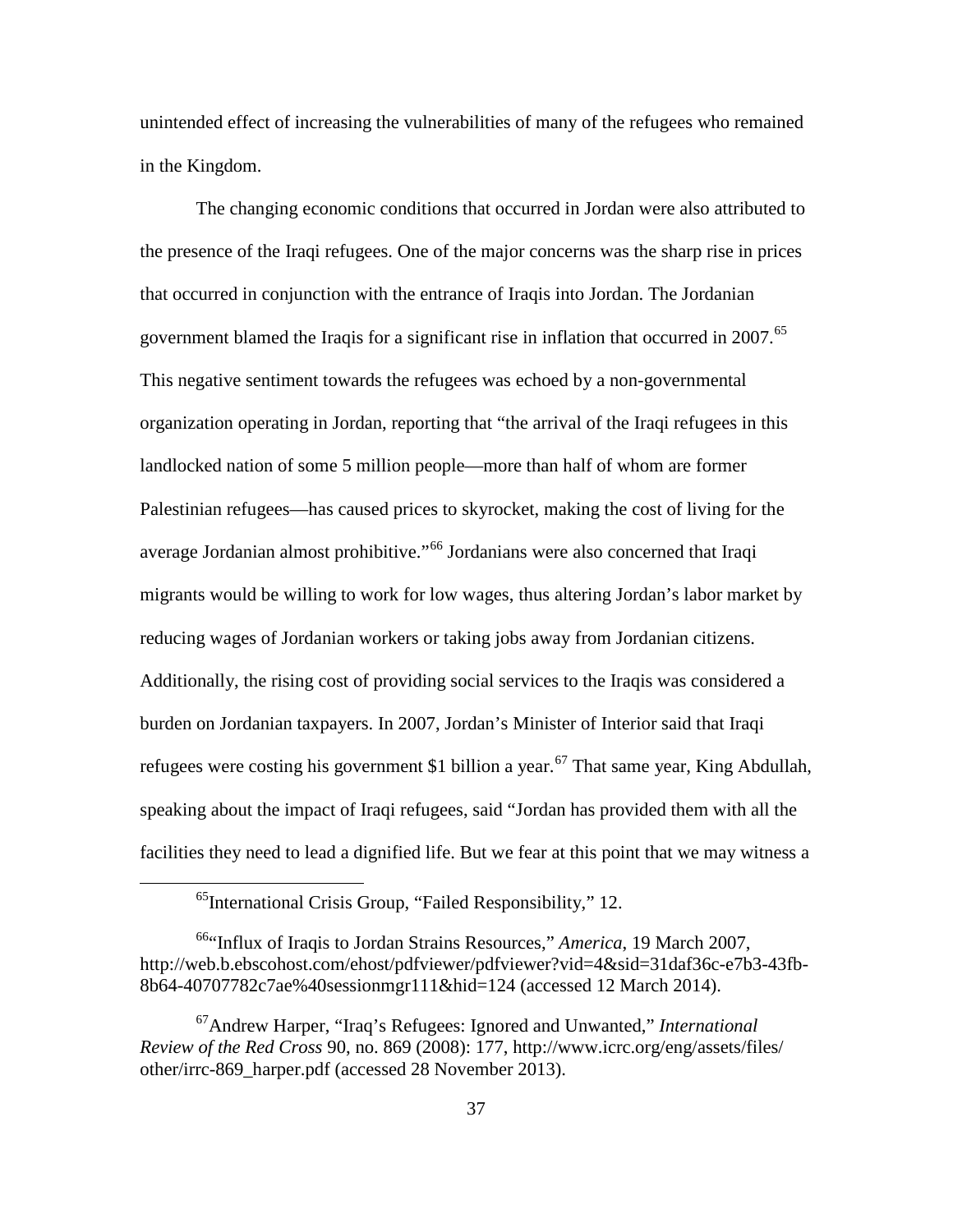greater flow of Iraqi people into Jordan. This will be extra burden on our country, because our resources and capabilities are limited."[68](#page-47-0) Fearing that refugees from Iraq were both a security concern and an economic burden it is no surprise that the Jordanian government attempted to take measures to limit their presence in the Kingdom.

#### Characteristics of the Iraqi Refugees and their Implications

In order to theorize the potential impact that any refugee population may have on a country, it is useful to understand the demographic profile of the refugees. For refugee populations around the world that are housed in camps, it is relatively easy to collect data on their characteristics. Iraqis in Jordan, however, did not reside in government controlled camps, but rather lived in and among the local population. This presented a problem for both relief agencies who sought to provide humanitarian assistance and support to the refugee population, as well as the Jordanian government who wished to account for the number of refugees within its borders. In 2007, in order to develop a better understanding of the Iraqi refugee situation, the Jordanian government contracted the Norwegian Research Institute Fafo to conduct a study of the refugee population. To do this, Fafo, in conjunction with the Jordanian Department of Statistics and a Jordanian government technical team, conducted a survey of Iraqi refugees to gather data for the study. The survey focused on two main areas. The first was the general demographic composition of the refugees such as gender, age, religion, place of origin, and ethnicity. The second area focused on measures more closely associated with economic potential such as education level, skills, labor force participation, wealth, and health. This section

<span id="page-47-0"></span><sup>68</sup>Sassoon, *The Iraqi Refugees*, 55.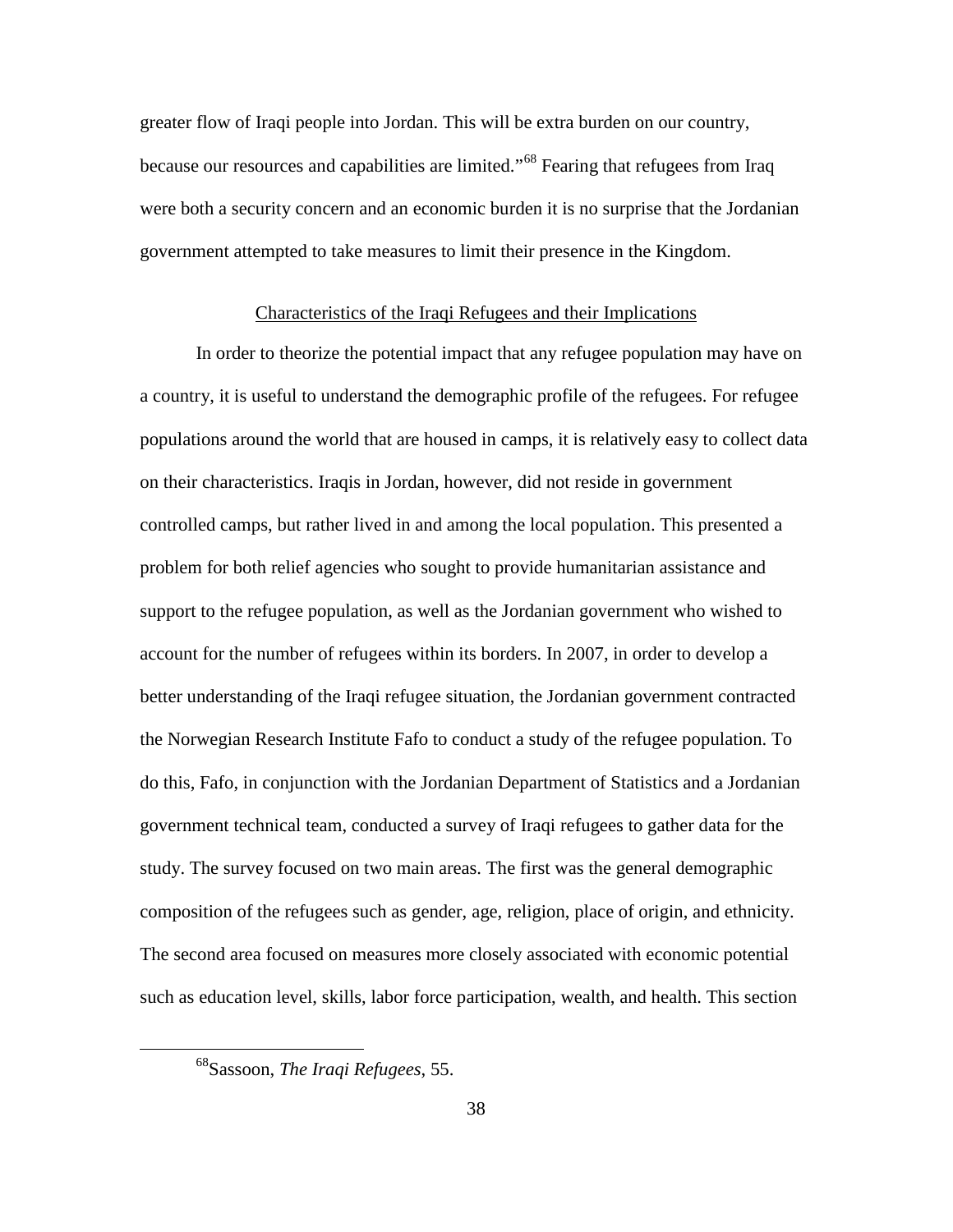uses the results of that survey to better understand the characteristics of the Iraqi refugee population that resided in Jordan and to discuss the implications for Jordanian society.

#### Gender

The overall distribution of gender in the Iraqi refugee population shows that women slightly outnumbered men. When separated by age group, it becomes apparent that the disparity in gender is driven mainly by the large difference in the 25-64 year category. In this segment of the population, Iraqi females outnumbered males by over twenty percent. This large difference may have been partly a result of the 2006 temporary ban on young unmarried men entering into Jordan.

Almost one in five Iraqi refugee households was headed by a woman. Femaleheaded households were considered to be particularly high-risk due to the lack of employment opportunities for women in Jordan. Furthermore, many of these households lacked access to any external resources from which to draw upon, as 32 percent of these female-headed households fell within the lowest wealth quintile. To compensate for the lack of income, some female-headed households decided to not send their children to school and instead attempted to find them some sort of employment in order to provide income for the family.<sup>[69](#page-48-0)</sup> These children were extremely vulnerable and often were subjected to mistreatment. Their absence from school caused them to fall behind their peers and made it less likely that they would return to school to eventually complete their education.

<span id="page-48-0"></span><sup>69</sup>Davis, "Urban Refugees in Amman, Jordan," 69.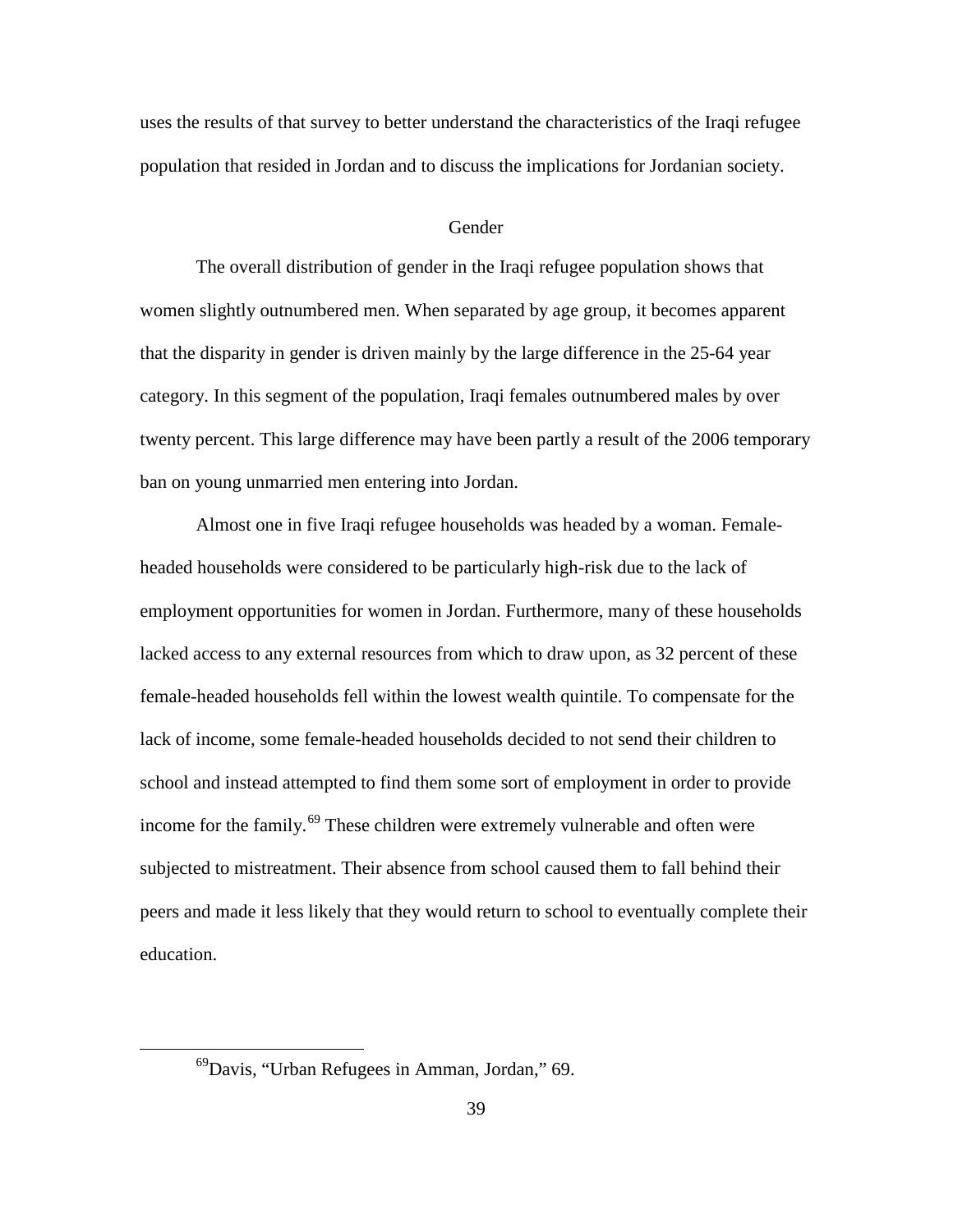The mean age of the Iraqi refugee population was 29.5 years, which is higher than the mean Jordanian age of 24. Additionally, 26 percent of the refugee population was below 15 years of age. With so many of the Iraqi refugees being of school age, many in the international community became concerned about the prospects of Jordan's education system being able to support the refugee children. The initial policy of the Jordanian government was that Iraqi children whose families were not registered with the UNHCR as refugees were not permitted to enroll in public school.<sup>[70](#page-49-0)</sup> Jordanian officials felt that this was a necessary policy to adopt because the current educational system would be overwhelmed if required to take on a large influx of students. In order to support the estimated number of refugee children, they would need to build additional schools and hire more teachers, something they were not initially willing to do to solve what they hoped would be a temporary problem. The registration requirement proved to be effective in minimizing the number of refugee children who entered school. Many Iraqi's resisted registration by the UNHCR because of the cultural stigma of being classified as a refugee and because of the fear of possibly of being deported if they did not possess a valid residency permit.

Recognizing this dilemma, the UNHCR and other organizations lobbied the Jordanians to grant educational access to all children of Iraqi refugees. One of the main concerns was that the Iraqi children would incur a significant break in their education that they would not be able to recoup, likely affecting their lifetime educational attainment. The UNHCR's representative to Jordan expressed this sentiment stating, "one of the most

<span id="page-49-0"></span><sup>70</sup>Fagen, "Iraqi Refugees," 11.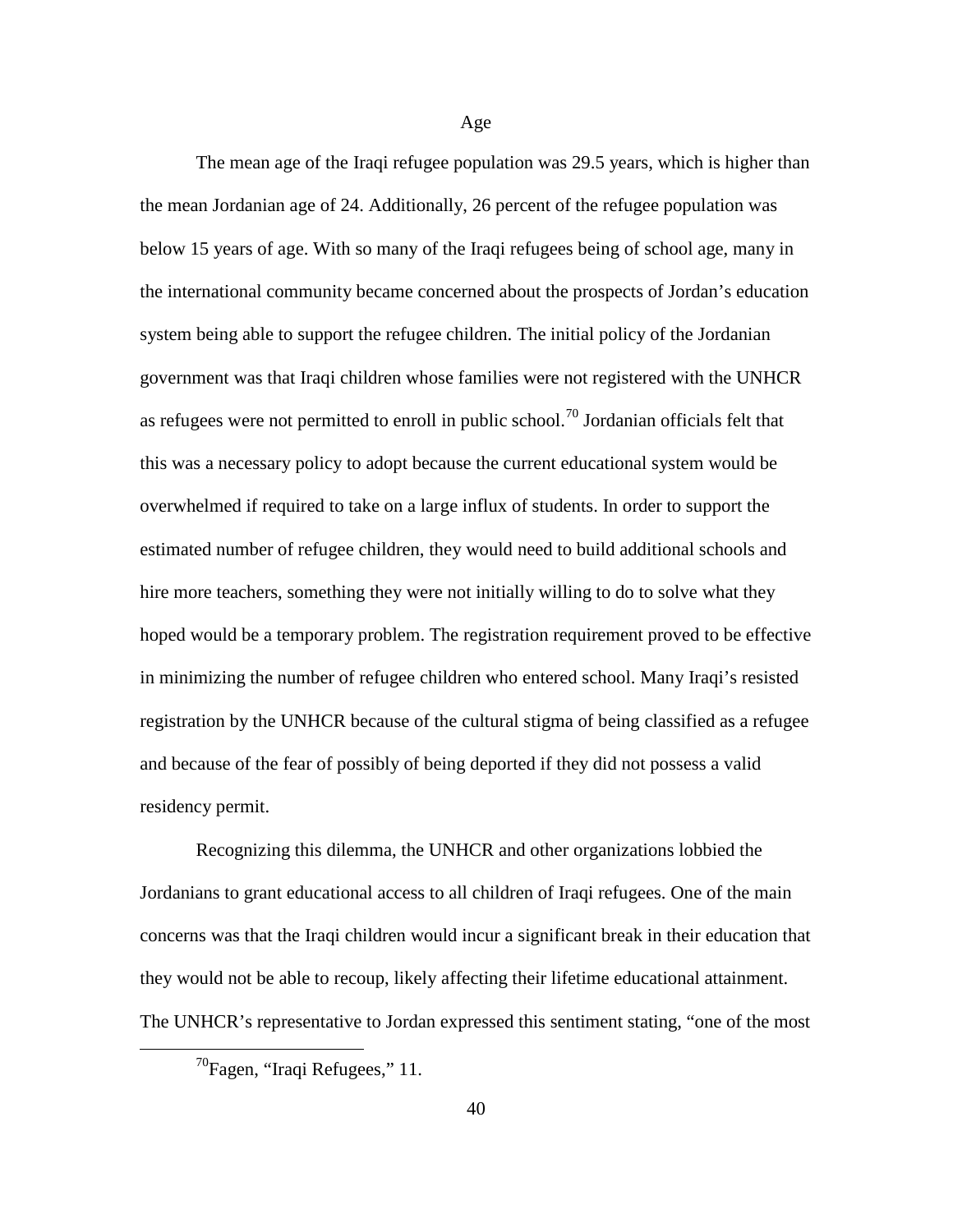crucial challenges that we face is that we do not lose the literacy and futures of a generation of Iraqi children due to displacement."<sup>[71](#page-50-0)</sup> In August 2007, as a result of the international pressure, King Abdullah II issued a decree that granted all Iraqi children access to Jordanian public schools.<sup>[72](#page-50-1)</sup> As a result, Iraqi attendance greatly increased and by the end of 2007 more than 43,000 Iraqi children were attending school in Jordan.<sup>[73](#page-50-2)</sup>

While this increase in attendance was noteworthy, a majority of Iraqi children still remained out of school. A simple calculation using Fafo's data estimates that there were approximately 117,000 Iraqi refugees of school age, indicating that a large amount of children still remained out of school, even after being granted unconditional access by the King.<sup>[74](#page-50-3)</sup> Mercy Corps, a non-governmental organization that provided aid to displaced Iraqis in Jordan, investigated the lack of Iraqi children in Jordanian schools and found a number of reasons for their absence. Some of the reasons cited include: parents' fear of being identified as illegal residents of Jordan, the inability of Iraqi students to maintain progress academically due to an extended break in their education, fear that Iraqi students will not be socially accepted by their Jordanian classmates, a lack of transportation, and the need for students to work or assist in household duties due to economic hardships.<sup>[75](#page-50-4)</sup>

Religion

Approximately 85 percent of Iraqi's in Jordan were Muslim and almost 13 percent were Christian. Of those Iraqi's who identified themselves as Muslim, 80 percent were

Sunni and 20 percent were Shia. The population of Jordan is predominantly Sunni-

 $72$ Ibid.

 $\overline{a}$ 

 $^{73}$ Harper, "Iraq's Refugees," 181.

<span id="page-50-3"></span><span id="page-50-2"></span><span id="page-50-1"></span> $^{74}$ 1,565 out of 6,638 (23.6 percent) Iraqi respondents in the Fafo survey were between the ages of 6 and 17. Using the high-end of their estimated number of Iraqis in Jordan (500,000), this means that approximately 117,000 refugees were of school age.

<span id="page-50-4"></span>75Mary Ann Zehr, "Jordan opens schools to Iraqis, but not all come," *Education Week*, 5 February 2008, http://www.edweek.org/ew/articles/2008/02/05/23jordan1\_web. h27.html (accessed 9 March 2014).

<span id="page-50-0"></span> $171$ Ziad Ayad, "Iraqi refugee children head back to packed public schools in Jordan," UNHCR, 25 August 2008, http://www.unhcr.org/48b2c6aa4.html (accessed 9 March 2014).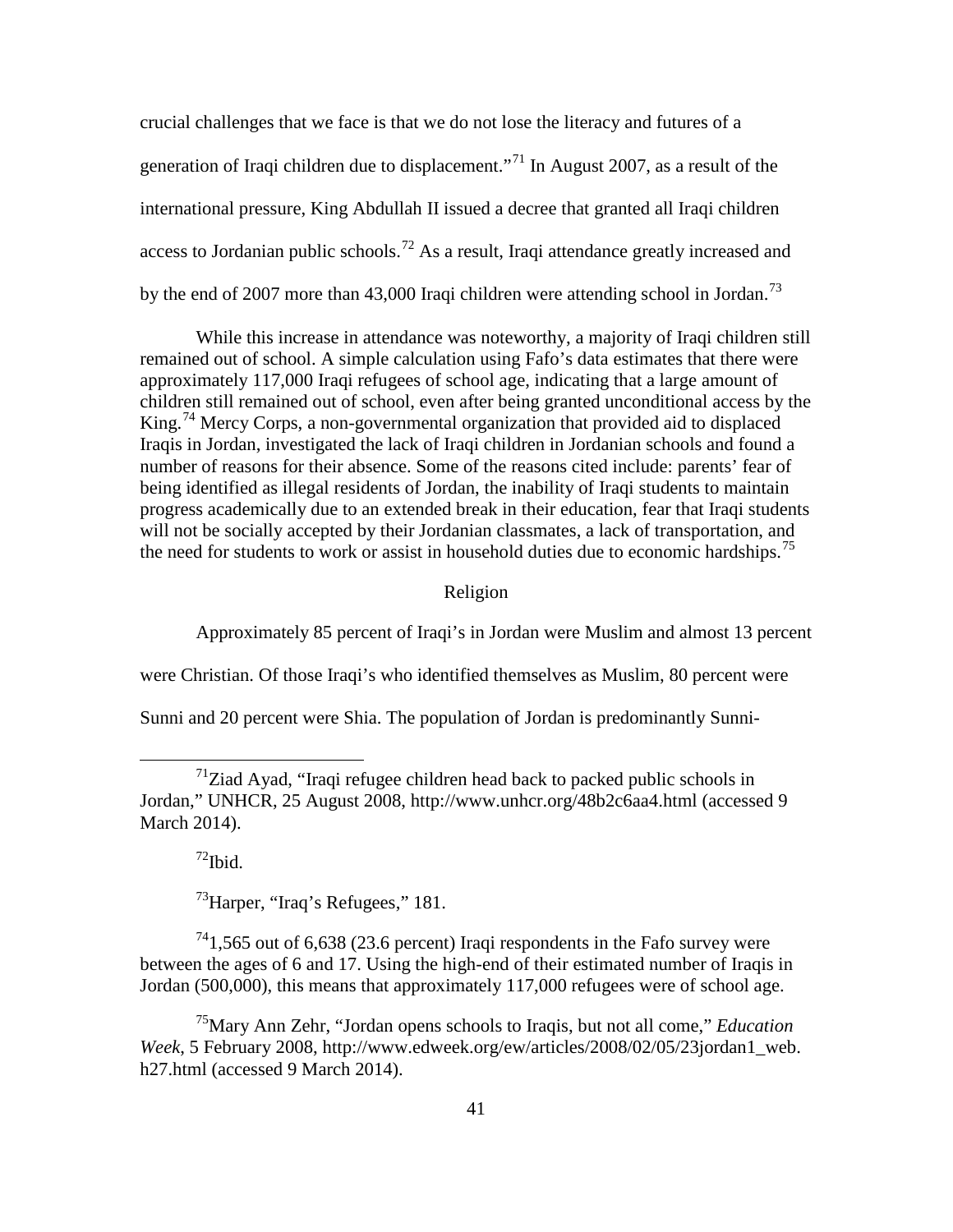Muslim and limited reporting suggests that Shia refugees were discriminated against by Jordanian authorities. The International Crisis Group, a non-governmental organization, interviewed Iraqi refugees in 2007 and reported a number of instances of harassment towards Shia-Muslims including: a prohibition on opening Shia houses of prayer, teachers telling Shia children they are not true Muslims, preachers giving sermons in support of the targeting of Shias in Iraq, popular use of the derogatory term *rafidin* ("rejectionists") to describe Shias, and border officials questioning the religion of refugees upon their arrival at the Jordan border.<sup>[76](#page-51-0)</sup> Other than these anecdotal reports there is no other evidence to suggest that Shia Iraqis were treated systematically different that Sunni refugees.

### Health

Approximately 11 percent of the Iraqi population in Jordan suffered from a chronic illness. Obtaining medical treatment initially proved to be problematic for many Iraqi refugees. Although health insurance could be purchased in Jordan, only 13 percent had a valid health insurance plan. Recognizing that access to health care was a vital concern for the refugee population, the Jordanian government agreed in the summer of 2007 to allow Iraqi refugees open access to the public health care system. Despite public health care being made available, many refugees avoided its use fearing risk of deportation due to their residency status. Those who chose to take advantage of the new opportunity to seek medical care in public hospitals found that the overcrowding of the public health care system made it extremely difficult to receive treatment. A former

<span id="page-51-0"></span> $76$ International Crisis Group, "Failed Responsibility," 11.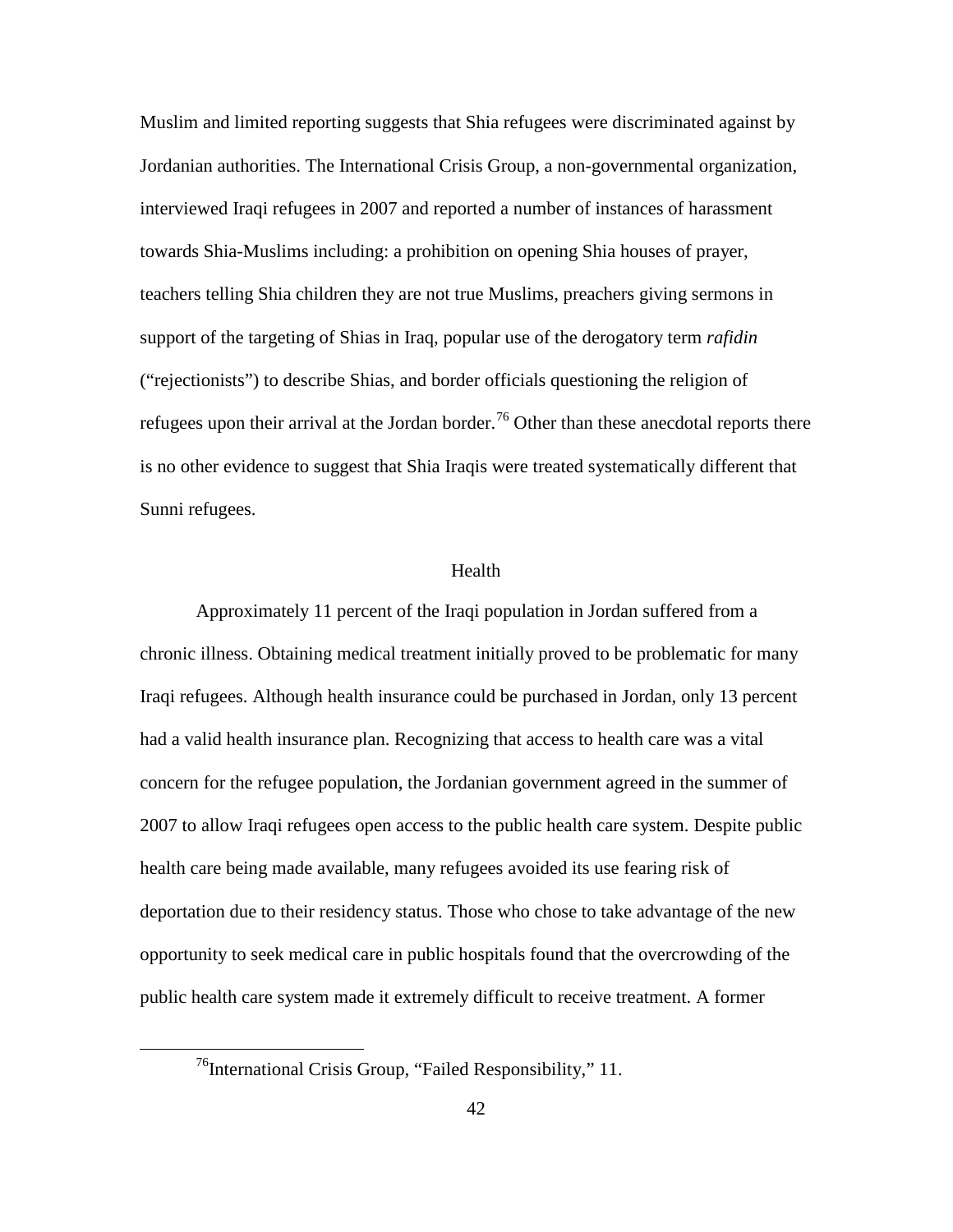university professor in Baghdad described his experience stating, "Public hospitals are overwhelmed with patients. Doctors often advise patients to turn to the private sector for fast treatment, if their medical condition is urgent."<sup>[77](#page-52-0)</sup> Many refugees, however, were unable to afford the costs of private health care and as a result were unable to receive proper medical care.

#### Education

The educational level among Iraqi refugees was relatively high with almost 50 percent of Iraqi refugees between the ages of 25 and 64 years having earned a bachelor's degree. Women aged 16 and above had a very high rate of Bachelor's degree obtainment as well, at 42 percent. One explanation for the Iraqi refugees' relatively high level of educational attainment is that when Iraqi migration surged in 2006 following the sharp rise in sectarian violence, the first to leave were those with the greatest means to relocate themselves and their families to Jordan. Additionally, with prices being generally higher in Jordan than they were in Syria, it is possible that some refugees accounted for this fact in their selection of destination, with wealthier refugees being attracted to Jordan.<sup>[78](#page-52-1)</sup> Since education is highly correlated with an individual's wealth, these explanations are consistent with the high levels of educational attainment among the Iraqi refugee population.

<span id="page-52-0"></span><sup>77&</sup>quot;Jordan: Cost of health care a major hurdle for Iraqi refugees," *IRIN*, 27 March 2008, http://www.irinnews.org/report/77480/jordan-cost-of-health-care-a-major-hurdlefor-iraqi-refugees (accessed 9 March 2014).

<span id="page-52-1"></span> $^{8}$ Ed O'Loughin, "Wealthy Iraqi refugees meet wave of resentment in Jordan," *The Age*, 17 November 2007, http://www.theage.com.au/news/world/wealthy-iraqirefugees-meet-wave-of-resentment-in-jordan/2007/11/16/1194766965626.html (accessed 9 March 2014).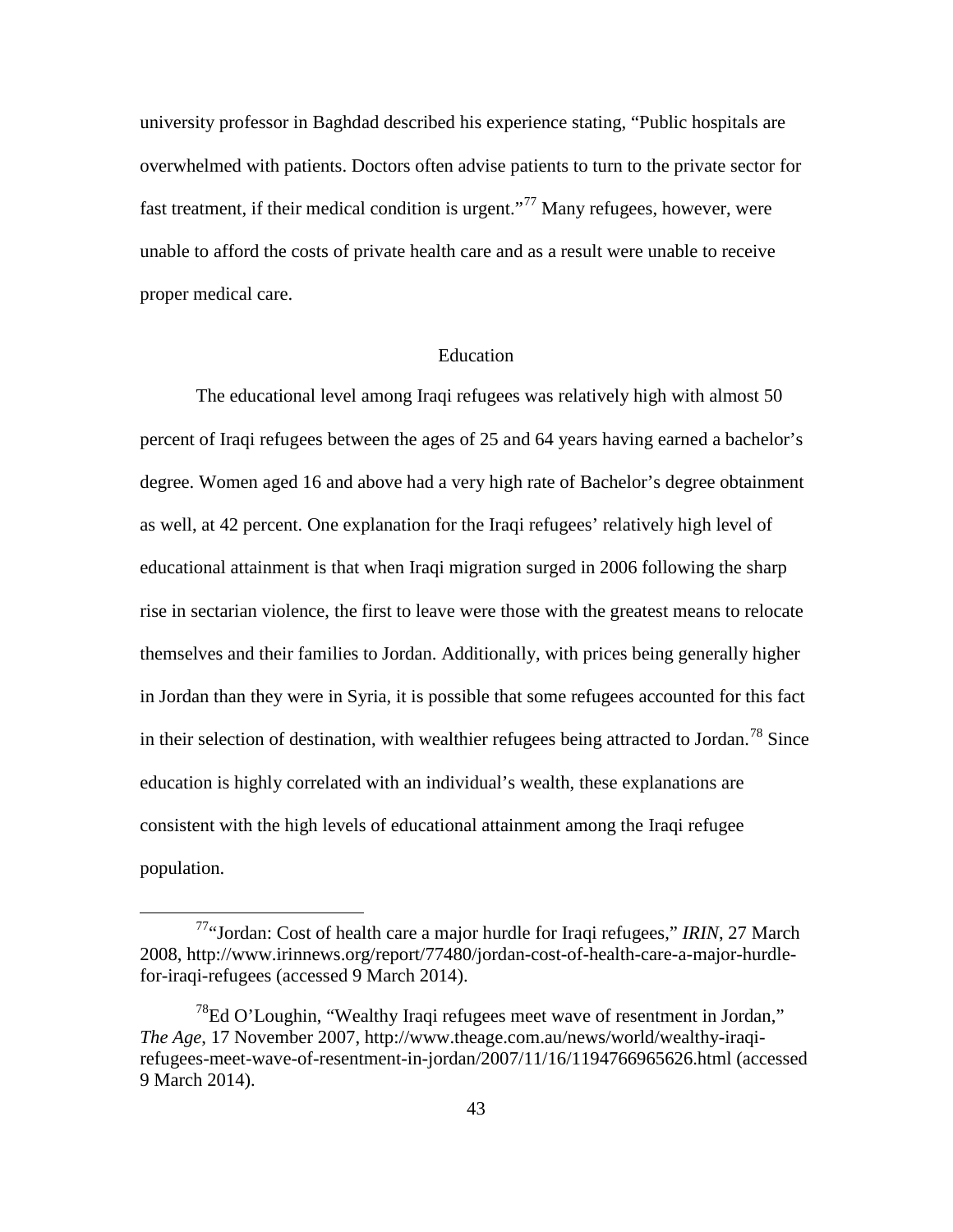## Wealth

One way to gauge the relative wealth level of Iraqi refugees in Jordan is to analyze their ownership of household durables. Iraqi refugees had higher ownership rates of air conditioners, similar rates of refrigerator and television ownership, and lower rates of washing machine and automobile ownership compared to the Jordanian population. Although many refugees may have brought along with them considerable levels of wealth, the difficulty in gaining employment led to hardships for a large portion of the refugee population, including many who arrived highly educated and wealthy.

## Employment

According to Fafo data, Iraqi refugees in Jordan had a labor force participation rate of 29 percent. Among Iraqi women this rate was much lower, with only 14 percent actively participating in the labor market. Amongst the entire refugee population, only 22 percent of Iraqis were employed. Despite the high level of education among the Iraqi refugees, the legal requirements to gain a work permit in Jordan greatly limited the ability of most Iraqis to work legally.<sup>[79](#page-53-0)</sup> The inability of most refugees to earn income through legal employment complicated their efforts to support themselves and their families. Many Iraqi refugees, as well as aid personnel working in Jordan, identified access to legal employment as the most pressing need facing the Iraqi refugee population.<sup>[80](#page-53-1)</sup>

 $79$ Davis, "Urban Refugees in Amman, Jordan," 4.

<span id="page-53-1"></span><span id="page-53-0"></span><sup>&</sup>lt;sup>80</sup>James Emanuel, "Embracing reality to Find Sustainable Solutions: An Examination of the Law Surrounding Work for Iraqi Refugees in Jordan" (University of Notre Dame Law School, The Law School, November 2011), 1, http://www.avsi.org/wpcontent/uploads/2011/12/Executive-Summary-Iraq-Refugees-and-law-2011.pdf (accessed 14 February 2014).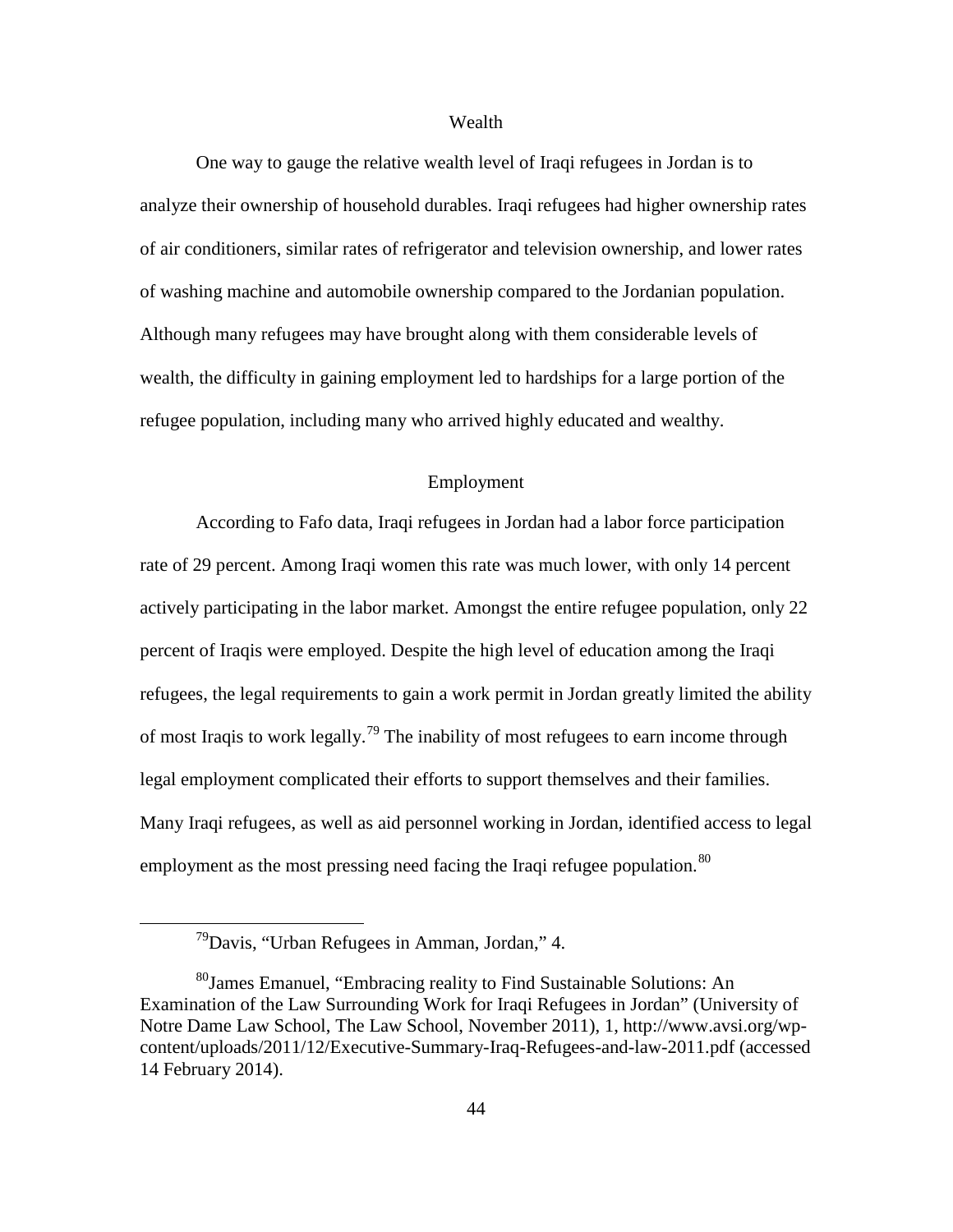The circumstances that allowed Iraqi refugees the right to work in Jordan were very restrictive. Refugees were not permitted to work in sectors of the economy that would put them in competition with Jordanian workers, eliminating the possibility of Iraqis becoming employed in vast segments of the economy. Even if a refugee found an employment opportunity in an approved sector, the bureaucratic procedures required to obtain the proper documentation were often prohibitive. A legal report published by the University of Notre Dame Law School describes the process:

Before they can be legally employed, Iraqi refugees must obtain a work permit from the Ministry of Labour. To be eligible for a work permit, individuals must first have a residency permit from the Ministry of Interior. A residency permit is issued only for a one-year term, and requires a work contract, a processing payment, and often a bank security deposit. Residency permits and work permits are subject to the discretion of the Minister of the Interior and the Minister of Labour, respectively. Jordanian law also requires potential employers to provide a litany of documents and certificates–some of which must be certified by various government ministries–in addition to a bank guarantee and payment for work permits. $81$ 

Much of the reason that these work restrictions on the Iraqis were so burdensome resulted from the condition of the Jordanian labor market and the domestic perception of how the Iraqis would affect Jordan's economy. In 2007, the unemployment rate in Jordan averaged 15.1 percent.<sup>[82](#page-54-1)</sup> With so many Jordanian workers unable to find employment, the Kingdom's policies erred on the side of maximizing the labor market opportunities of its citizens, even at the expense of the Iraqi refugees. These restrictive policies, however, limited the infusion of Iraqi human capital and financial resources into the Jordanian labor market, which potentially could have brought about positive economic benefits.

 $81$ Ibid., 2.

<span id="page-54-1"></span><span id="page-54-0"></span><sup>82</sup>Jordan Department of Statistics, http://www.dos.gov.jo/dos\_home\_e/main/ (accessed 12 January 2014).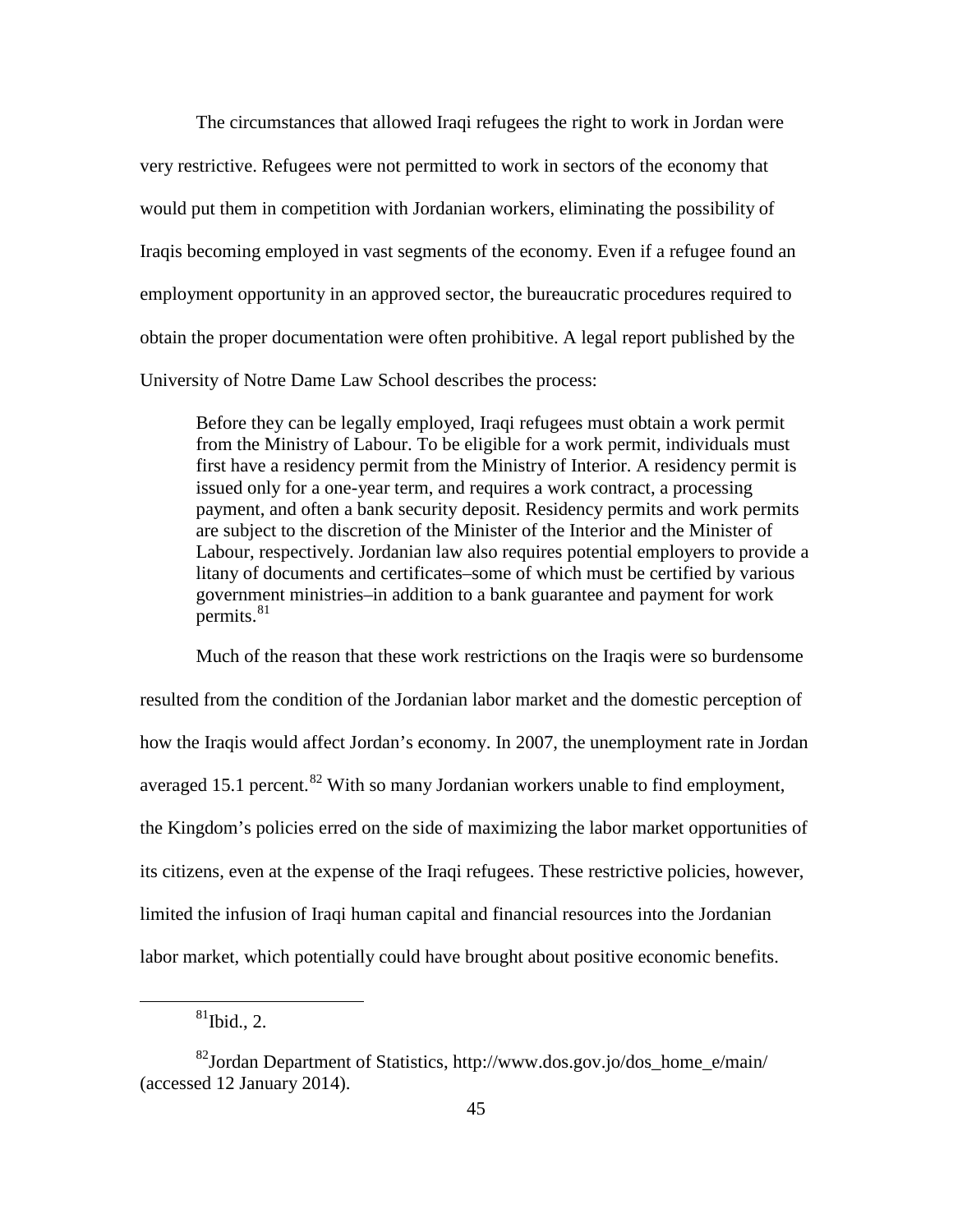One unique aspect of the Iraqi refugee population already discussed was that the refugees were relatively highly educated. Amer Hassan Fayed, the assistant dean of political science at Baghdad University expressed concern that a "brain drain" was occurring in Iraq as a result of many of Iraq's top professionals, including doctors, lawyers, and professors, leaving the county in favor of places like Jordan.<sup>[83](#page-55-0)</sup> In many cases, Iraqis who were able to overcome the bureaucratic hurdles and obtain a work permit had to resort to being employed in occupations well below their skill level. Many Iraqi doctors voiced grievances about the prospect of having to work below their qualification level and some doctors who worked in Jordanian teaching hospitals complained that the hospitals took advantage of their precarious legal status by not paying the doctors for their work.<sup>[84](#page-55-1)</sup> One of the questions the Fafo survey asked of employed Iraqis had to do with why the refugees wished to change their job. The primary reason given was that the income in the current job was insufficient, followed by a frustration that the current job did not fit the workers qualifications. Additionally, many Iraqis with the potential to start their own businesses were unable to do so because of the work restrictions, eliminating the potential for new jobs to be created for not only other Iraqi refugees, but Jordanian citizens as well.

Because so many Iraqi's were unable to work, they became largely reliant on other sources of income. The largest source of income for Iraqi households in Jordan was transfer income that came from Iraq, with 42 percent of households having received

<span id="page-55-1"></span><span id="page-55-0"></span> $^{83}$ Doug Struck, "Professionals Fleeing Iraq as Violence, Threats Persist," *Washington Post*, 23 January 2006, http://www.washingtonpost.com/wpdyn/content/article/2006/01/22/AR2006012201112.html (accessed 17 March 2014).

<sup>84</sup>Sassoon, *The Iraqi Refugees*, 47.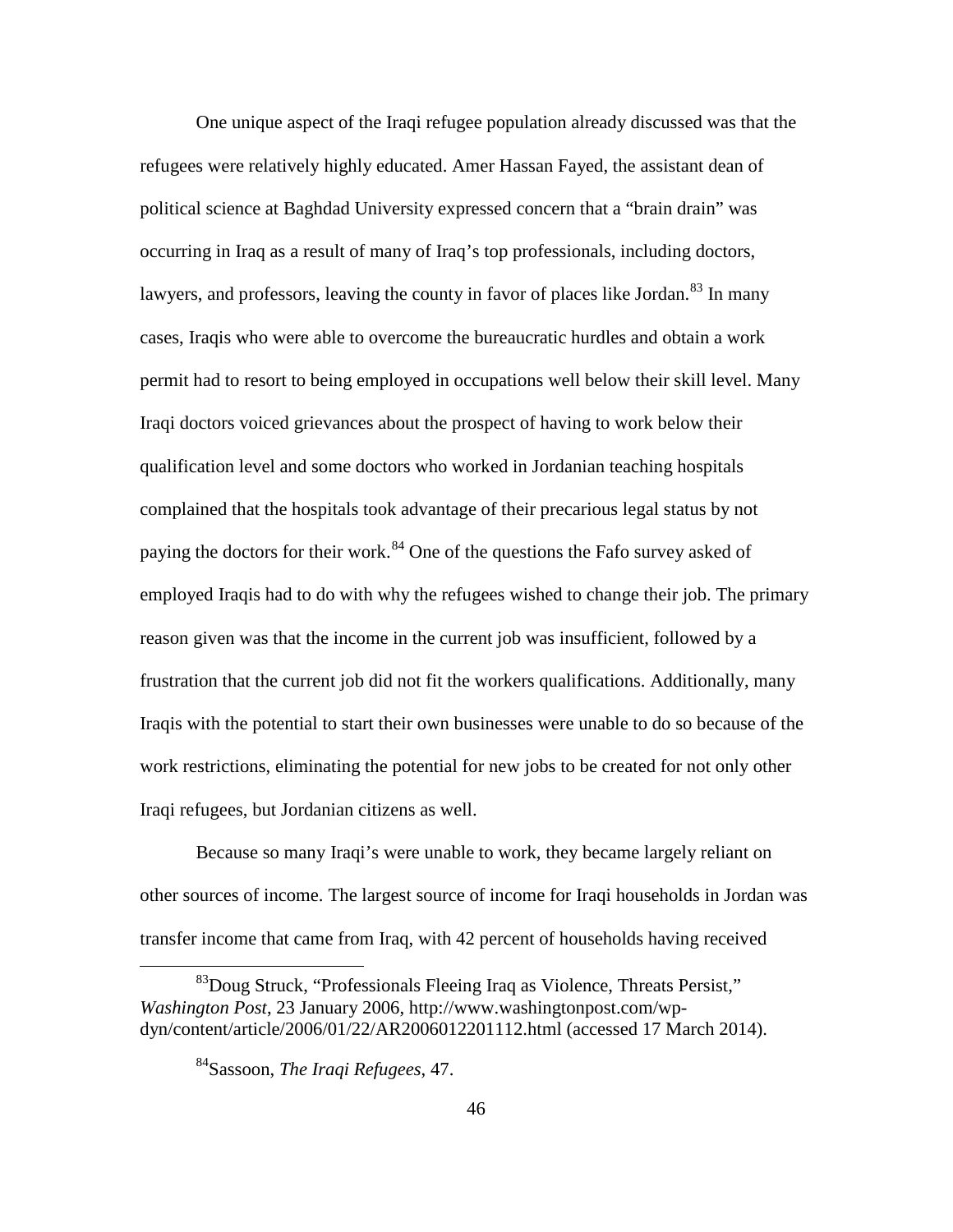transfers from inside Iraq. These transfers provided an important means for many refugees during the tenuous initial period when the Iraqis were attempting to settle themselves inside of Jordanian. For most refugees, the ability to draw on income sources from Iraq was limited and became even more difficult over time as changes in policy hindered refugee movement between Iraq and Jordan. Unable to renew expired residency permits, many refugees became immobilized due to their fear of being permanently deported back to the war zone in Iraq. As transfer payments from Iraq became depleted or inaccessible, Iraqi refugees became much more vulnerable and sought other ways to generate enough income to sustain their families.

An unintended consequence of Jordan's refugee policy was that many Iraqis, unable to legally work, sought employment in the informal labor market. Work in the informal economy generally paid very low wages and subjected refugees to the danger that they could be deported if found engaging in illegal work. Elderly men selling items such as socks or chewing gum on the streets, children working in garages or cleaning windows, and women working as domestic laborers are examples of the sorts of illegal jobs that Iraqi refugees conducted.<sup>[85](#page-56-0)</sup> Although informal markets are generally hidden from the government, they have the effect of undermining formal markets. When transactions occur in an informal market, the government loses out on the tax revenue that would have been gained had the sale occurred in a legal transaction. This deprives the government of funds needed to provide public goods and social services to its population. Additionally, since workers in the informal market are not guaranteed the minimum wage that is mandated by law, goods and services in these markets can be

<span id="page-56-0"></span><sup>&</sup>lt;sup>85</sup>Mason, "The Im/mobilities of Iraqi Refugees in Jordan," 363.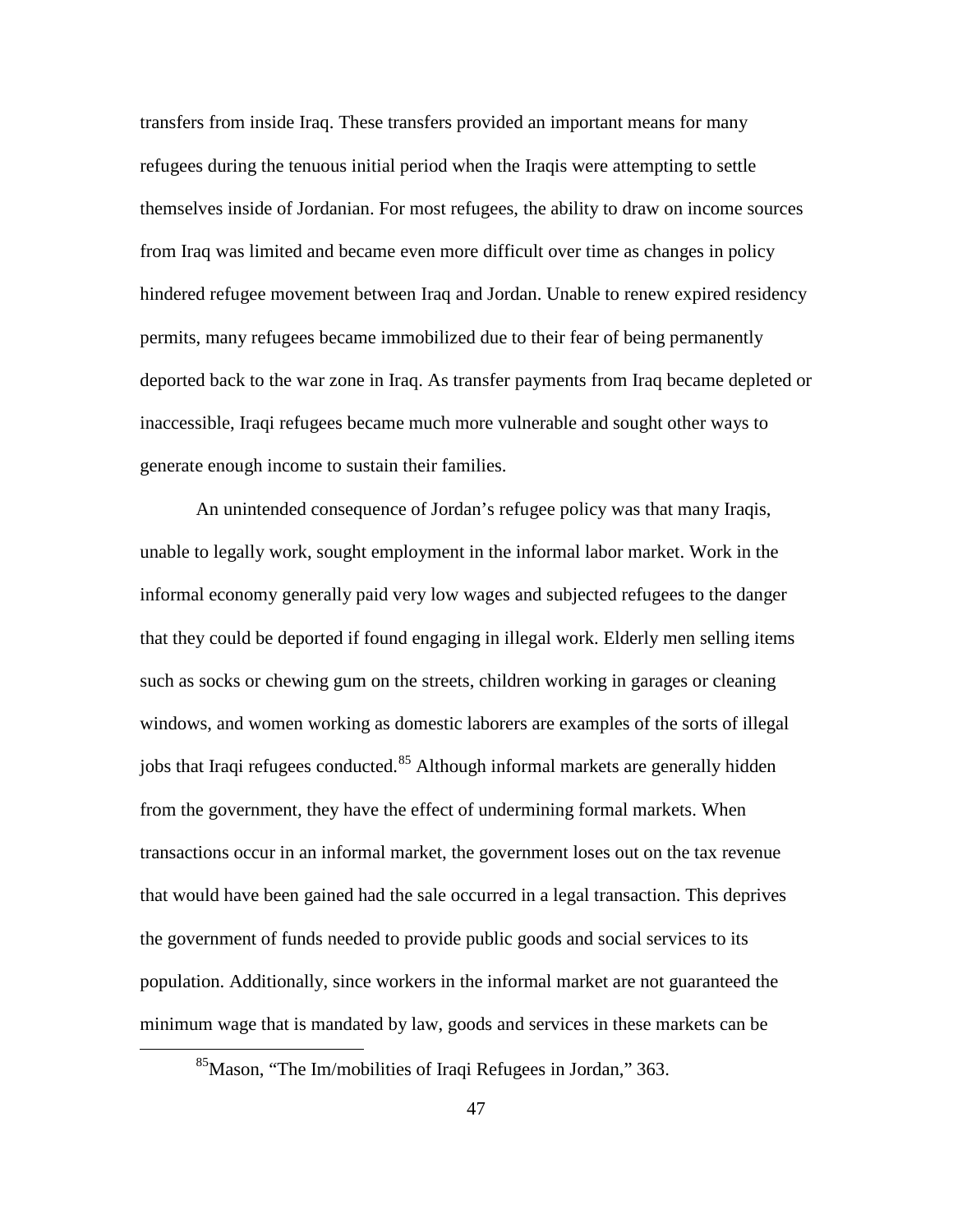produced at a lower cost than in the formal economy, thus undercutting sale of legal goods.

### Comparison of Iraqi Refugees and Jordanians

In order to better understand the implications of the characteristics of the Iraqi refugees on Jordan's economic conditions, it is necessary to compare the refugees with the Jordanian population. The Fafo study does not allow for a direct comparison to be made, as it focused mainly on the Iraqi refugees. The 2006 Jordan HEIS does, however, provide data on the Jordanian population on many of the same measures that were used in the Fafo study. Table 1 combines these two data sources to provide a comparison of the Iraqi refugee population and the Jordanian population with respect to many of the previously discussed characteristics. In summary, the Iraqi refugee population contained slightly more females and a significantly higher amount of female headed households. The refugees were older on average and contained fewer children per household than the Jordanians. The education level of the Iraqis was high, although as shown, Jordanian policy restricted the ability of most of the refugees to enter the labor force and to find employment. Unlike many other migrant populations, the Iraqi refugees were, on average, not poor upon their arrival, possessing similar levels of wealth as the Jordanian population as measured by their ownership of certain household durables.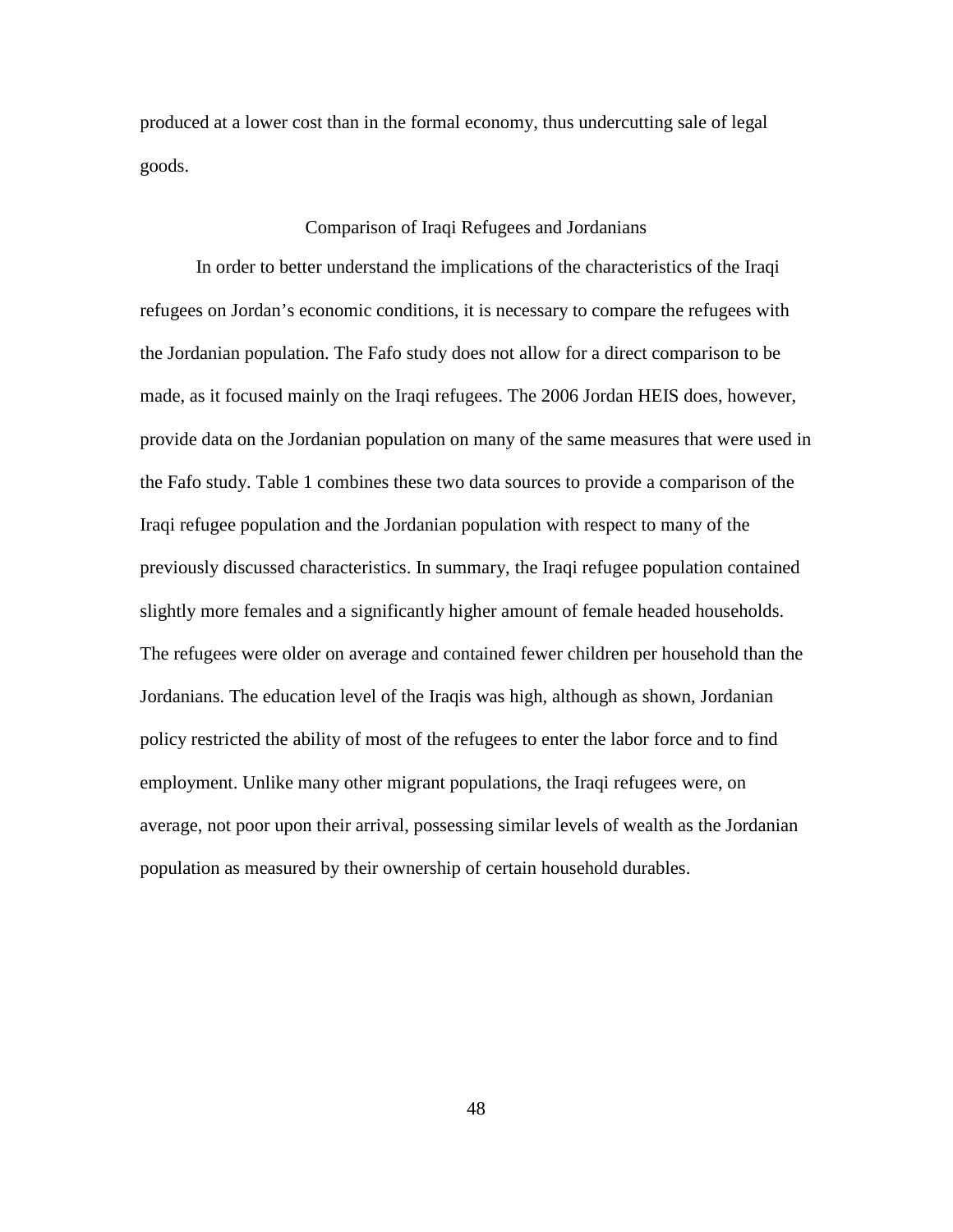| <b>Individual Data</b>                  |        |            | Household Data                   |        |            |
|-----------------------------------------|--------|------------|----------------------------------|--------|------------|
|                                         | Iraqis | Jordanians |                                  | Iraqis | Jordanians |
| Gender (%)                              |        |            | Gender of Household Head<br>(% ) |        |            |
| Male                                    | 44.5   | 51.0       | Male                             | 80.6   | 88.2       |
| Female                                  | 55.5   | 49.0       | Female                           | 19.4   | 11.8       |
|                                         |        |            |                                  |        |            |
| Age $(\%)$                              |        |            | Children in Household (%)        |        |            |
| Mean (years)                            | 29.5   | 24.5       | Yes                              | 60.1   | 69.1       |
| Less than 6                             | 11.7   | 13.8       | N <sub>o</sub>                   | 39.9   | 30.9       |
| 6-14 years                              | 14.9   | 23.4       |                                  |        |            |
| $15-24$ years                           | 17.6   | 22.6       | Household Size (persons)         | 4.1    | 5.9        |
| 25-64 years                             | 51.6   | 36.6       |                                  |        |            |
| 65 and older                            | 4.1    | 3.6        | Tenure for Dwelling (%)          |        |            |
|                                         |        |            | Rented                           | 73.0   | 20.9       |
| <b>Educational Attainment</b><br>$(\%)$ |        |            | Owned                            | 25.4   | 72.7       |
| None                                    | 4.5    | 15.1       | Without Payment                  | 1.0    | 5.8        |
| Primary                                 | 9.9    | 10.6       | Other                            | 0.6    | 0.6        |
| Lower Secondary                         | 15.2   | 37.7       |                                  |        |            |
| Secondary                               | 14.5   | 17.6       | Household Durables (%)           |        |            |
| Post Secondary                          | 10.5   | 8.0        | Refrigerator                     | 94.6   | 97.3       |
| Bachelor                                | 46.3   | 11.1       | <b>Washing Machine</b>           | 85.9   | 96.8       |
|                                         |        |            | Television                       | 97.8   | 98.8       |
| Labor Market Status (%)                 |        |            | Air Conditioner                  | 12.6   | 5.3        |
| $L.F.P.R^a$                             | 29.3   | 42.3       | Car                              | 32.0   | 40.5       |
| Employed                                | 21.5   | 32.9       |                                  |        |            |
| Sample Size                             | 6638   | 9854       | Sample Size                      | 1690   | 2797       |

Table 1. Characteristics of Iraqi Refugees and Jordanians, 2006/2007

*Source*: Data on Iraqi Refugees taken from Fafo, "Iraqis in Jordan 2007: Their Number and Characteristics," http://www.fafo.no/ais/middeast/jordan/IJ.pdf (accessed 22 October 2013), Data on Jordanians taken from Economic Research Forum, "Jordan Household Expenditure and Income Survey 2006," http://www.erfdataportal.com (accessed 14 January 2014).

<sup>a</sup>Labor Force Participation Rate = the number of employed and unemployed persons divided by the working-age population.

Having such detailed data on the characteristics of a refugee population that is not

situated in refugee camps is rare. In order to compile this data, Fafo had to seek out the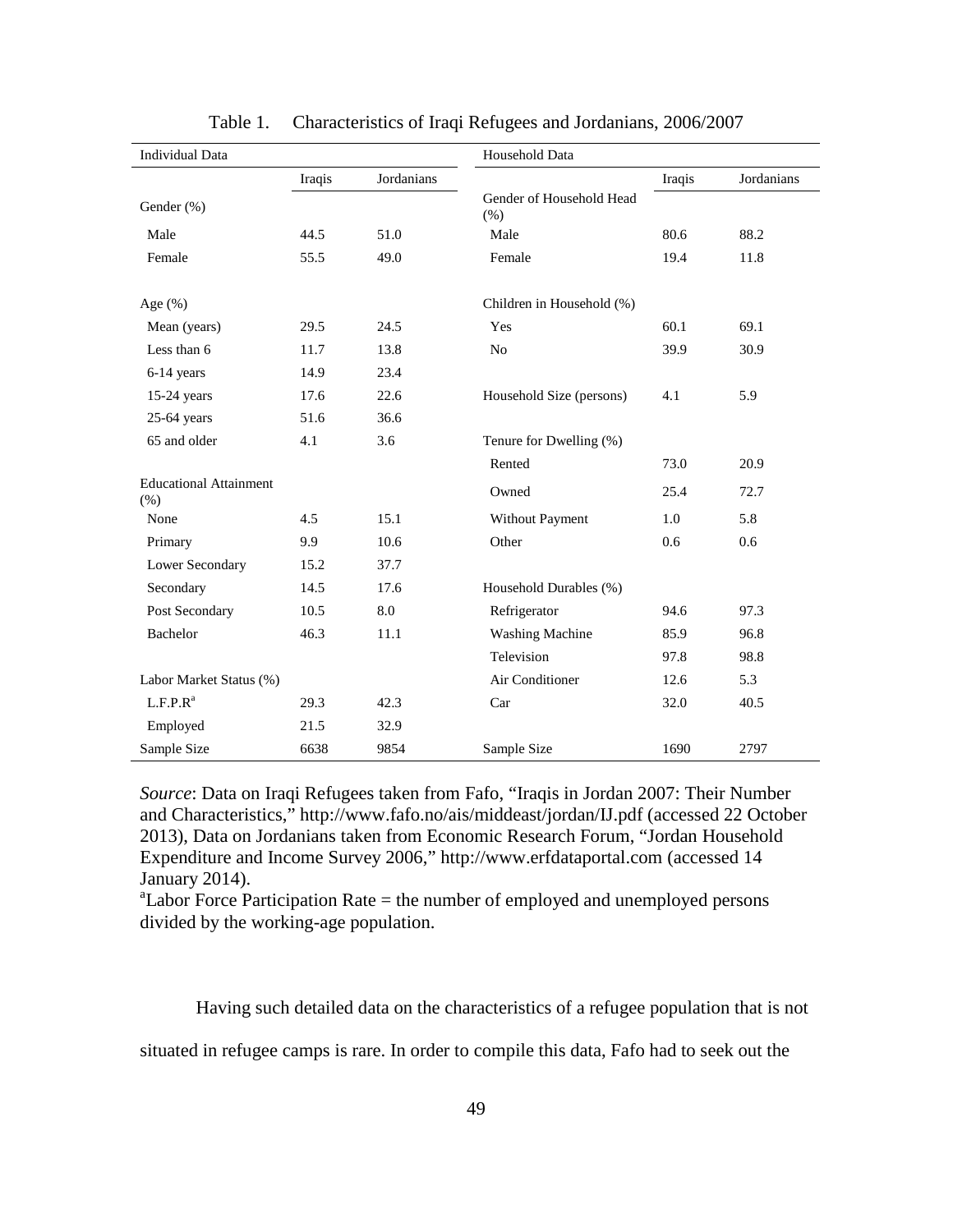refugees and attempt to construct a sample that accurately represented the characteristics of the overall refugee population. As was previously explained, many refugees in Jordan were hesitant to register with humanitarian organizations or enroll in government services for fear of being identified as illegally residing in the country. Similarly, refugees may view international organizations as agents of the government and avoid offering information to interviewers for the same reasons. If this did in fact occur when the Fafo study was conducted, we would expect the data to be biased towards the more well-off refugees. Others have claimed that for these same reasons the Fafo results are skewed in favor of those less vulnerable and with the right legal status.<sup>[86](#page-59-0)</sup> The especially high levels of education and wealth measures may then be overestimates and the numerous anecdotes that describe the refugee population as highly educated and wealthy may be misrepresentative of the true refugee population.

The Fafo study has also been criticized for possibly being influenced by the Jordanian government. Although the field-work was completed in May of 2007, the government allegedly held up the release of the study because of a dispute over the total number of refugees in the country. $87$  One Jordanian diplomat stated in an interview that "the Jordanians wanted Fafo to reflect a higher number in order to be able to receive more aid, and to counter the large number of Palestinians."<sup>[88](#page-59-2)</sup> Given the difficulty in accounting for a large refugee population dispersed throughout urban terrain and partially integrated with local communities, it is understandable that there might be differences in

<span id="page-59-0"></span><sup>86</sup>Sassoon, *The Iraqi Refugees*, 37.

<span id="page-59-1"></span><sup>87</sup>Fagen, "Iraqi Refugees," 7.

<span id="page-59-2"></span><sup>88</sup>Sassoon, *The Iraqi Refugees*, 38.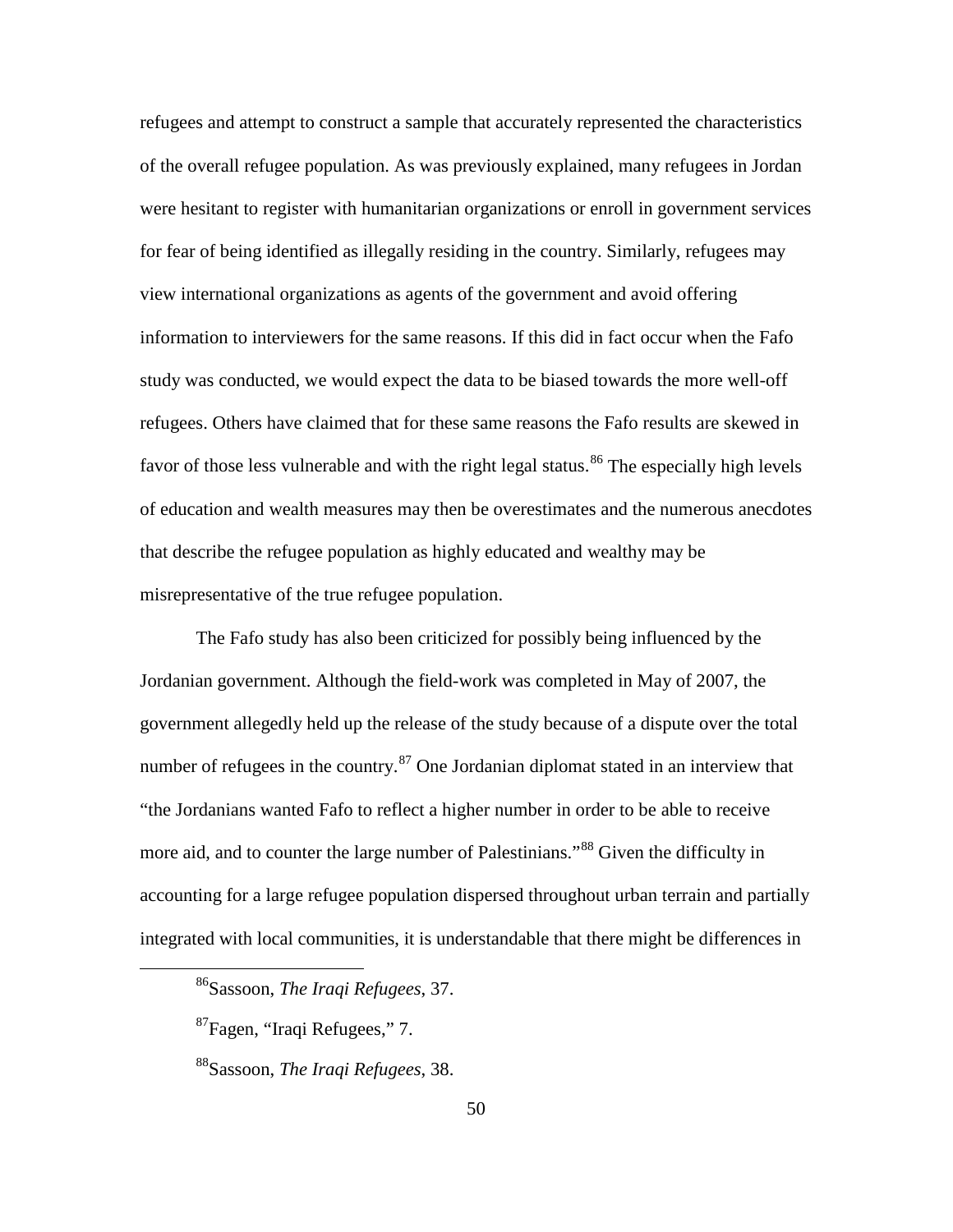refugee population estimates. It is also natural that the government would err on the side of overestimating the number of refugees since international support increases as the refugee population grows.

As a robustness check of the estimates already presented, I draw on an additional data set that offers insight into the characteristics of the Iraqi refugees in Jordan. In 2010, the JLMPS was initiated. Unique to this data set is that it provides information on the nationality of the individuals surveyed. This allows a direct comparison to be made between the Jordanian population and the Iraqi refugees. This survey was conducted three years after the Fafo study, but because the number of Iraqis in Jordan remained relatively constant over that period, the characteristics of the refugees would be expected to change very little. An added benefit of comparing the two populations using this data set, unlike the previous analysis, is that it allows the ability to calculate the standard errors of the estimates in order to determine if the differences between the Iraqis and Jordanians are statistically significant.

One of the biggest differences between the Jordanians and the Iraqi refugees uncovered in the Fafo study was the relatively high levels of education possessed by the Iraqis who migrated into Jordan. The 2010 JLMPS confirms that the Iraqi refugees were relatively highly educated. Figure 2 shows the percentage of the Jordanian and Iraqi refugee population that possessed various levels of educational attainment. In 2010, the education distribution of adult Iraqi refugees was skewed to the right with over half of Iraqis possessing at least a university degree, demonstrating that many of the highly educated Iraqis who initially fled Iraq did not re-settle in third countries, but rather remained in Jordan. In order to determine how much additional education Iraqi refugees

51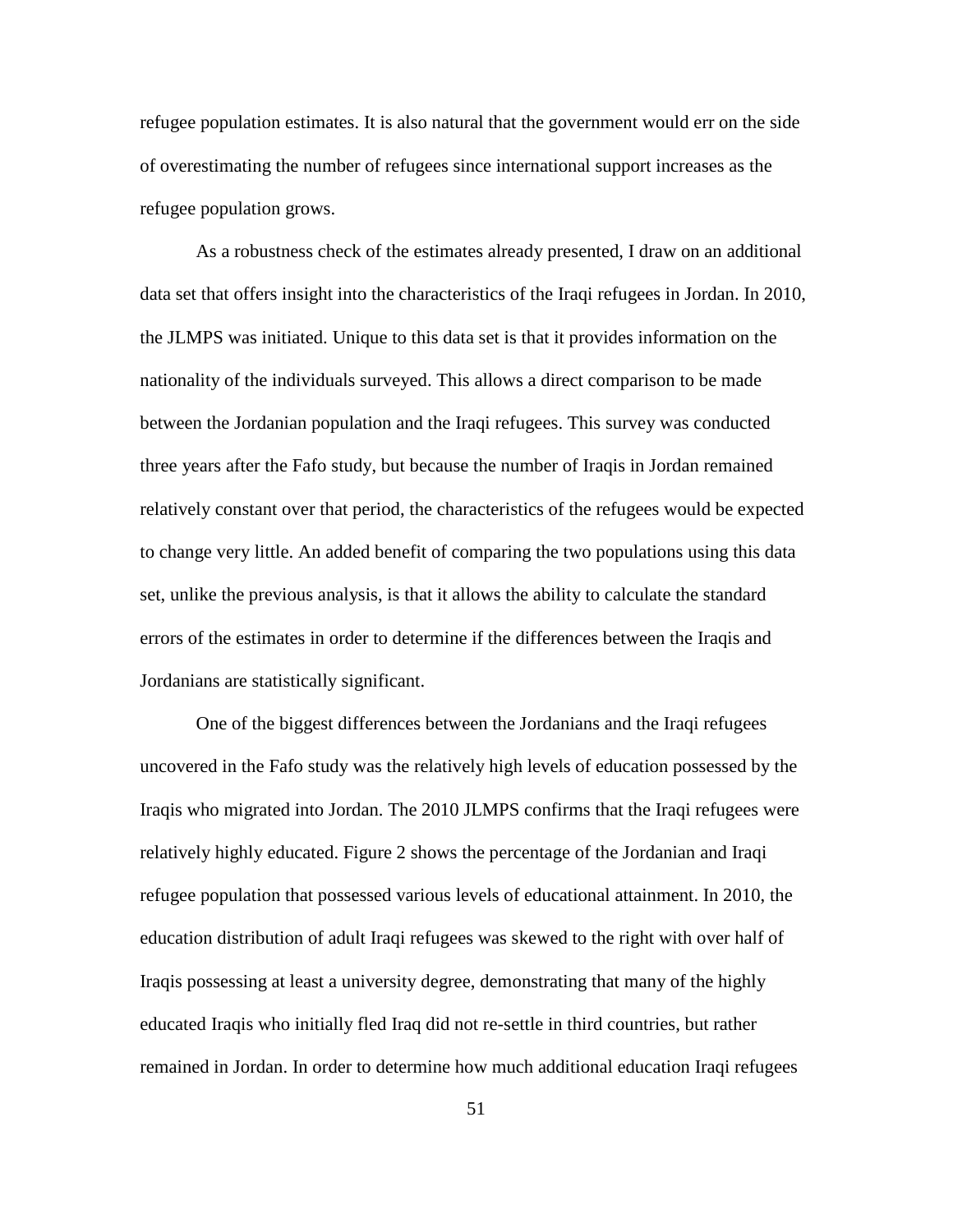possessed relative to the Jordanian population, I conduct an ordinary least squares regression that tests the difference in mean years of education. The results, shown in Table 2, indicate that the Iraqi refugees had, on average, 2.54 additional years of education. This result is statistically significant at the 95 percent confidence level.



Figure 2. Comparison of Educational Attainment

*Source*: Economic Research Forum, "Jordan Labor Market Panel Survey 2010," http://www.erfdataportal.com (accessed 14 January 2014).

Another added benefit of the 2010 JLMPS data is that it offers a more comprehensive measurement of wealth through a variable that assigns each individual a household wealth score. The value of this variable is determined by examining an extensive list of household possessions. These data show that on average, Iraqi refugee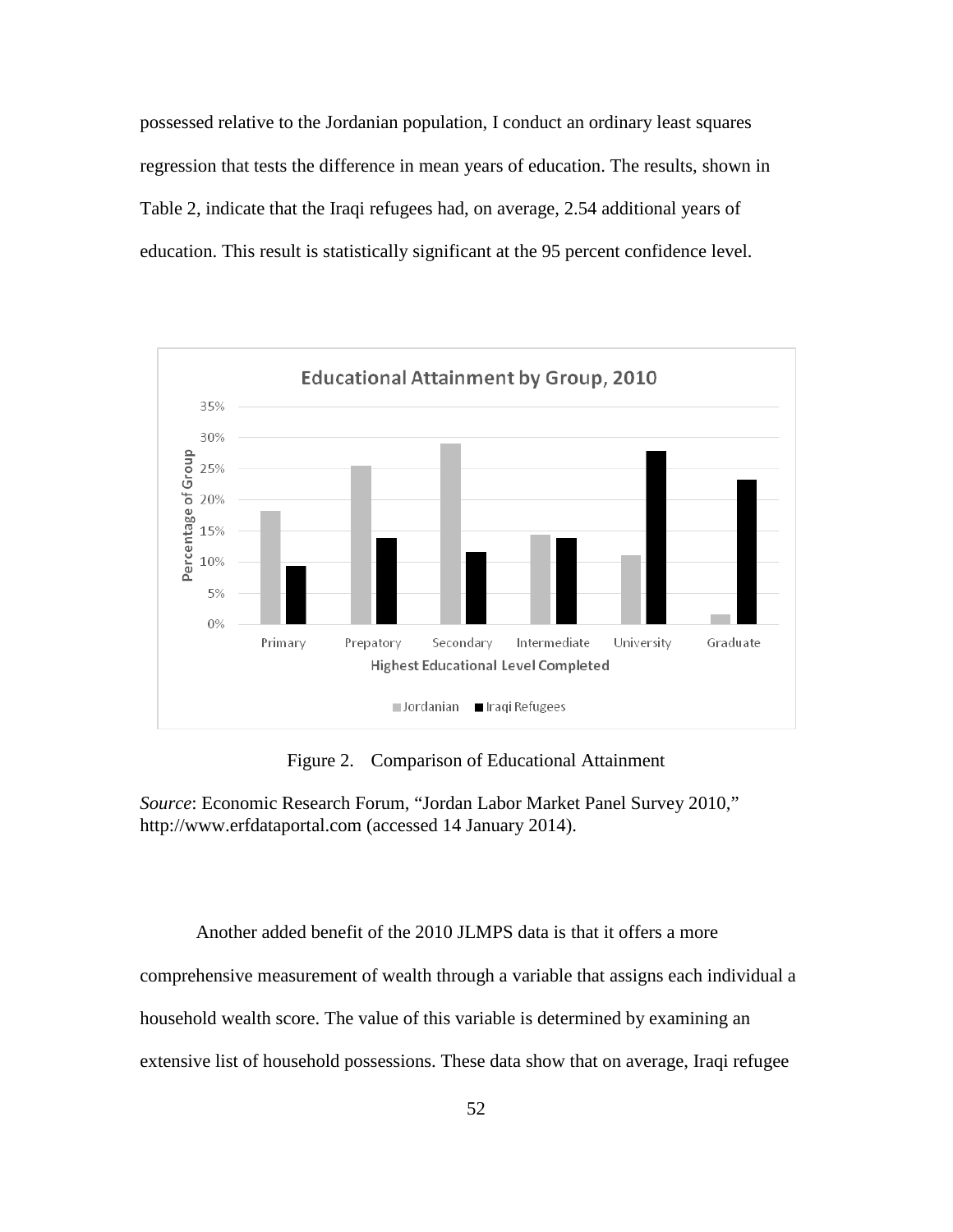households possessed statistically significantly higher levels of wealth than did Jordanian households, although it is unclear how much of this wealth was brought from Iraq. This finding is consistent with the previous observation that Iraqi refugees were relatively highly educated. Together, these two measures indicate that there was great potential for the Iraqi refugees to contribute positively to Jordan's economy. As numerous anecdotal reports have indicated, however, those refugees who were able to enter the Jordanian labor market were not able to capitalize on their education, skills, and experience.

To determine if those Iraqis who did find employment in Jordan were able to obtain jobs consonant with their abilities, I compare the monthly wages earned by Jordanians laborers and Iraqi refugees who earned a monthly income. A comparison of means shows that Jordanians on average earned 1,374 Jordanian dinars per month whereas the Iraqis' average monthly income was 993 Jordanian dinars. This simple comparison indicates that Iraqi refugees earned significantly less in the labor market; however, it does not account for the fact that the refugees are more highly educated on average than the Jordanians.<sup>[89](#page-62-0)</sup> To account for this difference, I conduct an ordinary least squares regression that measures the difference in wages, controlling for years of education. As shown in Table 2, when education is taken into account, Iraqi refugees earned almost 650 Jordanian dinars less per month than the average Jordanian worker. This result is statistically significant at the 95 percent confidence level.

<span id="page-62-0"></span><sup>&</sup>lt;sup>89</sup>Given that education and income are positively correlated, this difference is an underestimation of the true difference in wages.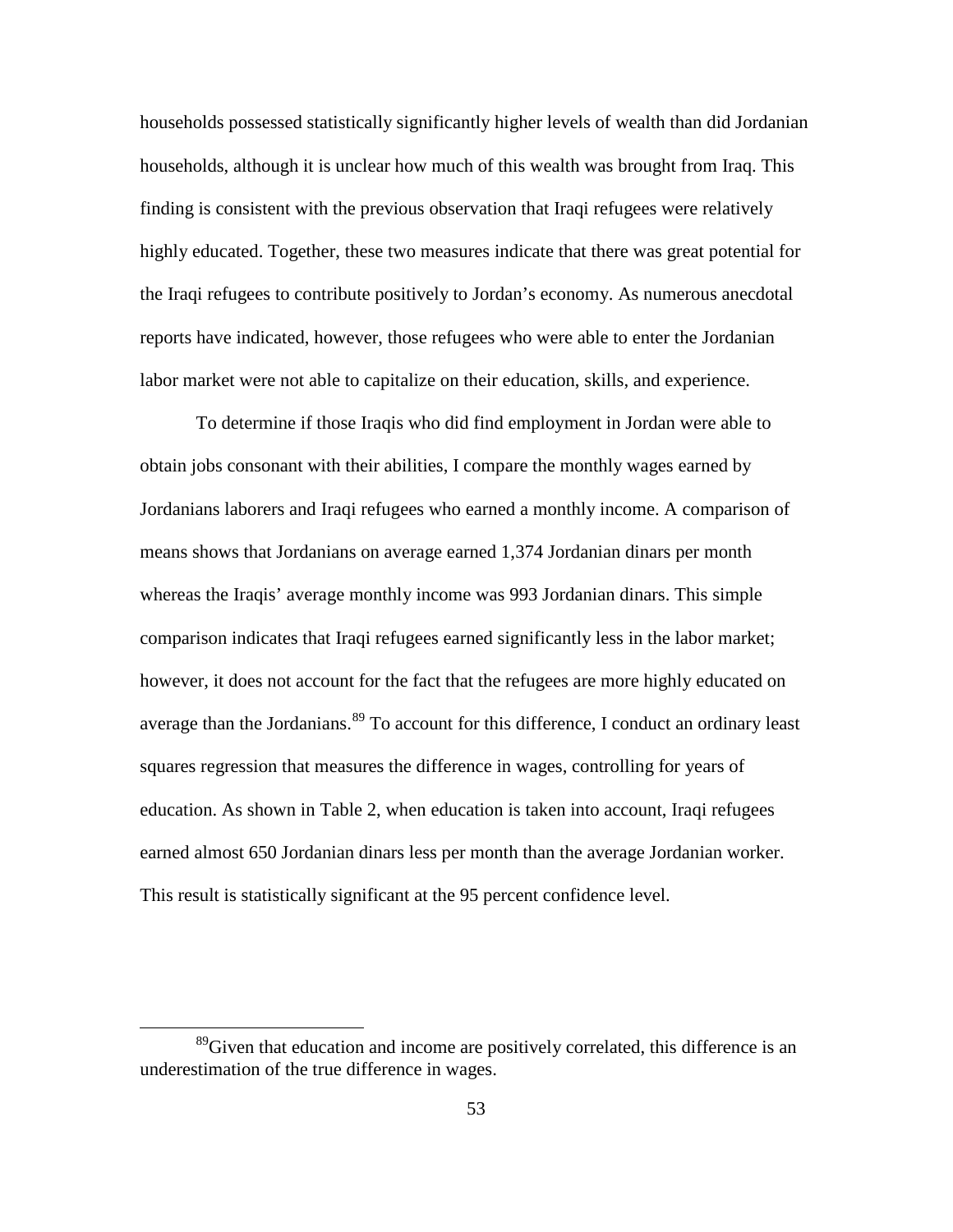| Variable                                                         | Coefficient | <b>Standard Error</b> | Sample Size |
|------------------------------------------------------------------|-------------|-----------------------|-------------|
| Years of education                                               | $2.54**$    | .59                   | 16165       |
| Wealth index                                                     | $1.06**$    | .05                   | 25969       |
| Total monthly wages (JD)                                         | $-479.92*$  | 253.05                | 4822        |
| Total monthly wages (JD)<br>(controlling for years of education) | $-648.61**$ | 227.24                | 4822        |
| Employment in formal market                                      | $-.48**$    | .07                   | 5863        |

Table 2. Differences between Iraqi Refugees and Jordanians, 2010

*Source*: Economic Research Forum, "Jordan Labor Market Panel Survey 2010," http://www.erfdataportal.com (accessed 14 January 2014).

Notes: Coefficients are estimated from an OLS regression of the measured variable against a dummy variable identifying the person as an Iraqi. Coefficients are weighted using sampling weights provided with the 2010 JLMPS.  $*p<1$ ,  $*p<.05$ 

One of the major explanations as to why the Iraqis earned significantly less is that they were forced to seek employment in informal markets, partly as a result of the government policies that restricted their ability to work in the formal labor markets. Because employers in informal markets are not subjected to wage or insurance requirements they are able to pay workers lower wages than employers in formal markets. Wages are further suppressed due to the fact that most refugees did not possess valid residency permits and had no additional options for earning income other than accepting low paying jobs in the informal economy. Using the 2010 JLMPS, I test this explanation by using data on whether an individual's income was earned in a formal or informal market. Table 2 includes the results from a linear probability model that estimates the probability that a worker is employed in a formal labor market. These results indicate that Iraqis who found employment were 48 percentage points less likely than Jordanian workers to be employed in a formal market. This result is statistically significant at the 95 percent confidence level. Among all of the Iraqis who were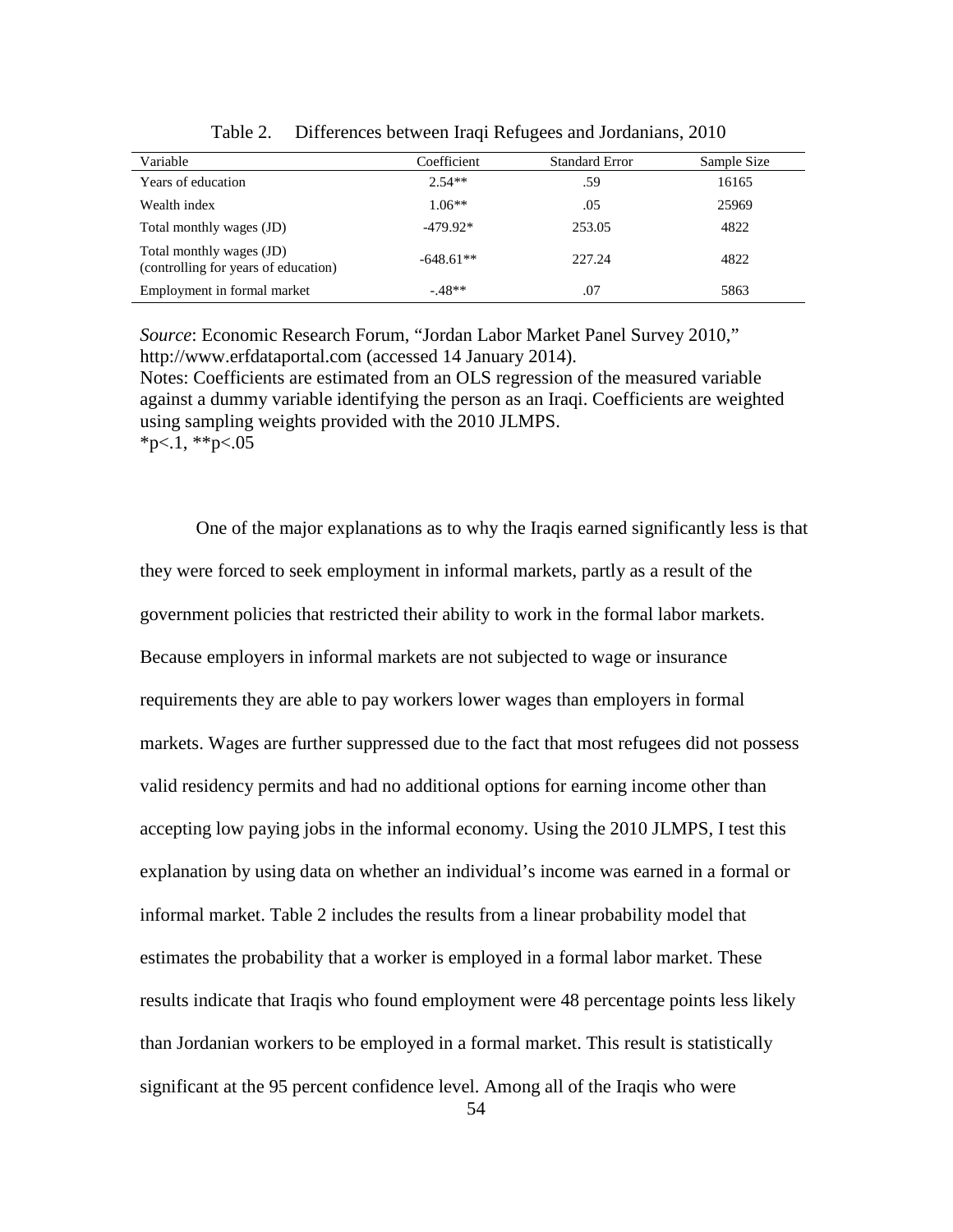employed, approximately 85 percent worked in an informal market. This is much higher than the 37 percent of Jordanian workers who found employment in informal markets. This empirical evidence demonstrates that Jordan's informal economy was relatively large and that it became an important institution for many Iraqi refugees who had few other options for earning an income.

Although work in the informal economy served as a way to circumvent the government imposed restrictions, the lack of worker protection in these markets came at a cost to the Iraqis. A UNHCR report described the difficulties many refugees faced, stating: "most Iraqis can only find work in the informal sector, where they are at risk of exploitative and dangerous conditions of employment. The income and assistance they receive is barely adequate to pay the high costs of rent, utilities and other essentials."<sup>[90](#page-64-0)</sup> Left with few other options, many Iraqis chose to endure these hardships rather than return to Iraq.

### Overview of Characteristics

As is the case in most refugee situations, information on the characteristics of refugee populations is hard to come by. This is an even greater challenge when refugees are not controlled in camps, but rather are left to settle amongst existing local communities. When Iraqi refugees fled to Jordan there was initially very little accounting of the number, demographics, and needs of the refugees. In fact, the reluctance to officially recognize the Iraqis as refugees contributed to this lack of accountability. Jordan's long history as a refugee-receiving nation factored into the minds of Jordanian

<span id="page-64-0"></span> $\mathrm{^{90}Crisp}$ , "Surviving in the City," 17.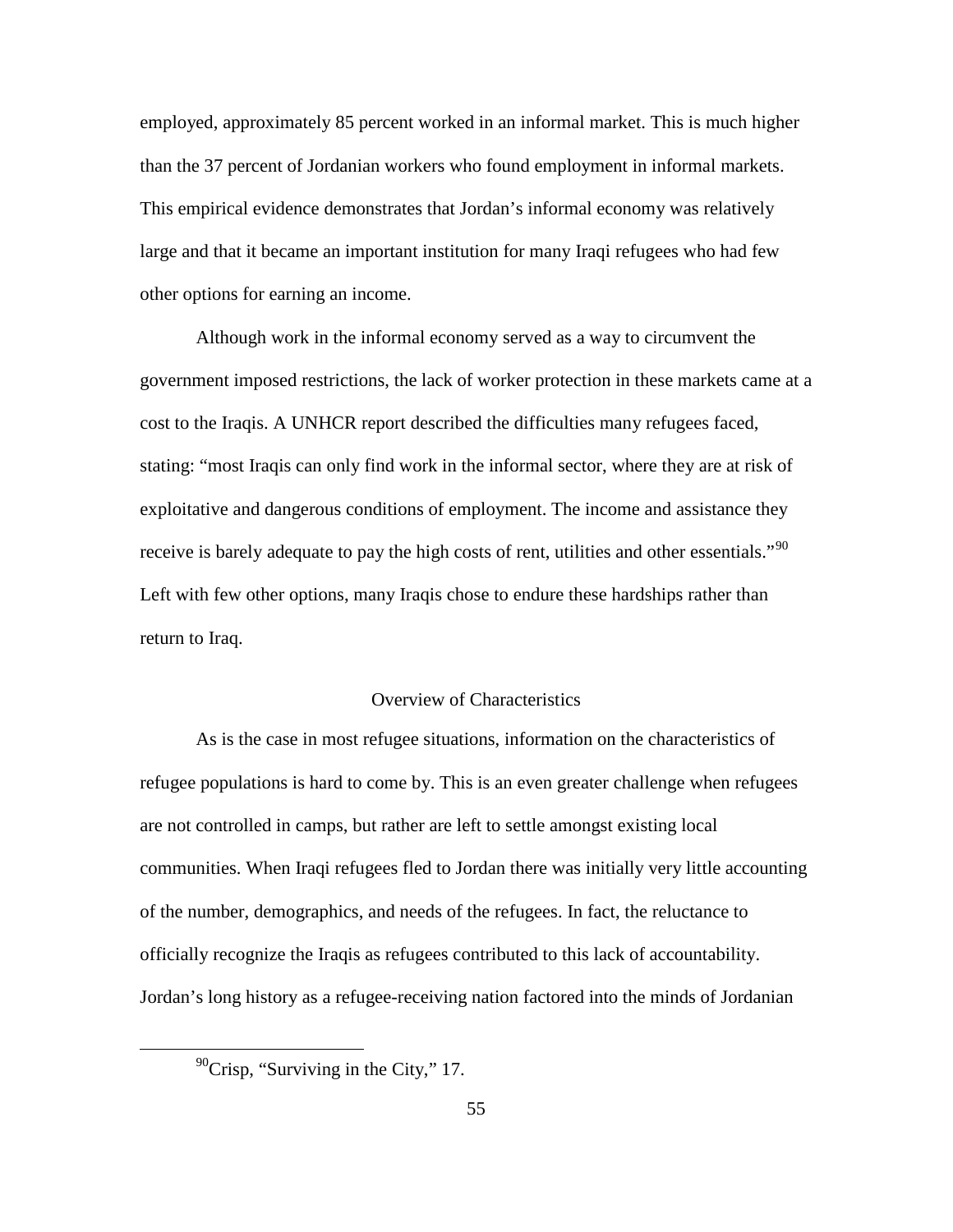policymakers who feared that granting legal refugee status to Iraqis would overwhelm Jordan's already fragile social and economic structures. Likewise, the Iraqis resisted being labeled as refugees due to the cultural stigma associated with the term, although many did not know that being recognized as a refugee entitled them to certain rights that they were initially denied.

It wasn't until 2007, when the refugee population became massive that Jordan determined that it needed to better understand the scope of the situation that it was facing. Fortunately the Fafo study offered a detailed look into the refugee population, but for reasons previously stated some of its findings remained questionable. In an attempt to resolve some of this uncertainty, I have analyzed a separate data set constructed three years after the Fafo study that allows for the measurement of many of the same characteristics. Overall, both sources offer similar descriptions of the Iraqi refugees. Perhaps the most striking differences between the Iraqi refugees and the Jordanian population are that the refugees are on average wealthier and more highly educated. This, however, did not translate into economic success for the refugees. Due to government imposed labor restrictions, most Iraqis were unable to find work. Those refugees who did become employed earned significantly lower wages than comparable Jordanians and were much more likely to work in the informal economy. Now that I have provided an understanding of the makeup of the Iraqi refugee population and the constraints imposed upon them, I will shift the focus to Jordan's economy and explore how it fared as a result of the refugee crisis.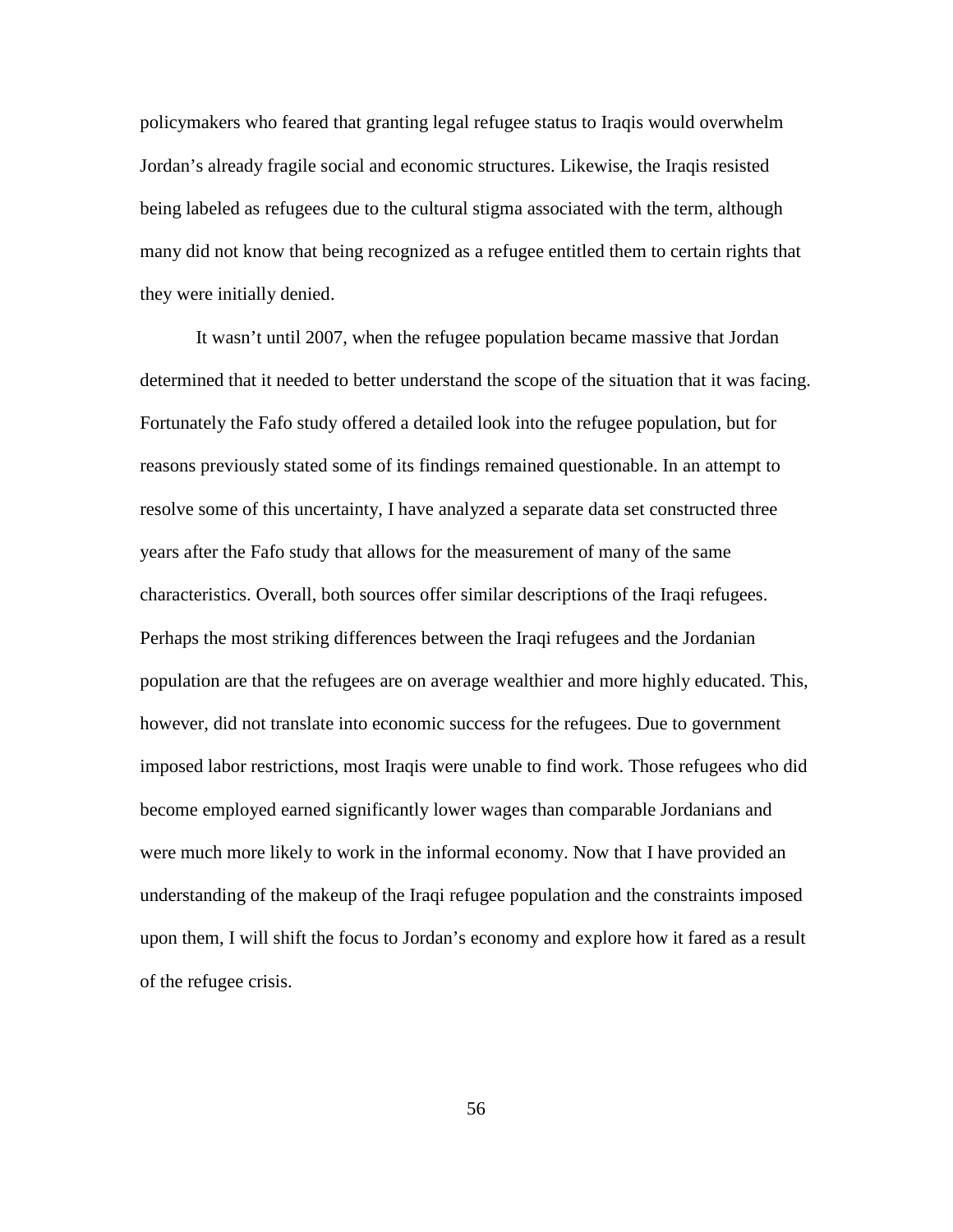### Economic Impacts of the Iraqi Refugees

A common perception held by the Jordanian people was that the refugees were the cause of the deterioration in the quality of life in Jordan such as rising prices, unavailable and prohibitively expensive housing, deteriorating public services, and high rates of unemployment.<sup>[91](#page-66-0)</sup> Little evidence has been provided, however, to support the notion that the Iraqi refugees were in fact the cause of Jordan's economic distress. While it is true that Jordan's macroeconomic conditions generally worsened over the period of time that the Iraqi refugees resided in Jordan, other factors changed as well that could have potentially contributed to the faltering economy. In this section I analyze the changes in inflation, unemployment, and wages that occurred in Jordan and estimate the extent to which the Iraqi refugees contributed to the deteriorating economic conditions.

# Inflation

One of the most widely voiced economic concerns of the Jordanian people was the rise in prices that corresponded with the presence of the refugees. Figure 3 charts the growth of Jordan's consumer price index from 2000 to 2010. Inflation in Jordan was relatively stable prior to the arrival of the refugees, but increased significantly afterwards. In the year 2008 alone prices rose by 14 percent.<sup>[92](#page-66-1)</sup> Mukhaimer Abu Jamous, the former Secretary General of the Ministry of Interior of Jordan attributed this inflation to the Iraqi

<span id="page-66-0"></span> $91$ Fagen, "Iraqi Refugees," 12.

<span id="page-66-1"></span><sup>&</sup>lt;sup>92</sup>Jordan Department of Statistics.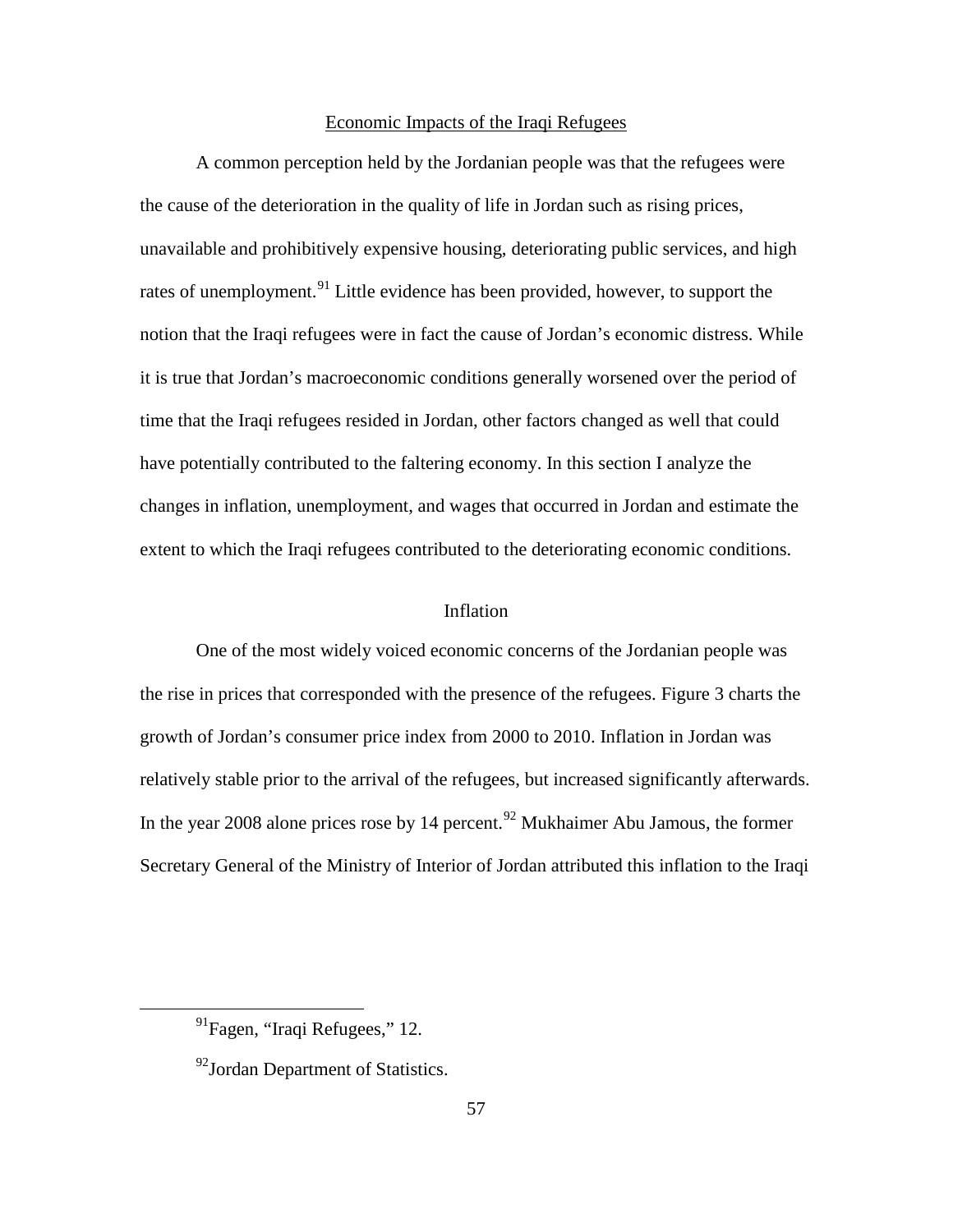refugees stating: "the increasing demand on all services has resulted in the rise of inflation and pressure on our national economy."[93](#page-67-0)



Figure 3. Inflation in Jordan, 2000-2010

*Source*: Jordan Department of Statistics, "Employment and Unemployment Survey," http://www.dos.gov.jo/dos\_home\_e/main/ (accessed 24 November 2013).

The theory behind Jamous's claim is relatively straightforward. As refugees enter Jordan they begin to purchase goods and services. Jordanian producers, now facing an increased demand for their products, see their inventories depleting faster than expected. In order to compensate for this, they raise their prices. As this happens throughout the

<span id="page-67-0"></span><sup>&</sup>lt;sup>93</sup>Mukhaimer Abu Jamous, "The World Must Shoulder Iraq Refugee Burden," *Forced Migration Review*, (Special Issue, June 2007): 17, http://www.fmreview.org/en/ FMRpdfs/Iraq/full.pdf (accessed 14 January 2014).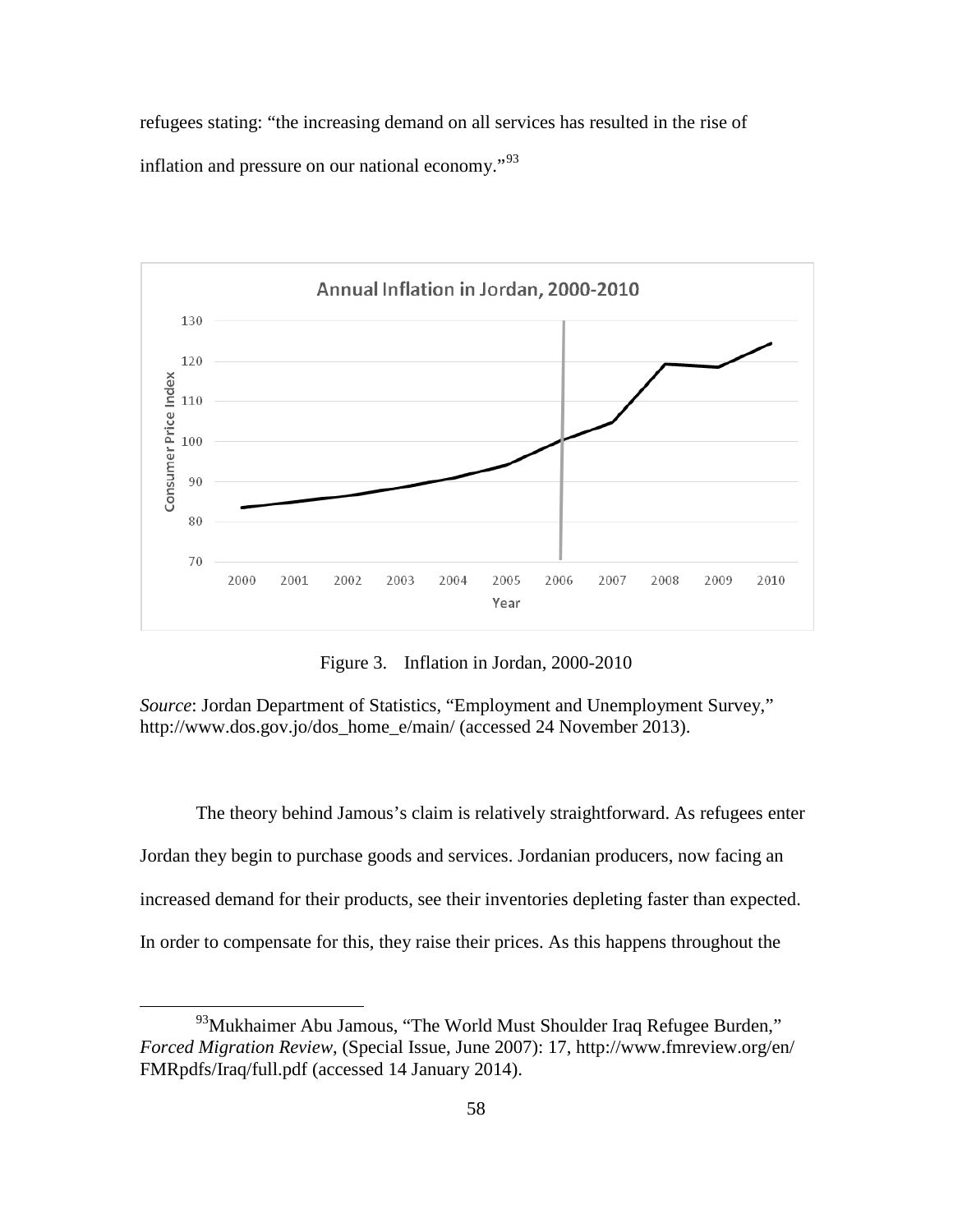economy, general price levels rise and the value of the Jordanian dinar is eroded. In the long-run, wages will adjust to offset the increase in prices, but for individuals without a job or those who live off of a fixed-income, inflation can be especially detrimental. Individuals who hold much of their wealth in the form of nominal assets such as cash, find that the same amount of money is able to purchase fewer goods and services over time as prices continually rise.

An examination of the change in prices of different types of goods can provide a better understanding of the main drivers of Jordan's inflation. Figure 4 shows the growth in prices from 2006 to 2010 divided into the four major categories that Jordan uses to calculate its consumer price index: food items, clothing and footwear, housing, and other goods and services. The greatest rise in prices was seen in the sale of food items. Over this time period the price of food in Jordan rose by 38 percent. Such a sharp rise in the price of food can be particularly harmful for the poorest members of society because they already spend such a high percentage of their income on food, leaving only a small fraction of their budget to purchase other goods. Housing costs also significantly increased, rising 18 percent over this time period. Some of the increase in housing costs was driven by the price of rents, which rose 9 percent over this period, but much of the increase was a result of the 45 percent rise in fuel and electricity prices.  $94$ 

<span id="page-68-0"></span><sup>94</sup>Jordan Department of Statistics, *Price Indices*, http://www.dos.gov.jo/ dos home e/main/ (accessed 12 December 2013). In Jordan's Consumer Price Index 'Rents' and 'Fuels and Lighting' are both subcomponents of the 'Housing' category.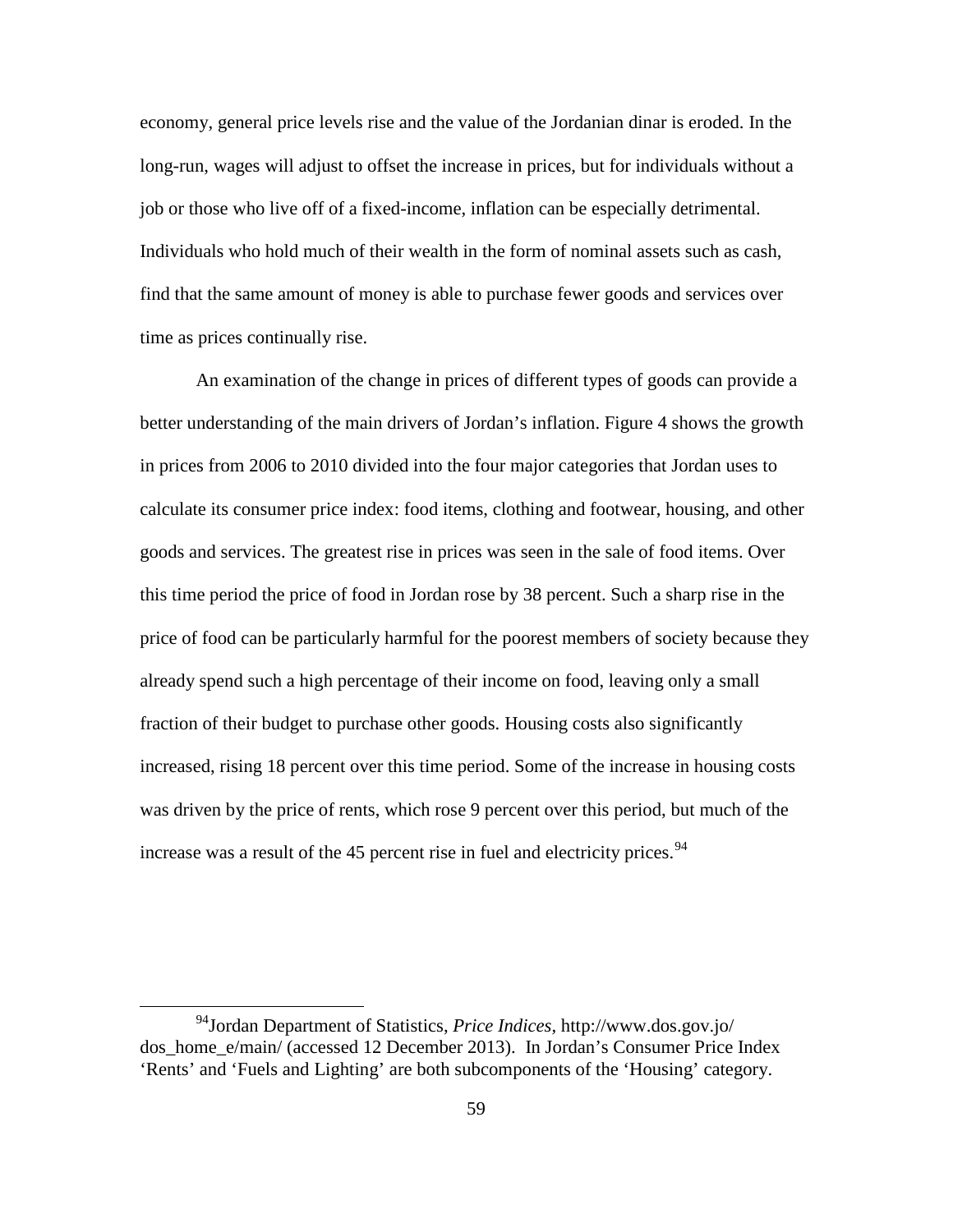

Figure 4. Total Inflation in Jordan by Category, 2006-2010

*Source*: Jordan Department of Statistics, "Price Indices," http://www.dos.gov.jo/ dos\_home\_e/main/ (accessed 12 December 2013).

Although prices have certainly risen in Jordan, the reason for this is more complex than simply attributing the inflation to the presence of the Iraqi refugees. As noted by a 2007 study conducted by the University of Jordan's Center for Strategic Studies, there were external factors and changes to government policies that also contributed to the rising prices in Jordan. One of the reasons food prices rose so much was due to large increases in food exports to Iraq that primarily went to feed the U.S. Army.<sup>[95](#page-69-0)</sup> To satisfy the domestic demand for food, Jordan had to begin importing an

<span id="page-69-0"></span><sup>&</sup>lt;sup>95</sup>Saif and DeBartolo, "The Iraq War's Impact on Growth and Inflation in Jordan," 7.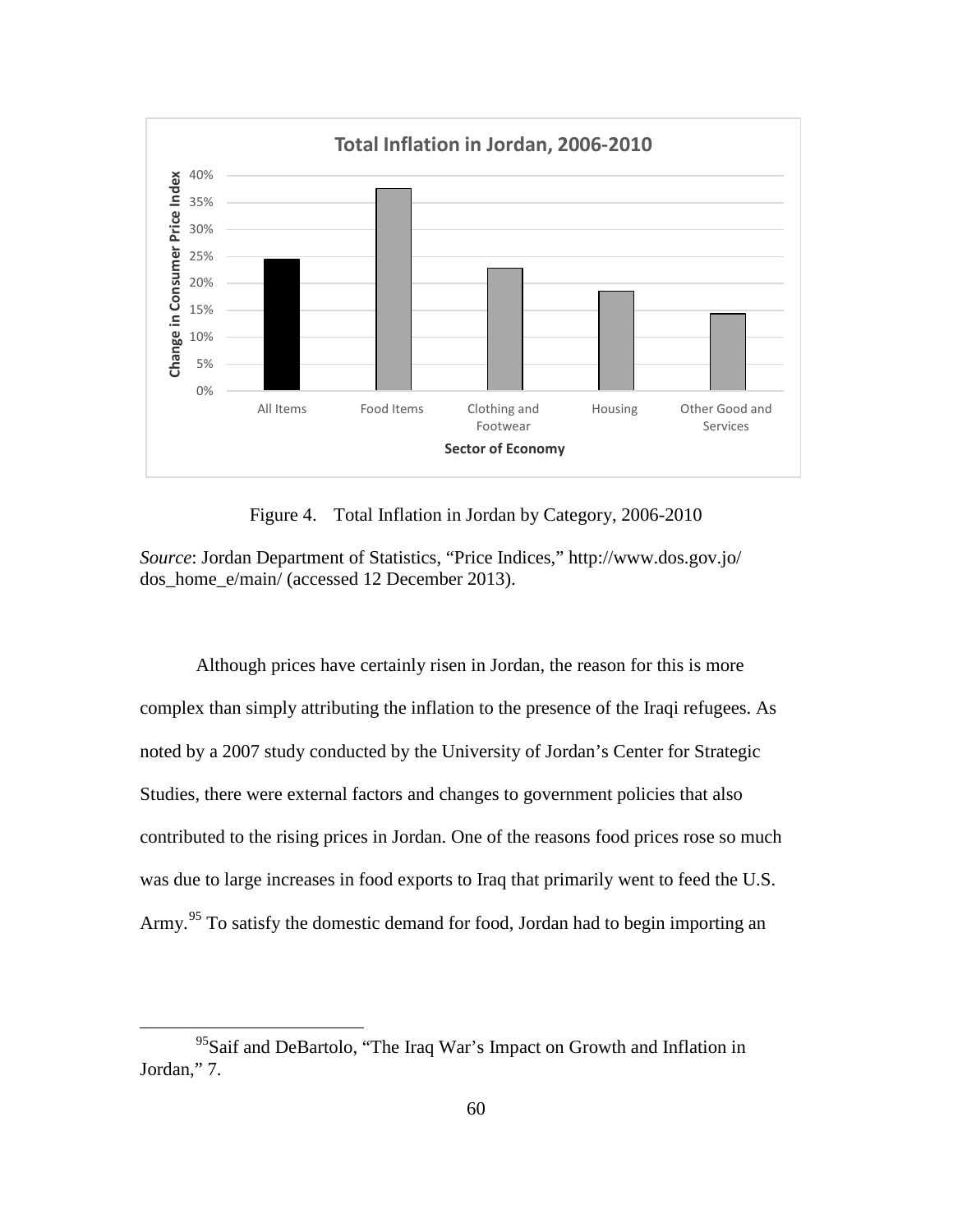increased amount of food products, which were more costly than the locally produced goods.

The rising fuel prices have also partly been a consequence of external factors, one of which was the termination of low-cost subsidized oil from Iraq.<sup>[96](#page-70-0)</sup> Oil purchased from other nations through the world market was far more costly for Jordan and resulted in large increases in the amount that Jordan spent on fuel and petroleum. Since oil and gas are inputs in the production of so many goods and services, increases in the prices of these commodities led to higher prices throughout much of the economy. In 2006 alone the price that Jordan paid for oil increased by 29 percent.<sup>[97](#page-70-1)</sup> Even though the price of oil began to rise for Jordan in 2003 soon after the onset of the war in Iraq, Jordanians were initially shielded from these costs by a government policy that subsidized consumers' fuel purchases. These subsidies, however, were extremely expensive and as a result of the large fiscal costs of this policy, the subsidies were significantly reduced in  $2006$ .<sup>[98](#page-70-2)</sup> For this reason, fuel prices in Jordan rose concurrent with the influx of Iraqi refugees, though they had little to do with it.

Although the refugees seem to be an easy scapegoat to blame for the growth of inflation, the previously described factors have contributed to the rise in prices as well. So then, how much of the inflation can be attributed to the presence of the Iraqi refugees? In order to answer this question one cannot simply measure the rate of inflation that occurred in conjunction with the migration of the Iraqi refugees into Jordan–prices would

<span id="page-70-1"></span> $97$ Ibid.

<span id="page-70-0"></span> $96$ Ibid., 16.

<span id="page-70-2"></span> $98$ Ibid., 18.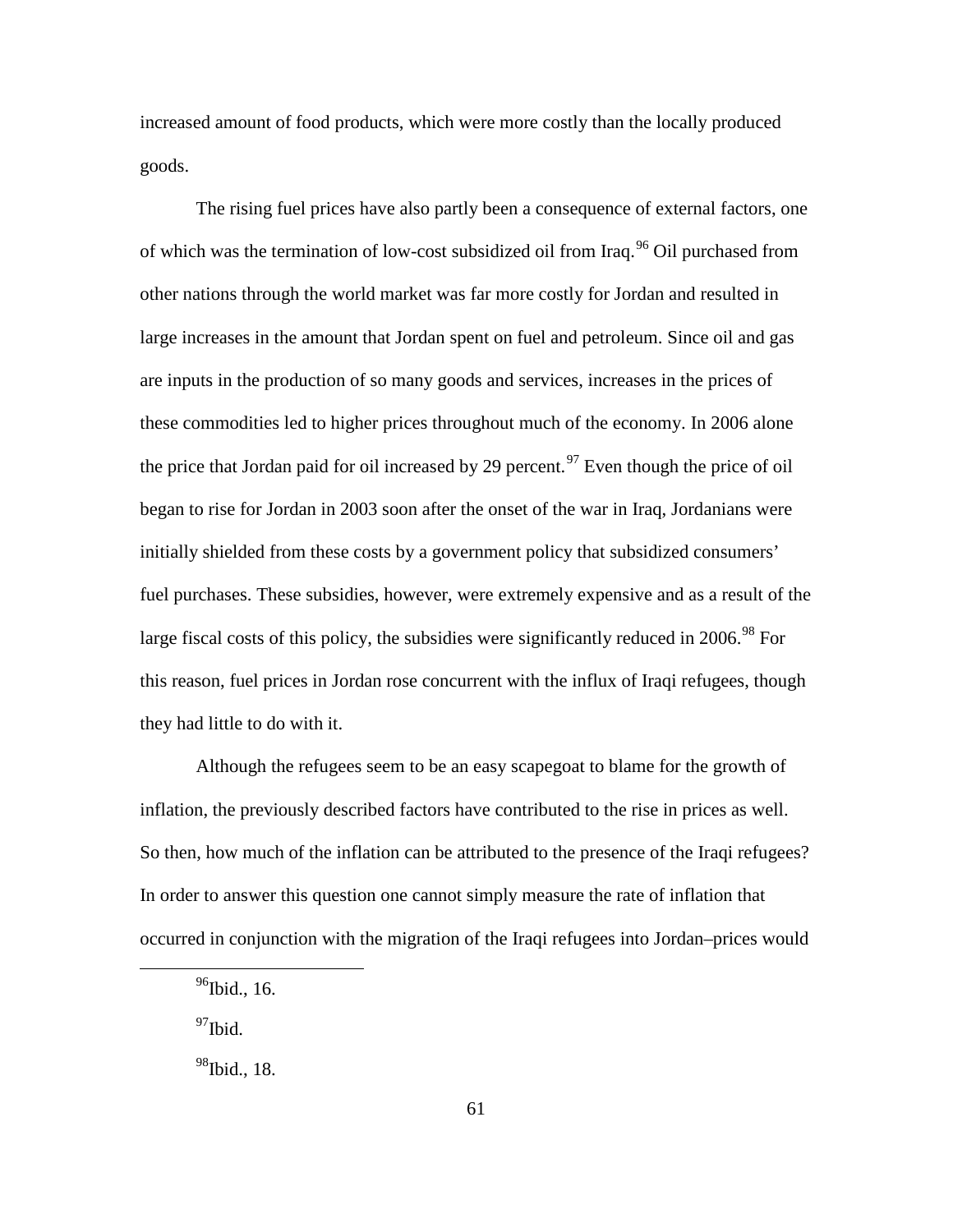have rose even in their absence. In order to determine how much of this was due to the influx of refugees, a valid control group is necessary to measure price changes in areas that differed with respect to refugee presence. Because the Iraqi refugees were primarily concentrated within two main governorates in Jordan it is possible to analyze price changes across areas that did and did not contain refugees.

To do this I use the merged Jordan HEIS. As a proxy for price changes (which are not directly measured in this dataset) I use changes in household expenditures. By measuring the changes in how much households spend in certain categories it is possible to estimate the amount of the increase in spending that was due to the presence of refugees. Although not a perfect measurement because price changes may induce substitution, the goods that have raised concern (food, gas, electricity, and rent) are relatively inelastic, and thus we would not expect increases in prices to lead to large changes in the quantities consumed.

Using the expenditure data I conduct a two-period difference-in-difference ordinary least squares regression analysis in order to estimate the partial expenditure changes that are due to the presence of refugees. The regression equation takes the following form:

(1)  $Y_{\text{ijt}} = \beta_0 + \beta_1 \text{REF} * 2010 + \beta_2 \text{REF} + \beta_3 2010 + \beta_4 X_{\text{ijt}} + \mu_{\text{ijt}}$ 

Υijt is the amount of expenditures of household *i* in governorate *j* during year *t*, REF\*2010 is an interaction term that identifies if an observation occurred in a refugee-hosting governorate in 2010, REF is a dummy variable indicating if the observation came from a refugee-hosting governorate, 2010 is a dummy variable indicating if the observation occurred in 2010, X<sub>ijt</sub> controls for household characteristics that may affect the outcome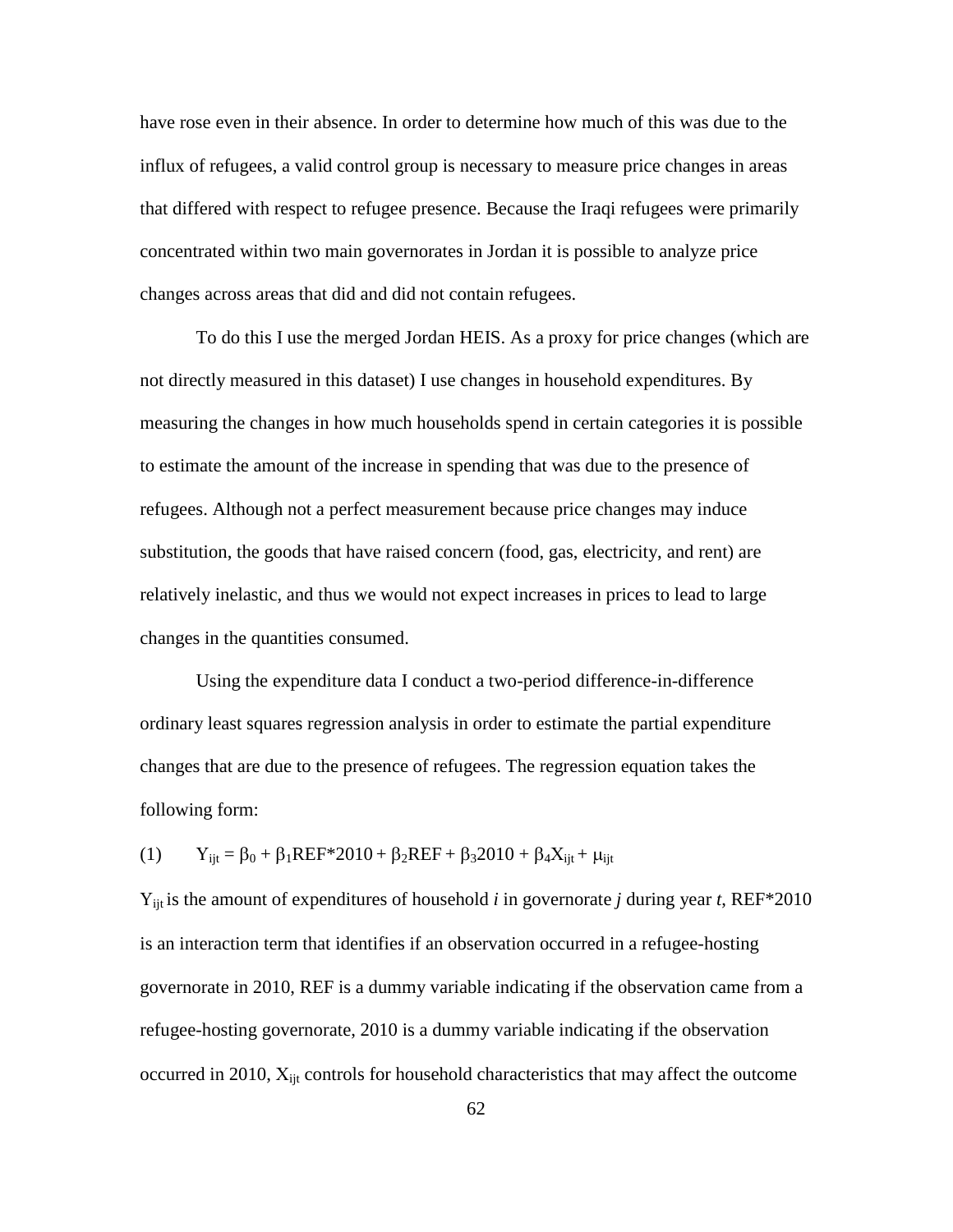variable, and  $\mu_{\text{lit}}$  represents the error term. The expenditure values have been converted into their natural logarithms in order to interpret the results in terms of the percentage change. The advantage of this identification strategy is that it controls for time-variant macroeconomic changes as well as time-invariant governorate specific differences. In other words, changes such as the government reductions in fuel subsides affected the cost of fuel to consumers, but because they are applied equally across the country the increase in expenditures resulting from this change in policy is differenced out of the analysis. This equally applies to other country-level unobservable factors which affected expenditures over the time period analyzed. Furthermore, governorate-specific characteristics such as geography may influence expenditures. For example, rural populations may grow much of their own food and spend less on food than urban consumers. These differences, which remain constant over time, are controlled for in the regression because it measures the change in expenditures as opposed to the level. The variation in the independent variable comes from the fact that Iraqi refugees were located in some areas and not others, allowing the estimated change in expenditures to be attributed to their presence.

Table 3 lists the results of this analysis with respect to four specific categories of expenditures–food, clothing and footwear, electricity and gas, and housing rentals. The regression estimates that, ceteris paribus, the presence of Iraqi refugees was associated with increased spending in each of the four categories, although the estimates for housing rentals are not statistically significant. The results show that food expenditures increased 12 percent as a result of the refugees' presence. Although the refugees did contribute to rising food prices in Jordan, the effect that they had was only a fraction of the 37 percent

63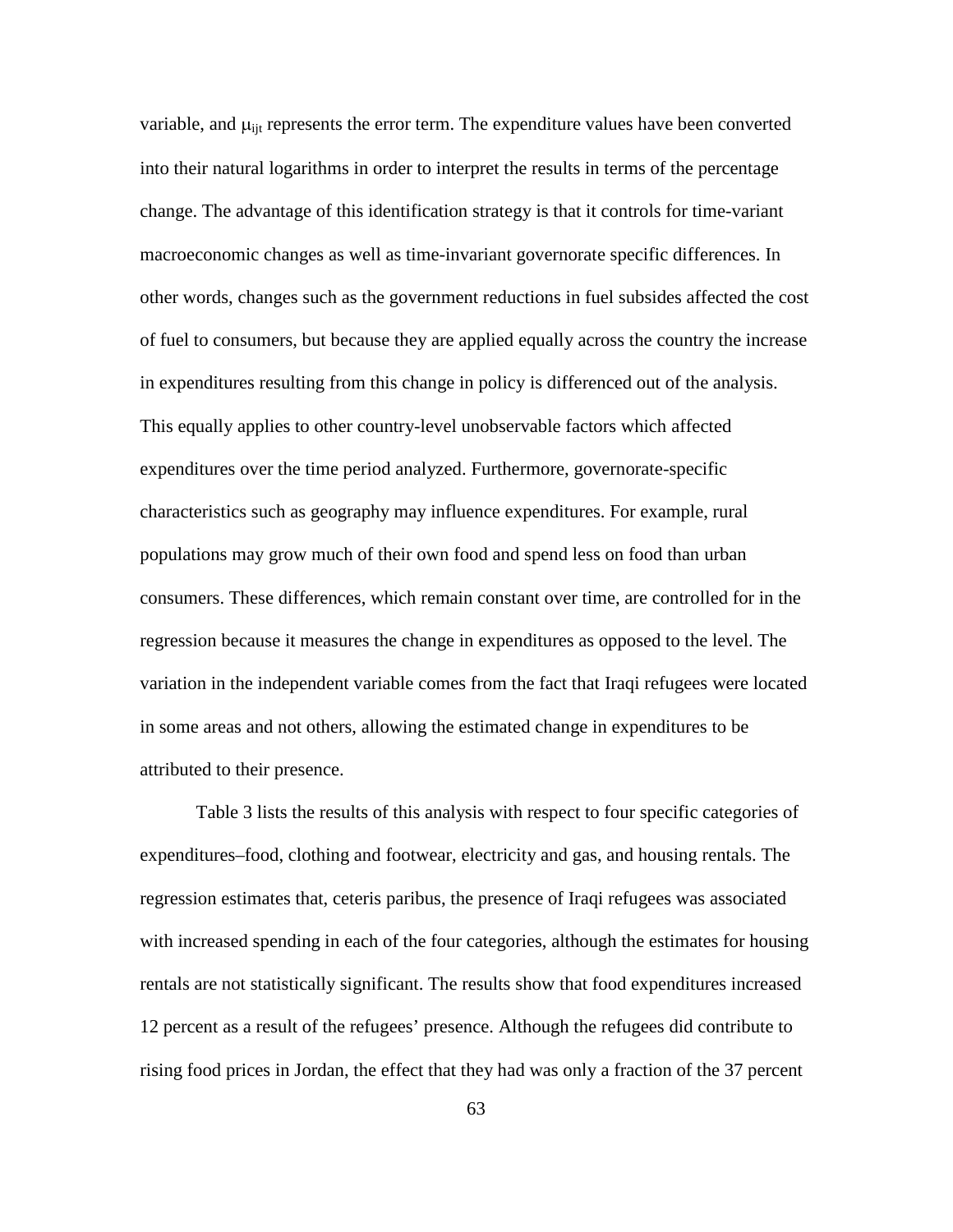total increase in food prices that occurred over the time period analyzed. Similarly, the price of clothing and footwear rose 23 percent from 2006-2010, but expenditures in this category directly attributable to the refugees only rose by 9 percent. The increase in the price of electricity and fuel was also a concern because of its wide-spread use throughout the economy. This analysis shows that the Iraqi refugees were responsible for 5 percent of the increased expenditures in this category, a small portion of the overall 45 percent rise in prices in this category. This indicates that rising world oil prices, the loss of lowcost Iraqi oil, and the elimination of government oil subsidies had far more to do with the rise in fuel and electricity costs than did the presence of the Iraqi refugees.

|                                          | Dependent Variable                       |                                             |                                          |                                              |                                        |                                          |                                              |                                              |
|------------------------------------------|------------------------------------------|---------------------------------------------|------------------------------------------|----------------------------------------------|----------------------------------------|------------------------------------------|----------------------------------------------|----------------------------------------------|
|                                          | Food Expenditures                        |                                             | Clothing and Footwear                    |                                              | Electricity and Gas                    |                                          | <b>Housing Rentals</b>                       |                                              |
| Variable                                 |                                          | П                                           |                                          | П                                            |                                        | П                                        |                                              | П                                            |
| Iraqi Refugees                           | $0.1276**$<br>(0.0310)                   | $.1226**$<br>(.0295)                        | $0.0894*$<br>(0.0534)                    | $.0901*$<br>(.0501)                          | $.0473*$<br>(.0254)                    | $.0438*$<br>(.0247)                      | 0.0287<br>(0.0688)                           | .0289<br>(.0688)                             |
| Refugee<br>Governorates<br>2010 Dummy    | .0103<br>(.0229)<br>$.3400**$<br>(.0231) | $.0421*$<br>(.0218)<br>$.3729**$<br>(.0220) | .0625<br>(.0393)<br>$-1983**$<br>(.0397) | $.1204**$<br>(.0369)<br>$-1440**$<br>(.0373) | $.1891**$<br>(.0188)<br>.0044<br>.0189 | $.2092**$<br>(.0183)<br>.0253<br>(.0185) | $.4204**$<br>(.0494)<br>$.1968**$<br>(.0551) | $.4199**$<br>(.0494)<br>$.1968**$<br>(.0551) |
| Household<br><b>Members</b><br>R-squared | .12                                      | $.0743**$<br>(.0031)<br>.20                 | .01                                      | $.1464**$<br>(.0053)<br>.13                  | .05                                    | $.0466**$<br>(.0026)<br>.10              | .14                                          | $-.0050$<br>(.0078)<br>.14                   |
| <b>Observations</b>                      | 5741                                     | 5741                                        | 5636                                     | 5636                                         | 5741                                   | 5741                                     | 1238                                         | 1238                                         |

Table 3. Estimated Effect of Iraqi Refugees on Spending in Jordan, 2006-2010

*Source*: Economic Research Forum, "Jordan Household Expenditure and Income Survey 2006," http://www.erfdataportal.com (accessed 14 January 2014); Economic Research Forum, "Jordan Household Expenditure and Income Survey 2010," http://www.erfdata portal.com (accessed 14 January 2014).

Notes: Coefficients are estimated from a two-period difference-in-difference model of the effect of Iraqi refugees in Jordan on the dependent variable. Coefficients are weighted using sampling weights provided with the 2006 and 2010 Jordan HEIS. Standard errors appear in parenthesis.

 $*p<1,*p<.05$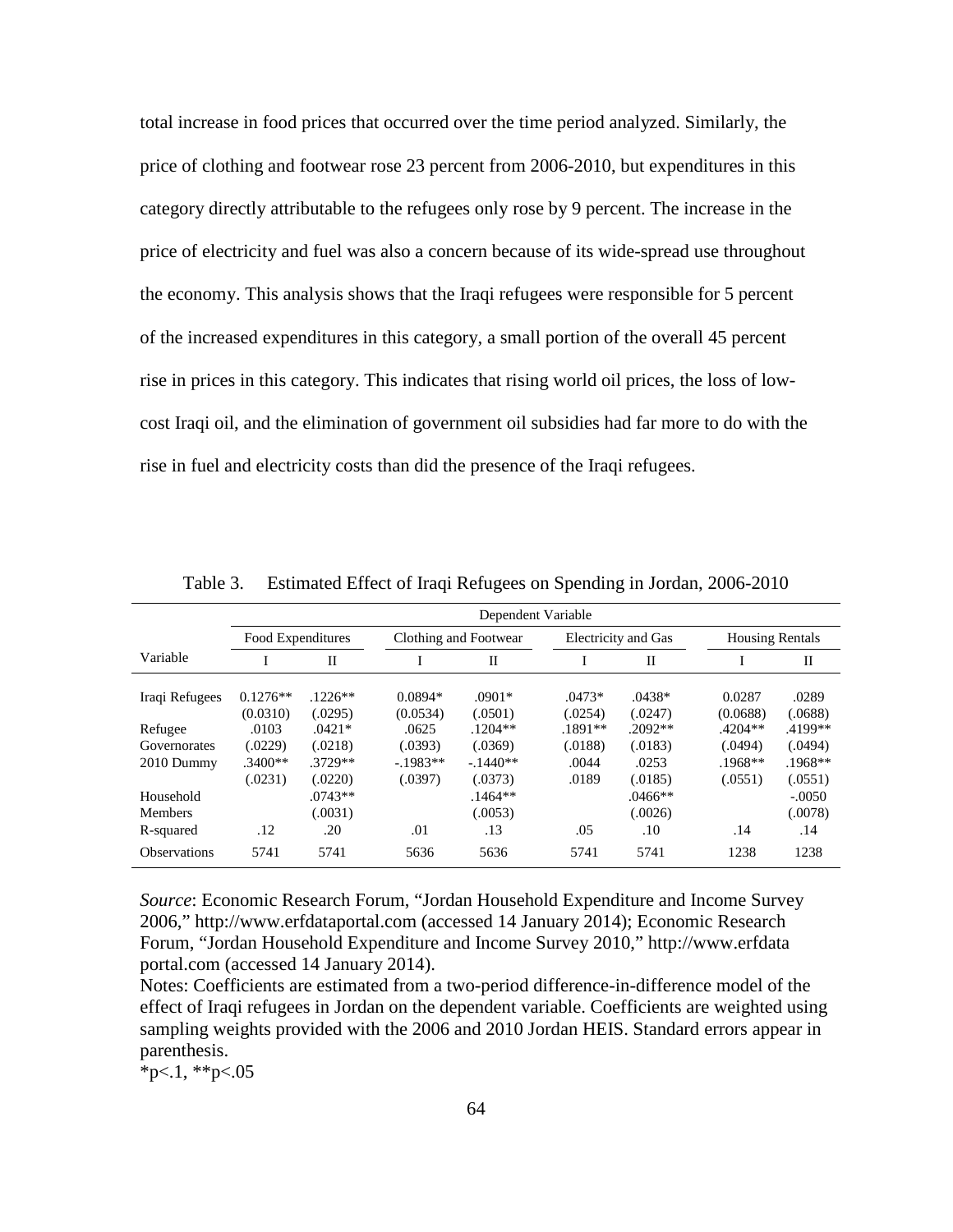The results for the refugees' impact on housing rentals is somewhat more difficult to interpret. The regression model estimates that the refugees did not have a major impact on rental prices. This is surprising considering the vast amount of refugees who acquired housing on the local economy. With the presence of the refugees greatly increasing the demand for housing, one would expect rental prices to rise sharply, relative to other parts of the country. One possible reason this is not shown in the data is due to Jordan's landlord-tenant law which gives favorable terms to tenants who continue to live in the same apartment, limiting the amount that their rents can be raised.<sup>[99](#page-74-0)</sup> Because most of the households in the survey remained in the same home over the four-year period that is analyzed, the data does not necessarily reflect the rise in household expenses that many Jordanians who purchased or rented new apartments or homes would have incurred.

These results contest the dominant narrative that the Iraqi refugees were the cause of the rampant inflation that occurred in Jordan. Although the refugees contributed partially to the rise in prices, a number of external factors including the increased demand for exports and changes in the global oil market were responsible for much of the inflation. It is not surprising, however, that the Iraqi refugees were seen as the cause of this problem. As Jordan began to worry that the large number of refugees would become a detriment to the economy, this rise in prices only confirmed their fears. A lack of detailed data and analysis, however, prevented the government from truly understanding the problem.

<span id="page-74-0"></span><sup>99</sup>Saif and DeBartolo, "The Iraq War's Impact on Growth and Inflation in Jordan," 20.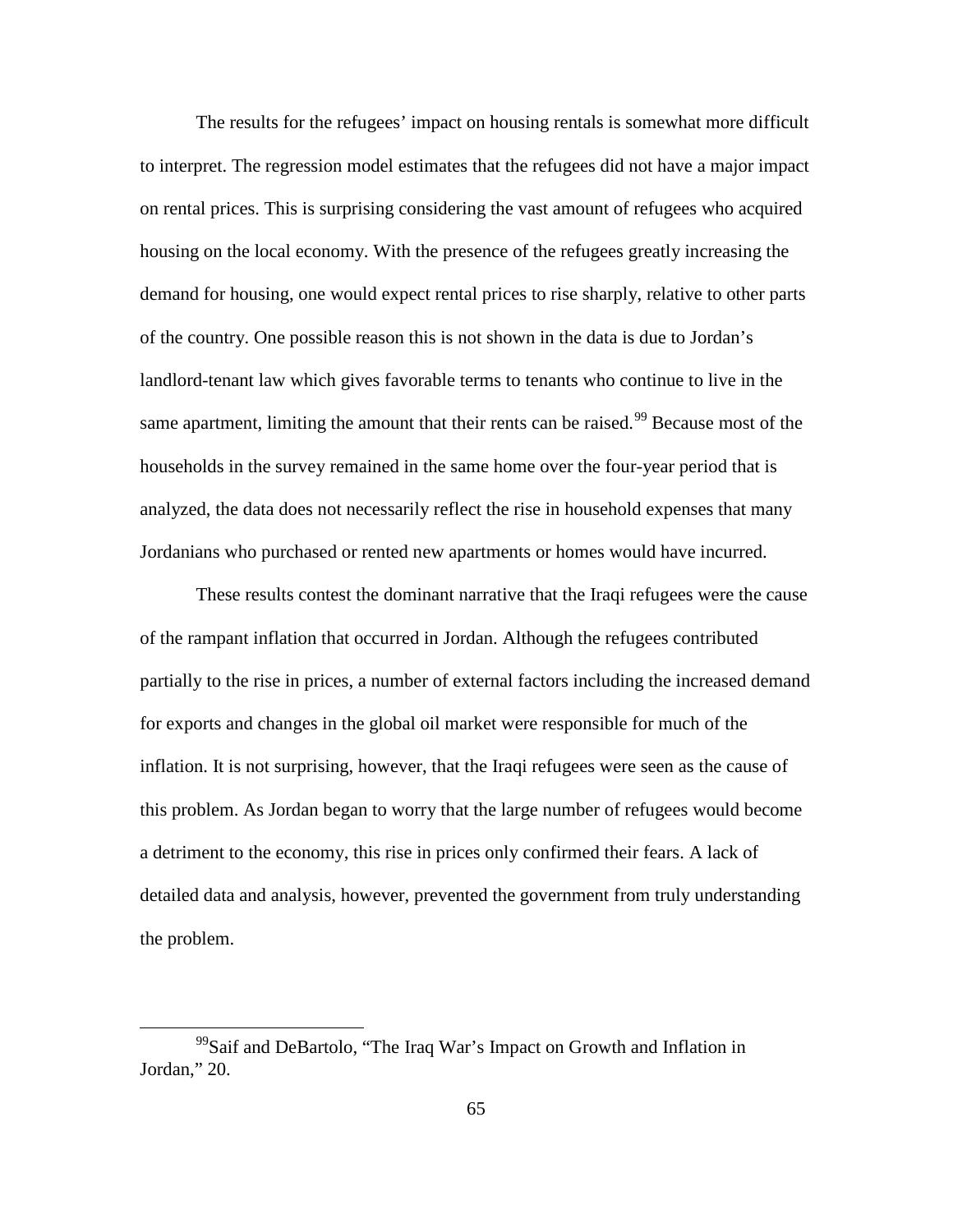## Unemployment

I next turn to the impact that the Iraqi refugees had on unemployment in Jordan. A major concern among policymakers in Jordan was that the refugees would be willing to work for wages lower than the going market rate, thus taking jobs away from Jordanian citizens. Due to this concern, Iraqis were only allowed to work if they could prove that their job would not replace an existing job already being performed by a Jordanian citizen. This policy greatly limited the ability of most refugees to gain employment in the formal Jordanian labor market. If this policy had worked as intended then we would not expect the presence of the refugees to adversely affect the employment situation in Jordan. Enforced perfectly, these labor laws would at worst leave the unemployment rate among Jordanians unchanged as no jobs would be lost to the refugees. At best, this policy would lead to a reduction in the unemployment rate as the refugees would increase the demand for goods and services, leading businesses to expand production and hire more Jordanian workers.

Figure 5 traces the unemployment rate from 2002 to 2010, separated by Jordanian Governorates with and without refugees. Prior to the arrival of the Iraqi refugees the unemployment rate in the two groups trends very similarly. After the refugees arrived in Jordan, however, the unemployment rates take on different paths. While the governorates without refugees saw a continuous reduction in the unemployment rate from 2006 to 2010, the governorates with the Iraqi refugees had an initial decline followed by a rise in unemployment over this time period. The convergence of these two paths indicates that the presence of the refugees may have impacted employment to the detriment of the Jordanian labor market.

66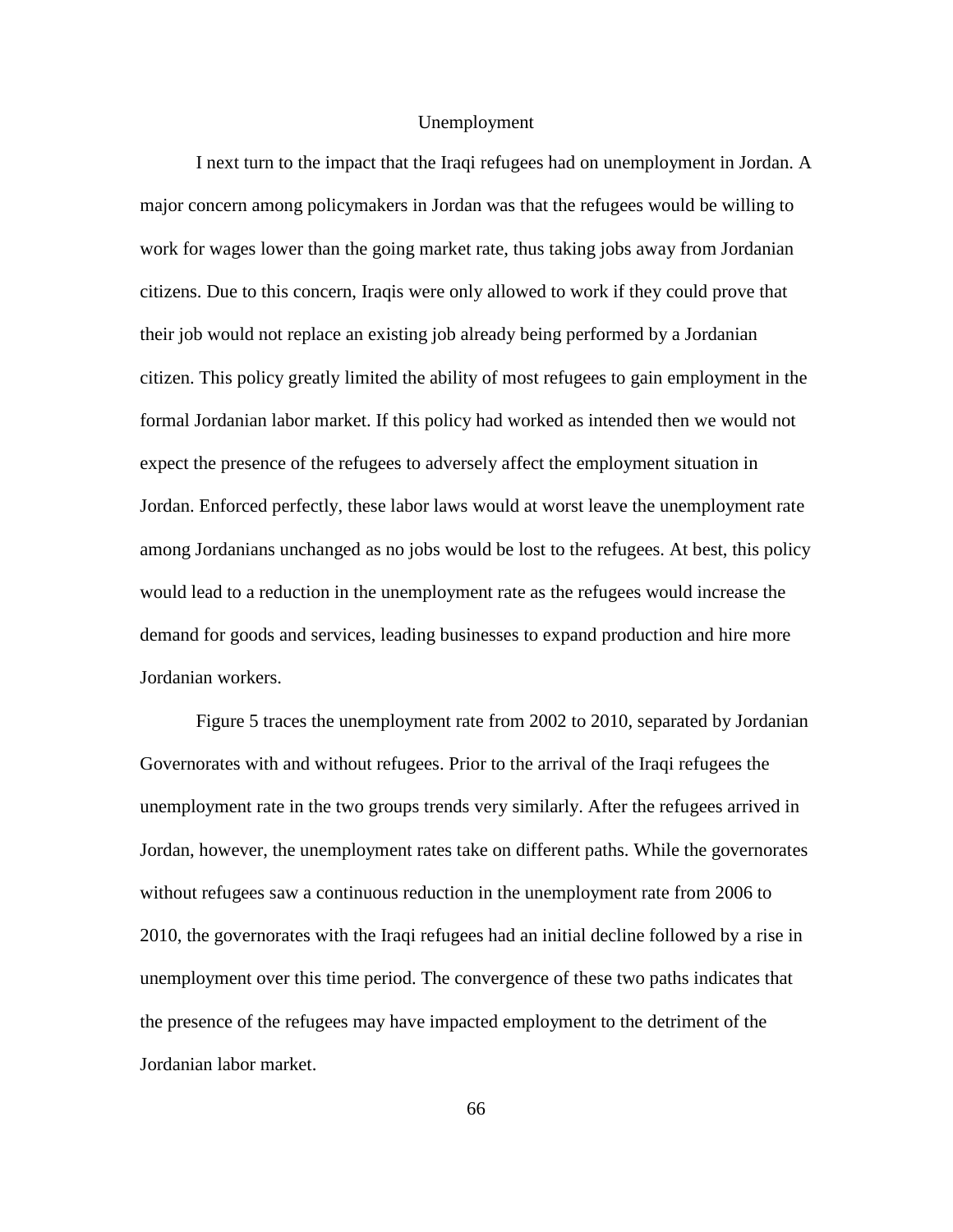

Figure 5. Unemployment Rate in Jordan, 2002-2010

*Source*: Jordan Department of Statistics, "Employment and Unemployment Survey," http://www.dos.gov.jo/dos\_home\_e/main/ (accessed 24 November 2013).

To test this empirically, I conduct an ordinary least squares regression using data from the Jordanian Department of Statistics on the annual unemployment rate by governorate in Jordan over the time period 2002 to 2010. This regression exploits the variation in the location of refugees in order to estimate the effect of the presence of refugees on the unemployment rate. To control for time-invariant differences in governorates that effect the unemployment rate I have included a fixed-effect at the governorate level.<sup>[100](#page-76-0)</sup> To control for time-varying events that affect the general

<span id="page-76-0"></span><sup>&</sup>lt;sup>100</sup>For example, due to differences in local economic conditions, some governorates consistently have higher unemployment rates than others.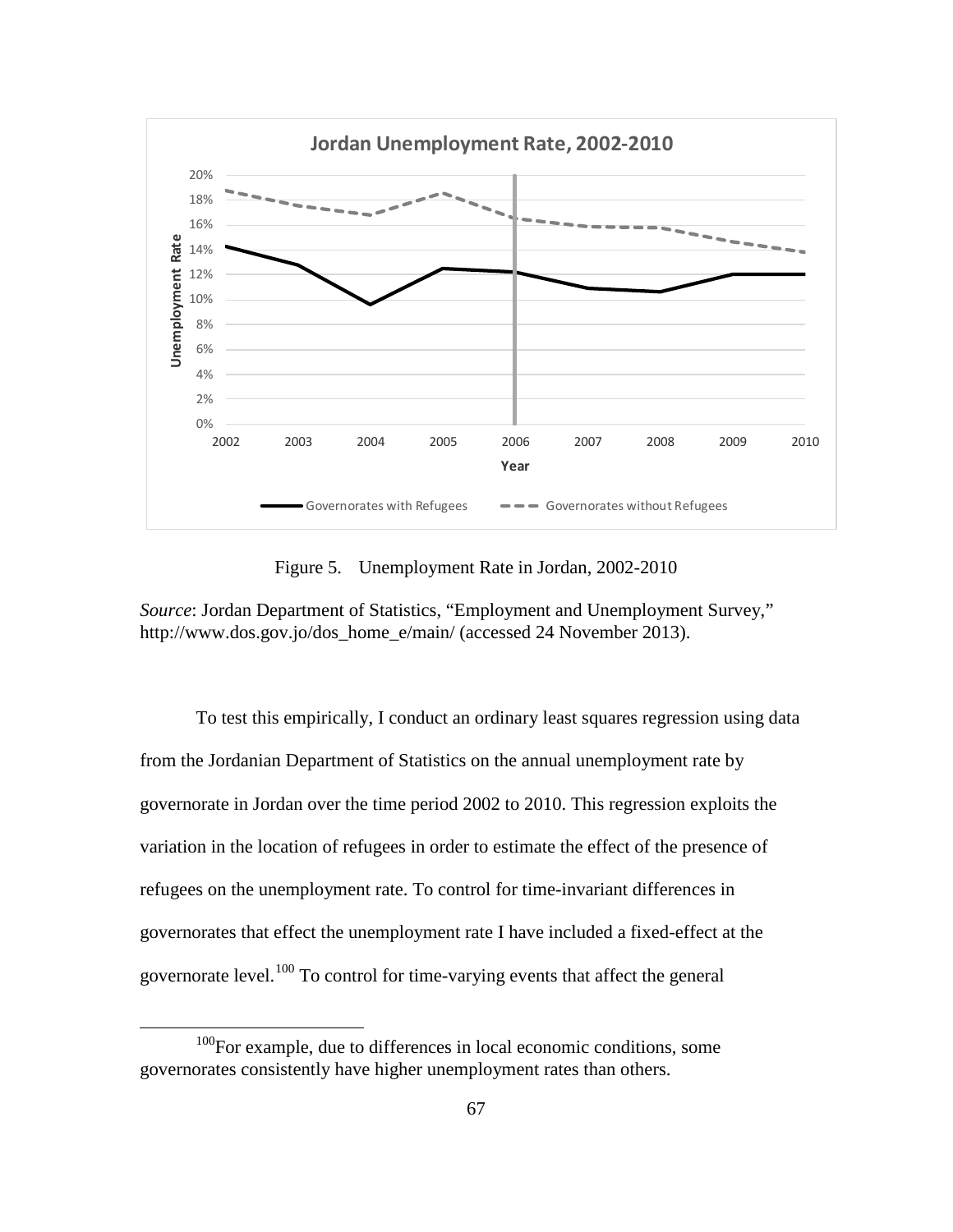unemployment rate of Jordan I have included year fixed-effects.<sup>[101](#page-77-0)</sup> The standard errors of the estimates are robust and clustered at the governorate level.<sup>[102](#page-77-1)</sup> The equation used in this estimation is:

$$
(2) \tY_{jt} = \beta_0 + \beta_1 REF_{jt} + \alpha_j + \lambda_t + \mu_{jt}
$$

 $\overline{a}$ 

 $Y_{it}$  is the unemployment rate of governorate *j* during year *t*,  $REF_{it}$  is a dummy variable indicating the presence of Iraqi refugees in governorate *j* during year *t*,  $\alpha_i$  are governorate fixed-effects,  $\lambda_t$  are year fixed-effects, and  $\mu_{it}$  represents the error term. The results of this analysis, shown in Table 4, estimate that ceteris paribus, the presence of Iraqi refugees in Jordan led to a 1.87 percentage point increase in the unemployment rate in the Jordanian governorates with refugees over this time period. This result is statistically significant at the 95 percent confidence level. As a robustness check on this estimate I conduct the same analysis, but weight the governorates by their population to account for the fact that increases in unemployment in heavily populated governorates leads to a higher number of persons that become unemployed. The results show a similar increase in unemployment (1.64 percentage points) and remain statistically significant.

How could the refugees have contributed to greater unemployment given a policy designed to prevent this from occurring? One possible explanation is that that the policy was not effectively enforced and the refugees who were given permits to work were in fact taking jobs away from Jordanian workers. Considering the difficulty reported by

<span id="page-77-0"></span><sup>&</sup>lt;sup>101</sup>One such event is the supply shock that occurred across Jordan's economy due to the increased price of oil.

<span id="page-77-1"></span> $102$ This is necessary because certain events may effect a governorate's unemployment rate over multiple time periods.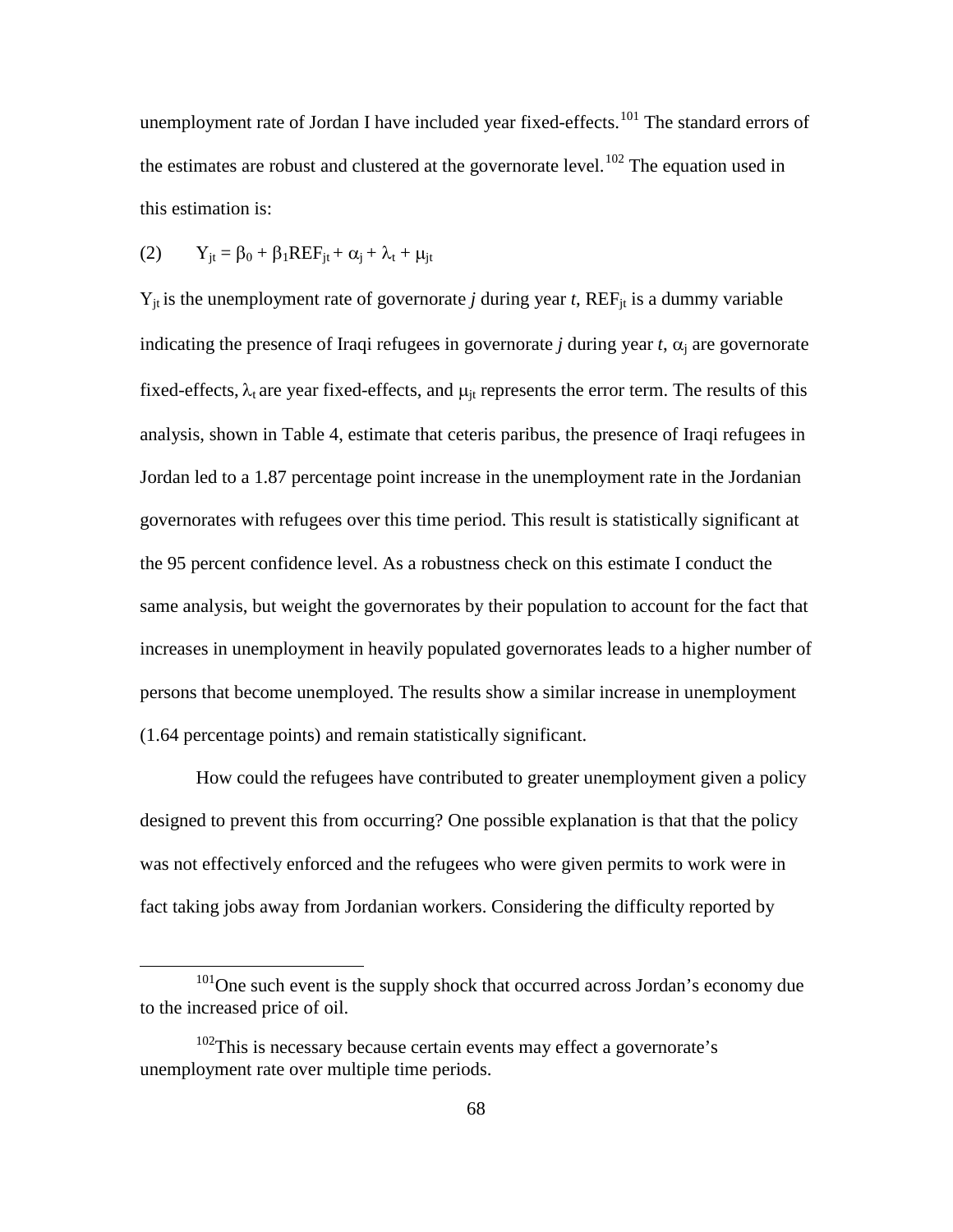refugees of obtaining work permits and the relatively small number of refugees who actually were granted the right to work, this explanation is not sufficient.

|                           |             | Unweighted Sample     | Weighted by Governorate Population |                       |  |
|---------------------------|-------------|-----------------------|------------------------------------|-----------------------|--|
| Variable                  | Coefficient | <b>Standard Error</b> | Coefficient                        | <b>Standard Error</b> |  |
| Refugees                  | 1.87**      | .70                   | $1.64**$                           | .57                   |  |
| Governorate fixed-effects | yes         |                       | yes                                |                       |  |
| Year fixed-effects        |             | yes                   | yes                                |                       |  |
| R-squared                 | .78         |                       | .85                                |                       |  |
| <b>Observations</b>       | 108         |                       | 108                                |                       |  |

Table 4. Estimated Effect of Iraqi Refugees on Unemployment, 2006-2010

*Source*: Jordan Department of Statistics, "Employment and Unemployment Survey," http://www.dos.gov.jo/dos\_home\_e/main/ (accessed 24 November 2013). Notes: Coefficients are estimated from an ordinary least squares regression model of the effect of Iraqi refugees on the unemployment rate in Jordan. Data on population by governorate is of the year 2006. \*\*p<.05

A more probable explanation of the impact on unemployment is that many refugees were in fact working, just not legally. Many Iraqis who saw no prospect of obtaining legal work turned to the informal labor market to find employment. As was previously estimated from the survey data, 85 percent of all working refugees were earning their income in informal markets. Employers were able to hire the refugees at wages well below what the average Jordanian worker earned. Absent any sort of legal protection, most refugees had no other option than to accept these low paying jobs where they were frequently taken advantage of and mistreated. Iraqi refugees working in the informal economy reduced employment both directly, by replacing Jordanians who worked in informal markets, and indirectly, by undercutting the profits of formal business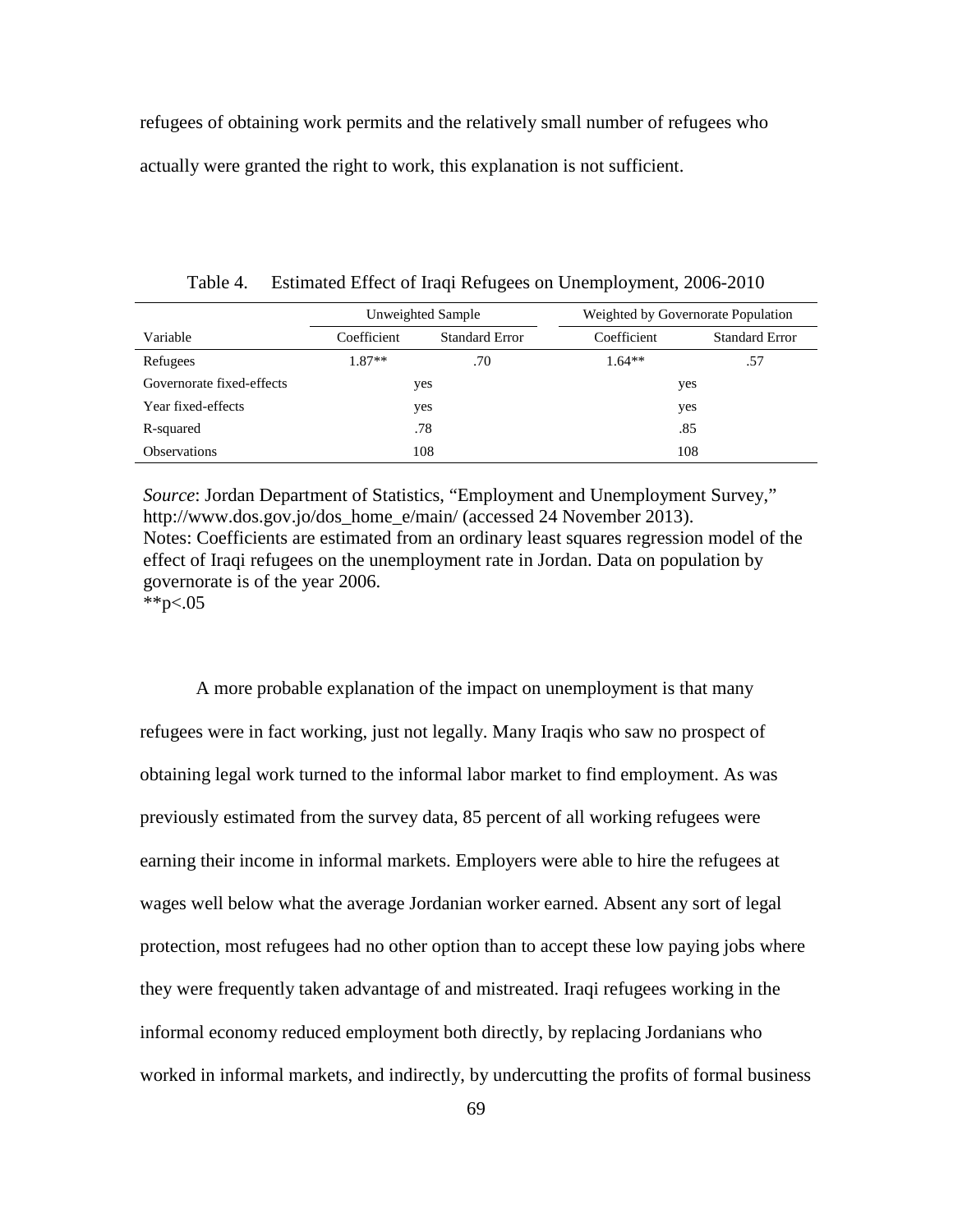through the provision of discounted labor to their informal competitors. The government's protectionist labor policy had the unintended effect of increasing informal market production which ultimately reduced Jordanian employment.

The fact that the refugees were greatly increasing informal market production was not an unknown phenomenon. As early as 2007, media reports had identified that the illegal employment of Iraqi refugees was undercutting the wages of ordinary Jordanians and reducing employment in the formal labor market.<sup>[103](#page-79-0)</sup> Mustafa Abdel-Kadder, a spokesman for the Association of Iraqis in Jordan, described the Iraqis' situation stating, "Iraqis who are educated can easily get good jobs in the black market but they are not well paid, and are exploited by working longer hours without being compensated."<sup>[104](#page-79-1)</sup> These same sentiments were repeatedly expressed by Iraqis who were interviewed by the group Human Rights Watch, with one refugee describing his situation stating: "I get exploited because if I were a Jordanian I could charge much more for my work. As a refugee, I often do not get paid or just receive a token amount."[105](#page-79-2) Another refugee voiced a similar concern saying, "Most of the places I work, because I am Iraqi and don't have work permission, they wait until the end of the month, and then they fire me without pay. This happened to me four times."<sup>[106](#page-79-3)</sup> Despite the available evidence to indicate that the existing government policies towards the Iraqi refugees were having

 $\overline{a}$ 

<span id="page-79-3"></span> $106$ Ibid., 54.

<span id="page-79-2"></span><span id="page-79-1"></span><span id="page-79-0"></span><sup>&</sup>lt;sup>103</sup>"Iraq-Jordan: Iraqis cause black market for jobs," IRIN, 28 March 2007, http://www.irinnews.org/report/71004/iraq-jordan-iraqis-cause-black-market-for-jobs (accessed 11 January 2014).

 $104$ Ibid.

<sup>&</sup>lt;sup>105</sup>Frelick, "The Silent Treatment," 55.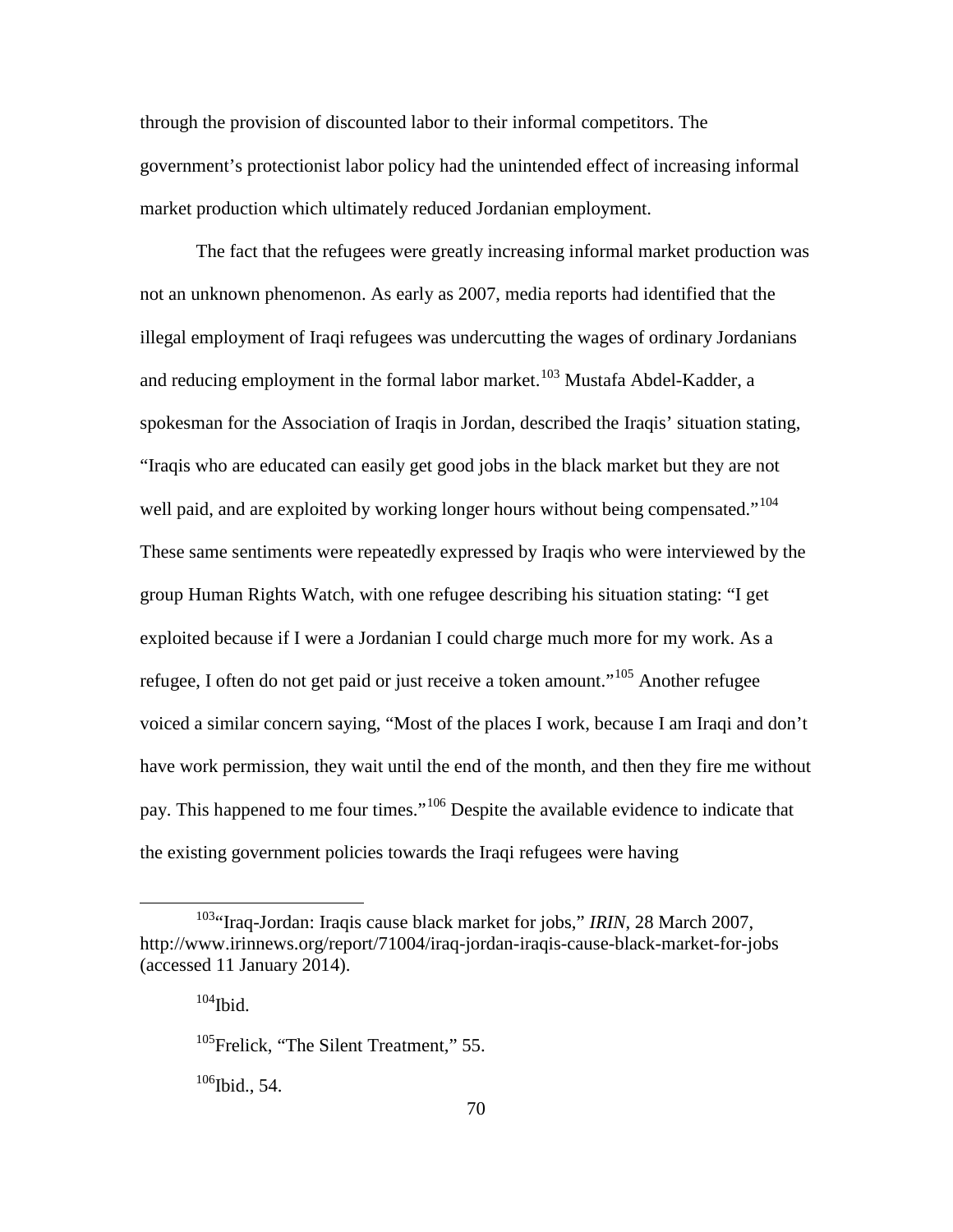counterproductive effects, the Jordanian government made no effort to modify these laws.

One reason for this may have been that Jordanian policymakers believed that allowing the refugees to have unrestricted access to the labor market would have produced even greater deleterious effects on the Jordanian economy. Although this is theoretically possible, there are reasons to believe that opening employment opportunities to the refugees would have been beneficial in this case. If the refugees had been employed in formal markets, then they would have been subject to the same wage laws that governed pay to Jordanian citizens. This would have greatly reduced the incentive for employers to illegally hire refugees at below the minimum wage. This is not to say that employers would still not have preferred refugees to native laborers in some cases, but only that refugees would no longer be a relatively cheaper source of labor. This likely would have reduced the number of jobs lost as employers substituted between Jordanian and Iraqi workers. Additionally, greater employment in the formal sector would have increased revenues to the government in the form of taxes on the workers' income and on the sale of the goods and services produced. This additional revenue could then have been used to offset the expenses of supporting the refugees that were incurred by the government.

Allowing legal employment of Iraqi refugees would have also likely increased aggregate demand in Jordan's economy, providing for greater economic growth. Producers in the Jordanian economy benefited from the increase in demand for their products that occurred as a result of the presence of the refugees. Many of the Iraqi refugees were relatively wealthy when they arrived in Jordan and initially had the means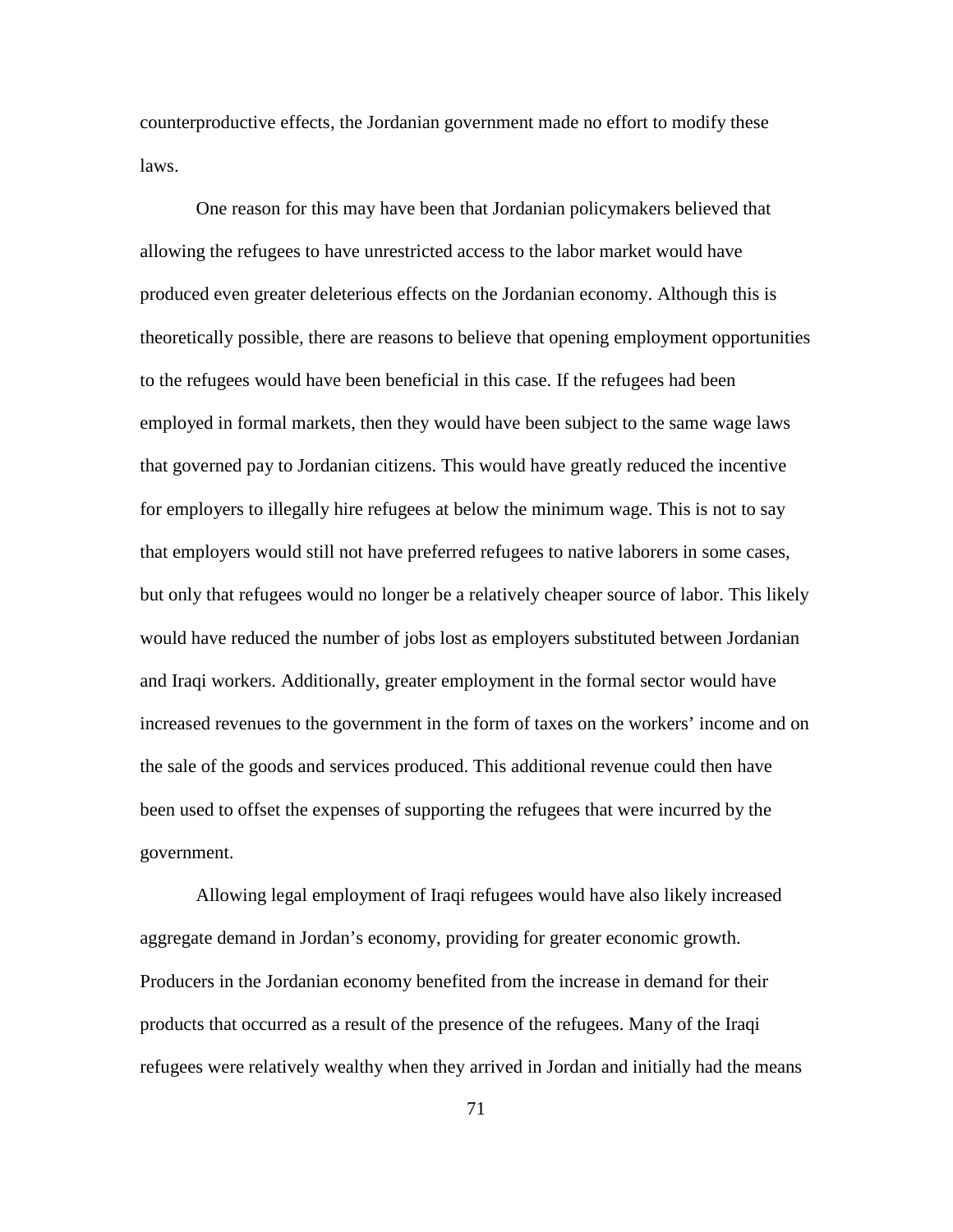to support a high standard of living. Those who were unable to work, however, depleted their savings, leading to a reduction in their consumption spending.<sup>[107](#page-81-0)</sup> Refugees without a job and with few other means for providing for themselves and their families became reliant on government services and contributed little to the economy. Denying most of the refugees the ability to earn a legal income greatly limited the amount that they were able to spend on Jordanian goods and services, ultimately slowing the growth of Jordan's economy.

# Wages

The final analysis that I conduct examines how wages were affected by the refugees. The dominant narrative which blamed the Iraqi refugees for rising unemployment also claimed that their presence drove down wages for Jordanian workers. This story is consistent with the basic neoclassical economics model of the labor market which predicts that an increase in the supply of labor will lead to greater competition for jobs, resulting in workers accepting lower pay. The logic implies that as firms identify that there is an abundance of available workers, they realize that they can offer less in wages and still hire the same amount of workers.<sup>[108](#page-81-1)</sup> This explanation is intuitive, but as was shown in Chapter 2, empirical tests have produced varying results.

The Jordanian government's restrictions on granting work permits to Iraqis was an effort to protect the existing wage rates in the labor market, but as has already been identified many Iraqis found employment in informal markets which grew as a result of

<sup>&</sup>lt;sup>107</sup>International Crisis Group, "Failed Responsibility," 8.

<span id="page-81-1"></span><span id="page-81-0"></span><sup>&</sup>lt;sup>108</sup>The model also predicts that as labor becomes relatively less expensive, firms will substitute from capital to labor and hire more workers.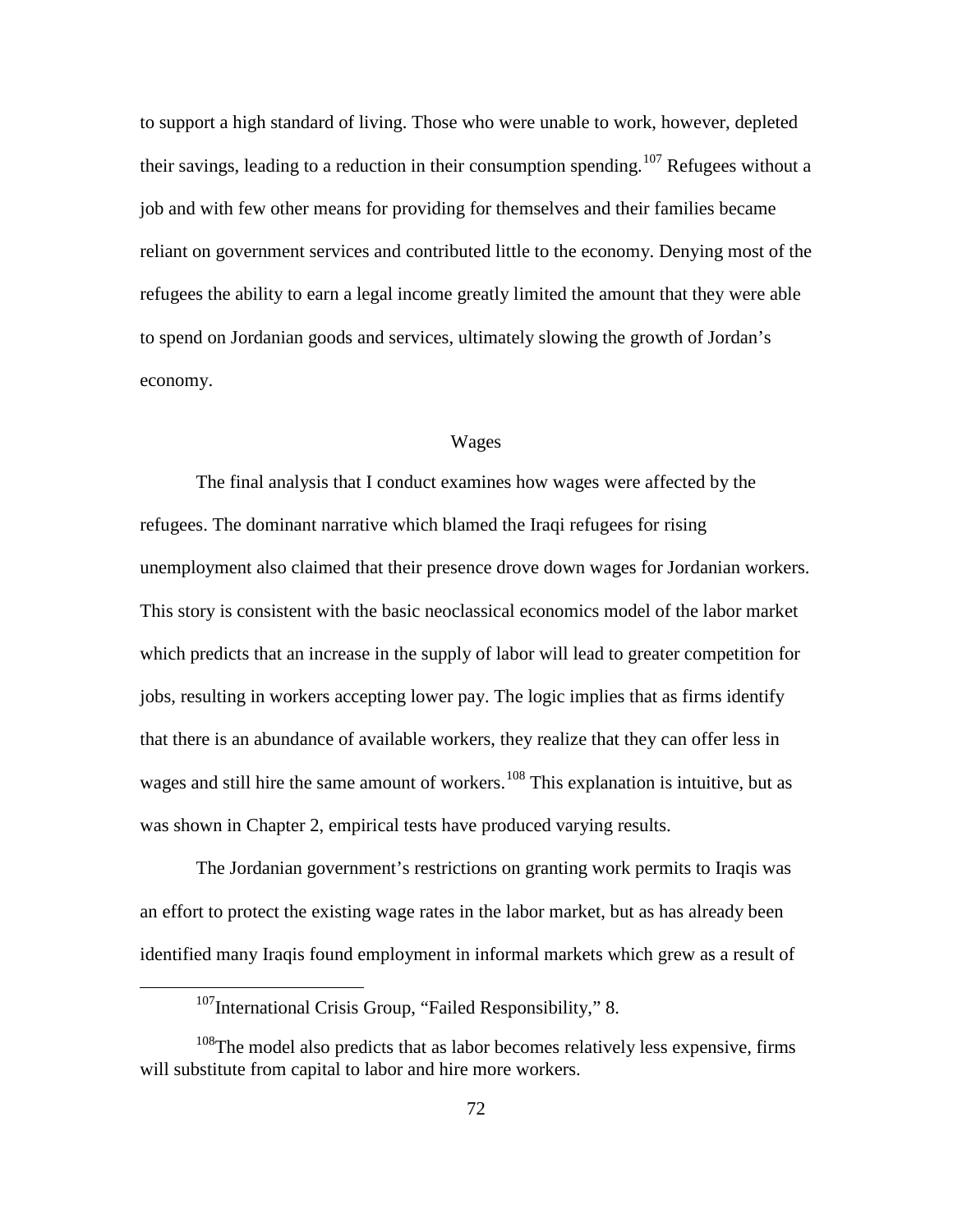the government policy. Given the labor restrictions and the resulting growth in the informal labor markets, what effect did the Iraqis have on wages? To test this, I again draw on the Jordan HEIS and conduct a two-period difference-in-difference ordinary least squares regression analysis using equation (1) as previously described, with the dependent variable becoming the natural log of gross wages. The results in Table 5 show that both with and without the control variables included in the model, there is not a statistically significant effect of the presence of refugees on wages. Although both point estimates are close to zero, the standard errors are relatively large. It is important to note that failing to detect an effect does not mean that there was not one, only that the model is unable to confidently predict that the effect was not zero.

|                             | Full sample                 |                             | Low-skilled workers         |                             | High-skilled workers        |                             |
|-----------------------------|-----------------------------|-----------------------------|-----------------------------|-----------------------------|-----------------------------|-----------------------------|
| Variable                    |                             | H                           |                             | $_{\rm II}$                 |                             | H                           |
| Iraqi Refugees              | .0085                       | $-.0197$                    | $-.0802$                    | $-.0553$                    | .1223                       | .0817                       |
| <b>Refugee Governorates</b> | (.0495)<br>.0562<br>(.0365) | (.0472)<br>.0089<br>(.0349) | (.0602)<br>.0326<br>(.0446) | (.0595)<br>.0002<br>(.0441) | (.0822)<br>.0277<br>(.0594) | (.0784)<br>.0146<br>(.0570) |
| 2010 Dummy                  | $.3090**$<br>(.0367)        | $.3233**$<br>(.0350)        | $.3850**$<br>(.0430)        | $.3676**$<br>(.0425)        | $.2003**$<br>(.0643)        | $.2209**$<br>(.0615)        |
| Household Controls          | no                          | yes                         | no                          | yes                         | no                          | yes                         |
| R-squared                   | .04                         | .13                         | .05                         | .08                         | .04                         | .13                         |
| <b>Observations</b>         | 4123                        | 4123                        | 2582                        | 2582                        | 1541                        | 1541                        |

Table 5. Estimated Effect of Iraqi Refugees on Wages, 2006-2010

*Source*: Economic Research Forum, "Jordan Household Expenditure and Income Survey 2006," http://www.erfdataportal.com (accessed 14 January 2014); Economic Research Forum, "Jordan Household Expenditure and Income Survey 2010," http://www.erfdataportal.com (accessed 14 January 2014).

Notes: Coefficients are estimated from a two-period difference-in-difference model of the effect of Iraqi refugees in Jordan on wages. Coefficients are weighted using sampling weights provided with the 2006 and 2010 Jordan HEIS. Standard errors appear in parenthesis.

\*\*p<.05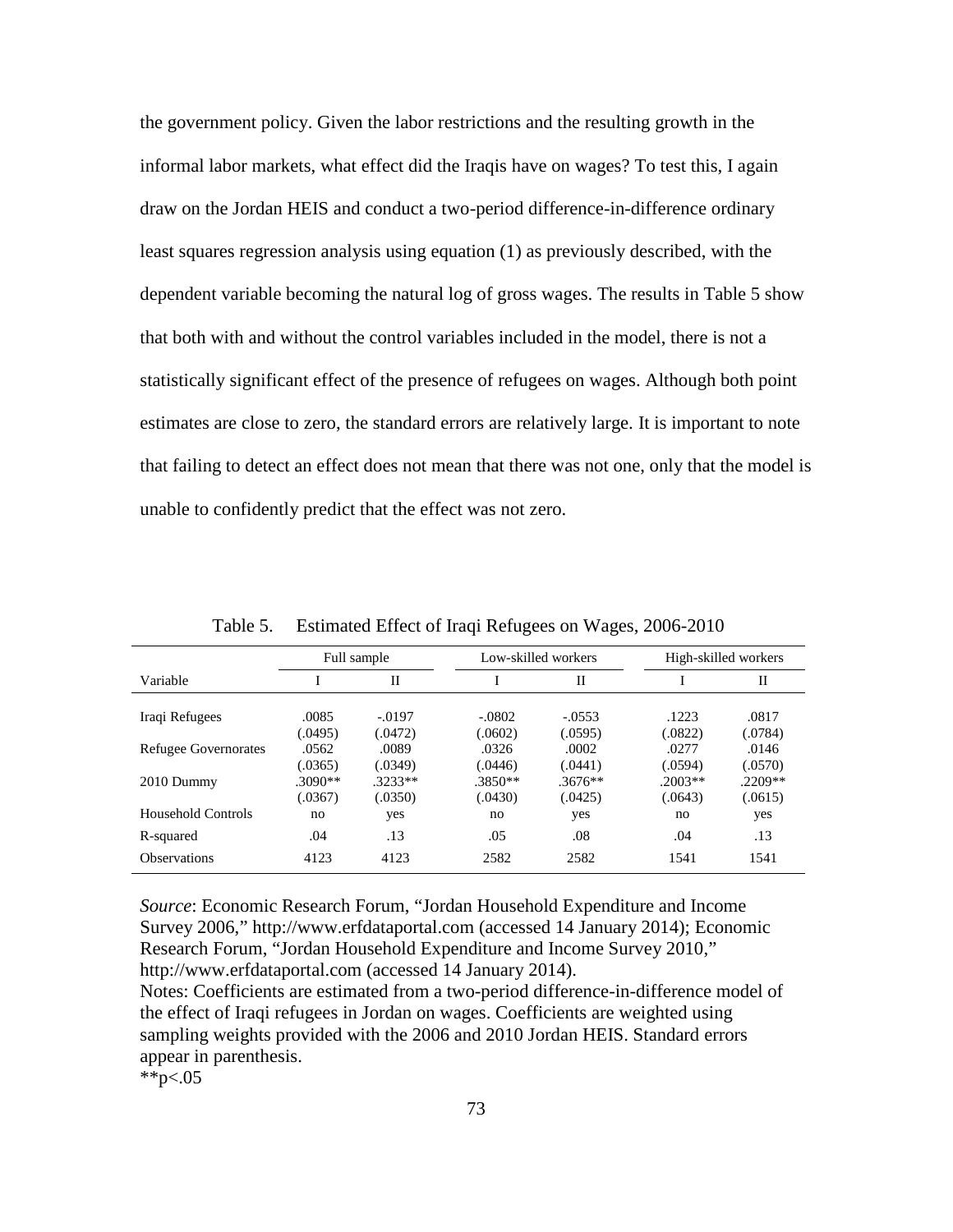In fact, it is likely the case that the effect on wages varied for different groups of Jordanians. A more nuanced analysis of the labor market takes into account the differentiation of the skill levels among those who add to the labor supply. Workers who possess the same levels of skill and education as the native population are substitutes to the existing labor force, whereas those with different skill and education levels can complement the labor force without replacing current workers. Typically, the most vulnerable workers tend to be those with the lowest skill levels because they are so easily replaceable. High-skilled workers are much more difficult to replace because they possess levels of both general and specific human capital that require a significant investment to accumulate. The large influx of Iraqi refugees into Jordan then likely had the greatest impact on wages among those Jordanians who were relatively low-skilled, many of whom had to compete directly with the refugees for jobs.

Although the Iraqi population in Jordan contained a considerable number of highly educated refugees there are reasons to believe that similarly highly educated Jordanians would not be adversely affected. First, as has already been shown, many highly educated Iraqis took jobs that were well below their skill level. Second, many high-skilled Iraqis who worked or started their own business did so in sectors of the economy that were not thought to compete with existing Jordanian businesses, even complementing them in many cases. Third, many wealthy Iraqis did not have to rush to find a job, but spent the money they brought with them in the Jordanian economy adding to the profits of existing businesses.

I attempt to separate the effect on wages between workers of different skill levels by dividing the sample into a low-skilled and high-skilled group of workers. Low-skilled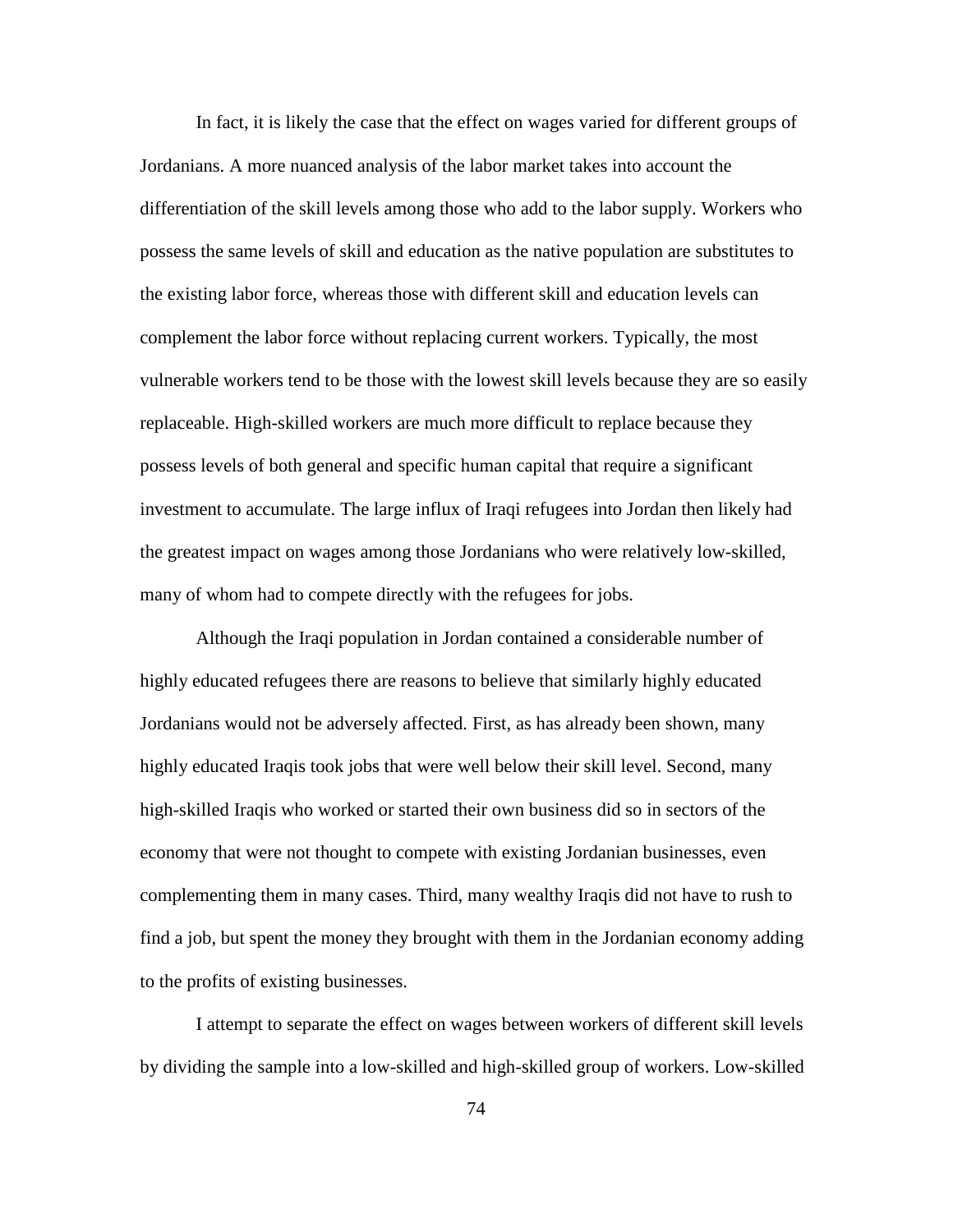workers are identified as those workers who have less than a secondary education, with high-skilled workers having at least completed secondary education. The estimates from the regressions show that the refugees had a negative impact on the wages of low-skilled workers and a positive impact on the wages of high-skilled workers, although the results are not statistically significant. If the signs of the point estimates are correct, however, then it does appear that the effect that the refugees had on wages was not homogeneous throughout the economy. Low-skilled Jordanian workers did have to compete with the Iraqi refugees in both the formal and informal labor markets, while high-skilled Jordanians appear to have seen an increase in wages due to their presence.

An illustration of how wages were impacted, depending on a worker's skill level can be seen in Figure 6. The chart shows the change in nominal yearly wages between 2006 and 2010 for the governorates that did and did not contain refugees. The nominal wages of all groups of workers grew throughout this time period, partially as a result of the inflation throughout Jordan's economy. The data reveals, however, that the growth in wages looked very different when separated by governorates. In the governorates that did not contain refugees, wages among low-skilled workers rose by 42 percent, while they only rose by 34 percent in governorates that contained the refugees. If wage growth among low-skilled workers would have been similar throughout the country in the absence of the refugees, then this gap in wage growth indicates that the competition brought by the Iraqis in the low-skilled labor market did in fact hold down wage growth. The data on wages of high-skilled workers shows the opposite effect. Wages rose by 17 percent for high-skilled workers in non-refugee-hosting governorates, while they rose by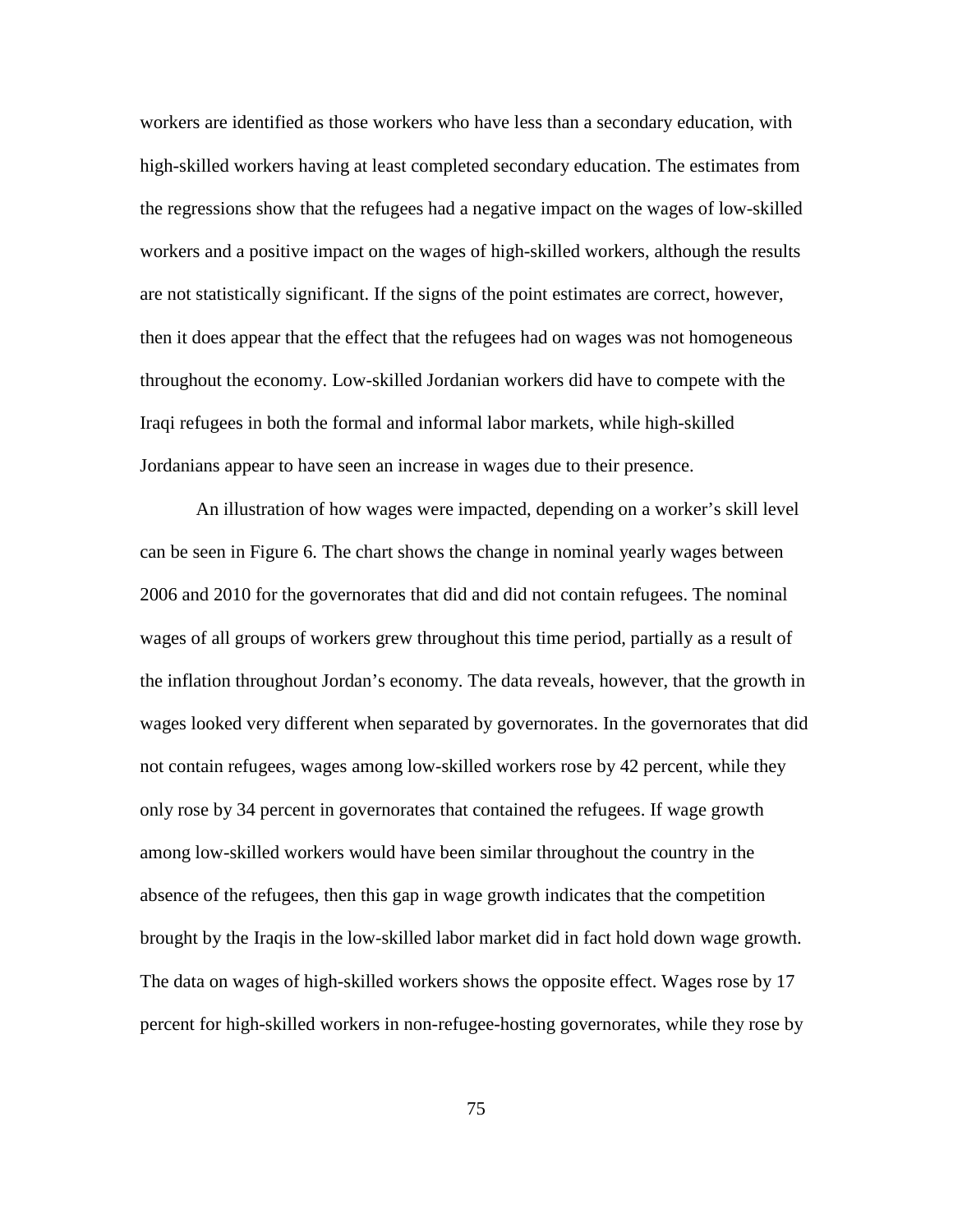31 percent in the governorates with refugees, indicating that high-skilled workers may have benefited from the refugee presence.



Figure 6. Change in Annual Wages by Skill Level and Refugee Presence

*Source*: Economic Research Forum, "Jordan Household Expenditure and Income Survey 2006," http://www.erfdataportal.com (accessed 14 January 2014); Economic Research Forum, "Jordan Household Expenditure and Income Survey 2010," http://www.erfdata portal.com (accessed 14 January 2014).

Because highly educated workers are more likely to be employed in managerial and executive positions or to be business owners themselves, they have a great potential to benefit when an exogenous shock to an economy greatly increases the demand for the products they sell. This is what happened in the Amman and Zarqa governorates when the Iraqi refugees arrived. Although low-skilled workers faced increasing competition for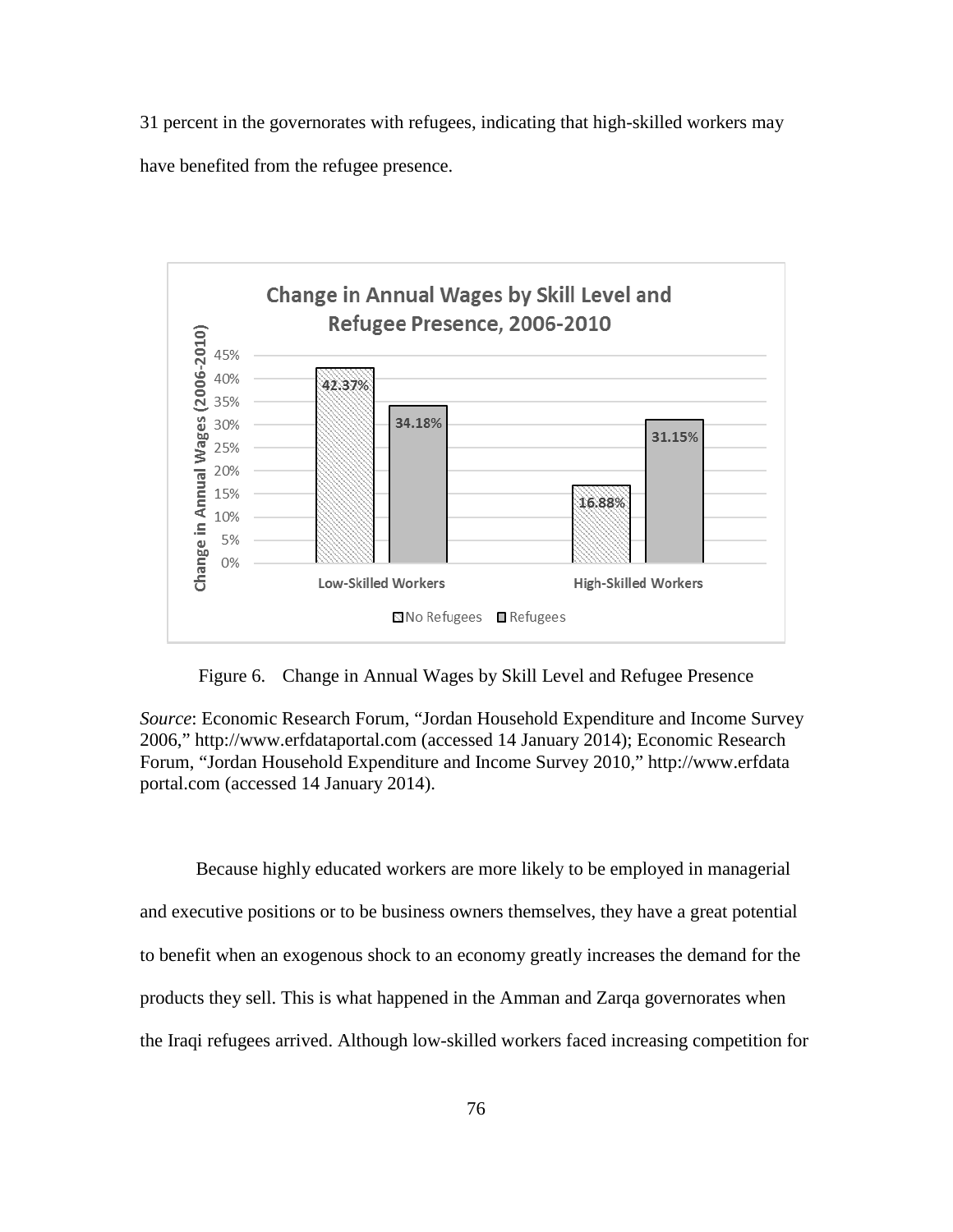the refugees, businesses were able to profit from their presence, with some of those profits being passed along to high-skilled workers.

#### Conclusion

The dominant narrative that described the effect of the Iraqi refugees on Jordan's economy claimed that their presence led to rampant inflation, a loss of jobs, and lower wages for Jordanian workers. As I have shown throughout this chapter, although the refugees did adversely impact the economy to some extent, the perception that they were a massive economic burden is overstated and fails to account for other factors that affected Jordan's economy. As is usually the case when exogenous factors alter the economic conditions of a nation, some Jordanians fared better than others as a result of the refugee's presence. Because the focus of the dominant narrative has been primarily on the costs associated with the refugees, the benefits have been almost entirely obscured. This analysis helps to provide a better understanding of how Jordan's economy fared as a result of the refugees given the government policies that greatly limited their options.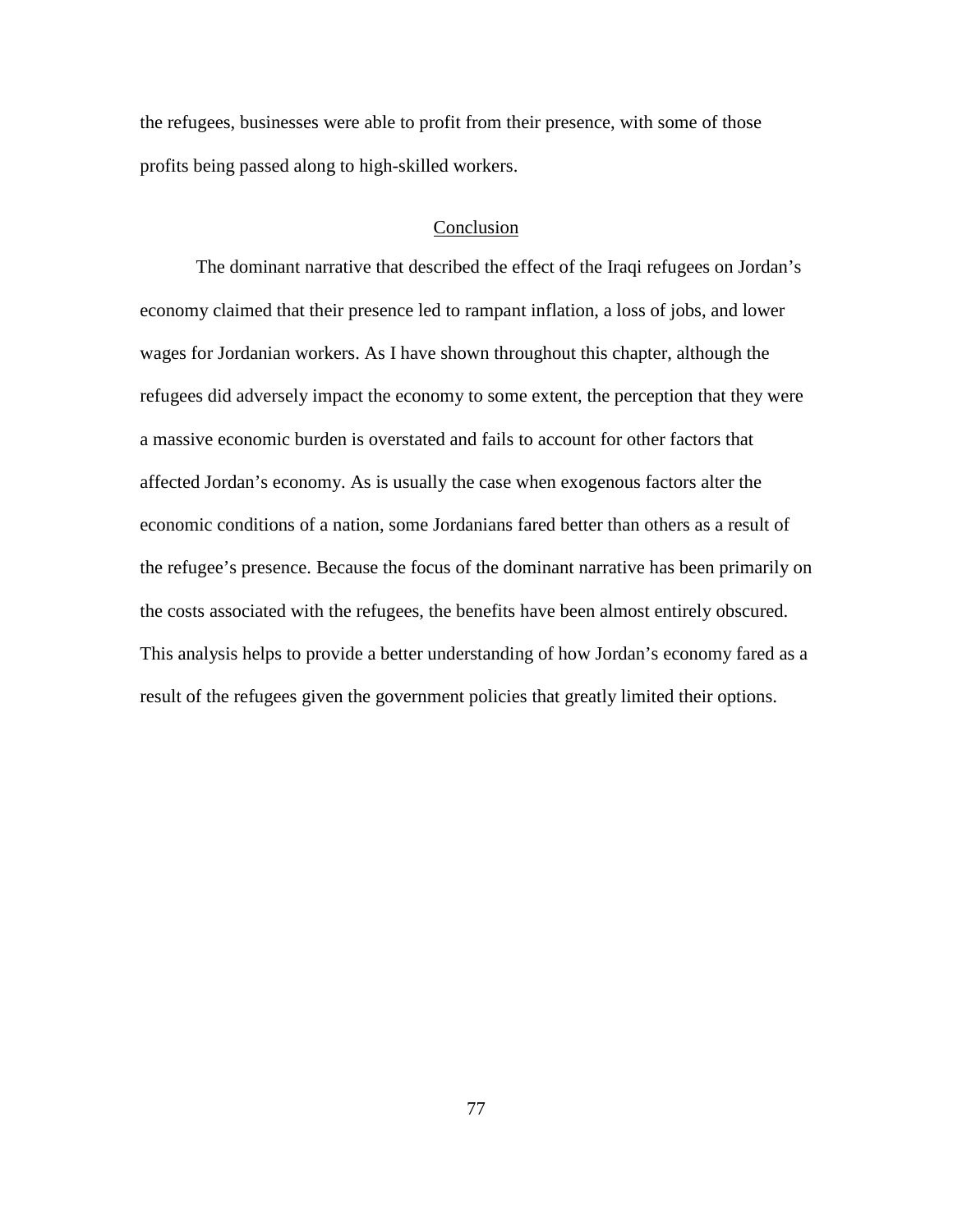# CHAPTER 5

### CONCLUSIONS AND RECOMMENDATIONS

# Understanding Jordan

Gaining an understanding of the true impact that refugees have on hosting nations is a difficult task. When refugees are housed in camps in relative isolation from the broader population their effects are somewhat visible. When they are dispersed among existing local communities it becomes far more challenging to isolate the impacts of the refugees from changes that occur as a result of broader national or regional trends. The case that I explored throughout this paper demonstrates the ease at which changing economic conditions can be wrongly ascribed to the presence of a refugee population. When the Iraqi refugee population surged in 2006, economic conditions in Jordan began to deteriorate. Prices across the economy rose, unemployment was high, and many perceived their wages as being too low. All of this was broadly attributed to the large Iraqi refugee population that was seen as a growing burden on Jordanian society. As I have shown throughout this paper, this common perception was incorrect. Various other factors related to the global oil market and the war in Iraq were responsible for much of the inflation that occurred. Unemployment in Jordan was high before the mass influx of refugees and it remained high throughout their stay. The wages of low-skilled Jordanian workers were held down by the refugees, although high-skilled workers saw their wages grow as a result of the refugees' presence.

Jordan deserves credit for initially welcoming the Iraqis who fled across the border to escape the conflict and instability that existed in their home country. Many middle and upper-class Iraqis who had the means to transport their families to Jordan did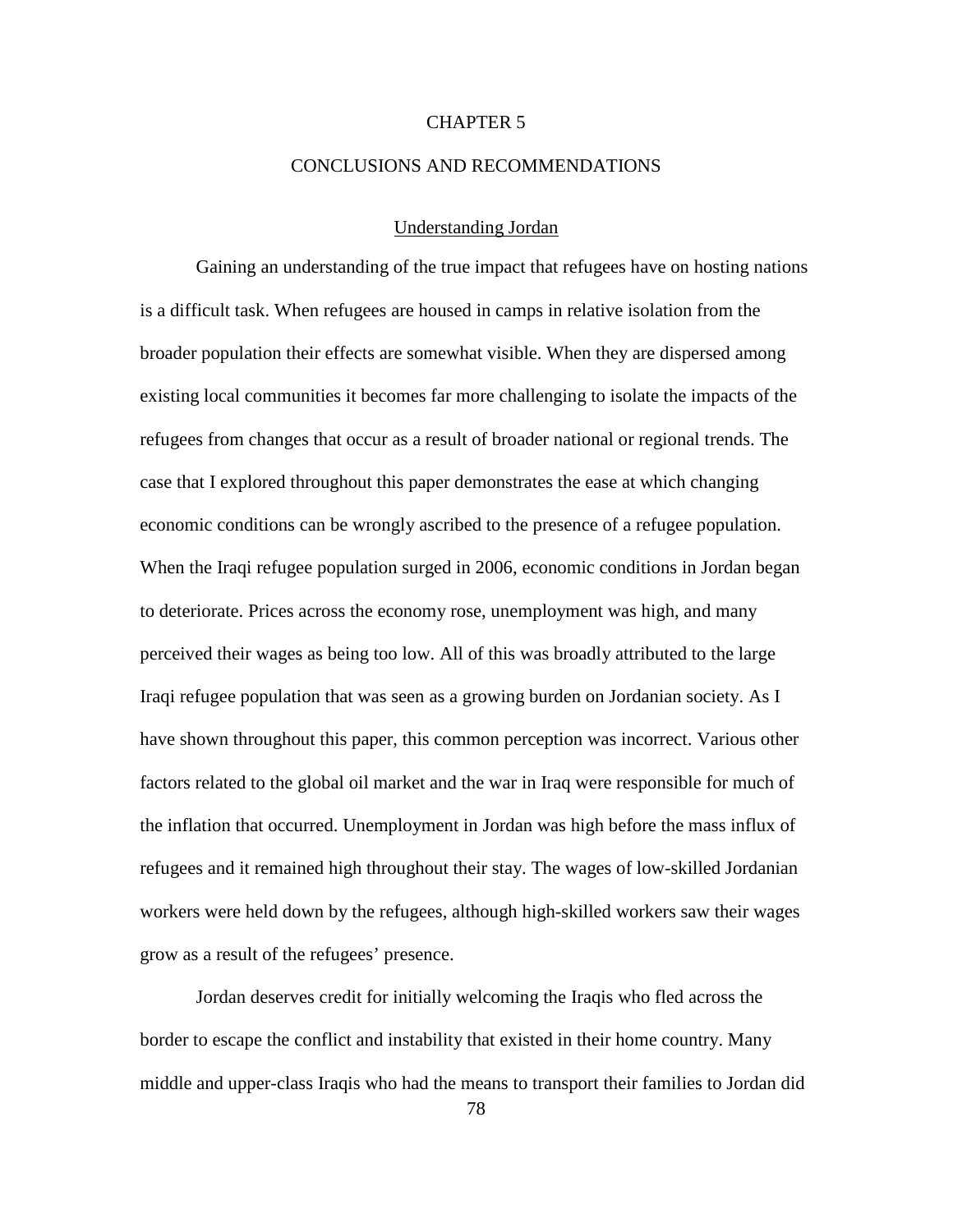so, often bringing with them considerable amounts of wealth. The Jordanian government, along with many of the Iraqis, expected their stay to be temporary and planned for the refugees to return to Iraq as soon as the security situation improved. But as the refugee population grew and economic conditions in Jordan began to falter, domestic attitudes towards the Iraqis changed and the country was no longer as welcoming to their guests as they had once been. Residency and employment restrictions were implemented in an effort to subdue the perceived harm that the Iraqis were causing to Jordan's economy. Although these policies resulted in numerous unintended outcomes, the implementation of these restrictions was not an unexplainable deviation from Jordan's historical acceptance of refugees. In fact, given the belief that the refugees had become detrimental to Jordan's economy, the policy changes demonstrated a rational response to these perceived threats. If the Iraqis were responsible for rising prices, denying their residency and forcing their departure could alleviate this strain on the economy. If their presence in the labor market threatened Jordanian jobs and drove down wages, restricting their ability to gain employment would protect Jordanian workers. On the surface, the problem was clear. A massive influx of refugees placed an enormous burden on a hosting nation that was trying to delicately balance its humanitarian concerns for the refugees with its own domestic interests. The costs borne by the host nation became far too high, forcing the government to change its policies in order to protect its people.

This is the dominant narrative that currently exists in the international community. It is this narrative that has led to refugee camps becoming the prevailing response to most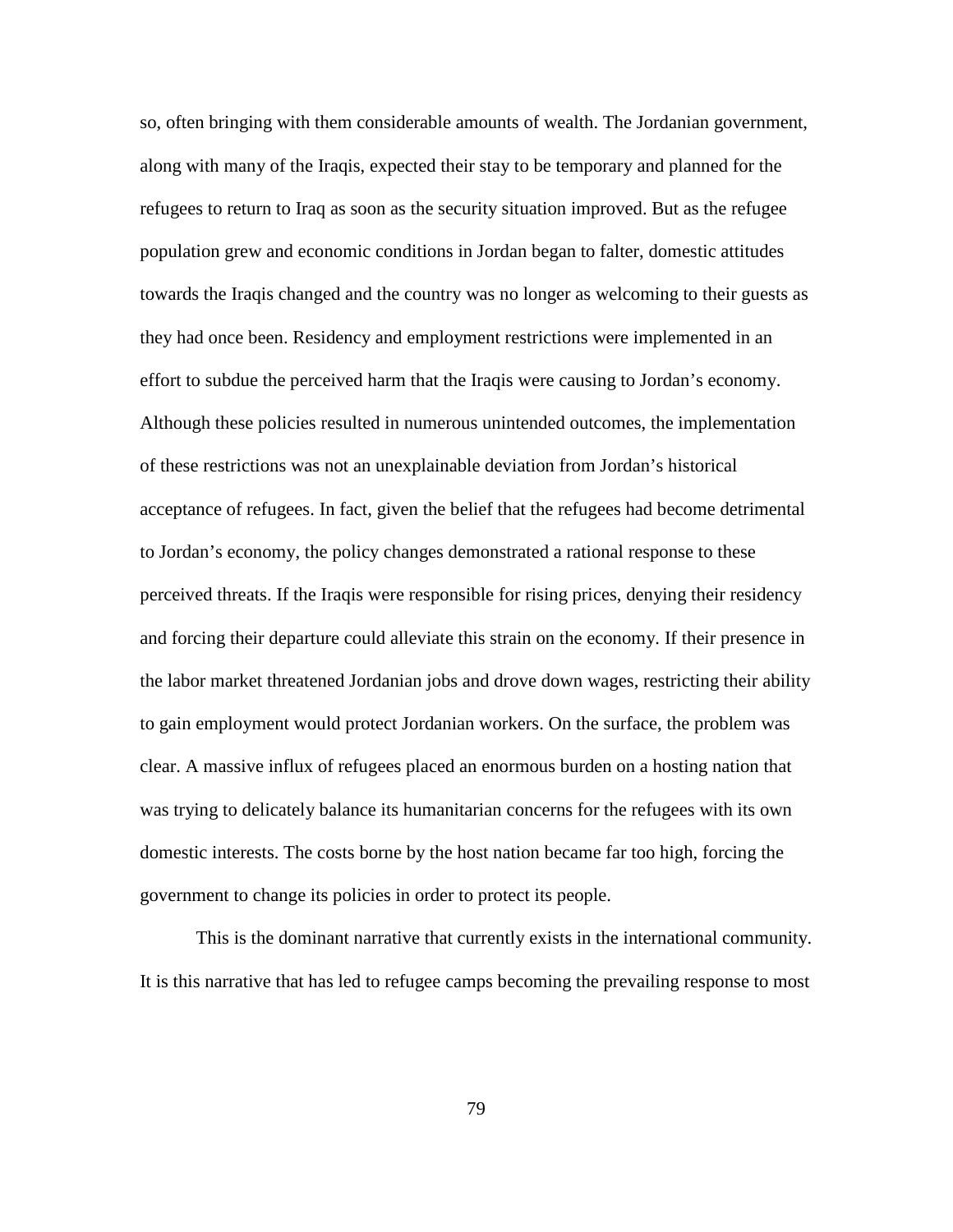displacement situations by both host states and the international community.<sup>[109](#page-89-0)</sup> States see the economic burden of local integration as too high and the security concerns as too risky. Refugees dispersed among local communities are hard to account for, whereas those housed in camps are easier to control and more visible to the international community. Requests for aid are easier to justify when refugees are housed in camps than when they become integrated into parts of society. This narrative, I argue, is wrong and contributes to the implementation of sub-optimal refugee policies. Until the international community better understands the impacts that refugees have on host nations, across an array of varying conditions, this dominant narrative will persist.

Research regarding the success and failure of policies that adopt local integration of refugees can provide insight into the most effective ways for governmental and nongovernmental actors to assist in managing refugee crises. This study suggests that, in the case of Iraqi refugees in Jordan, there was potential for the refugees to contribute to the host nation economy in ways that would have been beneficial to Jordan, on the whole. The policies that were implemented to protect Jordanian society had the unintended outcome of placing the refugees in a precarious legal status that forced many of them into the informal economy, where their impact was hidden, but nonetheless real. The Iraqi refugee population was on average relatively highly educated and if properly integrated could have contributed to Jordan's economic productivity. Surely some Jordanians would have lost their jobs or saw their wages reduced, but new businesses and additional jobs

<span id="page-89-0"></span><sup>109</sup>Tara Polzer, "Negotiating Rights: The Politics of Local Integration," *Refuge* 26, no. 2 (2009): 94.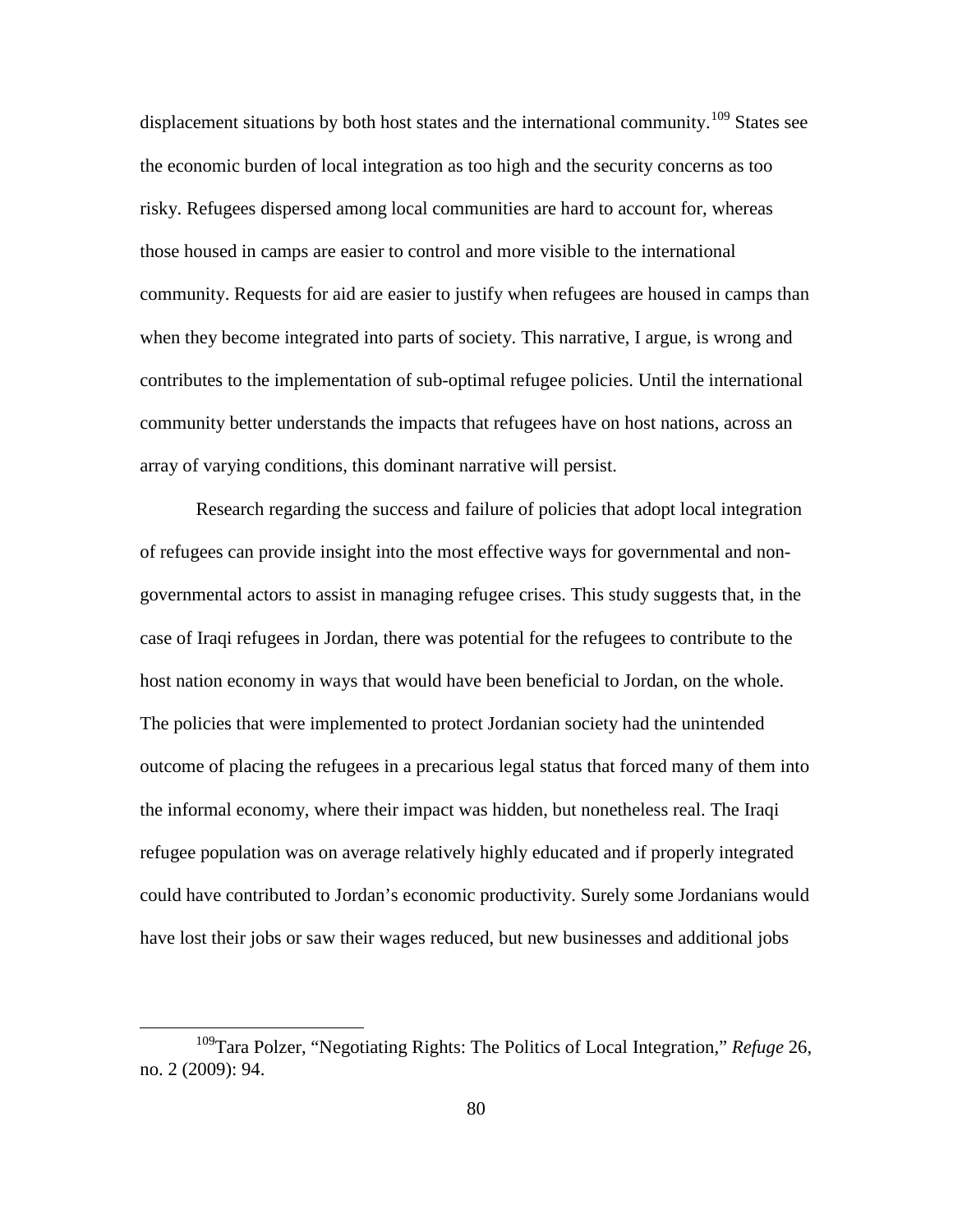would have been created, providing greater revenues to the government and additional benefits to society.

## Role of Refugee Protection Organizations

This trend towards encampment away from local integration has been further promoted by the organizations created to provide for the refugees' protection. An institutional causal logic within this community leads to a favoring of camps relative to other options. Some of the factors that contribute to the dominant tendency towards encampment include: specialized bureaucratic practices that promote the necessity of the organization; the common perception that responsibility for refugee protection should lie with a centralized institution, rather than be dispersed among local communities; an overwhelming focus on the cost of refugees with little attention given to the potential benefits; and a reliance on blueprint solutions and standardized procedures that are executed without much consideration of the local dynamics of each situation.<sup>[110](#page-90-0)</sup> Although these organizations are well-intentioned, perverse incentives exist within the humanitarian aid system that obstruct optimal policies from being introduced.

The practices of refugee protection organizations have created a default response to refugee situations which gives little consideration to the possibility of integrating refugees into host nation communities. These institutional practices, which have shaped the culture of the refugee protection community, have unintended consequences that must be taken into account. In addition to posing an increased security risk, long-term

<span id="page-90-0"></span> $110$ Ibid., 95.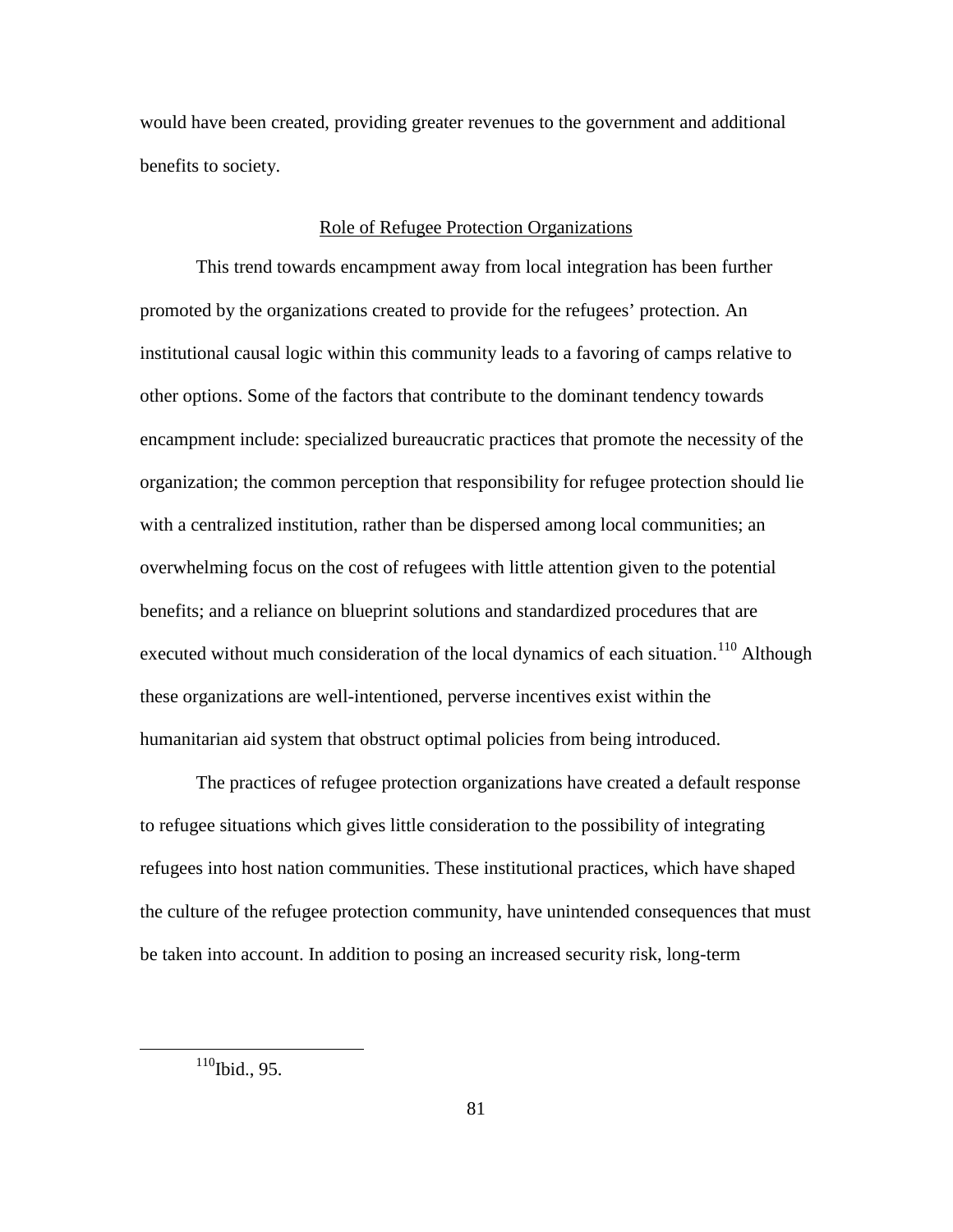encampment limits the ability of refugees to contribute to the host nation economy.<sup>[111](#page-91-0)</sup> Broad-based assumptions and overly general institutional procedures adopted by these organizations fail to account for the varying conditions that describe each unique refugee situation. Adherence to these practices leads to ineffective policy and can even exacerbate violence. In order to move beyond a surface understanding of the effectiveness of their policies, refugee protection organizations must improve their analytical capabilities.<sup>[112](#page-91-1)</sup> An improved understanding of the implications of local integration as it applies to refugee-hosting nations can help to alter the current institutional mindset that pervades this community.

# A Need to Understand the Effect of Refugees on a Larger Scale

Throughout this paper I have shown that the common perception that the Iraqi refugees were completely responsible for Jordan's economic troubles was wrong. The scope of this argument, however, is not limited to this case. Objections to local integration made by hosting nations are often misinformed and lacking in substantive evidence. These misperceptions frequently lead to the rejection of local integration policies. In order to change the approach of the international community, the viability of local integration policies in certain situations must be recognized. Since the primary argument against local integration is an economic one, states that better understand the true impacts of these policies will be more likely to harness the productive capacity of the refugees to their benefit. By allowing refugees to become more self-sufficient, hosting

<span id="page-91-0"></span> $111$ Crisp, "The Local Integration and Local Settlement of Refugees," 6.

<span id="page-91-1"></span><sup>112</sup>This point was advanced in Lischer, *Dangerous Sanctuaries*, 165.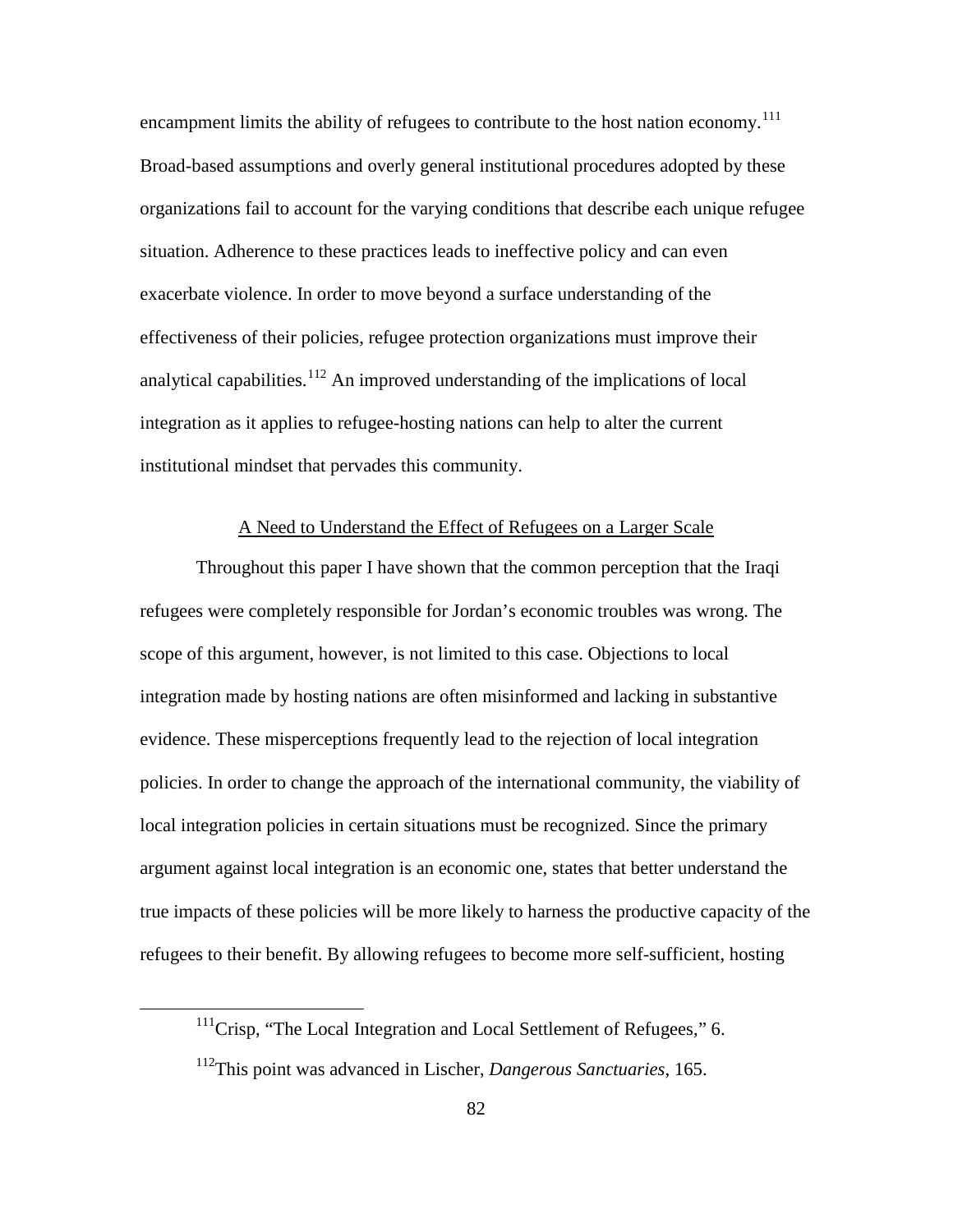nations can mitigate the costs of sustaining refugee camps and use their resources for more productive endeavors.

I have examined just one case in a growing number of refugee crises around the world. This study, in combination with the work that proceeds it, demonstrates that the impact of locally integrated refugees varies depending on the situation's context. No one study alone will provide the answer to policymakers who wish to devise an optimal refugee strategy. Fortunately, a growing number of practitioners and scholars have recognized the importance of assessing the impacts and costs of forced displacement around the world. A recent publication by the Refugee Studies Centre at the University of Oxford, in partnership with other members of the international community, proposes a systematic methodological framework for evaluating the costs and benefits of displacement.<sup>[113](#page-92-0)</sup> This framework is meant to enable the rigorous analysis of empirical data applied to specific cases of forced displacement which could then inform policy development. The publication provides information on a number of viable case studies where comprehensive data-sets are currently available to support in-depth research. Despite the challenges inherent in evaluating refugee situations, future research should seek to examine these cases using creative methodologies in order shed light on this topic which is frequently misunderstood.

# Policy Implications

The 1951 Convention Relating to the Status of Refugees, along with the subsequent 1967 Protocol, offers a legal framework created to provide for the protection

<span id="page-92-0"></span><sup>&</sup>lt;sup>113</sup>See Fiddian-Oasmiyeh et al., "Assessing the Impacts and Costs of Forced Displacement," 8.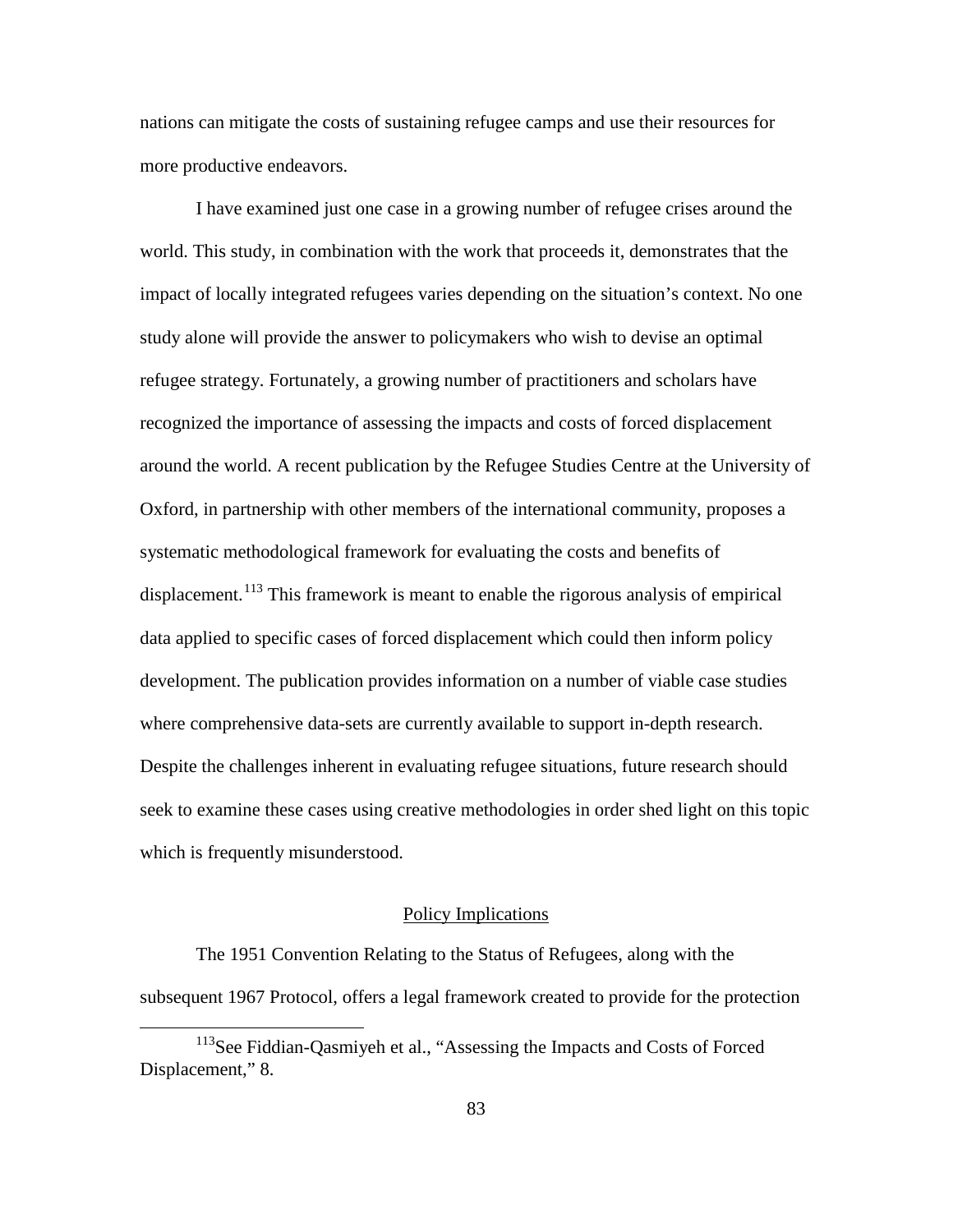of refugees. The formal protections included in these documents have greatly benefited millions of refugees since their inception. Many countries around the world, however, have not signed on to these agreements.<sup>[114](#page-93-0)</sup> While arguments that advocate that states accept refugees into their country for humanitarian reasons are powerful, concerns of the costs associated with refugees often times leave states opposed to becoming hosts. Even for states that are signatories to the Convention, these concerns usually prevent refugees from being locally integrated. Only through the thorough examination of successful instances of local integration will the dominant narrative be changed, allowing local integration to become a more frequently advanced policy when appropriate.

As was evident in the case of Iraqi refugees in Jordan, the right to work proved to be a major factor in determining locally integrated refugees' ability to support themselves. Restrictions on the Iraqis' ability to enter the Jordanian labor market led many to pursue work in the informal economy. These jobs paid low wages and subjected the Iraqis to exploitation by unscrupulous employers who knew the refugees had no legal recourse. Few nations have allowed refugees access to lawful employment, but evidence suggests that those that have opened their labor markets to migrants have seen positive benefits. For example, in Thailand, the government has created a formal migrant labor policy that employs over one million Burmese migrant workers.<sup>[115](#page-93-1)</sup> This program has aided in reducing poverty in local communities around Thailand and has helped to

<span id="page-93-0"></span><sup>&</sup>lt;sup>114</sup>There are currently 145 contracting states to the 1951 Convention and 146 contracting states to the 1967 Protocal.

<span id="page-93-1"></span><sup>&</sup>lt;sup>115</sup>Thailand does not recognize Burmese employed in the formal labor program as refugees, which often denies them legal status and protection.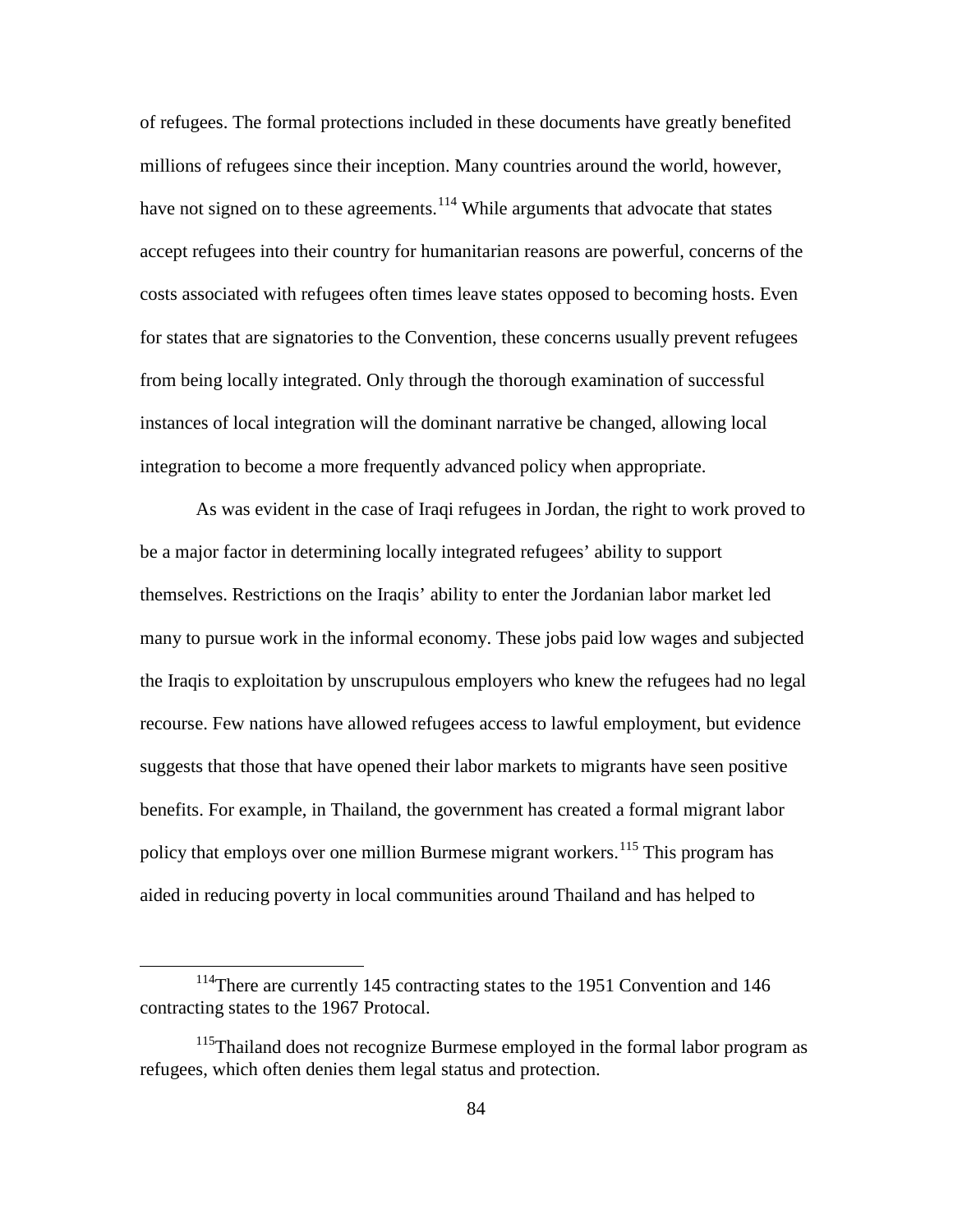facilitate regional economic growth.<sup>[116](#page-94-0)</sup> Since 2008, Ecuador has also capitalized on its refugee population by granting all refugees the right to employment, contributing to the countries steady economic growth.<sup>[117](#page-94-1)</sup> Policies that allow refugees to work harness the human capital that the refugees possess. Resources that are expended maintaining camps where the refugees remain idle can be better used to facilitate the integration of refugee populations into local economies. Host communities can also benefit as the increased economic capacity provides new job opportunities and increased tax revenue to the government.

Establishing an environment that allows refugees to become self-sufficient does not require the host government to grant special privileges to refugees. In fact, doing so is often counterproductive as local residents can become resentful towards the refugees. International aid can be used for development that benefits both the refugees and their host communities, facilitating a more peaceful integration. Ultimately, the success of local integration is dependent on the willingness of local political actors to accept the presence of the refugees. Allowing refugees the ability to move freely throughout the country gives them the best chance to negotiate arrangements with employers, landowners, and local officials.<sup>[118](#page-94-2)</sup> By states legitimizing the refugees' presence, it is more likely that they will become self-reliant and contribute positively to the host nation.

<span id="page-94-2"></span><span id="page-94-1"></span><span id="page-94-0"></span><sup>&</sup>lt;sup>116</sup>Emily Arnold-Fernandez and Stewart Pollock, "Refugees' Rights to Work," *Forced Migration Review* 44 (2013): 92, http://asylumaccess.org/AsylumAccess/wpcontent/uploads/2012/09/arnoldfernandez-pollock.pdf (accessed 4 April 2014).

<sup>117</sup>Ibid., 92.

<sup>&</sup>lt;sup>118</sup>Jacobsen, "The Forgotten Solution," 23.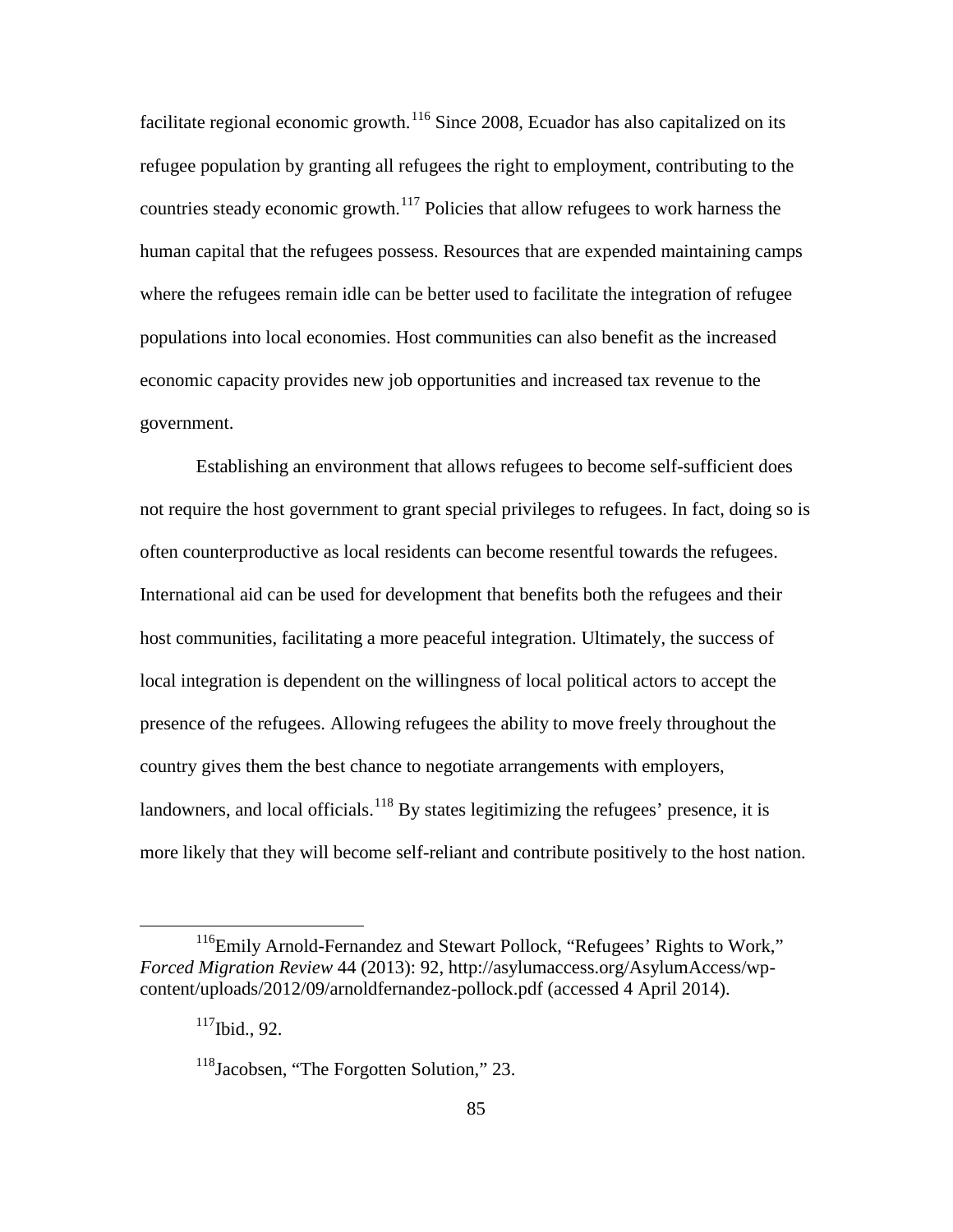### **Conclusion**

Mass influxes of refugees always impose costs on host nations. Although I have conceptualized the strengths of local integration, it is no panacea. When states accept refugees across their borders they make deliberate choices regarding the policies that they enact. A dominant narrative among the international community, which characterizes refugees as a threat to states, combined with an institutional logic within the refugee protection community that promotes encampment as the preferred solution, has made policies of local integration relatively rare. From a security perspective, this is less than ideal, considering that most of the mechanisms described in the literature which explain refugee causes of conflict focus around conditions that exist in refugee camps.<sup>[119](#page-95-0)</sup> Allowing refugees to disperse throughout local communities has the potential to mitigate some of these sources of conflict**.** But even if security concerns are minimal, the threat of economic instability brought by the refugees remains the predominant justification for enacting policies that keep refugee populations separated from host nation communities.

As my analysis of Iraqi refugees in Jordan indicates, these economic concerns are vastly overstated. Even amidst counterproductive policies, which denied most refugees the ability to fully utilize their skills and experiences, the costs imposed by the Iraqi refugees were far less than was commonly perceived. Through the use of an identification strategy that allows a comparison to be made between refugee- and non-refugee-hosting governorates, I have shown that Jordan's poor economic condition was only partially a result of the presence of Iraqi refugees. While the refugees did contribute to an increase in both the price level and the unemployment rate, as well as hold down wage growth for

<span id="page-95-0"></span><sup>&</sup>lt;sup>119</sup>For example see Salehyan, "Refugees and the Spread of Civil War," 342.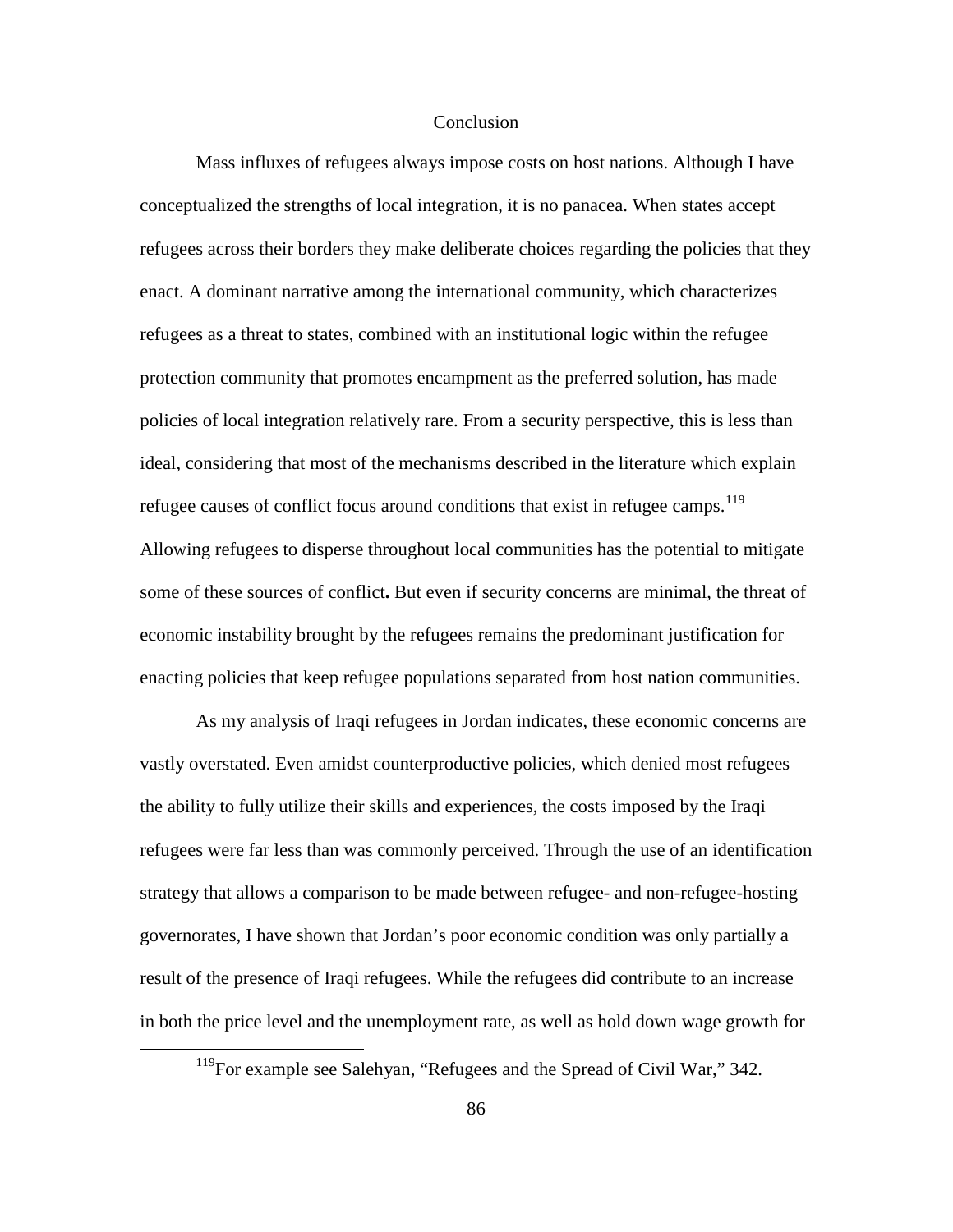low-skilled workers, other factors contributed to these changes as well, which were misattributed to the refugees. Moreover, the government policies that denied most Iraqis legal residence or the ability to work in the formal labor market had the unintended consequence of pushing many refugees into the informal economy where they often worked in areas well below their skill level. This denied a relatively highly educated refugee population the ability to maximize its contribution to Jordan's economy.

Refugees that are locally integrated into existing communities do not necessarily impose an economic burden on host nations. Although rigorous empirical investigations in this area are limited in number, there is a growing interest in better understanding how refugees impact host nations. The results of this study provide some evidence to show that the dominant narrative is overly simplistic. States that reject local integration out of hand risk potentially enacting sub-optimal refugee policies. Refugee-hosting nations that consider the specifics of each situation and apply this growing body of literature to their policy development will make well-informed decisions that best promote the stability of the state and the region.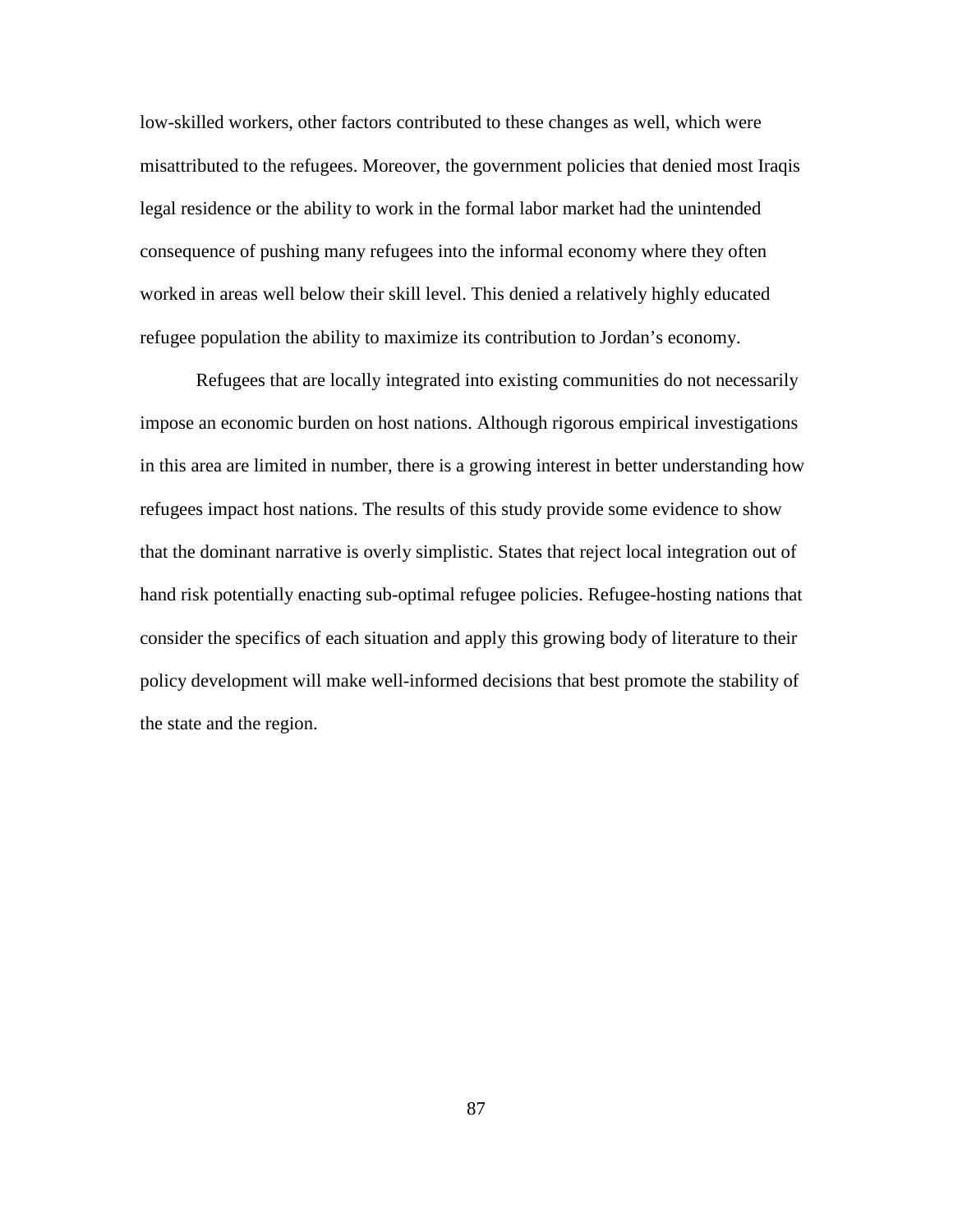#### BIBLIOGRAPHY

- Alix-Garcia, Jennifer, and David Saah. "The Effect of Refugee Inflows on Host Communities: Evidence from Tanzania." *World Bank Economic Review* 24, no. 1 (2010): 148-70.
- Arnold-Fernandez, Emily, and Stewart Pollock. "Refugees' Rights to Work." *Forced Migration Review* 44 (2013): 92-93. http://asylumaccess.org/AsylumAccess/wpcontent/uploads/2012/09/arnoldfernandez-pollock.pdf (accessed 4 April 2014).
- Baez, Javier. "Civil Wars Beyond Their Borders: The Human and Health Consequences of Hosting Refugees." *Journal of Development Economics* 96, no. 2 (2011): 391- 408.
- Barnes, Anne. "Realizing Protection Space for Iraqi Refugees: UNHCR in Syria, Jordan and Lebanon." Research Paper No. 167, January 2009. http://www.unhcr.org/ 4981d3ab2.html (accessed 14 December 2013.
- Borjas, George. "Economic Theory and International Migration." *International Migration Review* 23, no. 3 (1989): 457-85.

———. "Immigrants, Minorities, and Labor Market Competition." *Industrial and Labor Relations Review* 40, no. 3 (1987): 382-92.

- Card, David. "The Impact of the Mariel Boatlift on the Miami Labor Market." *Industrial and Labor Relations Review* 43, no. 2 (1990): 245-57.
- Chambers, Robert. "Hidden Losers? The Impact of Rural Refugees and Refugee Programs on Poorer Hosts." *International Migration Review* 20, no. 2 (1986): 245-63.
- Chatelard, Geraldine. "Jordan: A Refugee Haven." Migration Policy Institute, August 2010. http://www.migrationpolicy.org/article/jordan-refugee-haven (accessed 6 January 2014).
- Chatelard, Geraldine, Oroub El-Abed, and Kate Washington. "Protection, Mobility and Livelihood Challenges of Displaced Iraqis in Urban Settings in Jordan." International Catholic Migration Commission, May 2009. http://reliefweb.int/sites/reliefweb.int/files/resources/751268C72BA0BCD049257 5EE0018E0D8-Full\_Report.pdf (accessed 14 February 2014).
- Chatty, Dawn, and Nisrine Mansour. "Unlocking Protracted Displacement: An Iraqi Case Study." *Refugee Survey Quarterly* 30, no. 4 (2011): 50-83.
- Cortes, Patricia. "The Effect of Low-Skilled Immigration on U.S. Prices: Evidence from CPI Data." *Journal of Political Economy* 116, no. 3 (2008): 381-422.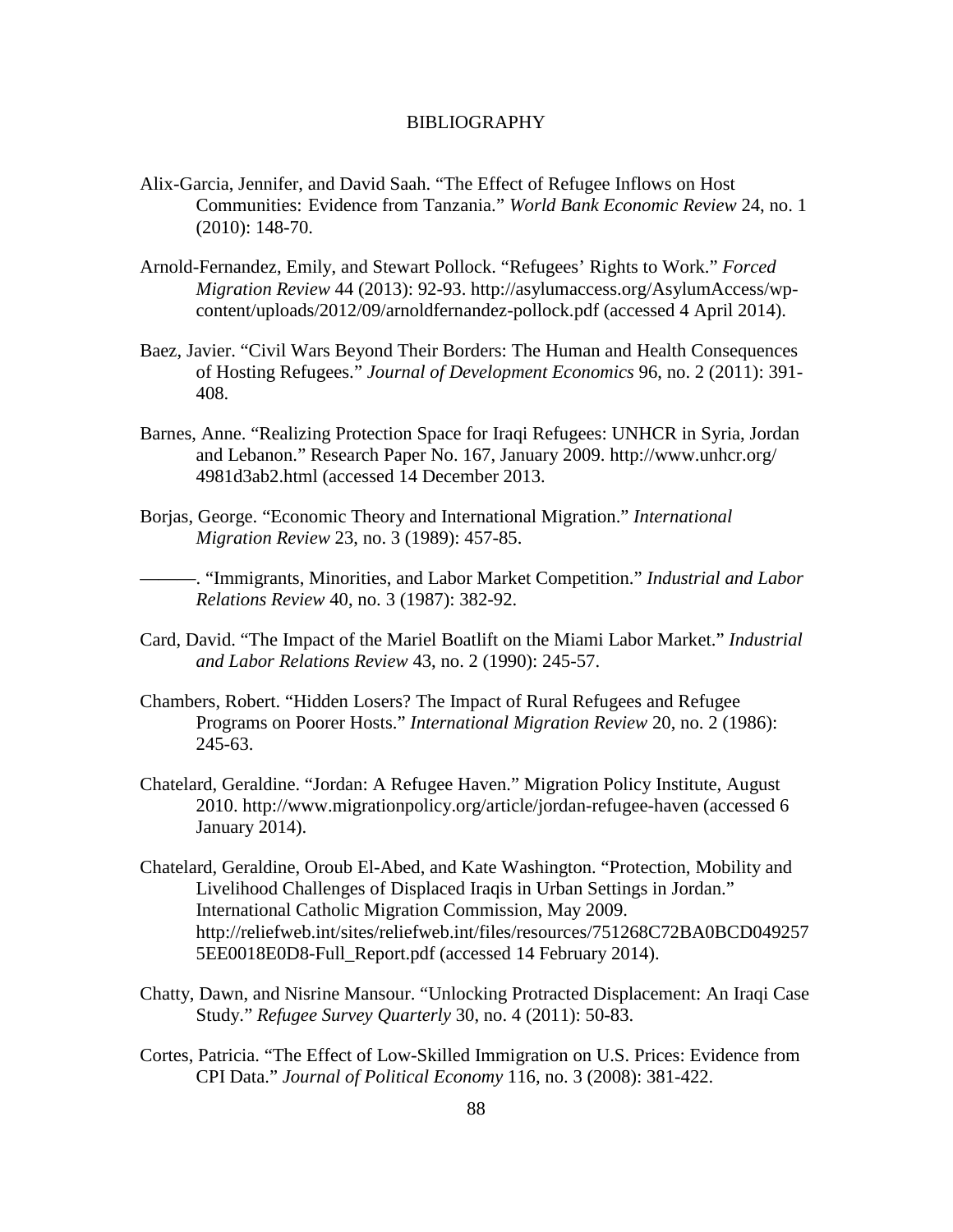Crisp, Jeff. "A State of Insecurity: The Political Economy of Violence in Kenya's Refugee Camps." *African Affairs* 99, (2000): 601-32.

———. "The Local Integration and Local Settlement of Refugees: A Conceptual and Historical Analysis." Working Paper No. 102, April 2004. http://www.unhcr.org/407d3b762.html (accessed 2 March 2014).

- Crisp, Jeff, Jane Janz, Jose Riera, and Shahira Samy. "Surviving in the City: A Review of UNHCR's Operation for Iraqi Refugees in Urban Areas of Jordan, Lebanon and Syria." UNHCR, July 2009. http://www.unhcr.org/4a69ad639.html (accessed 14 January 2014).
- Davis, Rochelle. "Urban Refugees in Amman, Jordan." Institute for the Study of International Migration, 2012. http://ccas.georgetown.edu/document/ 1242773779568/Amman\_27NOV\_pages.pdf (accessed 11 February 2014).
- Economic Research Forum. "Jordan Household Expenditure and Income Survey 2006." http://www.erfdataportal.com (accessed 14 January 2014).

———. "Jordan Household Expenditure and Income Survey 2010." http://www.erfdata portal.com (accessed 14 January 2014).

———. "Jordan Labor Market Panel Survey 2010." http://www.erfdataportal.com (accessed 14 January 2014).

- Emanuel, James. "Embracing reality to Find Sustainable Solutions: An Examination of the Law Surrounding Work for Iraqi Refugees in Jordan." University of Notre Dame Law School, The Law School, November 2011. http://www.avsi.org/wpcontent/uploads/2011/12/Executive-Summary-Iraq-Refugees-and-law-2011.pdf (accessed 14 February 2014).
- Fafo. "Iraqis in Jordan 2007: Their Number and Characteristics." http://www.fafo.no/ais/ middeast/jordan/IJ.pdf (accessed 22 October 2013).
- Fagen, Patricia. "Iraqi Refugees: Seeking Stability in Syria and Jordan." Occasional Paper No. 1, Center for International and Regional Studies, 2007. http://www12.georgetown.edu/sfs/qatar/cirs/PatriciaFagenCIRSOccasionalPaper2 009.pdf (accessed 20 January 2014).
- Fiddian-Qasmiyeh, Elena, Isabel Ruiz, Carlos Vargas-Silva, and Roger Zetter. *Assessing the Impacts and Costs of Forced Displacement: Volume I*. Refugee Studies Centre, University of Oxford, 2012.
- Fielden, Alexandra. "Local Integration: an Under-reported Solution to Protracted Refugee Situations." Research Paper No. 158, June 2008. http://www.unhcr.org/486cc99f2.html (accessed 7 March 2014).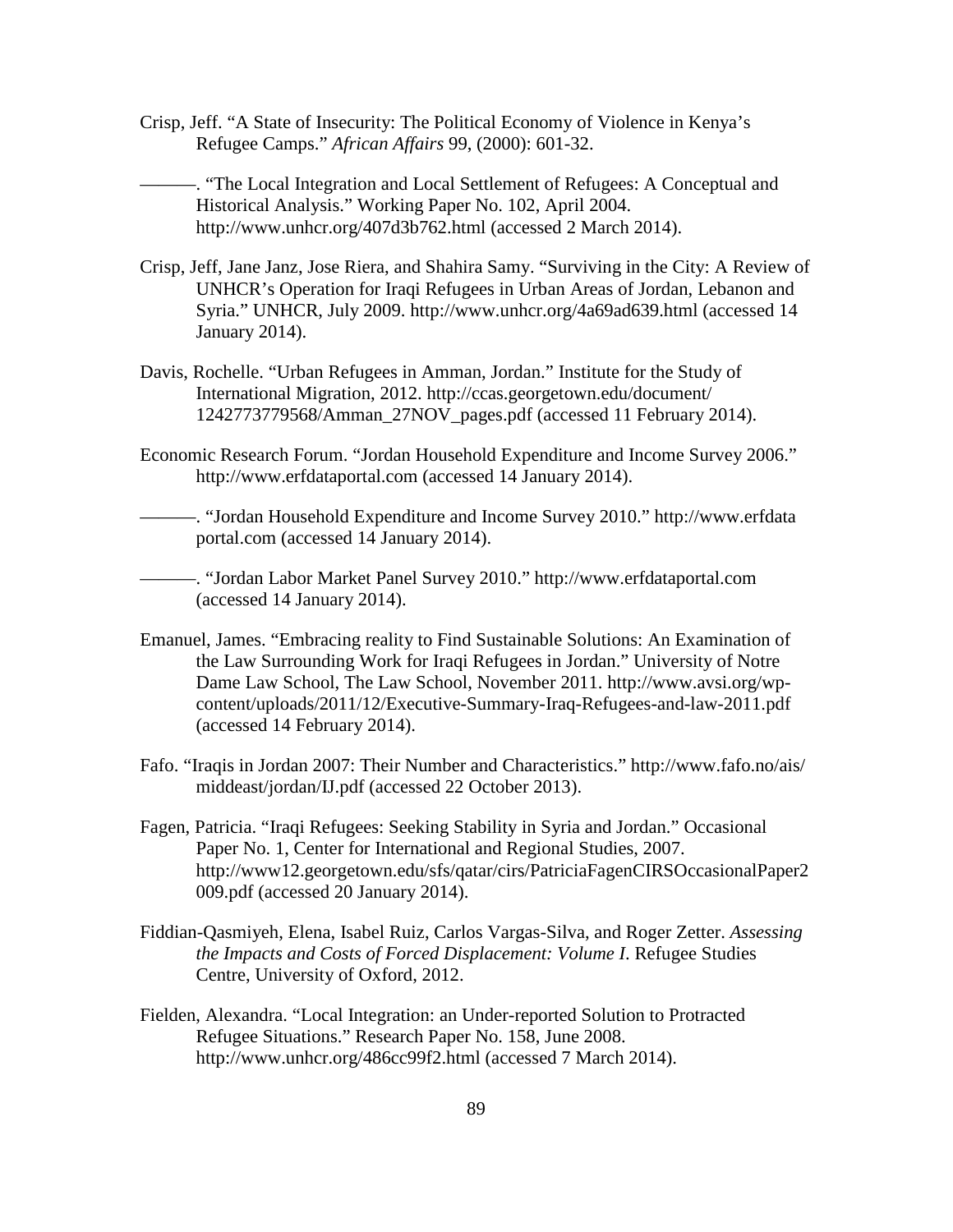- Frelick, Bill. "The Silent Treatment: Fleeing Iraq, Surviving in Jordan." *Human Rights Watch* 18, no. 10 (2006).
- Friedberg, Rachel. "The Impact of Mass Migration on the Israeli Labor Market." *Quarterly Journal of Economics* 116, no. 4 (2001): 1373-1408.
- Harper, Andrew. "Iraq's Refugees: Ignored and Unwanted." *International Review of the Red Cross* 90, no. 869 (2008): 169-90. http://www.icrc.org/eng/assets/files/other/ irrc-869\_harper.pdf (accessed 28 November 2013).
- International Crisis Group. "Failed Responsibility: Iraqi Refugees in Syria, and Jordan and Lebanon." Middle East Report No. 77, July 2008. http://www.aina.org/ reports/icgreport08.pdf (accessed 14 January 2014).
- Jacobsen, Karen. "The Forgotten Solution: Local Integration for Refugees in Developing Countries." Working Paper No. 45, July 2001. http://www.unhcr.org/ 3b7d24059.html (accessed 17 January 2014).
- Jamous, Mukhaimer Abu. "The World Must Shoulder Iraq Refugee Burden." *Forced Migration Review*, Special Issue (June 2007): 17-18. http://www.fmreview.org/ en/FMRpdfs/Iraq/full.pdf (accessed 14 January 2014).
- Jordan Department of Statistics. "Employment and Unemployment Survey." http://www.dos.gov.jo/dos\_home\_e/main/ (accessed 24 November 2013).
	- ———. "Price Indices." http://www.dos.gov.jo/dos\_home\_e/main/ (accessed 12 December 2013).
- Kirui, Peter, and John Mwaruvie. "The Dilemma of Hosting Refugees: A Focus on the Insecurity in North-Eastern Kenya." *International Journal of Business and Social Science* 3, no. 8 (2012): 161-71.
- Landau, Loren. "The Humanitarian Hangover: Transnationalization of Governmental Practice in Tanzania's Refugee-Populated Areas." *Refugee Survey Quarterly* 21, no. 1 (2002): 260-99.
- Lischer, Sarah. "Collateral Damage: Humanitarian Assistance as a Cause of Conflict." *International Security* 28, no. 1 (2003): 79-109.
- Martin, Adrian. "Environmental Conflict between Refugee and Host Communities." *Journal of Peace Research* 42, no. 3 (2005): 329-46.
- Mason, Victoria. "The Im/mobilities of Iraqi Refugees in Jordan: Pan-Arabism, 'Hospitality' and the Figure of the 'Refugee'." *Mobilities* 6, no. 3 (2011): 353-73.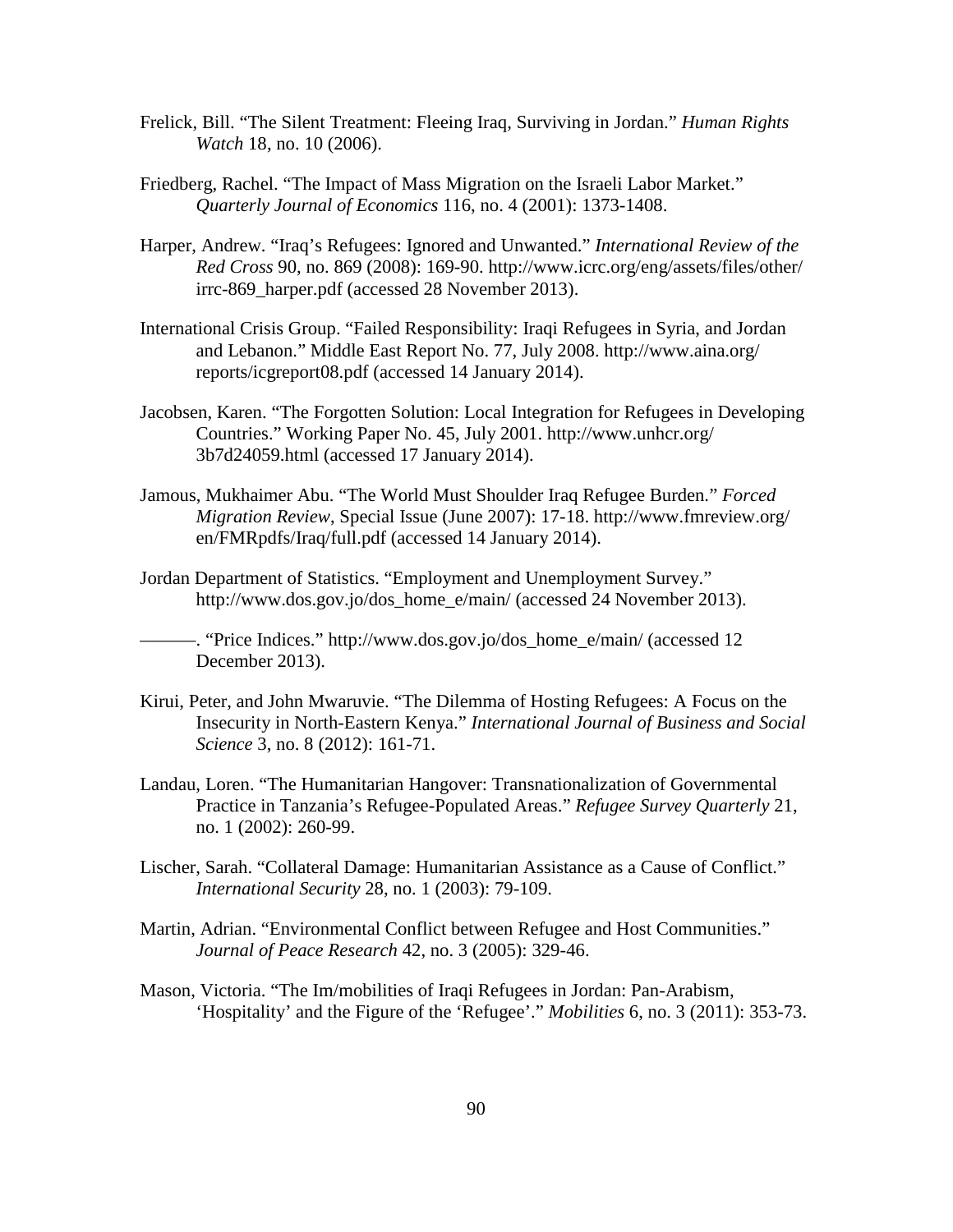- Maystadt, Jean-Francois, and Philip Verwimp. "Winners and Losers Among a Refugee-Hosting Population." Households in Conflict Network Working Paper No. 60 May 2009.
- Montalvo, Jose, and Marta Reynal-Querol. "Fighting against Malaria: Prevent Wars while Waiting for the "Miraculous" Vaccine." *Review of Economics and Statistics* 89, no. 1 (2007): 165-77.
- Montclos, Marc, and Peter Kagwanja. "Refugee Camps or Cities? The Socio-economic Dynamics of the Dadaab and Kakuma Camps in Northern Kenya." *Journal of Refugee Studies* 13, no. 2 (2000): 205-22.
- Phillips, Melissa. "The Role and Impact of Humanitarian Assets in Refugee-hosting Countries." Working Paper No. 84, March 2003. http://www.unhcr.org/ 3e71f7fc4.html (accessed 20 October 2103).
- Polzer, Tara. "Negotiating Rights: The Politics of Local Integration." *Refuge* 26, no. 2 (2009): 92-106.
- Rutinwa, Bonaventure. "Prima Facie Status and Refugee Protection." Working Paper No. 69, October 2002. http://www.unhcr.org/3db9636c4.pdf (accessed 2 March 2014).
- Saif, Ibrahim, and David DeBartolo. "The Iraq War's Impact on Growth and Inflation in Jordan." Center for Strategic Studies, University of Jordan, 2007. http://www.carim.org/public/polsoctexts/PS2JOR028\_EN.pdf (accessed 11 March 2014).
- Salehyan, Idean. "The Externalities of Civil Strife: Refugees as a Source of International Conflict." *American Journal of Political Science* 52, no. 4 (2008): 787-801.
- Salehyan, Idean, and Kristian Gleditsch. "Refugees and the Spread of Civil War." *International Organization* 60, no. 2 (2006): 335-66.
- Sassoon, Joseph. *The Iraqi Refugees: The New Crisis in the Middle East.* New York: I.B. Tauris and Co., 2009.
- UNHCR. "Economic and Social Impact of Refugee Populations on Host Developing Countries as well as other Countries." Executive Committee of the High Commissioner's Program, February 2004. http://www.unhcr.org/403dcdc64.html (accessed 3 November 2013).

———. "Conclusion on Local Integration." UN Refugee Agency, no. 104 (LVI) 2005. http://www.unhcr.org/4357a91b2.html (accessed 20 October 2013).

———. *Convention and Protocol Relating to the Status of Refugees*. Geneva: UN Refugee Agency, 2010. http://www.unhcr.org/3b66c2aa10.html (accessed 2 November 2013).